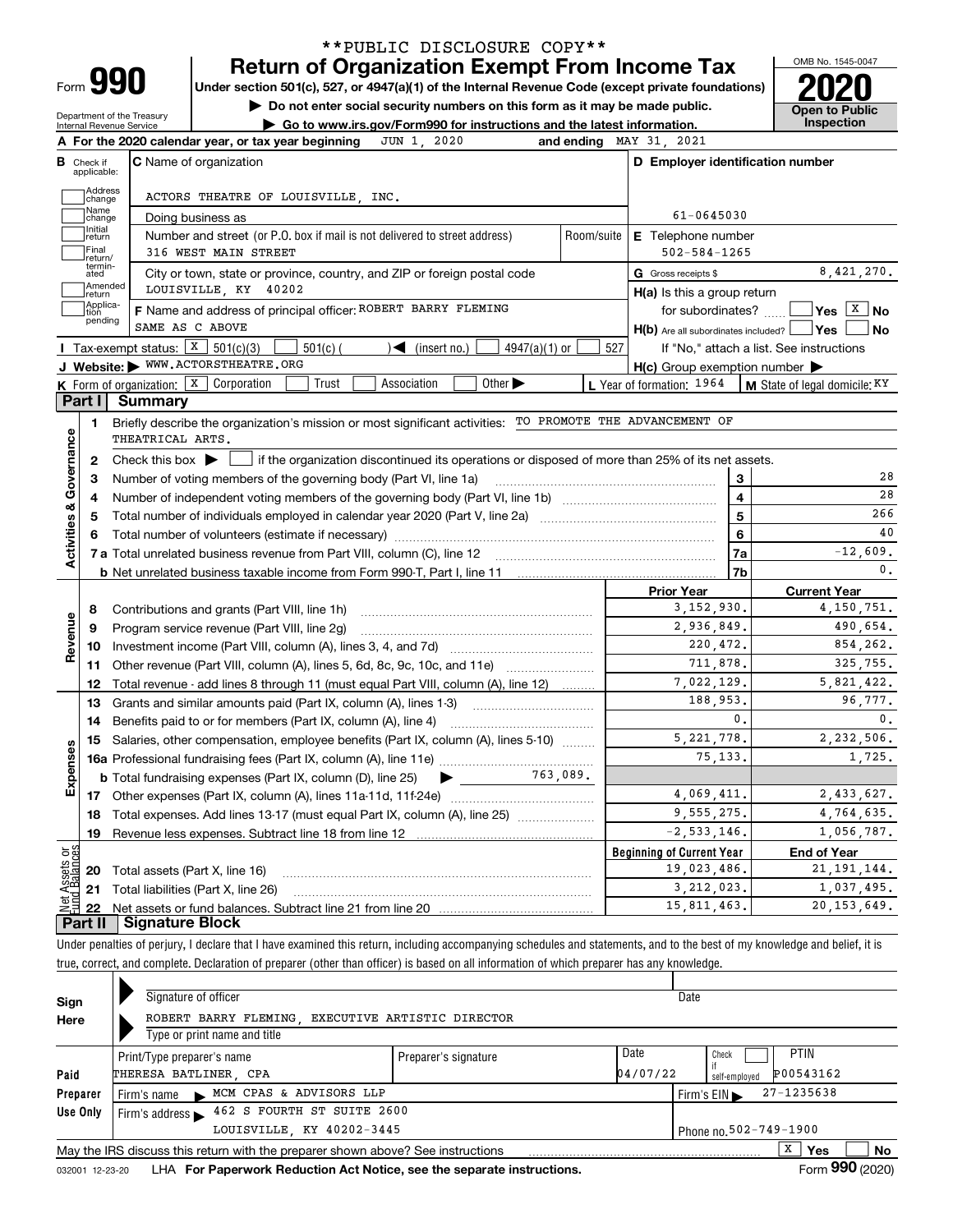|    | Part III   Statement of Program Service Accomplishments<br>x                                                                                                         |
|----|----------------------------------------------------------------------------------------------------------------------------------------------------------------------|
|    |                                                                                                                                                                      |
| 1  | Briefly describe the organization's mission:<br>ACTORS THEATRE UNLOCKS HUMAN POTENTIAL, BUILDS COMMUNITY AND ENRICHES                                                |
|    | QUALITY OF LIFE BY ENGAGING PEOPLE IN THEATRE THAT REFLECTS THE WONDER                                                                                               |
|    | AND COMPLEXITY OF OUR TIME.                                                                                                                                          |
|    |                                                                                                                                                                      |
| 2  | Did the organization undertake any significant program services during the year which were not listed on the                                                         |
|    | $\sqrt{\mathsf{Yes}}$ $\sqrt{\mathsf{X}}$ No                                                                                                                         |
|    | If "Yes," describe these new services on Schedule O.                                                                                                                 |
| 3  | $\sqrt{\mathsf{Yes}\ \ket{\mathrm{X}}\ \mathsf{No}}$<br>Did the organization cease conducting, or make significant changes in how it conducts, any program services? |
|    | If "Yes," describe these changes on Schedule O.                                                                                                                      |
| 4  | Describe the organization's program service accomplishments for each of its three largest program services, as measured by expenses.                                 |
|    | Section 501(c)(3) and 501(c)(4) organizations are required to report the amount of grants and allocations to others, the total expenses, and                         |
|    | revenue, if any, for each program service reported.                                                                                                                  |
| 4a | 96,777. ) (Revenue \$<br>495,604.<br>3, 291, 004. including grants of \$<br>(Code: ) (Expenses \$                                                                    |
|    | ACTORS THEATRE OF LOUISVILLE IS THE STATE THEATRE OF KENTUCKY AND A                                                                                                  |
|    | LEADER IN ARTISTIC INNOVATION WITHIN THE THEATRE INDUSTRY, WITH A FOCUS                                                                                              |
|    | ON SOCIOCULTURAL TRANSFORMATION THROUGH STORYTELLING. UNDER THE                                                                                                      |
|    | LEADERSHIP OF EXECUTIVE ARTISTIC DIRECTOR ROBERT BARRY FLEMING, ACTORS                                                                                               |
|    | THEATRE OF LOUISVILLE UNLOCKS HUMAN POTENTIAL, BUILDS COMMUNITY, AND                                                                                                 |
|    | ENRICHES QUALITY OF LIFE BY ENGAGING PEOPLE IN THEATRE THAT REFLECTS                                                                                                 |
|    | THE WONDER AND COMPLEXITY OF OUR TIME.                                                                                                                               |
|    | ACTORS THEATRE OF LOUISVILLE WAS FORMED IN 1964 WITH THE MERGING OF                                                                                                  |
|    | ACTORS, INC. AND THEATRE LOUISVILLE. LED BY PRODUCING DIRECTOR JON JORY                                                                                              |
|    | AND EXECUTIVE DIRECTOR ALEXANDER SPEER, THE THEATRE ESTABLISHED A                                                                                                    |
|    | COMPLEX IN THE ORIGINAL BANK OF LOUISVILLE BUILDING (THE THIRD-OLDEST                                                                                                |
| 4b | including grants of \$                                                                                                                                               |
|    | Revenue \$<br>) (Expenses \$<br>(Code:                                                                                                                               |
|    |                                                                                                                                                                      |
|    |                                                                                                                                                                      |
|    |                                                                                                                                                                      |
|    |                                                                                                                                                                      |
|    |                                                                                                                                                                      |
|    |                                                                                                                                                                      |
|    |                                                                                                                                                                      |
|    |                                                                                                                                                                      |
|    |                                                                                                                                                                      |
|    |                                                                                                                                                                      |
|    |                                                                                                                                                                      |
|    |                                                                                                                                                                      |
| 4c | (Expenses \$<br>) (Revenue \$<br>(Code:<br>including grants of \$                                                                                                    |
|    |                                                                                                                                                                      |
|    |                                                                                                                                                                      |
|    |                                                                                                                                                                      |
|    |                                                                                                                                                                      |
|    |                                                                                                                                                                      |
|    |                                                                                                                                                                      |
|    |                                                                                                                                                                      |
|    |                                                                                                                                                                      |
|    |                                                                                                                                                                      |
|    |                                                                                                                                                                      |
|    |                                                                                                                                                                      |
| 4d | Other program services (Describe on Schedule O.)                                                                                                                     |
|    | (Expenses \$<br>including grants of \$<br>(Revenue \$                                                                                                                |
|    | 3,291,004.<br>Total program service expenses                                                                                                                         |
|    |                                                                                                                                                                      |
| 4e | Form 990 (2020)                                                                                                                                                      |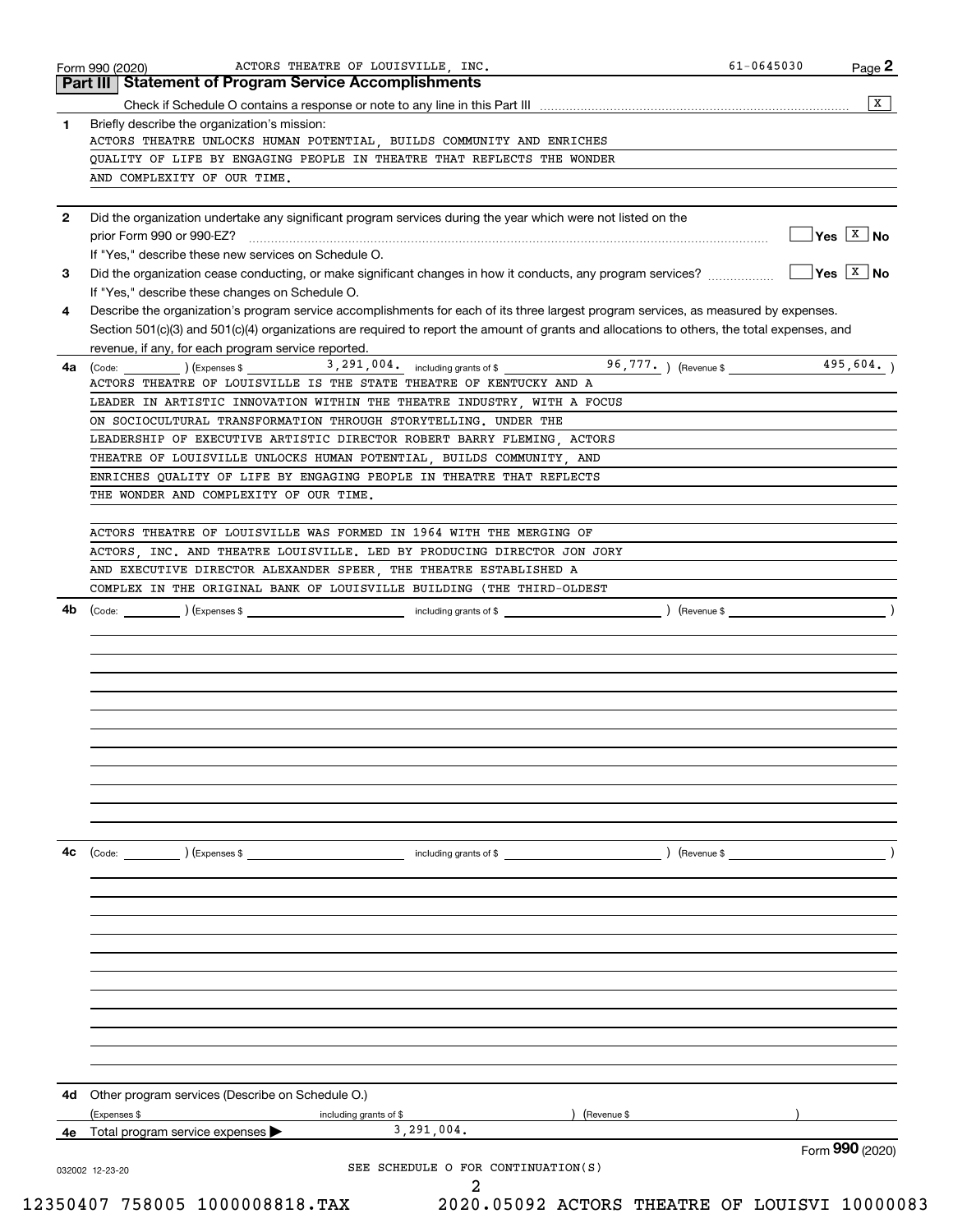**1**

**23**

**4**

**5**

**6**

**7**

**8**

**9**

**10**

Form 990 (2020) ACTORS THEATRE OF LOUISVILLE , INC. 61-0645030 Page

**Yes No 12345678Section 501(c)(3) organizations.** Did the organization engage in lobbying activities, or have a section 501(h) election in effect *If "Yes," complete Schedule A* ~~~~~~~~~~~~~~~~~~~~~~~~~~~~~~~~~~~~~~~~~~~~~~~ Is the organization required to complete Schedule B, Schedule of Contributors? …………………………………………………… *If "Yes," complete Schedule C, Part I* public office? ~~~~~~~~~~~~~~~~~~~~~~~~~~~~~~~~~~~~ *If "Yes," complete Schedule C, Part II* during the tax year? ~~~~~~~~~~~~~~~~~~~~~~~~~~~~~~~~~ *If "Yes," complete Schedule C, Part III* similar amounts as defined in Revenue Procedure 98-19? ~~~~~~~~~~~~~~ *If "Yes," complete Schedule D, Part I* provide advice on the distribution or investment of amounts in such funds or accounts? *If "Yes," complete Schedule D, Part II* the environment, historic land areas, or historic structures? ~~~~~~~~~~~~~~ *If "Yes," complete* Did the organization maintain collections of works of art, historical treasures, or other similar assets? *Schedule D, Part III* ~~~~~~~~~~~~~~~~~~~~~~~~~~~~~~~~~~~~~~~~~~~~~~~~~~~~ Is the organization described in section 501(c)(3) or 4947(a)(1) (other than a private foundation)? Did the organization engage in direct or indirect political campaign activities on behalf of or in opposition to candidates for Is the organization a section 501(c)(4), 501(c)(5), or 501(c)(6) organization that receives membership dues, assessments, or Did the organization maintain any donor advised funds or any similar funds or accounts for which donors have the right to Did the organization receive or hold a conservation easement, including easements to preserve open space, Did the organization report an amount in Part X, line 21, for escrow or custodial account liability, serve as a custodian for amounts not listed in Part X; or provide credit counseling, debt management, credit repair, or debt negotiation services? Form 990 (2020) **3 ACTORS THEATRE OF LOUISVILLE, INC.**<br> **Part IV** Checklist of Required Schedules<br> **Part IV** Checklist of Required Schedules XXXXXXXX

|     | alflourits flot iisted in Falt A, OF provide credit couriseling, dept management, credit repair, or dept negotiation services? |
|-----|--------------------------------------------------------------------------------------------------------------------------------|
|     |                                                                                                                                |
| IO. | Did the organization, directly or through a related organization, hold assets in donor-restricted endowments                   |
|     |                                                                                                                                |
|     | If the examization's enough to any of the following questions is "Ves." then complete Cohodule D. Derto VI VIII VIII IV or V.  |

| 11 If the organization's answer to any of the following questions is "Yes," then complete Schedule D, Parts VI, VII, VIII, IX, or X |
|-------------------------------------------------------------------------------------------------------------------------------------|
| as applicable.                                                                                                                      |
|                                                                                                                                     |

| a Did the organization report an amount for land, buildings, and equipment in Part X, line 10? If "Yes," complete Schedule D,  |
|--------------------------------------------------------------------------------------------------------------------------------|
|                                                                                                                                |
| b Did the organization report an amount for investments - other securities in Part X, line 12, that is 5% or more of its total |

| c Did the organization report an amount for investments - program related in Part X, line 13, that is 5% or more of its total |
|-------------------------------------------------------------------------------------------------------------------------------|

**d** Did the organization report an amount for other assets in Part X, line 15, that is 5% or more of its total assets reported in assets reported in Part X, line 16? If "Yes," c*omplete Schedule D, Part VIII* ……………………………………………………………… Part X, line 16? *If "Yes," complete Schedule D, Part IX ………………………………………………………………………*………

| e Did the organization report an amount for other liabilities in Part X, line 25? If "Yes," complete Schedule D, Part X   |
|---------------------------------------------------------------------------------------------------------------------------|
| f Did the organization's separate or consolidated financial statements for the tax year include a footnote that addresses |
| the organization's liability for uncertain tax positions under FIN 48 (ASC 740)? If "Yes," complete Schedule D, Part X    |
| 12a Did the organization obtain separate, independent audited financial statements for the tax year? If "Yes," complete   |
|                                                                                                                           |

| <b>b</b> Was the organization included in consolidated, independent audited financial statements for the tax vear?          |
|-----------------------------------------------------------------------------------------------------------------------------|
| If "Yes," and if the organization answered "No" to line 12a, then completing Schedule D, Parts XI and XII is optional       |
| 13 Is the organization a school described in section 170(b)(1)(A)(ii)? If "Yes," complete Schedule E manumerrorrorrorrorror |
| 14a Did the organization maintain an office, employees, or agents outside of the United States?                             |

Was the organization included in consolidated, independent audited financial statements for the tax year?

| <b>b</b> Did the organization have aggregate revenues or expenses of more than \$10,000 from grantmaking, fundraising, business, |
|----------------------------------------------------------------------------------------------------------------------------------|
| investment, and program service activities outside the United States, or aggregate foreign investments valued at \$100,000       |
|                                                                                                                                  |
| 15 Did the organization report on Part IX column (A) line 3 more than \$5,000 of grants or other assistance to or for any        |

| <b>15</b> Did the organization report on Part IX, column (A), line 3, more than \$5,000 of grants or other assistance to or for any |
|-------------------------------------------------------------------------------------------------------------------------------------|
|                                                                                                                                     |
| 16 Did the organization report on Part IX, column (A), line 3, more than \$5,000 of aggregate grants or other assistance to         |
| or for foreign individuals? If "Yes," complete Schedule F, Parts III and IV                                                         |

| 17 Did the organization report a total of more than \$15,000 of expenses for professional fundraising services on Part IX,                                                                               |
|----------------------------------------------------------------------------------------------------------------------------------------------------------------------------------------------------------|
|                                                                                                                                                                                                          |
| $\mathbf{A}$ . In this constrains constructed the $\mathbf{A}$ is a populated of $\mathbf{f}$ and the constructed on the construction of $\mathbf{B}$ and $\mathbf{B}$ and $\mathbf{B}$ and $\mathbf{B}$ |

| 18 Did the organization report more than \$15,000 total of fundraising event gross income and contributions on Part VIII, lines |
|---------------------------------------------------------------------------------------------------------------------------------|
|                                                                                                                                 |

| 19 | Did the organization report more than \$15,000 of gross income from gaming activities on Part VIII, line 9a? If "Yes" |                 |
|----|-----------------------------------------------------------------------------------------------------------------------|-----------------|
|    |                                                                                                                       | 19              |
|    |                                                                                                                       | <b>20a</b>      |
|    | <b>b</b> If "Yes" to line 20a, did the organization attach a copy of its audited financial statements to this return? | 20 <sub>b</sub> |
|    |                                                                                                                       |                 |

032003 12-23-20

X

**9**

**10**

X

X

X

**11a**

**11b**

**11c**

**11d11e**

**11f**

**12a**

X

X

X

X

X

X

XX

X

X

X

X

X

X

X

**12b1314a**

**14b**

**15**

**16**

**17**

**18**

X

**21**

Form (2020) **990**

12350407 758005 1000008818.TAX 2020.05092 ACTORS THEATRE OF LOUISVI 10000083

3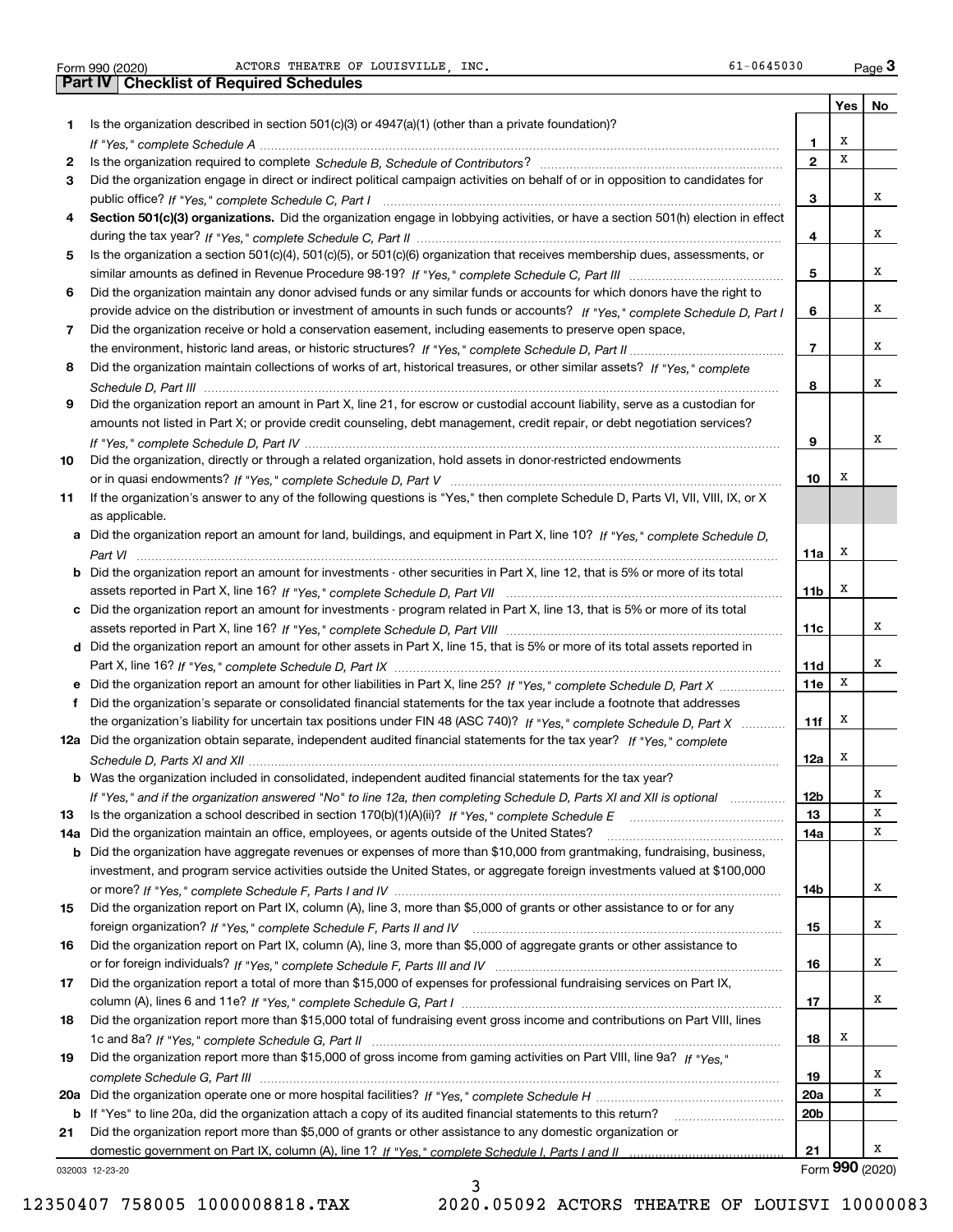|               |                                                                                                                                                                                                   |     | Yes             | No |
|---------------|---------------------------------------------------------------------------------------------------------------------------------------------------------------------------------------------------|-----|-----------------|----|
| 22            | Did the organization report more than \$5,000 of grants or other assistance to or for domestic individuals on                                                                                     |     |                 |    |
|               |                                                                                                                                                                                                   | 22  | x               |    |
| 23            | Did the organization answer "Yes" to Part VII, Section A, line 3, 4, or 5 about compensation of the organization's current                                                                        |     |                 |    |
|               | and former officers, directors, trustees, key employees, and highest compensated employees? If "Yes," complete                                                                                    |     |                 |    |
|               |                                                                                                                                                                                                   | 23  | х               |    |
|               | 24a Did the organization have a tax-exempt bond issue with an outstanding principal amount of more than \$100,000 as of the                                                                       |     |                 |    |
|               | last day of the year, that was issued after December 31, 2002? If "Yes," answer lines 24b through 24d and complete                                                                                |     |                 |    |
|               |                                                                                                                                                                                                   | 24a |                 | х  |
|               |                                                                                                                                                                                                   | 24b |                 |    |
|               | c Did the organization maintain an escrow account other than a refunding escrow at any time during the year to defease                                                                            | 24c |                 |    |
|               |                                                                                                                                                                                                   | 24d |                 |    |
|               | 25a Section 501(c)(3), 501(c)(4), and 501(c)(29) organizations. Did the organization engage in an excess benefit                                                                                  |     |                 |    |
|               |                                                                                                                                                                                                   | 25a |                 | x  |
|               | b Is the organization aware that it engaged in an excess benefit transaction with a disqualified person in a prior year, and                                                                      |     |                 |    |
|               | that the transaction has not been reported on any of the organization's prior Forms 990 or 990-EZ? If "Yes." complete                                                                             |     |                 |    |
|               | Schedule L. Part I                                                                                                                                                                                | 25b |                 | х  |
| 26            | Did the organization report any amount on Part X, line 5 or 22, for receivables from or payables to any current                                                                                   |     |                 |    |
|               | or former officer, director, trustee, key employee, creator or founder, substantial contributor, or 35%                                                                                           |     |                 |    |
|               |                                                                                                                                                                                                   | 26  |                 | х  |
| 27            | Did the organization provide a grant or other assistance to any current or former officer, director, trustee, key employee,                                                                       |     |                 |    |
|               | creator or founder, substantial contributor or employee thereof, a grant selection committee member, or to a 35% controlled                                                                       |     |                 | х  |
|               | entity (including an employee thereof) or family member of any of these persons? If "Yes," complete Schedule L, Part III                                                                          | 27  |                 |    |
| 28            | Was the organization a party to a business transaction with one of the following parties (see Schedule L, Part IV<br>instructions, for applicable filing thresholds, conditions, and exceptions): |     |                 |    |
|               | a A current or former officer, director, trustee, key employee, creator or founder, or substantial contributor? If                                                                                |     |                 |    |
|               |                                                                                                                                                                                                   | 28a |                 | х  |
|               |                                                                                                                                                                                                   | 28b |                 | х  |
|               | c A 35% controlled entity of one or more individuals and/or organizations described in lines 28a or 28b? If                                                                                       |     |                 |    |
|               |                                                                                                                                                                                                   | 28c |                 | х  |
| 29            |                                                                                                                                                                                                   | 29  | х               |    |
| 30            | Did the organization receive contributions of art, historical treasures, or other similar assets, or qualified conservation                                                                       |     |                 |    |
|               |                                                                                                                                                                                                   | 30  |                 | х  |
| 31            | Did the organization liquidate, terminate, or dissolve and cease operations? If "Yes," complete Schedule N, Part I                                                                                | 31  |                 | х  |
| 32            | Did the organization sell, exchange, dispose of, or transfer more than 25% of its net assets? If "Yes," complete                                                                                  |     |                 |    |
|               |                                                                                                                                                                                                   | 32  |                 | x  |
| 33            | Did the organization own 100% of an entity disregarded as separate from the organization under Regulations                                                                                        |     |                 |    |
|               |                                                                                                                                                                                                   | 33  |                 | х  |
| 34            | Was the organization related to any tax-exempt or taxable entity? If "Yes," complete Schedule R, Part II, III, or IV, and                                                                         |     |                 | х  |
|               | 35a Did the organization have a controlled entity within the meaning of section 512(b)(13)?                                                                                                       | 34  |                 | х  |
|               | b If "Yes" to line 35a, did the organization receive any payment from or engage in any transaction with a controlled entity                                                                       | 35a |                 |    |
|               |                                                                                                                                                                                                   | 35b |                 |    |
| 36            | Section 501(c)(3) organizations. Did the organization make any transfers to an exempt non-charitable related organization?                                                                        |     |                 |    |
|               |                                                                                                                                                                                                   | 36  |                 | х  |
| 37            | Did the organization conduct more than 5% of its activities through an entity that is not a related organization                                                                                  |     |                 |    |
|               |                                                                                                                                                                                                   | 37  |                 | х  |
| 38            | Did the organization complete Schedule O and provide explanations in Schedule O for Part VI, lines 11b and 19?                                                                                    |     |                 |    |
|               | Note: All Form 990 filers are required to complete Schedule O                                                                                                                                     | 38  | Х               |    |
| <b>Part V</b> |                                                                                                                                                                                                   |     |                 |    |
|               | Check if Schedule O contains a response or note to any line in this Part V                                                                                                                        |     |                 |    |
|               |                                                                                                                                                                                                   |     | Yes             | No |
|               | 75<br>1a<br>$\mathbf{0}$                                                                                                                                                                          |     |                 |    |
|               | 1b<br>c Did the organization comply with backup withholding rules for reportable payments to vendors and reportable gaming                                                                        |     |                 |    |
|               | (gambling) winnings to prize winners?                                                                                                                                                             | 1c  | x               |    |
|               | 032004 12-23-20                                                                                                                                                                                   |     | Form 990 (2020) |    |
|               | 4                                                                                                                                                                                                 |     |                 |    |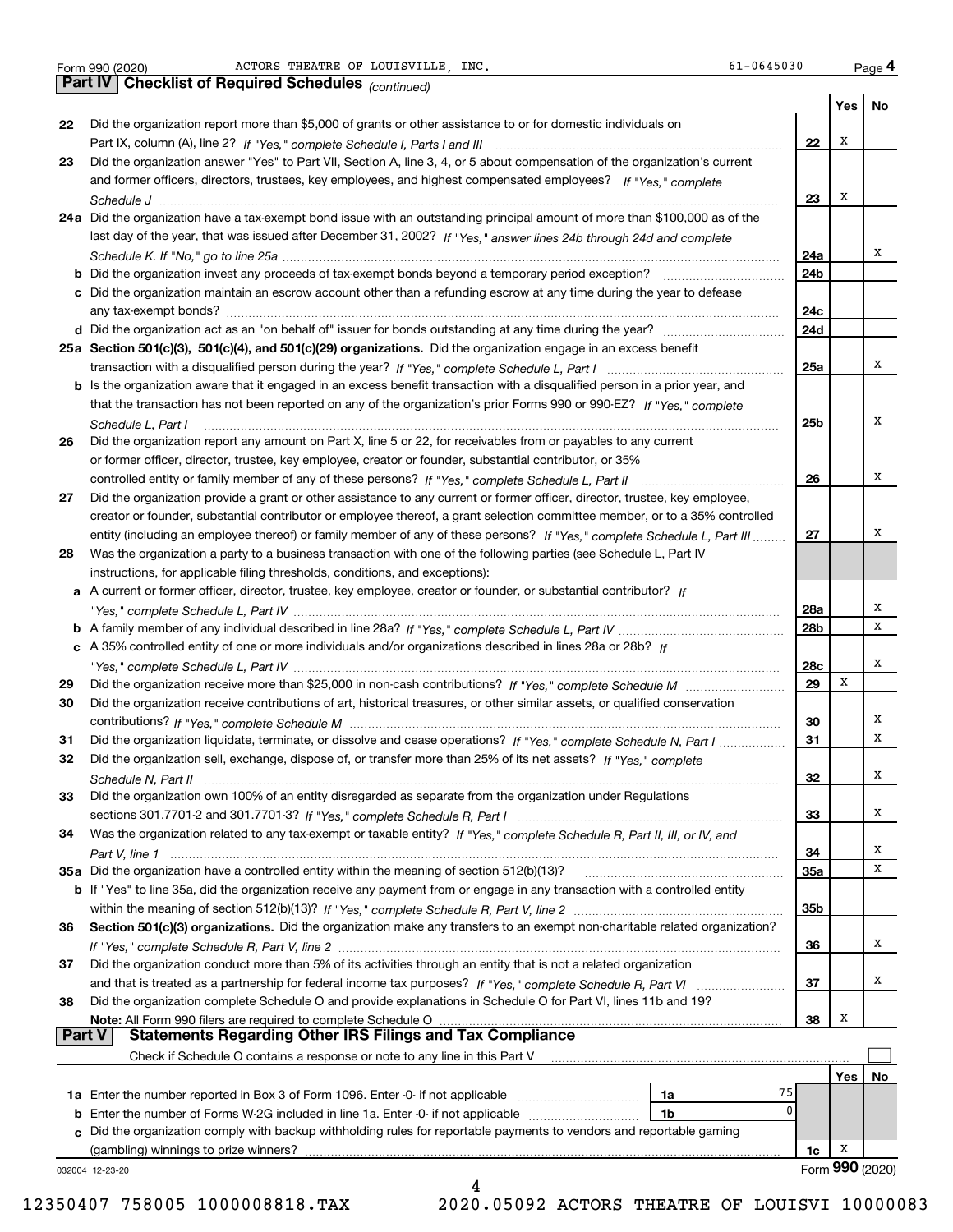|               | ACTORS THEATRE OF LOUISVILLE .INC.<br>Form 990 (2020)                                                                                           | 61-0645030      |                |     | Page 5                              |
|---------------|-------------------------------------------------------------------------------------------------------------------------------------------------|-----------------|----------------|-----|-------------------------------------|
| <b>Part V</b> | Statements Regarding Other IRS Filings and Tax Compliance (continued)                                                                           |                 |                |     |                                     |
|               |                                                                                                                                                 |                 |                | Yes | No                                  |
|               | 2a Enter the number of employees reported on Form W-3, Transmittal of Wage and Tax Statements,                                                  |                 |                |     |                                     |
|               | filed for the calendar year ending with or within the year covered by this return                                                               | 266<br>2a       |                |     |                                     |
|               |                                                                                                                                                 |                 | 2 <sub>b</sub> | х   |                                     |
|               |                                                                                                                                                 |                 |                |     |                                     |
| За            | Did the organization have unrelated business gross income of \$1,000 or more during the year?                                                   |                 | 3a             | х   |                                     |
|               |                                                                                                                                                 |                 | 3 <sub>b</sub> | х   |                                     |
|               | 4a At any time during the calendar year, did the organization have an interest in, or a signature or other authority over, a                    |                 |                |     |                                     |
|               | financial account in a foreign country (such as a bank account, securities account, or other financial account)?                                |                 | 4a             |     | х                                   |
|               | <b>b</b> If "Yes," enter the name of the foreign country $\blacktriangleright$                                                                  |                 |                |     |                                     |
|               | See instructions for filing requirements for FinCEN Form 114, Report of Foreign Bank and Financial Accounts (FBAR).                             |                 |                |     |                                     |
|               | 5a Was the organization a party to a prohibited tax shelter transaction at any time during the tax year?                                        |                 | 5a             |     | х                                   |
| b             |                                                                                                                                                 |                 | 5 <sub>b</sub> |     | х                                   |
| с             |                                                                                                                                                 |                 | 5c             |     |                                     |
|               | 6a Does the organization have annual gross receipts that are normally greater than \$100,000, and did the organization solicit                  |                 |                |     |                                     |
|               |                                                                                                                                                 |                 | 6a             |     | х                                   |
|               | <b>b</b> If "Yes," did the organization include with every solicitation an express statement that such contributions or gifts                   |                 |                |     |                                     |
|               | were not tax deductible?                                                                                                                        |                 | 6b             |     |                                     |
| 7             | Organizations that may receive deductible contributions under section 170(c).                                                                   |                 |                |     |                                     |
| a             | Did the organization receive a payment in excess of \$75 made partly as a contribution and partly for goods and services provided to the payor? |                 | 7a             |     | х                                   |
|               | <b>b</b> If "Yes," did the organization notify the donor of the value of the goods or services provided?                                        |                 | 7b             |     |                                     |
|               | c Did the organization sell, exchange, or otherwise dispose of tangible personal property for which it was required                             |                 |                |     |                                     |
|               |                                                                                                                                                 |                 | 7c             | x   |                                     |
|               |                                                                                                                                                 | 2<br>7d         |                |     |                                     |
| е             | Did the organization receive any funds, directly or indirectly, to pay premiums on a personal benefit contract?                                 |                 | 7e             |     | Х                                   |
| f             | Did the organization, during the year, pay premiums, directly or indirectly, on a personal benefit contract?                                    |                 | 7f             |     | х                                   |
| g             | If the organization received a contribution of qualified intellectual property, did the organization file Form 8899 as required?                |                 | 7g             |     |                                     |
| h.            | If the organization received a contribution of cars, boats, airplanes, or other vehicles, did the organization file a Form 1098-C?              |                 | 7h             |     |                                     |
| 8             | Sponsoring organizations maintaining donor advised funds. Did a donor advised fund maintained by the                                            |                 |                |     |                                     |
|               | sponsoring organization have excess business holdings at any time during the year?                                                              |                 | 8              |     |                                     |
| 9             | Sponsoring organizations maintaining donor advised funds.                                                                                       |                 |                |     |                                     |
| a             | Did the sponsoring organization make any taxable distributions under section 4966?                                                              |                 | 9a             |     |                                     |
| b             | Did the sponsoring organization make a distribution to a donor, donor advisor, or related person?                                               |                 | 9b             |     |                                     |
| 10            | Section 501(c)(7) organizations. Enter:                                                                                                         |                 |                |     |                                     |
|               |                                                                                                                                                 | 10a             |                |     |                                     |
|               | Gross receipts, included on Form 990, Part VIII, line 12, for public use of club facilities                                                     | 10 <sub>b</sub> |                |     |                                     |
| 11            | Section 501(c)(12) organizations. Enter:                                                                                                        |                 |                |     |                                     |
|               | <b>a</b> Gross income from members or shareholders                                                                                              | 11a             |                |     |                                     |
|               | <b>b</b> Gross income from other sources (Do not net amounts due or paid to other sources against                                               |                 |                |     |                                     |
|               |                                                                                                                                                 | 11b             |                |     |                                     |
|               | 12a Section 4947(a)(1) non-exempt charitable trusts. Is the organization filing Form 990 in lieu of Form 1041?                                  |                 | 12a            |     |                                     |
|               | <b>b</b> If "Yes," enter the amount of tax-exempt interest received or accrued during the year                                                  | 12b             |                |     |                                     |
| 13            | Section 501(c)(29) qualified nonprofit health insurance issuers.                                                                                |                 |                |     |                                     |
| a             | Is the organization licensed to issue qualified health plans in more than one state?                                                            |                 | 13а            |     |                                     |
|               | Note: See the instructions for additional information the organization must report on Schedule O.                                               |                 |                |     |                                     |
|               | <b>b</b> Enter the amount of reserves the organization is required to maintain by the states in which the                                       |                 |                |     |                                     |
|               |                                                                                                                                                 | 13b             |                |     |                                     |
|               |                                                                                                                                                 | 13с             |                |     | x                                   |
| 14a           | Did the organization receive any payments for indoor tanning services during the tax year?                                                      |                 | 14a            |     |                                     |
|               | <b>b</b> If "Yes," has it filed a Form 720 to report these payments? If "No," provide an explanation on Schedule O                              |                 | 14b            |     |                                     |
| 15            | Is the organization subject to the section 4960 tax on payment(s) of more than \$1,000,000 in remuneration or                                   |                 |                |     |                                     |
|               |                                                                                                                                                 |                 | 15             |     | х                                   |
|               | If "Yes," see instructions and file Form 4720, Schedule N.                                                                                      |                 |                |     |                                     |
| 16            | Is the organization an educational institution subject to the section 4968 excise tax on net investment income?                                 |                 | 16             |     | х                                   |
|               | If "Yes," complete Form 4720, Schedule O.                                                                                                       |                 |                |     | $T_{\text{arm}}$ QQ $\Omega$ (2020) |

Form (2020) **990**

032005 12-23-20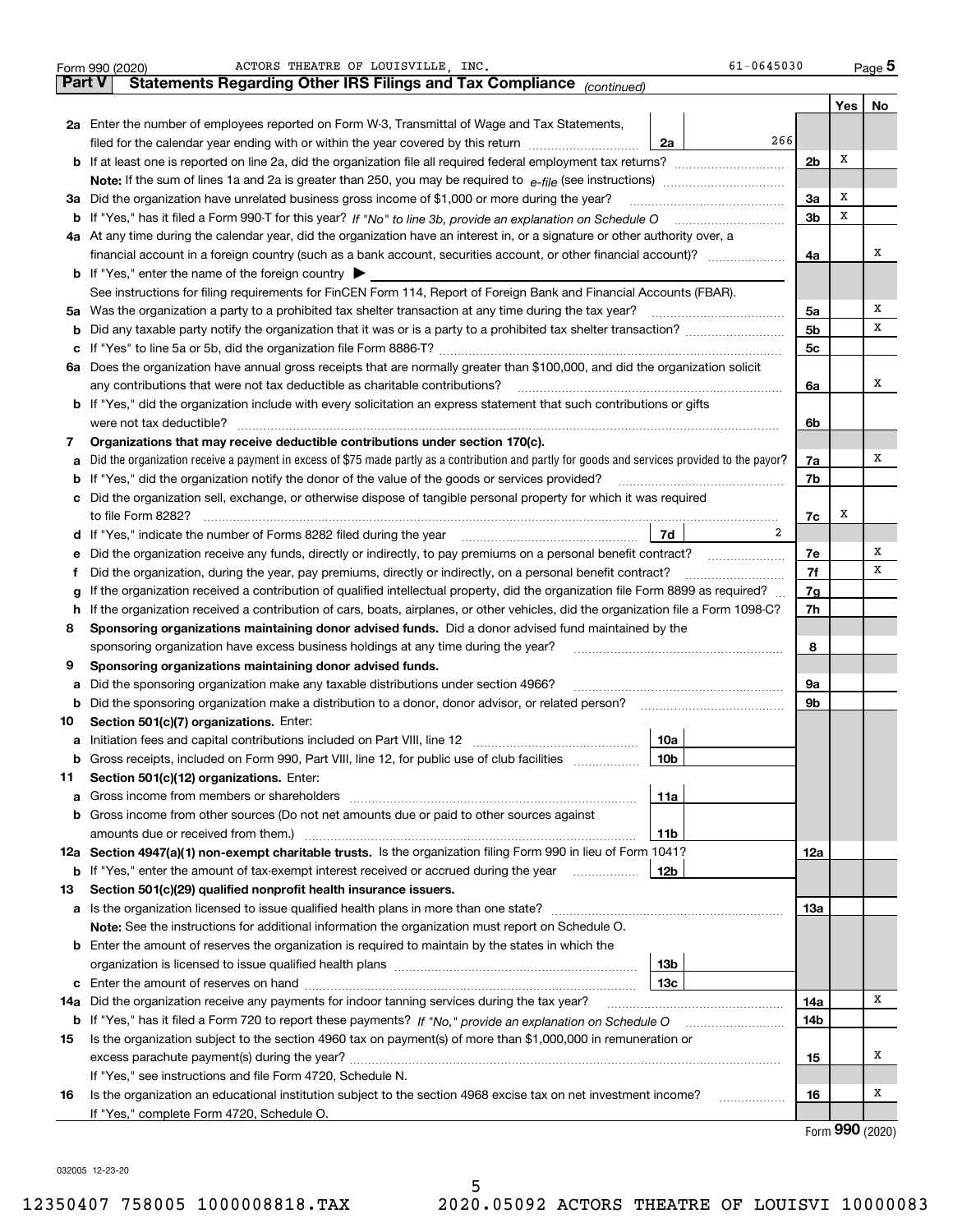|    |                                                                                                                                                                                                                                |    |    |                 |     | $\overline{X}$ |
|----|--------------------------------------------------------------------------------------------------------------------------------------------------------------------------------------------------------------------------------|----|----|-----------------|-----|----------------|
|    | <b>Section A. Governing Body and Management</b>                                                                                                                                                                                |    |    |                 |     |                |
|    |                                                                                                                                                                                                                                |    |    |                 | Yes | No             |
|    | 1a Enter the number of voting members of the governing body at the end of the tax year                                                                                                                                         | 1a | 28 |                 |     |                |
|    | If there are material differences in voting rights among members of the governing body, or if the governing                                                                                                                    |    |    |                 |     |                |
|    | body delegated broad authority to an executive committee or similar committee, explain on Schedule O.                                                                                                                          |    |    |                 |     |                |
| b  | Enter the number of voting members included on line 1a, above, who are independent <i>manumum</i>                                                                                                                              | 1b | 28 |                 |     |                |
| 2  | Did any officer, director, trustee, or key employee have a family relationship or a business relationship with any other                                                                                                       |    |    |                 |     |                |
|    | officer, director, trustee, or key employee?                                                                                                                                                                                   |    |    | 2               |     | x              |
| 3  | Did the organization delegate control over management duties customarily performed by or under the direct supervision                                                                                                          |    |    |                 |     |                |
|    | of officers, directors, trustees, or key employees to a management company or other person?                                                                                                                                    |    |    | 3               |     | x              |
| 4  | Did the organization make any significant changes to its governing documents since the prior Form 990 was filed?                                                                                                               |    |    | 4               | x   |                |
| 5  |                                                                                                                                                                                                                                |    |    | 5               |     | X              |
| 6  | Did the organization have members or stockholders?                                                                                                                                                                             |    |    | 6               |     | x              |
| 7a | Did the organization have members, stockholders, or other persons who had the power to elect or appoint one or                                                                                                                 |    |    |                 |     |                |
|    |                                                                                                                                                                                                                                |    |    | 7a              |     | x              |
| b  | Are any governance decisions of the organization reserved to (or subject to approval by) members, stockholders, or                                                                                                             |    |    |                 |     | x              |
|    | persons other than the governing body?                                                                                                                                                                                         |    |    | 7b              |     |                |
| 8  | Did the organization contemporaneously document the meetings held or written actions undertaken during the year by the following:                                                                                              |    |    |                 | x   |                |
| a  |                                                                                                                                                                                                                                |    |    | 8а              | x   |                |
| 9  | Each committee with authority to act on behalf of the governing body? [11] manufacture manufacture with authority to act on behalf of the governing body? [11] manufacture manufacture with authority of the state with an int |    |    | 8b              |     |                |
|    | Is there any officer, director, trustee, or key employee listed in Part VII, Section A, who cannot be reached at the                                                                                                           |    |    | 9               |     | x              |
|    | Section B. Policies (This Section B requests information about policies not required by the Internal Revenue Code.)                                                                                                            |    |    |                 |     |                |
|    |                                                                                                                                                                                                                                |    |    |                 | Yes | No             |
|    |                                                                                                                                                                                                                                |    |    | 10a             |     | x              |
|    | b If "Yes," did the organization have written policies and procedures governing the activities of such chapters, affiliates,                                                                                                   |    |    |                 |     |                |
|    | and branches to ensure their operations are consistent with the organization's exempt purposes?                                                                                                                                |    |    | 10 <sub>b</sub> |     |                |
|    | 11a Has the organization provided a complete copy of this Form 990 to all members of its governing body before filing the form?                                                                                                |    |    | 11a             | х   |                |
| b  | Describe in Schedule O the process, if any, used by the organization to review this Form 990.                                                                                                                                  |    |    |                 |     |                |
|    |                                                                                                                                                                                                                                |    |    | 12a             | X   |                |
| b  |                                                                                                                                                                                                                                |    |    | 12 <sub>b</sub> | х   |                |
|    | c Did the organization regularly and consistently monitor and enforce compliance with the policy? If "Yes," describe                                                                                                           |    |    |                 |     |                |
|    | in Schedule O how this was done manufactured and continuum and contact the state of the state of the state of                                                                                                                  |    |    | 12c             | х   |                |
| 13 |                                                                                                                                                                                                                                |    |    | 13              | X   |                |
| 14 | Did the organization have a written document retention and destruction policy? manufactured and the organization have a written document retention and destruction policy?                                                     |    |    | 14              | х   |                |
| 15 | Did the process for determining compensation of the following persons include a review and approval by independent                                                                                                             |    |    |                 |     |                |
|    | persons, comparability data, and contemporaneous substantiation of the deliberation and decision?                                                                                                                              |    |    |                 |     |                |
|    |                                                                                                                                                                                                                                |    |    | 15a             | x   |                |
|    | b Other officers or key employees of the organization manufactured content to content of the organization manufactured content of the organization manufactured content of the organization manufactured content of the organi |    |    | 15b             | Х   |                |
|    | If "Yes" to line 15a or 15b, describe the process in Schedule O (see instructions).                                                                                                                                            |    |    |                 |     |                |
|    | 16a Did the organization invest in, contribute assets to, or participate in a joint venture or similar arrangement with a                                                                                                      |    |    |                 |     |                |
|    | taxable entity during the year?                                                                                                                                                                                                |    |    | 16a             |     | х              |
|    | b If "Yes," did the organization follow a written policy or procedure requiring the organization to evaluate its participation                                                                                                 |    |    |                 |     |                |
|    | in joint venture arrangements under applicable federal tax law, and take steps to safeguard the organization's                                                                                                                 |    |    |                 |     |                |
|    |                                                                                                                                                                                                                                |    |    | 16b             |     |                |
|    | <b>Section C. Disclosure</b>                                                                                                                                                                                                   |    |    |                 |     |                |
| 17 | List the states with which a copy of this Form 990 is required to be filed $\blacktriangleright^{KY}$                                                                                                                          |    |    |                 |     |                |
| 18 | Section 6104 requires an organization to make its Forms 1023 (1024 or 1024-A, if applicable), 990, and 990-T (Section 501(c)(3)s only) available                                                                               |    |    |                 |     |                |
|    | for public inspection. Indicate how you made these available. Check all that apply.                                                                                                                                            |    |    |                 |     |                |
|    | $X$ Own website<br>$\boxed{\text{X}}$ Upon request<br>Another's website<br>Other (explain on Schedule O)                                                                                                                       |    |    |                 |     |                |
| 19 | Describe on Schedule O whether (and if so, how) the organization made its governing documents, conflict of interest policy, and financial                                                                                      |    |    |                 |     |                |
|    | statements available to the public during the tax year.                                                                                                                                                                        |    |    |                 |     |                |
| 20 | State the name, address, and telephone number of the person who possesses the organization's books and records<br>PEGGY SHAKE - 502-584-1265                                                                                   |    |    |                 |     |                |
|    | 316 WEST MAIN STREET, LOUISVILLE, KY<br>40202                                                                                                                                                                                  |    |    |                 |     |                |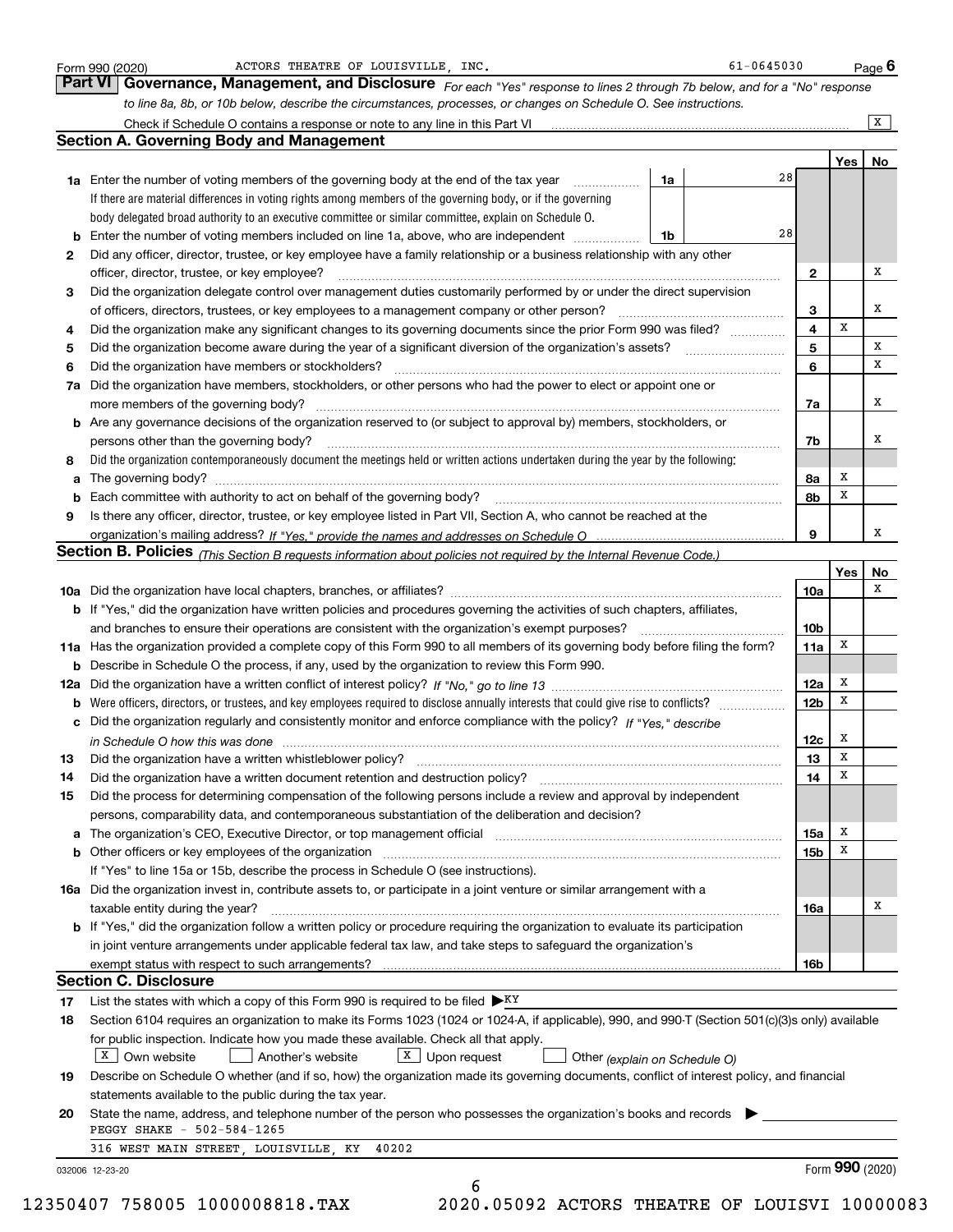| Form 990 (2020)                                                                                                                                            | ACTORS THEATRE OF LOUISVILLE INC.                                            | $61 - 0645030$<br>Page |  |  |  |  |  |  |  |  |  |  |
|------------------------------------------------------------------------------------------------------------------------------------------------------------|------------------------------------------------------------------------------|------------------------|--|--|--|--|--|--|--|--|--|--|
| Part VII Compensation of Officers, Directors, Trustees, Key Employees, Highest Compensated                                                                 |                                                                              |                        |  |  |  |  |  |  |  |  |  |  |
| <b>Employees, and Independent Contractors</b>                                                                                                              |                                                                              |                        |  |  |  |  |  |  |  |  |  |  |
|                                                                                                                                                            | Check if Schedule O contains a response or note to any line in this Part VII |                        |  |  |  |  |  |  |  |  |  |  |
| Section A. Officers, Directors, Trustees, Key Employees, and Highest Compensated Employees                                                                 |                                                                              |                        |  |  |  |  |  |  |  |  |  |  |
| 1a Complete this table for all persons required to be listed. Report compensation for the calendar year ending with or within the organization's tax year. |                                                                              |                        |  |  |  |  |  |  |  |  |  |  |

**•** List all of the organization's current officers, directors, trustees (whether individuals or organizations), regardless of amount of compensation. Enter -0- in columns (D), (E), and (F) if no compensation was paid.

 $\bullet$  List all of the organization's  $\,$ current key employees, if any. See instructions for definition of "key employee."

**•** List the organization's five current highest compensated employees (other than an officer, director, trustee, or key employee) who received reportable compensation (Box 5 of Form W-2 and/or Box 7 of Form 1099-MISC) of more than \$100,000 from the organization and any related organizations.

**•** List all of the organization's former officers, key employees, and highest compensated employees who received more than \$100,000 of reportable compensation from the organization and any related organizations.

**former directors or trustees**  ¥ List all of the organization's that received, in the capacity as a former director or trustee of the organization, more than \$10,000 of reportable compensation from the organization and any related organizations.

See instructions for the order in which to list the persons above.

Check this box if neither the organization nor any related organization compensated any current officer, director, or trustee.  $\mathcal{L}^{\text{max}}$ 

| Position<br>Name and title<br>Reportable<br>Reportable<br>Average<br>Estimated<br>(do not check more than one<br>compensation<br>compensation<br>amount of<br>hours per<br>box, unless person is both an<br>officer and a director/trustee)<br>week<br>from<br>from related<br>other<br>Individual trustee or director<br>the<br>organizations<br>(list any<br>compensation<br>(W-2/1099-MISC)<br>hours for<br>organization<br>from the<br>Highest compensated<br> employee<br>Institutional trustee<br>(W-2/1099-MISC)<br>related<br>organization<br>Key employee<br>organizations<br>and related<br>below<br>organizations<br>Former<br>Officer<br>line)<br>ROBERT BARRY FLEMING<br>60.00<br>(1)<br>X<br>EXEC. ARTISTIC DIRECTOR<br>166,802.<br>0.<br>8,656.<br>PEGGY SHAKE<br>(2)<br>47.00<br>$\mathbf x$<br>CHIEF FINANCIAL OFFICER<br>$\mathbf{0}$ .<br>3,935.<br>77,746.<br><b>KIRSTEN FORD</b><br>(3)<br>1.00<br><b>DIRECTOR</b><br>$\mathbf{0}$ .<br>x<br>$\mathbf{0}$ .<br>$\mathfrak{o}$ .<br>JAN M. GRAYSON<br>1.00<br>(4)<br>$\mathbf{0}$ .<br>$\mathbf{0}$ .<br><b>DIRECTOR</b><br>x<br>$\mathbf 0$ .<br>ALEX ALVAREZ<br>1.00<br>(5)<br>$\mathbf{0}$ .<br>$\mathbf{0}$ .<br><b>DIRECTOR</b><br>x<br>$\mathbf 0$ .<br>(6)<br>ALLAN TASMAN MD<br>1.00<br><b>DIRECTOR</b><br>x<br>0.<br>$\mathbf{0}$ .<br>$\mathbf{0}$ .<br>ANGIE M. EVANS<br>1.00<br>(7)<br><b>DIRECTOR</b><br>0.<br>$\mathbf{0}$ .<br>x<br>$\mathbf{0}$ .<br>BARBARA W. JUCKETT<br>1.00<br>(8)<br><b>DIRECTOR</b><br>x<br>$\mathbf{0}$ .<br>$\mathbf{0}$ .<br>$\mathbf 0$ .<br>(9)<br>CHRIS COFFMAN<br>1.00<br><b>DIRECTOR</b><br>x<br>0.<br>$\mathbf{0}$ .<br>$\mathbf 0$ .<br>(10) MIA SIMPSON CULP<br>1.00<br><b>DIRECTOR</b><br>x<br>$\mathbf{0}$ .<br>$\mathbf{0}$ .<br>$\mathbf{0}$ .<br>(11) MARSHA BECK ROTH<br>1.00<br><b>DIRECTOR</b><br>x<br>$\mathbf{0}$ .<br>$\mathbf{0}$ .<br>$\mathsf{0}\,.$<br>(12) THEODORE S. ROSKY<br>1.00<br><b>DIRECTOR</b><br>x<br>$\mathbf{0}$ .<br>$\mathbf{0}$ .<br>$\mathsf{0}\,.$<br>(13) THERESA RENO-WEBER<br>1.00<br><b>DIRECTOR</b><br>x<br>$\mathbf{0}$ .<br>$\mathbf{0}$ .<br>$\mathsf{0}\,.$<br>(14) STACEY WADE<br>1.00<br><b>DIRECTOR</b><br>x<br>$\mathbf{0}$ .<br>$\mathbf{0}$ .<br>$\mathbf{0}$ .<br>(15) WILLIAM W. CRAWFORD JR.<br>1.00<br><b>DIRECTOR</b><br>x<br>$\mathbf{0}$ .<br>$\mathbf{0}$ .<br>$\mathbf 0$ .<br>(16) COLIN CRAWFORD<br>1.00<br>$\mathbf{0}$ .<br><b>DIRECTOR</b><br>x<br>$\mathbf{0}$ .<br>$\mathsf{0}\,.$<br>(17) LAYLA GEORGE<br>1.00<br><b>DIRECTOR</b><br>$\mathbf{0}$ .<br>$\mathbf{0}$ .<br>x<br>$\mathbf 0$ . | (A) | (B) |  | (C) |  | (D) | (E) | (F) |  |  |
|-----------------------------------------------------------------------------------------------------------------------------------------------------------------------------------------------------------------------------------------------------------------------------------------------------------------------------------------------------------------------------------------------------------------------------------------------------------------------------------------------------------------------------------------------------------------------------------------------------------------------------------------------------------------------------------------------------------------------------------------------------------------------------------------------------------------------------------------------------------------------------------------------------------------------------------------------------------------------------------------------------------------------------------------------------------------------------------------------------------------------------------------------------------------------------------------------------------------------------------------------------------------------------------------------------------------------------------------------------------------------------------------------------------------------------------------------------------------------------------------------------------------------------------------------------------------------------------------------------------------------------------------------------------------------------------------------------------------------------------------------------------------------------------------------------------------------------------------------------------------------------------------------------------------------------------------------------------------------------------------------------------------------------------------------------------------------------------------------------------------------------------------------------------------------------------------------------------------------------------------------------------------------------------------------------------------------------------------------------------------------------------------------------------------------------------------------------------------------------------------------------------------------------------------------------------------------------------|-----|-----|--|-----|--|-----|-----|-----|--|--|
|                                                                                                                                                                                                                                                                                                                                                                                                                                                                                                                                                                                                                                                                                                                                                                                                                                                                                                                                                                                                                                                                                                                                                                                                                                                                                                                                                                                                                                                                                                                                                                                                                                                                                                                                                                                                                                                                                                                                                                                                                                                                                                                                                                                                                                                                                                                                                                                                                                                                                                                                                                                   |     |     |  |     |  |     |     |     |  |  |
|                                                                                                                                                                                                                                                                                                                                                                                                                                                                                                                                                                                                                                                                                                                                                                                                                                                                                                                                                                                                                                                                                                                                                                                                                                                                                                                                                                                                                                                                                                                                                                                                                                                                                                                                                                                                                                                                                                                                                                                                                                                                                                                                                                                                                                                                                                                                                                                                                                                                                                                                                                                   |     |     |  |     |  |     |     |     |  |  |
|                                                                                                                                                                                                                                                                                                                                                                                                                                                                                                                                                                                                                                                                                                                                                                                                                                                                                                                                                                                                                                                                                                                                                                                                                                                                                                                                                                                                                                                                                                                                                                                                                                                                                                                                                                                                                                                                                                                                                                                                                                                                                                                                                                                                                                                                                                                                                                                                                                                                                                                                                                                   |     |     |  |     |  |     |     |     |  |  |
|                                                                                                                                                                                                                                                                                                                                                                                                                                                                                                                                                                                                                                                                                                                                                                                                                                                                                                                                                                                                                                                                                                                                                                                                                                                                                                                                                                                                                                                                                                                                                                                                                                                                                                                                                                                                                                                                                                                                                                                                                                                                                                                                                                                                                                                                                                                                                                                                                                                                                                                                                                                   |     |     |  |     |  |     |     |     |  |  |
|                                                                                                                                                                                                                                                                                                                                                                                                                                                                                                                                                                                                                                                                                                                                                                                                                                                                                                                                                                                                                                                                                                                                                                                                                                                                                                                                                                                                                                                                                                                                                                                                                                                                                                                                                                                                                                                                                                                                                                                                                                                                                                                                                                                                                                                                                                                                                                                                                                                                                                                                                                                   |     |     |  |     |  |     |     |     |  |  |
|                                                                                                                                                                                                                                                                                                                                                                                                                                                                                                                                                                                                                                                                                                                                                                                                                                                                                                                                                                                                                                                                                                                                                                                                                                                                                                                                                                                                                                                                                                                                                                                                                                                                                                                                                                                                                                                                                                                                                                                                                                                                                                                                                                                                                                                                                                                                                                                                                                                                                                                                                                                   |     |     |  |     |  |     |     |     |  |  |
|                                                                                                                                                                                                                                                                                                                                                                                                                                                                                                                                                                                                                                                                                                                                                                                                                                                                                                                                                                                                                                                                                                                                                                                                                                                                                                                                                                                                                                                                                                                                                                                                                                                                                                                                                                                                                                                                                                                                                                                                                                                                                                                                                                                                                                                                                                                                                                                                                                                                                                                                                                                   |     |     |  |     |  |     |     |     |  |  |
|                                                                                                                                                                                                                                                                                                                                                                                                                                                                                                                                                                                                                                                                                                                                                                                                                                                                                                                                                                                                                                                                                                                                                                                                                                                                                                                                                                                                                                                                                                                                                                                                                                                                                                                                                                                                                                                                                                                                                                                                                                                                                                                                                                                                                                                                                                                                                                                                                                                                                                                                                                                   |     |     |  |     |  |     |     |     |  |  |
|                                                                                                                                                                                                                                                                                                                                                                                                                                                                                                                                                                                                                                                                                                                                                                                                                                                                                                                                                                                                                                                                                                                                                                                                                                                                                                                                                                                                                                                                                                                                                                                                                                                                                                                                                                                                                                                                                                                                                                                                                                                                                                                                                                                                                                                                                                                                                                                                                                                                                                                                                                                   |     |     |  |     |  |     |     |     |  |  |
|                                                                                                                                                                                                                                                                                                                                                                                                                                                                                                                                                                                                                                                                                                                                                                                                                                                                                                                                                                                                                                                                                                                                                                                                                                                                                                                                                                                                                                                                                                                                                                                                                                                                                                                                                                                                                                                                                                                                                                                                                                                                                                                                                                                                                                                                                                                                                                                                                                                                                                                                                                                   |     |     |  |     |  |     |     |     |  |  |
|                                                                                                                                                                                                                                                                                                                                                                                                                                                                                                                                                                                                                                                                                                                                                                                                                                                                                                                                                                                                                                                                                                                                                                                                                                                                                                                                                                                                                                                                                                                                                                                                                                                                                                                                                                                                                                                                                                                                                                                                                                                                                                                                                                                                                                                                                                                                                                                                                                                                                                                                                                                   |     |     |  |     |  |     |     |     |  |  |
|                                                                                                                                                                                                                                                                                                                                                                                                                                                                                                                                                                                                                                                                                                                                                                                                                                                                                                                                                                                                                                                                                                                                                                                                                                                                                                                                                                                                                                                                                                                                                                                                                                                                                                                                                                                                                                                                                                                                                                                                                                                                                                                                                                                                                                                                                                                                                                                                                                                                                                                                                                                   |     |     |  |     |  |     |     |     |  |  |
|                                                                                                                                                                                                                                                                                                                                                                                                                                                                                                                                                                                                                                                                                                                                                                                                                                                                                                                                                                                                                                                                                                                                                                                                                                                                                                                                                                                                                                                                                                                                                                                                                                                                                                                                                                                                                                                                                                                                                                                                                                                                                                                                                                                                                                                                                                                                                                                                                                                                                                                                                                                   |     |     |  |     |  |     |     |     |  |  |
|                                                                                                                                                                                                                                                                                                                                                                                                                                                                                                                                                                                                                                                                                                                                                                                                                                                                                                                                                                                                                                                                                                                                                                                                                                                                                                                                                                                                                                                                                                                                                                                                                                                                                                                                                                                                                                                                                                                                                                                                                                                                                                                                                                                                                                                                                                                                                                                                                                                                                                                                                                                   |     |     |  |     |  |     |     |     |  |  |
|                                                                                                                                                                                                                                                                                                                                                                                                                                                                                                                                                                                                                                                                                                                                                                                                                                                                                                                                                                                                                                                                                                                                                                                                                                                                                                                                                                                                                                                                                                                                                                                                                                                                                                                                                                                                                                                                                                                                                                                                                                                                                                                                                                                                                                                                                                                                                                                                                                                                                                                                                                                   |     |     |  |     |  |     |     |     |  |  |
|                                                                                                                                                                                                                                                                                                                                                                                                                                                                                                                                                                                                                                                                                                                                                                                                                                                                                                                                                                                                                                                                                                                                                                                                                                                                                                                                                                                                                                                                                                                                                                                                                                                                                                                                                                                                                                                                                                                                                                                                                                                                                                                                                                                                                                                                                                                                                                                                                                                                                                                                                                                   |     |     |  |     |  |     |     |     |  |  |
|                                                                                                                                                                                                                                                                                                                                                                                                                                                                                                                                                                                                                                                                                                                                                                                                                                                                                                                                                                                                                                                                                                                                                                                                                                                                                                                                                                                                                                                                                                                                                                                                                                                                                                                                                                                                                                                                                                                                                                                                                                                                                                                                                                                                                                                                                                                                                                                                                                                                                                                                                                                   |     |     |  |     |  |     |     |     |  |  |
|                                                                                                                                                                                                                                                                                                                                                                                                                                                                                                                                                                                                                                                                                                                                                                                                                                                                                                                                                                                                                                                                                                                                                                                                                                                                                                                                                                                                                                                                                                                                                                                                                                                                                                                                                                                                                                                                                                                                                                                                                                                                                                                                                                                                                                                                                                                                                                                                                                                                                                                                                                                   |     |     |  |     |  |     |     |     |  |  |
|                                                                                                                                                                                                                                                                                                                                                                                                                                                                                                                                                                                                                                                                                                                                                                                                                                                                                                                                                                                                                                                                                                                                                                                                                                                                                                                                                                                                                                                                                                                                                                                                                                                                                                                                                                                                                                                                                                                                                                                                                                                                                                                                                                                                                                                                                                                                                                                                                                                                                                                                                                                   |     |     |  |     |  |     |     |     |  |  |
|                                                                                                                                                                                                                                                                                                                                                                                                                                                                                                                                                                                                                                                                                                                                                                                                                                                                                                                                                                                                                                                                                                                                                                                                                                                                                                                                                                                                                                                                                                                                                                                                                                                                                                                                                                                                                                                                                                                                                                                                                                                                                                                                                                                                                                                                                                                                                                                                                                                                                                                                                                                   |     |     |  |     |  |     |     |     |  |  |
|                                                                                                                                                                                                                                                                                                                                                                                                                                                                                                                                                                                                                                                                                                                                                                                                                                                                                                                                                                                                                                                                                                                                                                                                                                                                                                                                                                                                                                                                                                                                                                                                                                                                                                                                                                                                                                                                                                                                                                                                                                                                                                                                                                                                                                                                                                                                                                                                                                                                                                                                                                                   |     |     |  |     |  |     |     |     |  |  |
|                                                                                                                                                                                                                                                                                                                                                                                                                                                                                                                                                                                                                                                                                                                                                                                                                                                                                                                                                                                                                                                                                                                                                                                                                                                                                                                                                                                                                                                                                                                                                                                                                                                                                                                                                                                                                                                                                                                                                                                                                                                                                                                                                                                                                                                                                                                                                                                                                                                                                                                                                                                   |     |     |  |     |  |     |     |     |  |  |
|                                                                                                                                                                                                                                                                                                                                                                                                                                                                                                                                                                                                                                                                                                                                                                                                                                                                                                                                                                                                                                                                                                                                                                                                                                                                                                                                                                                                                                                                                                                                                                                                                                                                                                                                                                                                                                                                                                                                                                                                                                                                                                                                                                                                                                                                                                                                                                                                                                                                                                                                                                                   |     |     |  |     |  |     |     |     |  |  |
|                                                                                                                                                                                                                                                                                                                                                                                                                                                                                                                                                                                                                                                                                                                                                                                                                                                                                                                                                                                                                                                                                                                                                                                                                                                                                                                                                                                                                                                                                                                                                                                                                                                                                                                                                                                                                                                                                                                                                                                                                                                                                                                                                                                                                                                                                                                                                                                                                                                                                                                                                                                   |     |     |  |     |  |     |     |     |  |  |
|                                                                                                                                                                                                                                                                                                                                                                                                                                                                                                                                                                                                                                                                                                                                                                                                                                                                                                                                                                                                                                                                                                                                                                                                                                                                                                                                                                                                                                                                                                                                                                                                                                                                                                                                                                                                                                                                                                                                                                                                                                                                                                                                                                                                                                                                                                                                                                                                                                                                                                                                                                                   |     |     |  |     |  |     |     |     |  |  |
|                                                                                                                                                                                                                                                                                                                                                                                                                                                                                                                                                                                                                                                                                                                                                                                                                                                                                                                                                                                                                                                                                                                                                                                                                                                                                                                                                                                                                                                                                                                                                                                                                                                                                                                                                                                                                                                                                                                                                                                                                                                                                                                                                                                                                                                                                                                                                                                                                                                                                                                                                                                   |     |     |  |     |  |     |     |     |  |  |
|                                                                                                                                                                                                                                                                                                                                                                                                                                                                                                                                                                                                                                                                                                                                                                                                                                                                                                                                                                                                                                                                                                                                                                                                                                                                                                                                                                                                                                                                                                                                                                                                                                                                                                                                                                                                                                                                                                                                                                                                                                                                                                                                                                                                                                                                                                                                                                                                                                                                                                                                                                                   |     |     |  |     |  |     |     |     |  |  |
|                                                                                                                                                                                                                                                                                                                                                                                                                                                                                                                                                                                                                                                                                                                                                                                                                                                                                                                                                                                                                                                                                                                                                                                                                                                                                                                                                                                                                                                                                                                                                                                                                                                                                                                                                                                                                                                                                                                                                                                                                                                                                                                                                                                                                                                                                                                                                                                                                                                                                                                                                                                   |     |     |  |     |  |     |     |     |  |  |
|                                                                                                                                                                                                                                                                                                                                                                                                                                                                                                                                                                                                                                                                                                                                                                                                                                                                                                                                                                                                                                                                                                                                                                                                                                                                                                                                                                                                                                                                                                                                                                                                                                                                                                                                                                                                                                                                                                                                                                                                                                                                                                                                                                                                                                                                                                                                                                                                                                                                                                                                                                                   |     |     |  |     |  |     |     |     |  |  |
|                                                                                                                                                                                                                                                                                                                                                                                                                                                                                                                                                                                                                                                                                                                                                                                                                                                                                                                                                                                                                                                                                                                                                                                                                                                                                                                                                                                                                                                                                                                                                                                                                                                                                                                                                                                                                                                                                                                                                                                                                                                                                                                                                                                                                                                                                                                                                                                                                                                                                                                                                                                   |     |     |  |     |  |     |     |     |  |  |
|                                                                                                                                                                                                                                                                                                                                                                                                                                                                                                                                                                                                                                                                                                                                                                                                                                                                                                                                                                                                                                                                                                                                                                                                                                                                                                                                                                                                                                                                                                                                                                                                                                                                                                                                                                                                                                                                                                                                                                                                                                                                                                                                                                                                                                                                                                                                                                                                                                                                                                                                                                                   |     |     |  |     |  |     |     |     |  |  |
|                                                                                                                                                                                                                                                                                                                                                                                                                                                                                                                                                                                                                                                                                                                                                                                                                                                                                                                                                                                                                                                                                                                                                                                                                                                                                                                                                                                                                                                                                                                                                                                                                                                                                                                                                                                                                                                                                                                                                                                                                                                                                                                                                                                                                                                                                                                                                                                                                                                                                                                                                                                   |     |     |  |     |  |     |     |     |  |  |
|                                                                                                                                                                                                                                                                                                                                                                                                                                                                                                                                                                                                                                                                                                                                                                                                                                                                                                                                                                                                                                                                                                                                                                                                                                                                                                                                                                                                                                                                                                                                                                                                                                                                                                                                                                                                                                                                                                                                                                                                                                                                                                                                                                                                                                                                                                                                                                                                                                                                                                                                                                                   |     |     |  |     |  |     |     |     |  |  |
|                                                                                                                                                                                                                                                                                                                                                                                                                                                                                                                                                                                                                                                                                                                                                                                                                                                                                                                                                                                                                                                                                                                                                                                                                                                                                                                                                                                                                                                                                                                                                                                                                                                                                                                                                                                                                                                                                                                                                                                                                                                                                                                                                                                                                                                                                                                                                                                                                                                                                                                                                                                   |     |     |  |     |  |     |     |     |  |  |
|                                                                                                                                                                                                                                                                                                                                                                                                                                                                                                                                                                                                                                                                                                                                                                                                                                                                                                                                                                                                                                                                                                                                                                                                                                                                                                                                                                                                                                                                                                                                                                                                                                                                                                                                                                                                                                                                                                                                                                                                                                                                                                                                                                                                                                                                                                                                                                                                                                                                                                                                                                                   |     |     |  |     |  |     |     |     |  |  |
|                                                                                                                                                                                                                                                                                                                                                                                                                                                                                                                                                                                                                                                                                                                                                                                                                                                                                                                                                                                                                                                                                                                                                                                                                                                                                                                                                                                                                                                                                                                                                                                                                                                                                                                                                                                                                                                                                                                                                                                                                                                                                                                                                                                                                                                                                                                                                                                                                                                                                                                                                                                   |     |     |  |     |  |     |     |     |  |  |
|                                                                                                                                                                                                                                                                                                                                                                                                                                                                                                                                                                                                                                                                                                                                                                                                                                                                                                                                                                                                                                                                                                                                                                                                                                                                                                                                                                                                                                                                                                                                                                                                                                                                                                                                                                                                                                                                                                                                                                                                                                                                                                                                                                                                                                                                                                                                                                                                                                                                                                                                                                                   |     |     |  |     |  |     |     |     |  |  |
|                                                                                                                                                                                                                                                                                                                                                                                                                                                                                                                                                                                                                                                                                                                                                                                                                                                                                                                                                                                                                                                                                                                                                                                                                                                                                                                                                                                                                                                                                                                                                                                                                                                                                                                                                                                                                                                                                                                                                                                                                                                                                                                                                                                                                                                                                                                                                                                                                                                                                                                                                                                   |     |     |  |     |  |     |     |     |  |  |

7

032007 12-23-20

Form (2020) **990**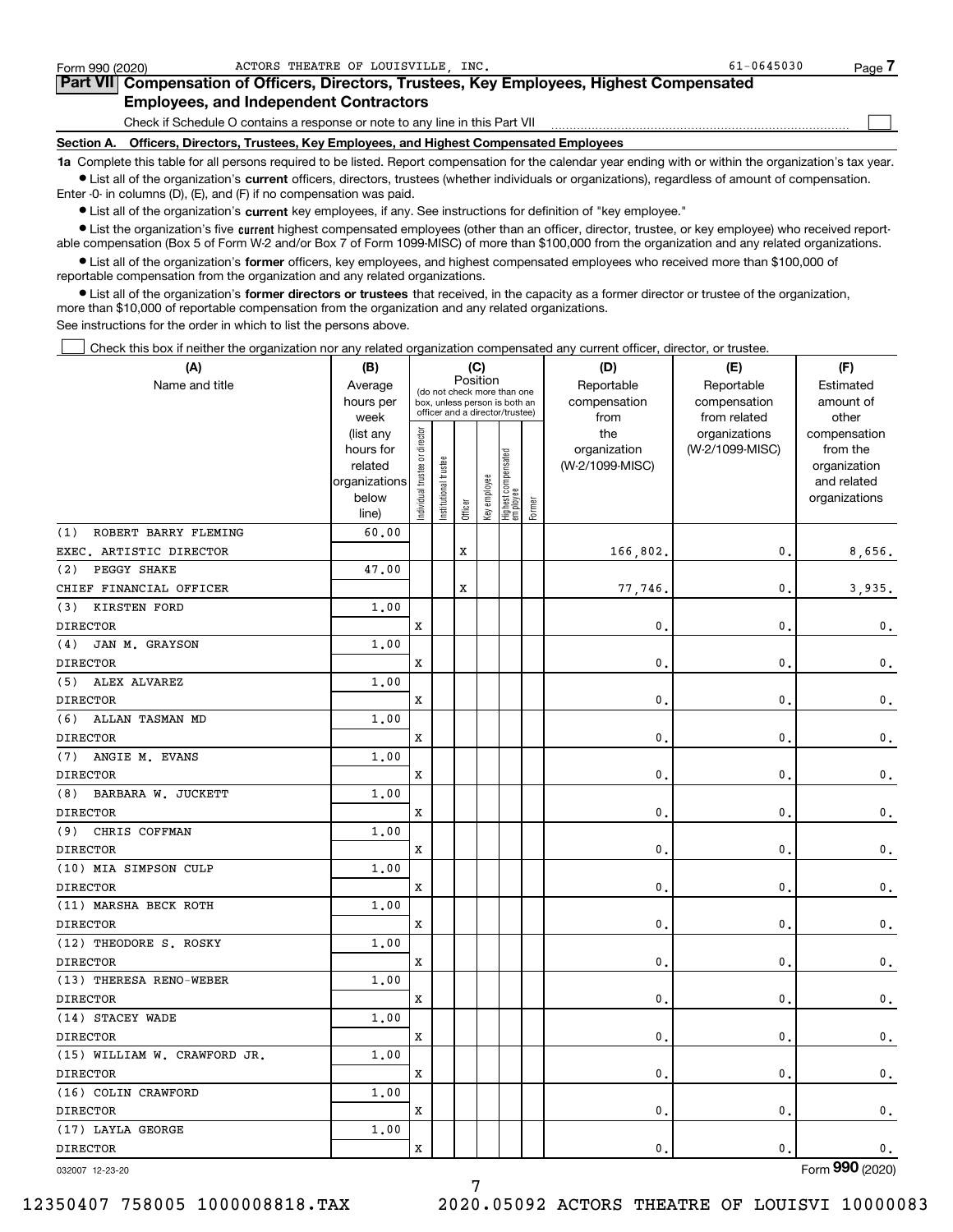| Form 990 (2020)                                                                                                                                                                                                                                                   | ACTORS THEATRE OF LOUISVILLE INC.                                    |                                                                                                             |                        |         |              |                                   |        |                                           | 61-0645030                                        |              |                                         | Page 8                        |
|-------------------------------------------------------------------------------------------------------------------------------------------------------------------------------------------------------------------------------------------------------------------|----------------------------------------------------------------------|-------------------------------------------------------------------------------------------------------------|------------------------|---------|--------------|-----------------------------------|--------|-------------------------------------------|---------------------------------------------------|--------------|-----------------------------------------|-------------------------------|
| <b>Part VII</b><br>Section A. Officers, Directors, Trustees, Key Employees, and Highest Compensated Employees (continued)                                                                                                                                         |                                                                      |                                                                                                             |                        |         |              |                                   |        |                                           |                                                   |              |                                         |                               |
| (A)<br>Name and title                                                                                                                                                                                                                                             | (B)<br>Average<br>hours per<br>week                                  | Position<br>(do not check more than one<br>box, unless person is both an<br>officer and a director/trustee) |                        |         |              |                                   |        | (D)<br>Reportable<br>compensation<br>from | (E)<br>Reportable<br>compensation<br>from related |              | (F)<br>Estimated<br>amount of<br>other  |                               |
|                                                                                                                                                                                                                                                                   | (list any<br>hours for<br>related<br>organizations<br>below<br>line) | Individual trustee or director                                                                              | In stitutional trustee | Officer | key employee | Highest compensated<br>  employee | Former | the<br>organization<br>(W-2/1099-MISC)    | organizations<br>(W-2/1099-MISC)                  |              | from the<br>organization<br>and related | compensation<br>organizations |
| (18) STEWART LUSSKY<br><b>DIRECTOR</b>                                                                                                                                                                                                                            | 1,00                                                                 | x                                                                                                           |                        |         |              |                                   |        | $\mathbf{0}$                              | 0.                                                |              |                                         | 0.                            |
| (19) JENNIFER MACKIN                                                                                                                                                                                                                                              | 1,00                                                                 |                                                                                                             |                        |         |              |                                   |        |                                           |                                                   |              |                                         |                               |
| <b>DIRECTOR</b><br>(20) SEEMA SHETH                                                                                                                                                                                                                               | 1,00                                                                 | x                                                                                                           |                        |         |              |                                   |        | 0.                                        | 0.                                                |              |                                         | 0.                            |
| <b>DIRECTOR</b>                                                                                                                                                                                                                                                   |                                                                      | x                                                                                                           |                        |         |              |                                   |        | 0.                                        | 0.                                                |              |                                         | 0.                            |
| (21) ROBBIE TINDALL<br><b>DIRECTOR</b>                                                                                                                                                                                                                            | 1,00                                                                 | x                                                                                                           |                        |         |              |                                   |        | 0.                                        | 0.                                                |              |                                         | 0.                            |
| (22) NATALIA BISHOP                                                                                                                                                                                                                                               | 1,00                                                                 |                                                                                                             |                        |         |              |                                   |        |                                           |                                                   |              |                                         |                               |
| <b>DIRECTOR</b><br>(23) DAVID DOVE                                                                                                                                                                                                                                | 1,00                                                                 | x                                                                                                           |                        |         |              |                                   |        | 0.                                        | 0.                                                |              |                                         | 0.                            |
| <b>DIRECTOR</b>                                                                                                                                                                                                                                                   |                                                                      | x                                                                                                           |                        |         |              |                                   |        | 0.                                        | 0.                                                |              |                                         | 0.                            |
| (24) AARON JAHN<br><b>DIRECTOR</b>                                                                                                                                                                                                                                | 1,00                                                                 | x                                                                                                           |                        |         |              |                                   |        | 0.                                        | 0.                                                |              |                                         | 0.                            |
| (25) CORRIE SHULL<br><b>DIRECTOR</b>                                                                                                                                                                                                                              | 1,00                                                                 | x                                                                                                           |                        |         |              |                                   |        | $\mathbf{0}$                              | 0.                                                |              |                                         | 0.                            |
| (26) KARL VICTOR III                                                                                                                                                                                                                                              | 1,00                                                                 |                                                                                                             |                        |         |              |                                   |        |                                           |                                                   |              |                                         |                               |
| <b>DIRECTOR</b><br>1b Subtotal                                                                                                                                                                                                                                    |                                                                      | X                                                                                                           |                        |         |              |                                   |        | 0.<br>244,548                             | 0.<br>0.                                          |              |                                         | 0.<br>12,591.                 |
| c Total from continuation sheets to Part VII, Section A manufactured and response to Total and Total and Total                                                                                                                                                    |                                                                      |                                                                                                             |                        |         |              |                                   |        | $\mathbf{0}$                              | 0.                                                |              |                                         | 0.                            |
|                                                                                                                                                                                                                                                                   |                                                                      |                                                                                                             |                        |         |              |                                   |        | 244,548                                   | $\mathbf 0$ .                                     |              |                                         | 12,591.                       |
| Total number of individuals (including but not limited to those listed above) who received more than \$100,000 of reportable<br>2<br>compensation from the organization $\blacktriangleright$                                                                     |                                                                      |                                                                                                             |                        |         |              |                                   |        |                                           |                                                   |              |                                         | 1                             |
|                                                                                                                                                                                                                                                                   |                                                                      |                                                                                                             |                        |         |              |                                   |        |                                           |                                                   |              | Yes                                     | No                            |
| Did the organization list any former officer, director, trustee, key employee, or highest compensated employee on<br>3<br>line 1a? If "Yes," complete Schedule J for such individual manufactured contained and the Ves," complete Schedule J for such individual |                                                                      |                                                                                                             |                        |         |              |                                   |        |                                           |                                                   | 3            |                                         | х                             |
| For any individual listed on line 1a, is the sum of reportable compensation and other compensation from the organization<br>4                                                                                                                                     |                                                                      |                                                                                                             |                        |         |              |                                   |        |                                           |                                                   | 4            | Х                                       |                               |
| Did any person listed on line 1a receive or accrue compensation from any unrelated organization or individual for services<br>5                                                                                                                                   |                                                                      |                                                                                                             |                        |         |              |                                   |        |                                           |                                                   |              |                                         |                               |
| <b>Section B. Independent Contractors</b>                                                                                                                                                                                                                         |                                                                      |                                                                                                             |                        |         |              |                                   |        |                                           |                                                   | 5            |                                         | х                             |
| Complete this table for your five highest compensated independent contractors that received more than \$100,000 of compensation from<br>1                                                                                                                         |                                                                      |                                                                                                             |                        |         |              |                                   |        |                                           |                                                   |              |                                         |                               |
| the organization. Report compensation for the calendar year ending with or within the organization's tax year.<br>(A)                                                                                                                                             |                                                                      |                                                                                                             |                        |         |              |                                   |        | (B)                                       |                                                   | (C)          |                                         |                               |
| Name and business address                                                                                                                                                                                                                                         |                                                                      |                                                                                                             |                        |         |              |                                   |        | Description of services                   |                                                   | Compensation |                                         |                               |
| TP MECHANICAL CONTRACTORS, INC                                                                                                                                                                                                                                    |                                                                      |                                                                                                             |                        |         |              |                                   |        | HVAC SERVICES                             |                                                   |              |                                         |                               |
| 1500 KEMPER MEADOW DR, CINCINNATI, OH 45240                                                                                                                                                                                                                       |                                                                      |                                                                                                             |                        |         |              |                                   |        |                                           |                                                   |              |                                         | 161,994.                      |
|                                                                                                                                                                                                                                                                   |                                                                      |                                                                                                             |                        |         |              |                                   |        |                                           |                                                   |              |                                         |                               |
|                                                                                                                                                                                                                                                                   |                                                                      |                                                                                                             |                        |         |              |                                   |        |                                           |                                                   |              |                                         |                               |
| 2<br>Total number of independent contractors (including but not limited to those listed above) who received more than<br>\$100,000 of compensation from the organization                                                                                          |                                                                      |                                                                                                             |                        |         | 1            |                                   |        |                                           |                                                   |              |                                         |                               |
| SEE PART VII, SECTION A CONTINUATION SHEETS<br>032008 12-23-20                                                                                                                                                                                                    |                                                                      |                                                                                                             |                        |         |              |                                   |        |                                           |                                                   |              |                                         | Form 990 (2020)               |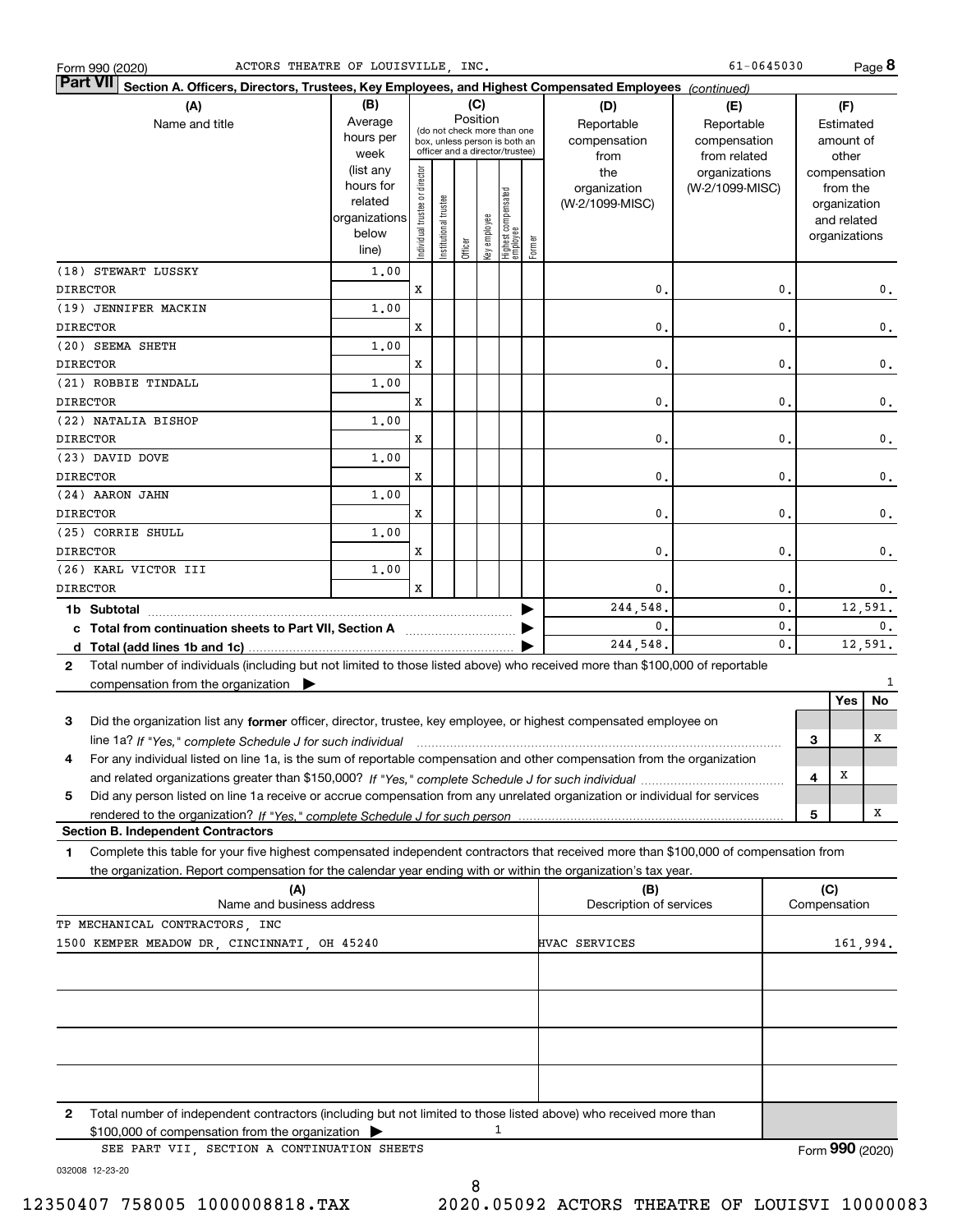| Form 990              | ACTORS THEATRE OF LOUISVILLE, INC.                                                                     |                                |                       |             |                        |                              |        |                     | 61-0645030                       |                          |
|-----------------------|--------------------------------------------------------------------------------------------------------|--------------------------------|-----------------------|-------------|------------------------|------------------------------|--------|---------------------|----------------------------------|--------------------------|
| <b>Part VII</b>       | Section A. Officers, Directors, Trustees, Key Employees, and Highest Compensated Employees (continued) |                                |                       |             |                        |                              |        |                     |                                  |                          |
| (A)                   | (B)                                                                                                    |                                |                       |             | (C)                    |                              |        | (D)                 | (E)                              | (F)                      |
| Name and title        | Average                                                                                                |                                |                       |             | Position               |                              |        | Reportable          | Reportable                       | Estimated                |
|                       | hours                                                                                                  |                                |                       |             | (check all that apply) |                              |        | compensation        | compensation                     | amount of                |
|                       | per                                                                                                    |                                |                       |             |                        |                              |        | from                | from related                     | other                    |
|                       | week<br>(list any                                                                                      |                                |                       |             |                        |                              |        | the<br>organization | organizations<br>(W-2/1099-MISC) | compensation<br>from the |
|                       | hours for                                                                                              |                                |                       |             |                        |                              |        | (W-2/1099-MISC)     |                                  | organization             |
|                       | related                                                                                                |                                |                       |             |                        |                              |        |                     |                                  | and related              |
|                       | organizations                                                                                          | Individual trustee or director | Institutional trustee |             |                        | Highest compensated employee |        |                     |                                  | organizations            |
|                       | below                                                                                                  |                                |                       |             | Key employee           |                              | Former |                     |                                  |                          |
|                       | line)                                                                                                  |                                |                       | Officer     |                        |                              |        |                     |                                  |                          |
| (27) TODD PARKER LOWE | 5.00                                                                                                   |                                |                       |             |                        |                              |        |                     |                                  |                          |
| PRESIDENT             |                                                                                                        | $\mathbf x$                    |                       | $\mathbf X$ |                        |                              |        | $\mathbf{0}$ .      | $\mathfrak o$ .                  | $\mathbf 0$ .            |
| (28) SCOTT SCHAFTLEIN | 5.00                                                                                                   |                                |                       |             |                        |                              |        |                     |                                  |                          |
| VICE-PRESIDENT        |                                                                                                        | $\mathbf x$                    |                       | $\mathbf X$ |                        |                              |        | $\mathbf{0}$ .      | $\mathfrak o$ .                  | $\mathbf 0$ .            |
| (29) DAVID E. TATE    | 5.00                                                                                                   |                                |                       |             |                        |                              |        |                     |                                  |                          |
| <b>TREASURER</b>      |                                                                                                        | $\mathbf X$                    |                       | $\mathbf X$ |                        |                              |        | $\mathbf{0}$ .      | $\mathfrak o$ .                  | $\mathbf 0$ .            |
| (30) JONATHAN LOWE    | 5.00                                                                                                   |                                |                       |             |                        |                              |        |                     |                                  |                          |
| <b>SECRETARY</b>      |                                                                                                        | $\mathbf X$                    |                       | $\mathbf X$ |                        |                              |        | $\mathsf{0}\,.$     | $\mathfrak o$ .                  | $\mathbf 0$ .            |
|                       |                                                                                                        |                                |                       |             |                        |                              |        |                     |                                  |                          |
|                       |                                                                                                        |                                |                       |             |                        |                              |        |                     |                                  |                          |
|                       |                                                                                                        |                                |                       |             |                        |                              |        |                     |                                  |                          |
|                       |                                                                                                        |                                |                       |             |                        |                              |        |                     |                                  |                          |
|                       |                                                                                                        |                                |                       |             |                        |                              |        |                     |                                  |                          |
|                       |                                                                                                        |                                |                       |             |                        |                              |        |                     |                                  |                          |
|                       |                                                                                                        |                                |                       |             |                        |                              |        |                     |                                  |                          |
|                       |                                                                                                        |                                |                       |             |                        |                              |        |                     |                                  |                          |
|                       |                                                                                                        |                                |                       |             |                        |                              |        |                     |                                  |                          |
|                       |                                                                                                        |                                |                       |             |                        |                              |        |                     |                                  |                          |
|                       |                                                                                                        |                                |                       |             |                        |                              |        |                     |                                  |                          |
|                       |                                                                                                        |                                |                       |             |                        |                              |        |                     |                                  |                          |
|                       |                                                                                                        |                                |                       |             |                        |                              |        |                     |                                  |                          |
|                       |                                                                                                        |                                |                       |             |                        |                              |        |                     |                                  |                          |
|                       |                                                                                                        |                                |                       |             |                        |                              |        |                     |                                  |                          |
|                       |                                                                                                        |                                |                       |             |                        |                              |        |                     |                                  |                          |
|                       |                                                                                                        |                                |                       |             |                        |                              |        |                     |                                  |                          |
|                       |                                                                                                        |                                |                       |             |                        |                              |        |                     |                                  |                          |
|                       |                                                                                                        |                                |                       |             |                        |                              |        |                     |                                  |                          |
|                       |                                                                                                        |                                |                       |             |                        |                              |        |                     |                                  |                          |
|                       |                                                                                                        |                                |                       |             |                        |                              |        |                     |                                  |                          |
|                       |                                                                                                        |                                |                       |             |                        |                              |        |                     |                                  |                          |
|                       |                                                                                                        |                                |                       |             |                        |                              |        |                     |                                  |                          |
|                       |                                                                                                        |                                |                       |             |                        |                              |        |                     |                                  |                          |
|                       |                                                                                                        |                                |                       |             |                        |                              |        |                     |                                  |                          |
|                       |                                                                                                        |                                |                       |             |                        |                              |        |                     |                                  |                          |
|                       |                                                                                                        |                                |                       |             |                        |                              |        |                     |                                  |                          |
|                       |                                                                                                        |                                |                       |             |                        |                              |        |                     |                                  |                          |
|                       |                                                                                                        |                                |                       |             |                        |                              |        |                     |                                  |                          |
|                       |                                                                                                        |                                |                       |             |                        |                              |        |                     |                                  |                          |
|                       |                                                                                                        |                                |                       |             |                        |                              |        |                     |                                  |                          |
|                       |                                                                                                        |                                |                       |             |                        |                              |        |                     |                                  |                          |

032201 04-01-20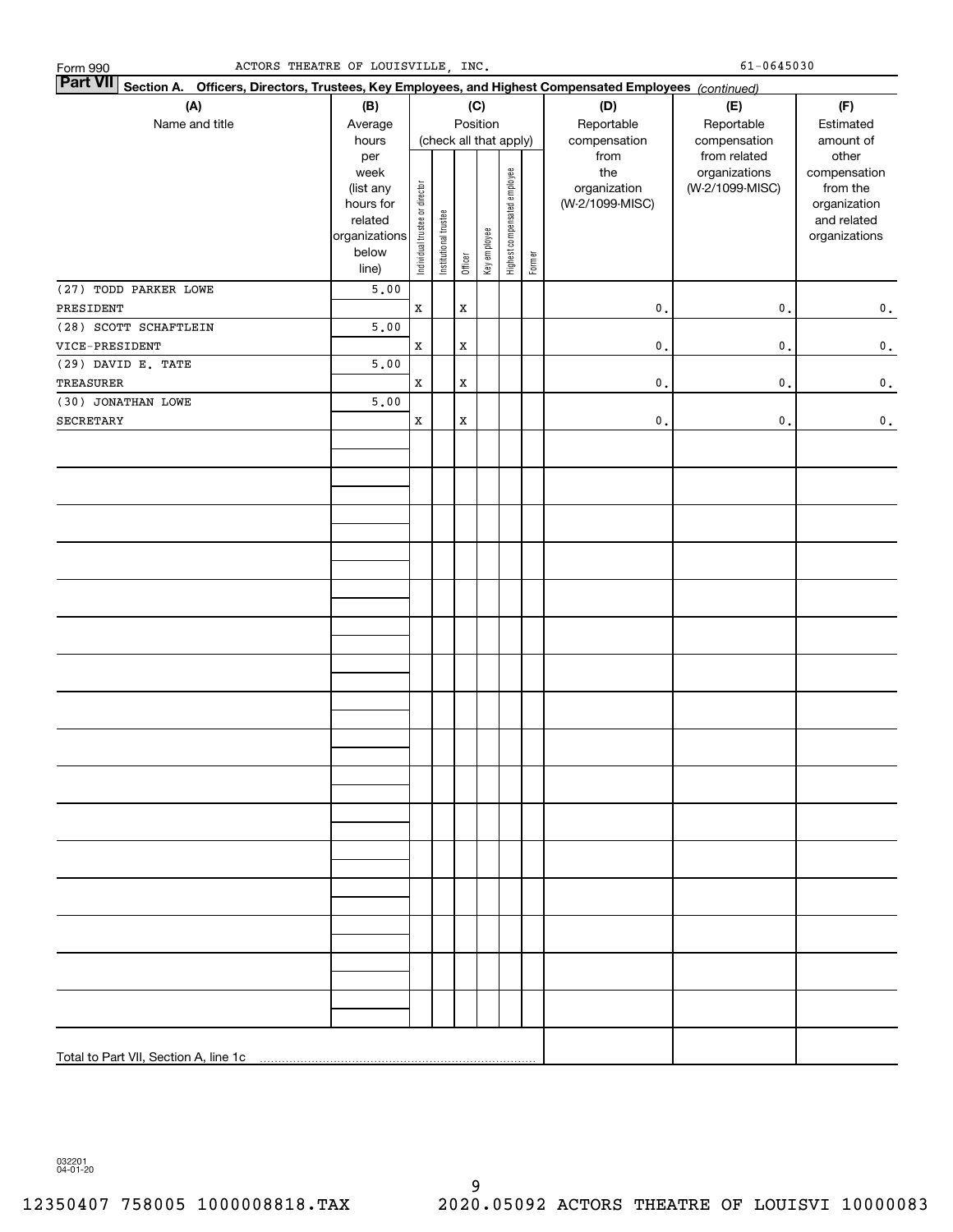|                                                           |    | Check if Schedule O contains a response or note to any line in this Part VIII |      |                    |                |                      |               |                                              |                                       |                                                                 |
|-----------------------------------------------------------|----|-------------------------------------------------------------------------------|------|--------------------|----------------|----------------------|---------------|----------------------------------------------|---------------------------------------|-----------------------------------------------------------------|
|                                                           |    |                                                                               |      |                    |                |                      | Total revenue | (B)<br>Related or exempt<br>function revenue | (C)<br>Unrelated<br> business revenue | (D)<br>Revenue excluded<br>from tax under<br>sections 512 - 514 |
|                                                           |    | 1 a Federated campaigns                                                       |      | 1a                 |                |                      |               |                                              |                                       |                                                                 |
|                                                           |    | <b>b</b> Membership dues                                                      |      | 1 <sub>b</sub>     |                |                      |               |                                              |                                       |                                                                 |
|                                                           |    | c Fundraising events                                                          |      | 1 <sub>c</sub>     |                | 76,990.              |               |                                              |                                       |                                                                 |
|                                                           |    | d Related organizations                                                       |      | 1d                 |                |                      |               |                                              |                                       |                                                                 |
| Contributions, Gifts, Grants<br>and Other Similar Amounts |    | e Government grants (contributions)                                           |      | 1e                 |                | 1,695,924.           |               |                                              |                                       |                                                                 |
|                                                           |    | f All other contributions, gifts, grants, and                                 |      |                    |                |                      |               |                                              |                                       |                                                                 |
|                                                           |    | similar amounts not included above                                            |      | 1f                 |                | 2, 377, 837.         |               |                                              |                                       |                                                                 |
|                                                           | g  | Noncash contributions included in lines 1a-1f                                 |      | $1g$ $\frac{1}{3}$ |                | 79,866.              |               |                                              |                                       |                                                                 |
|                                                           |    |                                                                               |      |                    |                |                      | 4,150,751.    |                                              |                                       |                                                                 |
|                                                           |    |                                                                               |      |                    |                | <b>Business Code</b> |               |                                              |                                       |                                                                 |
|                                                           | 2a | TICKET SALES                                                                  |      |                    |                | 711110               | 451,881.      | 451,881.                                     |                                       |                                                                 |
|                                                           | b  | EDUCATION PROGRAM REVE                                                        |      |                    |                | 711110               | 27,376.       | 27,376.                                      |                                       |                                                                 |
| Program Service<br>Revenue                                | c  | TICKET FEES                                                                   |      |                    |                | 711110               | 11,397.       | 11,397.                                      |                                       |                                                                 |
|                                                           | d  |                                                                               |      |                    |                |                      |               |                                              |                                       |                                                                 |
|                                                           | е  |                                                                               |      |                    |                |                      |               |                                              |                                       |                                                                 |
|                                                           | f  | All other program service revenue                                             |      |                    |                |                      |               |                                              |                                       |                                                                 |
|                                                           |    |                                                                               |      |                    |                |                      | 490.654.      |                                              |                                       |                                                                 |
|                                                           | 3  | Investment income (including dividends, interest, and                         |      |                    |                |                      |               |                                              |                                       |                                                                 |
|                                                           |    |                                                                               |      |                    |                | 185,058.             |               | $-12,609.$                                   | 197,667.                              |                                                                 |
|                                                           | 4  | Income from investment of tax-exempt bond proceeds                            |      |                    |                |                      |               |                                              |                                       |                                                                 |
|                                                           | 5  |                                                                               |      |                    |                |                      | 2,229.        |                                              |                                       | 2,229.                                                          |
|                                                           |    |                                                                               |      | (i) Real           |                | (ii) Personal        |               |                                              |                                       |                                                                 |
|                                                           |    | 6 a Gross rents<br>$\frac{1}{2}$                                              | 6a   | 545,779.           |                |                      |               |                                              |                                       |                                                                 |
|                                                           |    | <b>b</b> Less: rental expenses                                                | 6b   | 225,428.           |                |                      |               |                                              |                                       |                                                                 |
|                                                           | c  | Rental income or (loss)                                                       | 6c   | 320, 351.          |                |                      |               |                                              |                                       |                                                                 |
|                                                           |    | d Net rental income or (loss)                                                 |      |                    |                |                      | 320, 351.     |                                              |                                       | 320, 351.                                                       |
|                                                           |    | 7 a Gross amount from sales of                                                |      | (i) Securities     |                | (ii) Other           |               |                                              |                                       |                                                                 |
|                                                           |    | assets other than inventory                                                   | 7a l | 2,851,538.         |                | 170,877.             |               |                                              |                                       |                                                                 |
|                                                           |    | <b>b</b> Less: cost or other basis                                            |      |                    |                |                      |               |                                              |                                       |                                                                 |
|                                                           |    | and sales expenses                                                            | 7b   | 2,275,050.         |                | 78,161.              |               |                                              |                                       |                                                                 |
|                                                           |    | <b>c</b> Gain or (loss) $\ldots$                                              | 7c   | 576,488.           |                | 92,716.              |               |                                              |                                       |                                                                 |
|                                                           |    |                                                                               |      |                    |                |                      | 669,204.      |                                              |                                       | 669,204.                                                        |
| ther Revenue<br>O                                         |    | 8 a Gross income from fundraising events (not                                 |      |                    |                |                      |               |                                              |                                       |                                                                 |
|                                                           |    | contributions reported on line 1c). See                                       |      |                    |                |                      |               |                                              |                                       |                                                                 |
|                                                           |    |                                                                               |      |                    | 8а             | 19,434.              |               |                                              |                                       |                                                                 |
|                                                           |    | <b>b</b> Less: direct expenses <i>manually contained</i>                      |      |                    | 8b             | 21,209.              |               |                                              |                                       |                                                                 |
|                                                           |    | c Net income or (loss) from fundraising events                                |      |                    |                |                      | $-1,775.$     |                                              |                                       | $-1,775.$                                                       |
|                                                           |    | 9 a Gross income from gaming activities. See                                  |      |                    |                |                      |               |                                              |                                       |                                                                 |
|                                                           |    |                                                                               |      |                    | 9а             |                      |               |                                              |                                       |                                                                 |
|                                                           |    | <b>b</b> Less: direct expenses                                                |      |                    | 9 <sub>b</sub> |                      |               |                                              |                                       |                                                                 |
|                                                           |    | c Net income or (loss) from gaming activities                                 |      |                    |                |                      |               |                                              |                                       |                                                                 |
|                                                           |    | 10 a Gross sales of inventory, less returns                                   |      |                    |                |                      |               |                                              |                                       |                                                                 |
|                                                           |    |                                                                               |      |                    | 10a            |                      |               |                                              |                                       |                                                                 |
|                                                           |    | <b>b</b> Less: cost of goods sold                                             |      |                    | 10bl           |                      |               |                                              |                                       |                                                                 |
|                                                           |    | c Net income or (loss) from sales of inventory                                |      |                    |                |                      |               |                                              |                                       |                                                                 |
|                                                           |    |                                                                               |      |                    |                | <b>Business Code</b> |               |                                              |                                       |                                                                 |
|                                                           |    | 11 a AUXILLARY OPERATIONS                                                     |      |                    |                | 900099               | 4,693.        | 4,693.                                       |                                       |                                                                 |
|                                                           |    | <b>b</b> MISCELLANEOUS INCOME                                                 |      |                    |                | 900099               | 257.          | 257.                                         |                                       |                                                                 |
| Revenue                                                   | c  |                                                                               |      |                    |                |                      |               |                                              |                                       |                                                                 |
| Miscellaneous                                             |    |                                                                               |      |                    |                |                      |               |                                              |                                       |                                                                 |
|                                                           |    |                                                                               |      |                    |                |                      | 4,950.        |                                              |                                       |                                                                 |
|                                                           | 12 |                                                                               |      |                    |                |                      | 5,821,422.    | 495,604.                                     | $-12,609.$                            | 1,187,676.                                                      |

Form 990 (2020) Page ACTORS THEATRE OF LOUISVILLE, INC. 61-0645030

032009 12-23-20

**Part VIII Statement of Revenue**

12350407 758005 1000008818.TAX 2020.05092 ACTORS THEATRE OF LOUISVI 10000083

Form (2020) **990**

**9**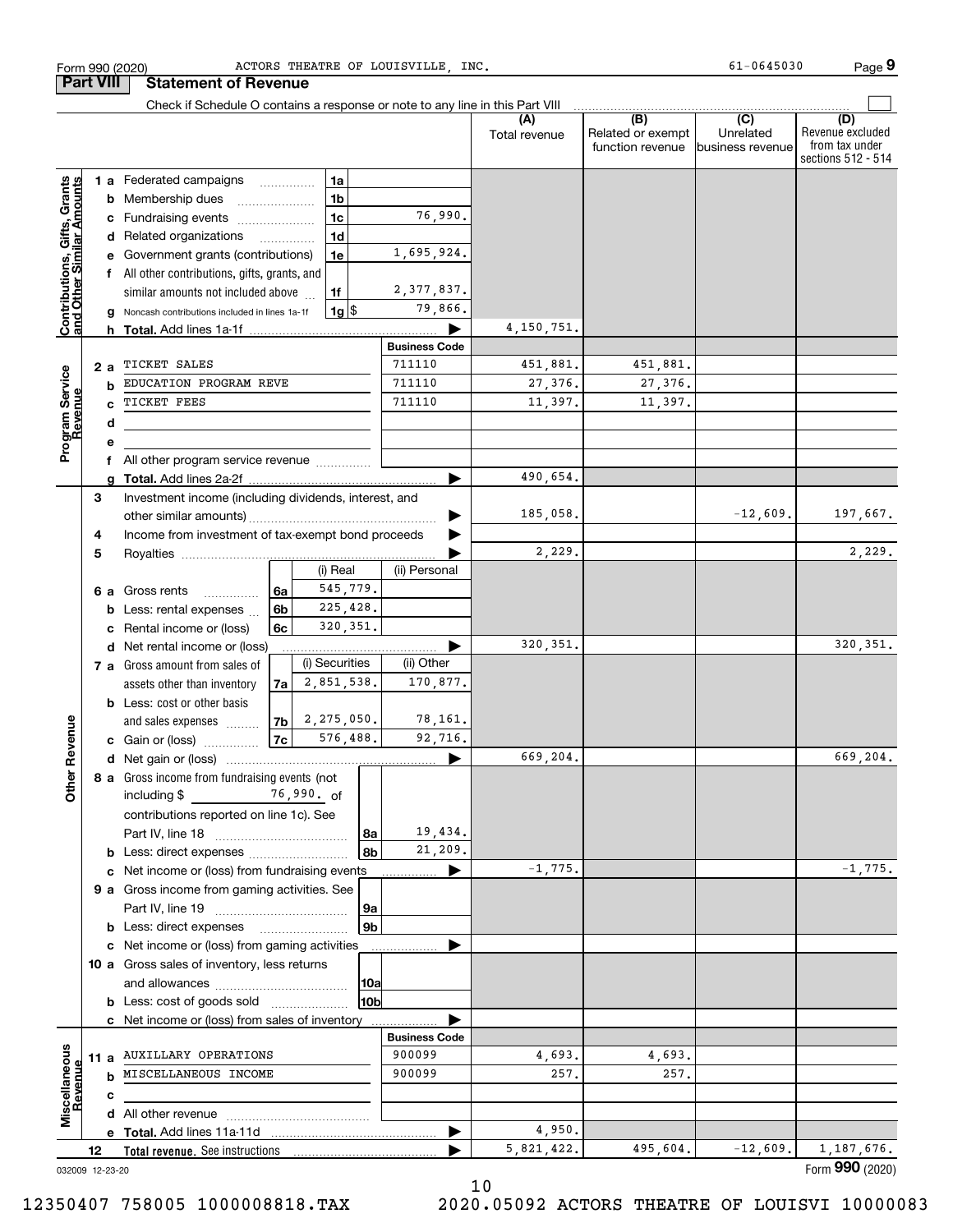Form 990 (2020) ACTORS THEATRE OF LOUISVILLE , INC. 61-0645030 Page

**10**

### Check here  $\begin{array}{|c|c|c|c|c|}\hline \text{ } & \text{ if following SOP 98-2 (ASC 958-720)} \hline \end{array}$ **Total functional expenses.**  Add lines 1 through 24e **Joint costs.** Complete this line only if the organization **(A)**<br>Total expenses **(B) (C) (D) 1234567891011abcdefg12131415161718192021222324abcde2526***Section 501(c)(3) and 501(c)(4) organizations must complete all columns. All other organizations must complete column (A).* Grants and other assistance to domestic organizations and domestic governments. See Part IV, line 21 Compensation not included above to disqualified persons (as defined under section 4958(f)(1)) and persons described in section 4958(c)(3)(B) Pension plan accruals and contributions (include section 401(k) and 403(b) employer contributions) Professional fundraising services. See Part IV, line 17 Other. (If line 11g amount exceeds 10% of line 25, column (A) amount, list line 11g expenses on Sch O.) Other expenses. Itemize expenses not covered above (List miscellaneous expenses on line 24e. If line 24e amount exceeds 10% of line 25, column (A) amount, list line 24e expenses on Schedule O.) reported in column (B) joint costs from a combined educational campaign and fundraising solicitation. Check if Schedule O contains a response or note to any line in this Part IX (C) (C) (C) (C) (C) (C) Program service expensesManagement and general expenses Fundraising expensesGrants and other assistance to domestic individuals. See Part IV, line 22 ..................... Grants and other assistance to foreign organizations, foreign governments, and foreign individuals. See Part IV, lines 15 and 16  $\ldots$ Benefits paid to or for members ..................... Compensation of current officers, directors, trustees, and key employees  $\ldots$   $\ldots$   $\ldots$   $\ldots$   $\ldots$   $\ldots$ Other salaries and wages ~~~~~~~~~~ Other employee benefits ~~~~~~~~~~ Payroll taxes ~~~~~~~~~~~~~~~~ Fees for services (nonemployees): Management ~~~~~~~~~~~~~~~~ Legal ~~~~~~~~~~~~~~~~~~~~Accounting ~~~~~~~~~~~~~~~~~ Lobbying ~~~~~~~~~~~~~~~~~~ lnvestment management fees ....................... Advertising and promotion www.communication Office expenses ~~~~~~~~~~~~~~~ Information technology ~~~~~~~~~~~ Royalties ~~~~~~~~~~~~~~~~~~ Occupancy ~~~~~~~~~~~~~~~~~ Travel ……………………………………………… Payments of travel or entertainment expenses for any federal, state, or local public officials ... Conferences, conventions, and meetings InterestPayments to affiliates ~~~~~~~~~~~~ ~~~~~~~~~~~~~~~~~~Depreciation, depletion, and amortization  $\,\,\ldots\,\,$ Insurance~~~~~~~~~~~~~~~~~All other expenses  $Check here$ *Do not include amounts reported on lines 6b, 7b, 8b, 9b, and 10b of Part VIII.*  $\mathcal{L}^{\text{max}}$ 96,777. 257,139. 1,597,036. 38,376. 218,039. 121,916. 4,012. 40,908. 1,725. 228,244. 270,701. 44,794. 87,466. 29,666. 145,747. 707.18,387. 518,610. 134,688. 517,546. 135,327. 105,295. 79,994. 25,325. 4,764,635. 46,210. 96,777. 105,275. 107,999. 43,865. 1,282,759. 166,269. 148,008. 17,908. 18,948. 1,520. 173,483. 32,239. 12,317. 84,693. 26,257. 10,966. 4,012. 40,908. 1,725. 46,210. 190,886. 37,358. 270,701. 3,101. 39,488. 2,205. 69,972. 13,120. 4,374. 29,666. 70,633. 75,114. 312. 395. 15,262. 2,206. 919. 463,784. 54,826. 115,832. 18,856.  $3,522.$   $514.024.$ 135,327. 105,295. 38,245. 22,714. 19,035. 21,093. 101. 4,131. 3,291,004. 710,542. 763,089. BAD DEBT EXPENSE GUEST ARTIST TRAVEL AND PRODUCTION EXPENSES MISCELLANEOUS

032010 12-23-20

Form (2020) **990**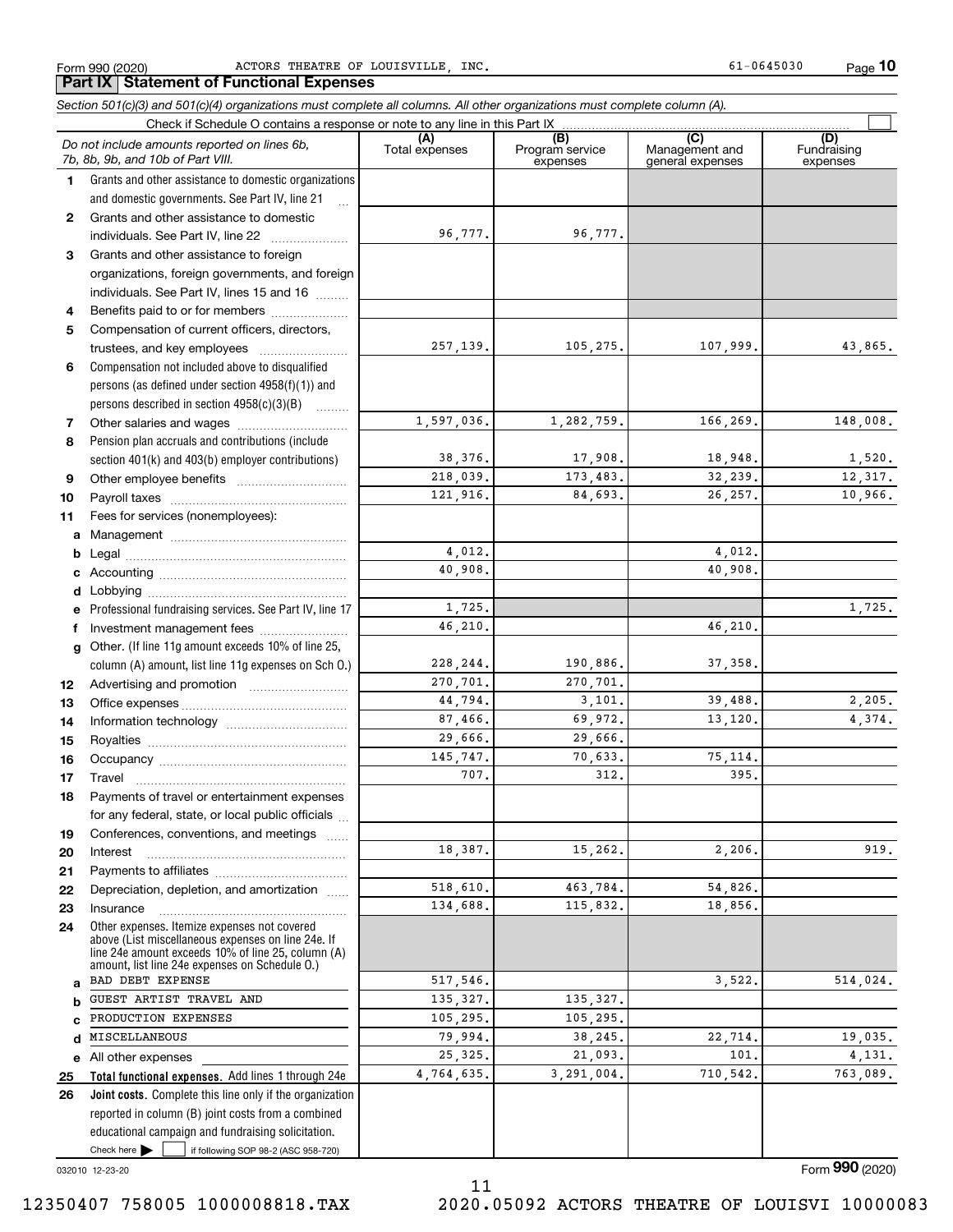**26**

**Liabilities**

iabilities

**2728**

**Net Assets or Fund Balances**

Net Assets or Fund Balances

**6**Loans and other receivables from other disqualified persons (as defined **78910a**Land, buildings, and equipment: cost or other **1112131415161718192021222324255678910c111213141516171819202122232425b** Less: accumulated depreciation  $\ldots$  **10b** basis. Complete Part VI of Schedule D will aller **Total assets.**  Add lines 1 through 15 (must equal line 33) trustee, key employee, creator or founder, substantial contributor, or 35% controlled entity or family member of any of these persons ............................ under section  $4958(f)(1)$ , and persons described in section  $4958(c)(3)(B)$ Notes and loans receivable, net ~~~~~~~~~~~~~~~~~~~~~~~Inventories for sale or use ~~~~~~~~~~~~~~~~~~~~~~~~~~ Prepaid expenses and deferred charges ~~~~~~~~~~~~~~~~~~ Investments - publicly traded securities ~~~~~~~~~~~~~~~~~~~ Investments - other securities. See Part IV, line 11 ~~~~~~~~~~~~~~ Investments - program-related. See Part IV, line 11 [2010] [2010] [2010] [2010] [2010] [2010] [2010] [2010] [2 Intangible assets ~~~~~~~~~~~~~~~~~~~~~~~~~~~~~~ Other assets. See Part IV, line 11 ~~~~~~~~~~~~~~~~~~~~~~ Accounts payable and accrued expenses ~~~~~~~~~~~~~~~~~~ Grants payable ~~~~~~~~~~~~~~~~~~~~~~~~~~~~~~~ Deferred revenue ~~~~~~~~~~~~~~~~~~~~~~~~~~~~~~ Tax-exempt bond liabilities …………………………………………………………… Escrow or custodial account liability. Complete Part IV of Schedule D Loans and other payables to any current or former officer, director, trustee, key employee, creator or founder, substantial contributor, or 35% controlled entity or family member of any of these persons ~~~~~~~~~Secured mortgages and notes payable to unrelated third parties Unsecured notes and loans payable to unrelated third parties ~~~~~~~~ Other liabilities (including federal income tax, payables to related third parties, and other liabilities not included on lines 17-24). Complete Part X of Schedule D ~~~~~~~~~~~~~~~~~~~~~~~~~~~~~~~ 18,076. 8 17,586.  $315,658$ ,  $9$  106,665. 7,875,416. 11, 11, 134,830. 26,271,167. 19,673,832. 7,079,871. 10c 6,597,335. 19,023,486. 16 21,191,144.  $602, 287.$   $17$  557, 124. 704,637. 19 350,647.  $1,905,099.$  |  $25$  |  $129,724.$  $1,040,452.$  1,214,461.

Form 990 (2020) ACTORS THEATRE OF LOUISVILLE , INC. 61-0645030 Page

**3** Pledges and grants receivable, net  $\ldots$  **multimes contained and grants receivable**, net **multimes contained and grants receivable**, net **multimes contained and grants receivable 4**Accounts receivable, net ~~~~~~~~~~~~~~~~~~~~~~~~~~ **5**Loans and other receivables from any current or former officer, director,

Cash - non-interest-bearing ~~~~~~~~~~~~~~~~~~~~~~~~~ Savings and temporary cash investments ~~~~~~~~~~~~~~~~~~

Check if Schedule O contains a response or note to any line in this Part X

**Total liabilities.**  Add lines 17 through 25

Net assets without donor restrictions ~~~~~~~~~~~~~~~~~~~~ Net assets with donor restrictions ~~~~~~~~~~~~~~~~~~~~~~

Capital stock or trust principal, or current funds ~~~~~~~~~~~~~~~ Paid-in or capital surplus, or land, building, or equipment fund www.commun.com Retained earnings, endowment, accumulated income, or other funds www.com Total net assets or fund balances ~~~~~~~~~~~~~~~~~~~~~~

**Organizations that do not follow FASB ASC 958, check here** |

**Organizations that follow FASB ASC 958, check here** | X

**and complete lines 27, 28, 32, and 33.**

**and complete lines 29 through 33.**

Total liabilities and net assets/fund balances

**(A) (B)**

Beginning of year | | End of year

983,543. 1 756,040.

144.034. 2 653.493.

67,594. 406,807. 1,498,842. 303.927.

**26**

 $3,212,023$ ,  $26$  1,037,495.

 $6,244,551$ .  $27$  9.267.256. 9,566,912. 28 10,886,393.

15,811,463. 32 20,153,649. 19,023,486. 33 21,191,144.

**2728**

Form (2020) **990**

**11**

 $\mathcal{L}^{\text{max}}$ 

**Part X** Balance Sheet

**12**

**Assets**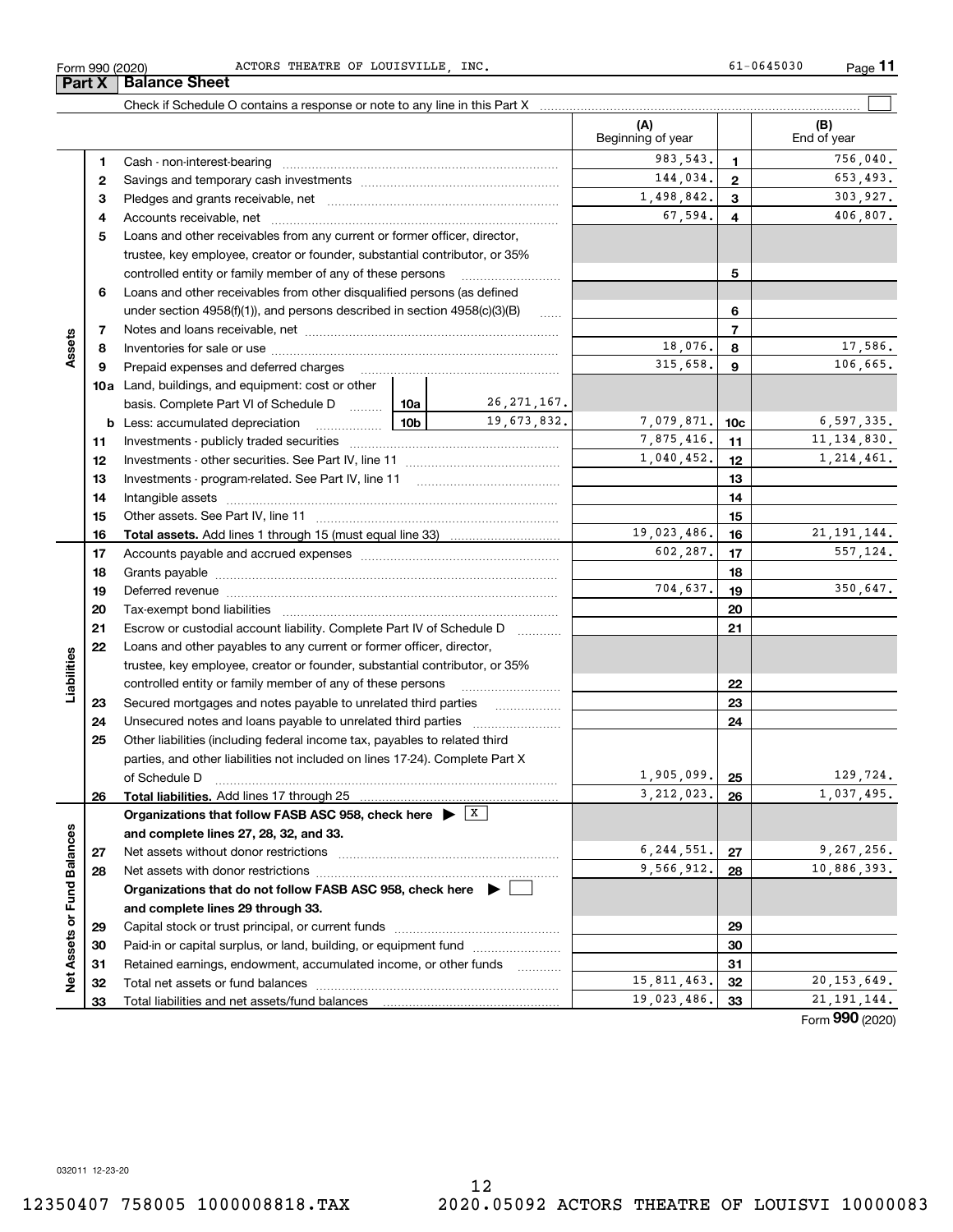|    | ACTORS THEATRE OF LOUISVILLE, INC.<br>Form 990 (2020)                                                                                                                                                                          | $61 - 0645030$ |                |            | Page $12$     |
|----|--------------------------------------------------------------------------------------------------------------------------------------------------------------------------------------------------------------------------------|----------------|----------------|------------|---------------|
|    | Part XI<br><b>Reconciliation of Net Assets</b>                                                                                                                                                                                 |                |                |            |               |
|    |                                                                                                                                                                                                                                |                |                |            |               |
|    |                                                                                                                                                                                                                                |                |                |            |               |
| 1  | Total revenue (must equal Part VIII, column (A), line 12)                                                                                                                                                                      | 1.             |                |            | 5,821,422.    |
| 2  |                                                                                                                                                                                                                                | $\mathbf{2}$   |                |            | 4,764,635.    |
| 3  | Revenue less expenses. Subtract line 2 from line 1                                                                                                                                                                             | 3              |                |            | 1,056,787.    |
| 4  |                                                                                                                                                                                                                                | $\overline{4}$ |                |            | 15,811,463.   |
| 5  | Net unrealized gains (losses) on investments                                                                                                                                                                                   | 5              |                |            | 3,285,399.    |
| 6  | Donated services and use of facilities [111] Donated and the service of facilities [11] Donated services and use of facilities [11] Donated and the service of the service of the service of the service of the service of the | 6              |                |            |               |
| 7  | Investment expenses www.communication.com/www.communication.com/www.communication.com/www.com                                                                                                                                  | $\overline{7}$ |                |            |               |
| 8  | Prior period adjustments                                                                                                                                                                                                       | 8              |                |            |               |
| 9  | Other changes in net assets or fund balances (explain on Schedule O)                                                                                                                                                           | 9              |                |            | 0.            |
| 10 | Net assets or fund balances at end of year. Combine lines 3 through 9 (must equal Part X, line 32,                                                                                                                             |                |                |            |               |
|    |                                                                                                                                                                                                                                | 10             |                |            | 20, 153, 649. |
|    | Part XII Financial Statements and Reporting                                                                                                                                                                                    |                |                |            |               |
|    |                                                                                                                                                                                                                                |                |                |            | x             |
|    |                                                                                                                                                                                                                                |                |                | Yes        | <b>No</b>     |
| 1  | $\vert X \vert$ Accrual<br>Accounting method used to prepare the Form 990: <u>I</u> Cash<br>Other                                                                                                                              |                |                |            |               |
|    | If the organization changed its method of accounting from a prior year or checked "Other," explain in Schedule O.                                                                                                              |                |                |            |               |
|    | 2a Were the organization's financial statements compiled or reviewed by an independent accountant?                                                                                                                             |                | 2a             |            | х             |
|    | If "Yes," check a box below to indicate whether the financial statements for the year were compiled or reviewed on a                                                                                                           |                |                |            |               |
|    | separate basis, consolidated basis, or both:                                                                                                                                                                                   |                |                |            |               |
|    | Separate basis<br>Consolidated basis<br>Both consolidated and separate basis                                                                                                                                                   |                |                |            |               |
|    | <b>b</b> Were the organization's financial statements audited by an independent accountant?                                                                                                                                    |                | 2 <sub>b</sub> | х          |               |
|    | If "Yes," check a box below to indicate whether the financial statements for the year were audited on a separate basis,                                                                                                        |                |                |            |               |
|    | consolidated basis, or both:                                                                                                                                                                                                   |                |                |            |               |
|    | $X$ Separate basis<br>Consolidated basis<br>Both consolidated and separate basis                                                                                                                                               |                |                |            |               |
|    | c If "Yes" to line 2a or 2b, does the organization have a committee that assumes responsibility for oversight of the audit,                                                                                                    |                |                |            |               |
|    | review, or compilation of its financial statements and selection of an independent accountant?                                                                                                                                 |                | 2c             | х          |               |
|    | If the organization changed either its oversight process or selection process during the tax year, explain on Schedule O.                                                                                                      |                |                |            |               |
|    | 3a As a result of a federal award, was the organization required to undergo an audit or audits as set forth in the Single Audit                                                                                                |                |                |            |               |
|    |                                                                                                                                                                                                                                |                | 3a             |            | x             |
|    | b If "Yes," did the organization undergo the required audit or audits? If the organization did not undergo the required audit                                                                                                  |                |                |            |               |
|    |                                                                                                                                                                                                                                |                | 3b             | <u>nnn</u> |               |

Form (2020) **990**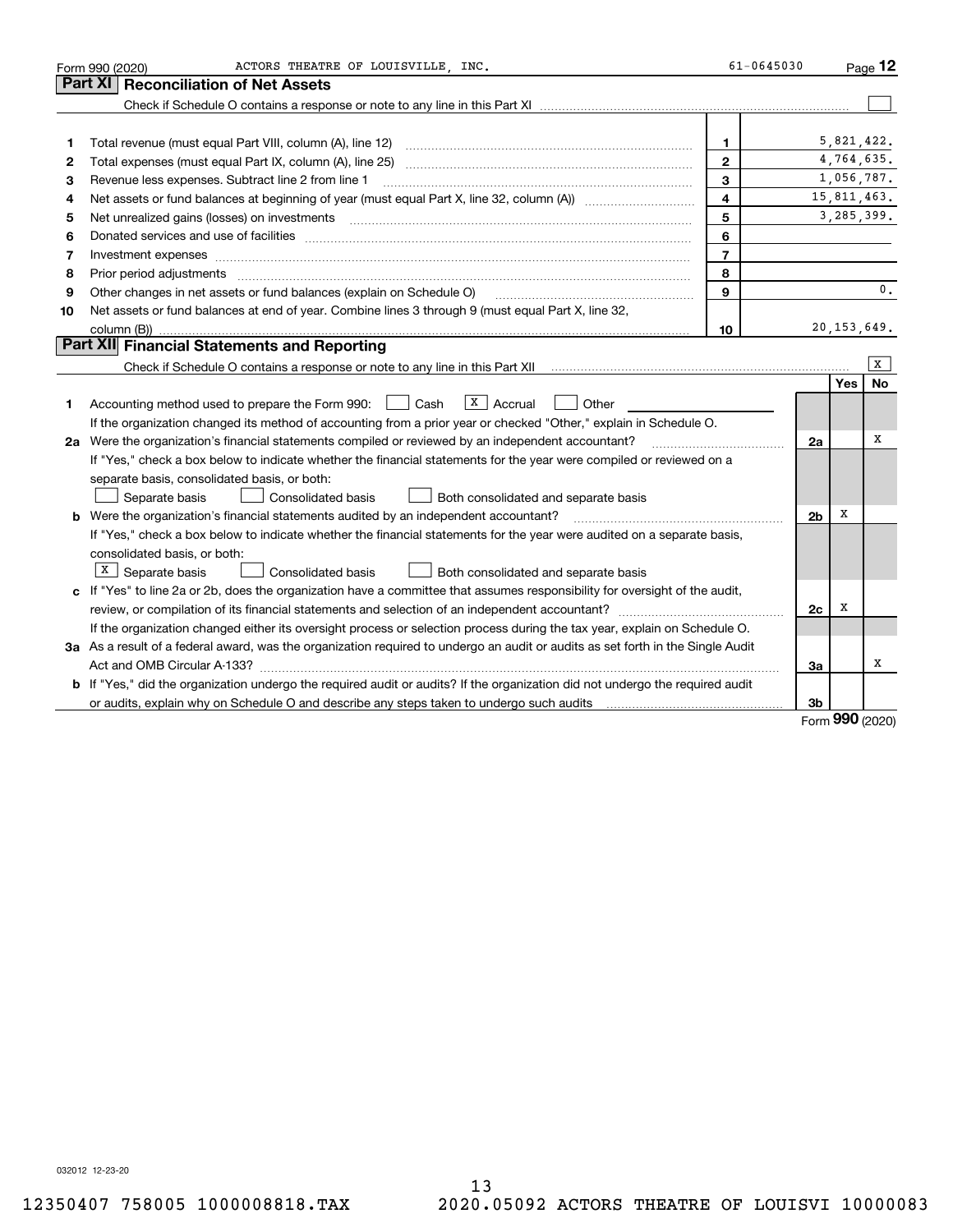Department of the Treasury Internal Revenue Service

**(Form 990 or 990-EZ)**

# **Public Charity Status and Public Support**

**Complete if the organization is a section 501(c)(3) organization or a section 4947(a)(1) nonexempt charitable trust. | Attach to Form 990 or Form 990-EZ.** 

| $\blacksquare$                                                           |
|--------------------------------------------------------------------------|
| ▶ Go to www.irs.gov/Form990 for instructions and the latest information. |

| 2020                                |
|-------------------------------------|
| <b>Open to Public</b><br>Inspection |

OMB No. 1545-0047

|                   | Name of the organization                                                                                                                                                                      |                                    |                                                        |     |                                                                |                            |  | <b>Employer identification number</b>              |  |  |  |
|-------------------|-----------------------------------------------------------------------------------------------------------------------------------------------------------------------------------------------|------------------------------------|--------------------------------------------------------|-----|----------------------------------------------------------------|----------------------------|--|----------------------------------------------------|--|--|--|
|                   |                                                                                                                                                                                               | ACTORS THEATRE OF LOUISVILLE, INC. |                                                        |     |                                                                |                            |  | $61 - 0645030$                                     |  |  |  |
| <b>Part I</b>     | Reason for Public Charity Status. (All organizations must complete this part.) See instructions.                                                                                              |                                    |                                                        |     |                                                                |                            |  |                                                    |  |  |  |
|                   | The organization is not a private foundation because it is: (For lines 1 through 12, check only one box.)                                                                                     |                                    |                                                        |     |                                                                |                            |  |                                                    |  |  |  |
| 1                 | A church, convention of churches, or association of churches described in section 170(b)(1)(A)(i).                                                                                            |                                    |                                                        |     |                                                                |                            |  |                                                    |  |  |  |
| 2                 | A school described in section 170(b)(1)(A)(ii). (Attach Schedule E (Form 990 or 990-EZ).)                                                                                                     |                                    |                                                        |     |                                                                |                            |  |                                                    |  |  |  |
| з                 | A hospital or a cooperative hospital service organization described in section 170(b)(1)(A)(iii).                                                                                             |                                    |                                                        |     |                                                                |                            |  |                                                    |  |  |  |
| 4                 | A medical research organization operated in conjunction with a hospital described in section 170(b)(1)(A)(iii). Enter the hospital's name,                                                    |                                    |                                                        |     |                                                                |                            |  |                                                    |  |  |  |
|                   | city, and state:                                                                                                                                                                              |                                    |                                                        |     |                                                                |                            |  |                                                    |  |  |  |
| 5                 | An organization operated for the benefit of a college or university owned or operated by a governmental unit described in                                                                     |                                    |                                                        |     |                                                                |                            |  |                                                    |  |  |  |
|                   | section 170(b)(1)(A)(iv). (Complete Part II.)<br>A federal, state, or local government or governmental unit described in section 170(b)(1)(A)(v).                                             |                                    |                                                        |     |                                                                |                            |  |                                                    |  |  |  |
| 6                 |                                                                                                                                                                                               |                                    |                                                        |     |                                                                |                            |  |                                                    |  |  |  |
| $\mathbf{X}$<br>7 | An organization that normally receives a substantial part of its support from a governmental unit or from the general public described in                                                     |                                    |                                                        |     |                                                                |                            |  |                                                    |  |  |  |
|                   | section 170(b)(1)(A)(vi). (Complete Part II.)                                                                                                                                                 |                                    |                                                        |     |                                                                |                            |  |                                                    |  |  |  |
| 8                 | A community trust described in section 170(b)(1)(A)(vi). (Complete Part II.)                                                                                                                  |                                    |                                                        |     |                                                                |                            |  |                                                    |  |  |  |
| 9                 | An agricultural research organization described in section 170(b)(1)(A)(ix) operated in conjunction with a land-grant college                                                                 |                                    |                                                        |     |                                                                |                            |  |                                                    |  |  |  |
|                   | or university or a non-land-grant college of agriculture (see instructions). Enter the name, city, and state of the college or                                                                |                                    |                                                        |     |                                                                |                            |  |                                                    |  |  |  |
|                   | university:                                                                                                                                                                                   |                                    |                                                        |     |                                                                |                            |  |                                                    |  |  |  |
| 10                | An organization that normally receives (1) more than 33 1/3% of its support from contributions, membership fees, and gross receipts from                                                      |                                    |                                                        |     |                                                                |                            |  |                                                    |  |  |  |
|                   | activities related to its exempt functions, subject to certain exceptions; and (2) no more than 33 1/3% of its support from gross investment                                                  |                                    |                                                        |     |                                                                |                            |  |                                                    |  |  |  |
|                   | income and unrelated business taxable income (less section 511 tax) from businesses acquired by the organization after June 30, 1975.                                                         |                                    |                                                        |     |                                                                |                            |  |                                                    |  |  |  |
|                   | See section 509(a)(2). (Complete Part III.)                                                                                                                                                   |                                    |                                                        |     |                                                                |                            |  |                                                    |  |  |  |
| 11                | An organization organized and operated exclusively to test for public safety. See section 509(a)(4).                                                                                          |                                    |                                                        |     |                                                                |                            |  |                                                    |  |  |  |
| 12                | An organization organized and operated exclusively for the benefit of, to perform the functions of, or to carry out the purposes of one or                                                    |                                    |                                                        |     |                                                                |                            |  |                                                    |  |  |  |
|                   | more publicly supported organizations described in section 509(a)(1) or section 509(a)(2). See section 509(a)(3). Check the box in                                                            |                                    |                                                        |     |                                                                |                            |  |                                                    |  |  |  |
|                   | lines 12a through 12d that describes the type of supporting organization and complete lines 12e, 12f, and 12g.                                                                                |                                    |                                                        |     |                                                                |                            |  |                                                    |  |  |  |
| а                 | Type I. A supporting organization operated, supervised, or controlled by its supported organization(s), typically by giving                                                                   |                                    |                                                        |     |                                                                |                            |  |                                                    |  |  |  |
|                   | the supported organization(s) the power to regularly appoint or elect a majority of the directors or trustees of the supporting<br>organization. You must complete Part IV, Sections A and B. |                                    |                                                        |     |                                                                |                            |  |                                                    |  |  |  |
| b                 | Type II. A supporting organization supervised or controlled in connection with its supported organization(s), by having                                                                       |                                    |                                                        |     |                                                                |                            |  |                                                    |  |  |  |
|                   | control or management of the supporting organization vested in the same persons that control or manage the supported                                                                          |                                    |                                                        |     |                                                                |                            |  |                                                    |  |  |  |
|                   | organization(s). You must complete Part IV, Sections A and C.                                                                                                                                 |                                    |                                                        |     |                                                                |                            |  |                                                    |  |  |  |
| c                 | Type III functionally integrated. A supporting organization operated in connection with, and functionally integrated with,                                                                    |                                    |                                                        |     |                                                                |                            |  |                                                    |  |  |  |
|                   | its supported organization(s) (see instructions). You must complete Part IV, Sections A, D, and E.                                                                                            |                                    |                                                        |     |                                                                |                            |  |                                                    |  |  |  |
| d                 | Type III non-functionally integrated. A supporting organization operated in connection with its supported organization(s)                                                                     |                                    |                                                        |     |                                                                |                            |  |                                                    |  |  |  |
|                   | that is not functionally integrated. The organization generally must satisfy a distribution requirement and an attentiveness                                                                  |                                    |                                                        |     |                                                                |                            |  |                                                    |  |  |  |
|                   | requirement (see instructions). You must complete Part IV, Sections A and D, and Part V.                                                                                                      |                                    |                                                        |     |                                                                |                            |  |                                                    |  |  |  |
| е                 | Check this box if the organization received a written determination from the IRS that it is a Type I, Type II, Type III                                                                       |                                    |                                                        |     |                                                                |                            |  |                                                    |  |  |  |
|                   | functionally integrated, or Type III non-functionally integrated supporting organization.                                                                                                     |                                    |                                                        |     |                                                                |                            |  |                                                    |  |  |  |
|                   | f Enter the number of supported organizations                                                                                                                                                 |                                    |                                                        |     |                                                                |                            |  |                                                    |  |  |  |
|                   | Provide the following information about the supported organization(s).                                                                                                                        |                                    |                                                        |     |                                                                |                            |  |                                                    |  |  |  |
|                   | (i) Name of supported                                                                                                                                                                         | (ii) EIN                           | (iii) Type of organization<br>(described on lines 1-10 |     | (iv) Is the organization listed<br>in your governing document? | (v) Amount of monetary     |  | (vi) Amount of other<br>support (see instructions) |  |  |  |
|                   | organization                                                                                                                                                                                  |                                    | above (see instructions))                              | Yes | No                                                             | support (see instructions) |  |                                                    |  |  |  |
|                   |                                                                                                                                                                                               |                                    |                                                        |     |                                                                |                            |  |                                                    |  |  |  |
|                   |                                                                                                                                                                                               |                                    |                                                        |     |                                                                |                            |  |                                                    |  |  |  |
|                   |                                                                                                                                                                                               |                                    |                                                        |     |                                                                |                            |  |                                                    |  |  |  |
|                   |                                                                                                                                                                                               |                                    |                                                        |     |                                                                |                            |  |                                                    |  |  |  |
|                   |                                                                                                                                                                                               |                                    |                                                        |     |                                                                |                            |  |                                                    |  |  |  |
|                   |                                                                                                                                                                                               |                                    |                                                        |     |                                                                |                            |  |                                                    |  |  |  |
|                   |                                                                                                                                                                                               |                                    |                                                        |     |                                                                |                            |  |                                                    |  |  |  |
|                   |                                                                                                                                                                                               |                                    |                                                        |     |                                                                |                            |  |                                                    |  |  |  |
|                   |                                                                                                                                                                                               |                                    |                                                        |     |                                                                |                            |  |                                                    |  |  |  |
| Total             |                                                                                                                                                                                               |                                    |                                                        |     |                                                                |                            |  |                                                    |  |  |  |
|                   |                                                                                                                                                                                               |                                    |                                                        |     |                                                                |                            |  |                                                    |  |  |  |

LHA For Paperwork Reduction Act Notice, see the Instructions for Form 990 or 990-EZ. <sub>032021</sub> o1-25-21 Schedule A (Form 990 or 990-EZ) 2020 14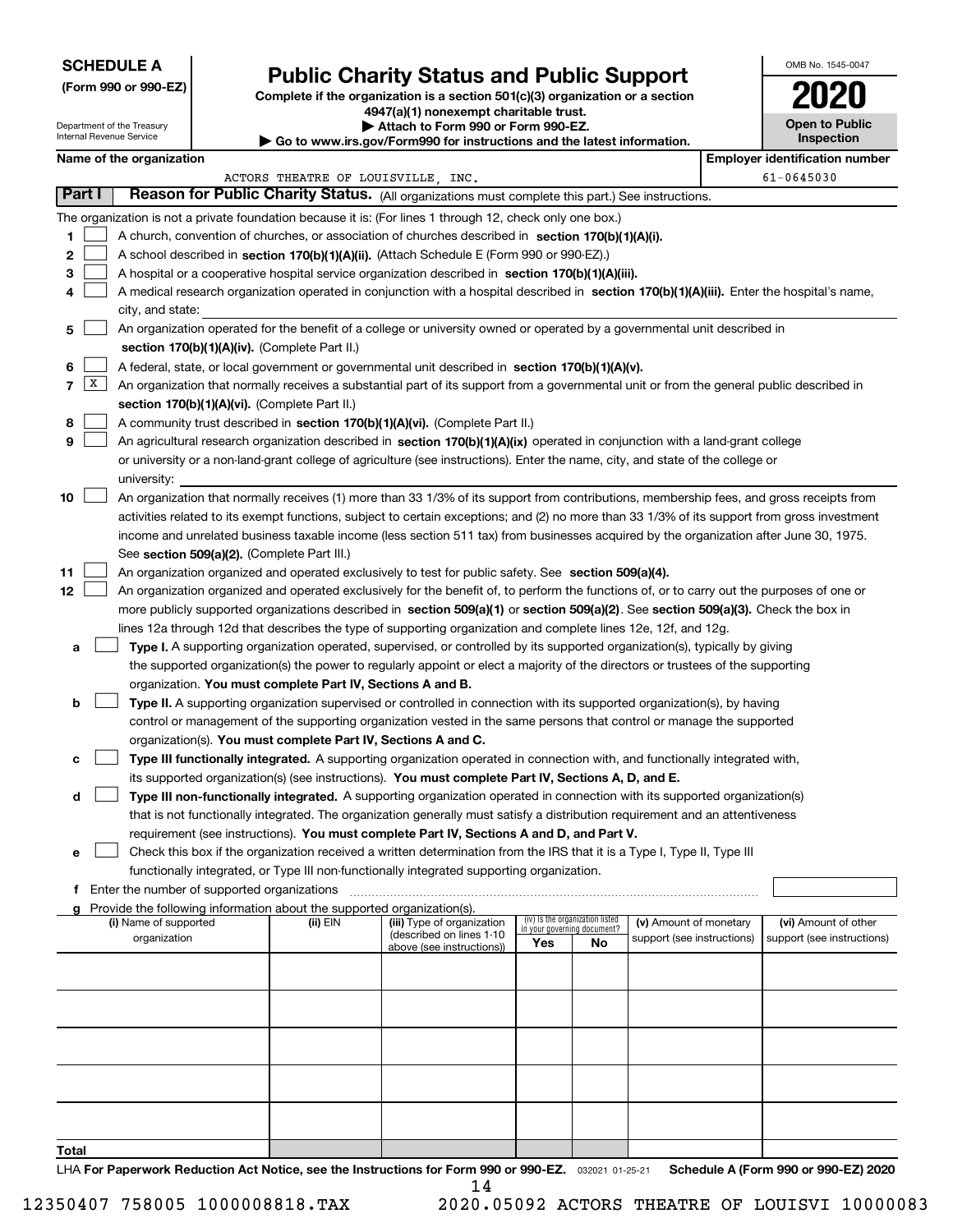**Part II Support Schedule for Organizations Described in Sections 170(b)(1)(A)(iv) and 170(b)(1)(A)(vi)**

(Complete only if you checked the box on line 5, 7, or 8 of Part I or if the organization failed to qualify under Part III. If the organization fails to qualify under the tests listed below, please complete Part III.)

|    | <b>Section A. Public Support</b>                                                                                                                                                                                                                           |              |            |              |              |                                      |                                      |
|----|------------------------------------------------------------------------------------------------------------------------------------------------------------------------------------------------------------------------------------------------------------|--------------|------------|--------------|--------------|--------------------------------------|--------------------------------------|
|    | Calendar year (or fiscal year beginning in)                                                                                                                                                                                                                | (a) 2016     | (b) 2017   | $(c)$ 2018   | $(d)$ 2019   | (e) 2020                             | (f) Total                            |
|    | 1 Gifts, grants, contributions, and                                                                                                                                                                                                                        |              |            |              |              |                                      |                                      |
|    | membership fees received. (Do not                                                                                                                                                                                                                          |              |            |              |              |                                      |                                      |
|    | include any "unusual grants.")                                                                                                                                                                                                                             | 3, 233, 151. | 3,538,832. | 4, 151, 663. | 3, 152, 930. | 4, 150, 751.                         | 18, 227, 327.                        |
|    | 2 Tax revenues levied for the organ-                                                                                                                                                                                                                       |              |            |              |              |                                      |                                      |
|    | ization's benefit and either paid to                                                                                                                                                                                                                       |              |            |              |              |                                      |                                      |
|    | or expended on its behalf                                                                                                                                                                                                                                  |              |            |              |              |                                      |                                      |
|    | 3 The value of services or facilities                                                                                                                                                                                                                      |              |            |              |              |                                      |                                      |
|    | furnished by a governmental unit to                                                                                                                                                                                                                        |              |            |              |              |                                      |                                      |
|    | the organization without charge                                                                                                                                                                                                                            |              |            |              |              |                                      |                                      |
|    | 4 Total. Add lines 1 through 3                                                                                                                                                                                                                             | 3, 233, 151. | 3,538,832. | 4, 151, 663. | 3, 152, 930. | 4, 150, 751.                         | 18, 227, 327.                        |
|    | 5 The portion of total contributions                                                                                                                                                                                                                       |              |            |              |              |                                      |                                      |
|    | by each person (other than a                                                                                                                                                                                                                               |              |            |              |              |                                      |                                      |
|    | governmental unit or publicly                                                                                                                                                                                                                              |              |            |              |              |                                      |                                      |
|    | supported organization) included                                                                                                                                                                                                                           |              |            |              |              |                                      |                                      |
|    | on line 1 that exceeds 2% of the                                                                                                                                                                                                                           |              |            |              |              |                                      |                                      |
|    | amount shown on line 11,                                                                                                                                                                                                                                   |              |            |              |              |                                      |                                      |
|    | column (f)                                                                                                                                                                                                                                                 |              |            |              |              |                                      | 2,569,786.                           |
|    | 6 Public support. Subtract line 5 from line 4.                                                                                                                                                                                                             |              |            |              |              |                                      | 15,657,541.                          |
|    | <b>Section B. Total Support</b>                                                                                                                                                                                                                            |              |            |              |              |                                      |                                      |
|    | Calendar year (or fiscal year beginning in)                                                                                                                                                                                                                | (a) 2016     | (b) 2017   | $(c)$ 2018   | $(d)$ 2019   | (e) 2020                             | (f) Total                            |
|    | 7 Amounts from line 4                                                                                                                                                                                                                                      | 3, 233, 151. | 3,538,832. | 4, 151, 663. | 3, 152, 930. | 4, 150, 751.                         | 18, 227, 327.                        |
|    | 8 Gross income from interest,                                                                                                                                                                                                                              |              |            |              |              |                                      |                                      |
|    | dividends, payments received on                                                                                                                                                                                                                            |              |            |              |              |                                      |                                      |
|    | securities loans, rents, royalties,                                                                                                                                                                                                                        |              |            |              |              |                                      |                                      |
|    | and income from similar sources                                                                                                                                                                                                                            | 1,059,375.   | 1,096,591. | 1,094,140.   | 1,001,420.   | 733,066.                             | 4,984,592.                           |
|    | 9 Net income from unrelated business                                                                                                                                                                                                                       |              |            |              |              |                                      |                                      |
|    | activities, whether or not the                                                                                                                                                                                                                             |              |            |              |              |                                      |                                      |
|    | business is regularly carried on                                                                                                                                                                                                                           |              |            |              |              |                                      |                                      |
|    | 10 Other income. Do not include gain                                                                                                                                                                                                                       |              |            |              |              |                                      |                                      |
|    | or loss from the sale of capital                                                                                                                                                                                                                           |              |            |              |              |                                      |                                      |
|    | assets (Explain in Part VI.)                                                                                                                                                                                                                               |              |            |              |              |                                      |                                      |
|    | 11 Total support. Add lines 7 through 10                                                                                                                                                                                                                   |              |            |              |              |                                      | 23, 211, 919.                        |
|    | <b>12</b> Gross receipts from related activities, etc. (see instructions)                                                                                                                                                                                  |              |            |              |              | 12                                   | 15,701,434.                          |
|    | 13 First 5 years. If the Form 990 is for the organization's first, second, third, fourth, or fifth tax year as a section 501(c)(3)                                                                                                                         |              |            |              |              |                                      |                                      |
|    | organization, check this box and stop here<br><b>Section C. Computation of Public Support Percentage</b>                                                                                                                                                   |              |            |              |              |                                      |                                      |
|    |                                                                                                                                                                                                                                                            |              |            |              |              |                                      | 67.45                                |
|    | 14 Public support percentage for 2020 (line 6, column (f), divided by line 11, column (f) <i>mummumumum</i>                                                                                                                                                |              |            |              |              | 14<br>15                             | %<br>60.97<br>%                      |
|    | 16a 33 1/3% support test - 2020. If the organization did not check the box on line 13, and line 14 is 33 1/3% or more, check this box and                                                                                                                  |              |            |              |              |                                      |                                      |
|    |                                                                                                                                                                                                                                                            |              |            |              |              |                                      | $\blacktriangleright$ $\overline{X}$ |
|    | stop here. The organization qualifies as a publicly supported organization<br>b 33 1/3% support test - 2019. If the organization did not check a box on line 13 or 16a, and line 15 is 33 1/3% or more, check this box                                     |              |            |              |              |                                      |                                      |
|    | and stop here. The organization qualifies as a publicly supported organization                                                                                                                                                                             |              |            |              |              |                                      |                                      |
|    |                                                                                                                                                                                                                                                            |              |            |              |              |                                      |                                      |
|    | 17a 10% -facts-and-circumstances test - 2020. If the organization did not check a box on line 13, 16a, or 16b, and line 14 is 10% or more,                                                                                                                 |              |            |              |              |                                      |                                      |
|    | and if the organization meets the facts-and-circumstances test, check this box and stop here. Explain in Part VI how the organization                                                                                                                      |              |            |              |              |                                      |                                      |
|    | meets the facts-and-circumstances test. The organization qualifies as a publicly supported organization                                                                                                                                                    |              |            |              |              |                                      |                                      |
|    | <b>b 10% -facts-and-circumstances test - 2019.</b> If the organization did not check a box on line 13, 16a, 16b, or 17a, and line 15 is 10% or                                                                                                             |              |            |              |              |                                      |                                      |
|    | more, and if the organization meets the facts-and-circumstances test, check this box and stop here. Explain in Part VI how the                                                                                                                             |              |            |              |              |                                      |                                      |
| 18 | organization meets the facts-and-circumstances test. The organization qualifies as a publicly supported organization<br>Private foundation. If the organization did not check a box on line 13, 16a, 16b, 17a, or 17b, check this box and see instructions |              |            |              |              |                                      |                                      |
|    |                                                                                                                                                                                                                                                            |              |            |              |              | Schodule A (Form 000 or 000 F7) 2020 |                                      |

**Schedule A (Form 990 or 990-EZ) 2020**

032022 01-25-21

15 12350407 758005 1000008818.TAX 2020.05092 ACTORS THEATRE OF LOUISVI 10000083

# Schedule A (Form 990 or 990-EZ) 2020 Page ACTORS THEATRE OF LOUISVILLE, INC. 61-0645030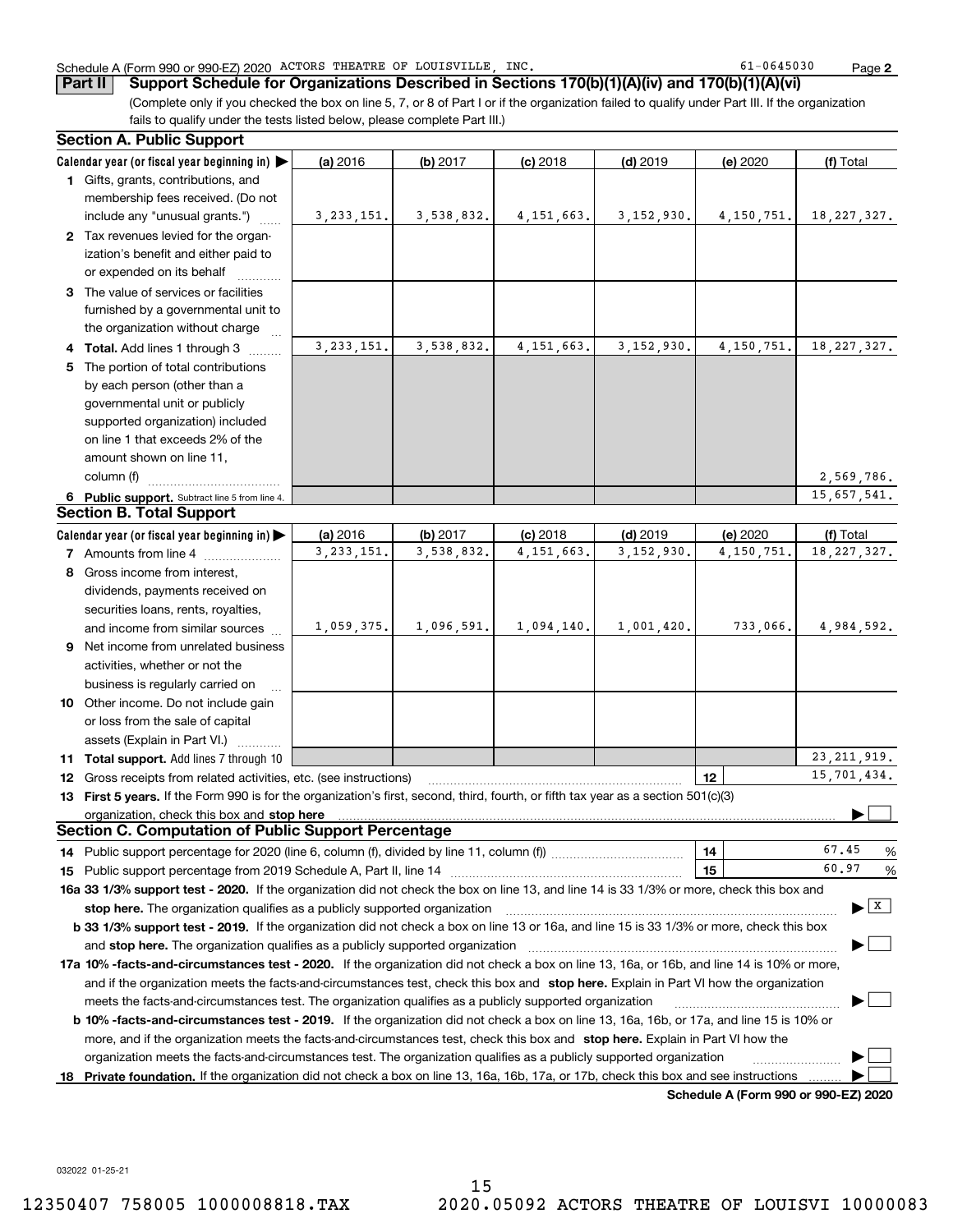### Schedule A (Form 990 or 990-EZ) 2020 Page ACTORS THEATRE OF LOUISVILLE, INC. 61-0645030

### **Part III Support Schedule for Organizations Described in Section 509(a)(2)**

(Complete only if you checked the box on line 10 of Part I or if the organization failed to qualify under Part II. If the organization fails to qualify under the tests listed below, please complete Part II.)

|    | <b>Section A. Public Support</b>                                                                                                                                                                                                    |          |          |            |            |          |                                      |
|----|-------------------------------------------------------------------------------------------------------------------------------------------------------------------------------------------------------------------------------------|----------|----------|------------|------------|----------|--------------------------------------|
|    | Calendar year (or fiscal year beginning in) $\blacktriangleright$                                                                                                                                                                   | (a) 2016 | (b) 2017 | $(c)$ 2018 | $(d)$ 2019 | (e) 2020 | (f) Total                            |
|    | 1 Gifts, grants, contributions, and                                                                                                                                                                                                 |          |          |            |            |          |                                      |
|    | membership fees received. (Do not                                                                                                                                                                                                   |          |          |            |            |          |                                      |
|    | include any "unusual grants.")                                                                                                                                                                                                      |          |          |            |            |          |                                      |
|    | <b>2</b> Gross receipts from admissions,<br>merchandise sold or services per-<br>formed, or facilities furnished in<br>any activity that is related to the<br>organization's tax-exempt purpose                                     |          |          |            |            |          |                                      |
|    | 3 Gross receipts from activities that<br>are not an unrelated trade or bus-                                                                                                                                                         |          |          |            |            |          |                                      |
|    | iness under section 513                                                                                                                                                                                                             |          |          |            |            |          |                                      |
|    | 4 Tax revenues levied for the organ-<br>ization's benefit and either paid to                                                                                                                                                        |          |          |            |            |          |                                      |
|    | or expended on its behalf                                                                                                                                                                                                           |          |          |            |            |          |                                      |
|    | 5 The value of services or facilities<br>furnished by a governmental unit to                                                                                                                                                        |          |          |            |            |          |                                      |
|    | the organization without charge                                                                                                                                                                                                     |          |          |            |            |          |                                      |
|    | <b>6 Total.</b> Add lines 1 through 5                                                                                                                                                                                               |          |          |            |            |          |                                      |
|    | 7a Amounts included on lines 1, 2, and<br>3 received from disqualified persons                                                                                                                                                      |          |          |            |            |          |                                      |
|    | <b>b</b> Amounts included on lines 2 and 3 received<br>from other than disqualified persons that<br>exceed the greater of \$5,000 or 1% of the<br>amount on line 13 for the year                                                    |          |          |            |            |          |                                      |
|    | c Add lines 7a and 7b                                                                                                                                                                                                               |          |          |            |            |          |                                      |
|    | 8 Public support. (Subtract line 7c from line 6.)<br><b>Section B. Total Support</b>                                                                                                                                                |          |          |            |            |          |                                      |
|    | Calendar year (or fiscal year beginning in)                                                                                                                                                                                         | (a) 2016 | (b) 2017 | $(c)$ 2018 | $(d)$ 2019 | (e) 2020 | (f) Total                            |
|    | 9 Amounts from line 6                                                                                                                                                                                                               |          |          |            |            |          |                                      |
|    | <b>10a</b> Gross income from interest,<br>dividends, payments received on<br>securities loans, rents, royalties,<br>and income from similar sources                                                                                 |          |          |            |            |          |                                      |
|    | <b>b</b> Unrelated business taxable income<br>(less section 511 taxes) from businesses                                                                                                                                              |          |          |            |            |          |                                      |
|    | acquired after June 30, 1975                                                                                                                                                                                                        |          |          |            |            |          |                                      |
|    | c Add lines 10a and 10b<br>11 Net income from unrelated business<br>activities not included in line 10b,<br>whether or not the business is<br>regularly carried on                                                                  |          |          |            |            |          |                                      |
|    | <b>12</b> Other income. Do not include gain<br>or loss from the sale of capital<br>assets (Explain in Part VI.)                                                                                                                     |          |          |            |            |          |                                      |
|    | 13 Total support. (Add lines 9, 10c, 11, and 12.)                                                                                                                                                                                   |          |          |            |            |          |                                      |
|    | 14 First 5 years. If the Form 990 is for the organization's first, second, third, fourth, or fifth tax year as a section 501(c)(3) organization,                                                                                    |          |          |            |            |          |                                      |
|    | check this box and <b>stop here</b> with the continuum continuum continuum continuum continuum continuum continuum continuum continuum continuum continuum continuum continuum continuum continuum continuum continuum continuum co |          |          |            |            |          |                                      |
|    | <b>Section C. Computation of Public Support Percentage</b>                                                                                                                                                                          |          |          |            |            |          |                                      |
|    |                                                                                                                                                                                                                                     |          |          |            |            | 15       | %                                    |
| 16 | Public support percentage from 2019 Schedule A, Part III, line 15                                                                                                                                                                   |          |          |            |            | 16       | %                                    |
|    | Section D. Computation of Investment Income Percentage                                                                                                                                                                              |          |          |            |            |          |                                      |
|    | 17 Investment income percentage for 2020 (line 10c, column (f), divided by line 13, column (f))<br>18 Investment income percentage from 2019 Schedule A, Part III, line 17                                                          |          |          |            |            | 17<br>18 | %<br>%                               |
|    | 19a 33 1/3% support tests - 2020. If the organization did not check the box on line 14, and line 15 is more than 33 1/3%, and line 17 is not                                                                                        |          |          |            |            |          |                                      |
|    | more than 33 1/3%, check this box and stop here. The organization qualifies as a publicly supported organization                                                                                                                    |          |          |            |            |          |                                      |
|    | b 33 1/3% support tests - 2019. If the organization did not check a box on line 14 or line 19a, and line 16 is more than 33 1/3%, and                                                                                               |          |          |            |            |          |                                      |
|    | line 18 is not more than 33 1/3%, check this box and stop here. The organization qualifies as a publicly supported organization                                                                                                     |          |          |            |            |          |                                      |
| 20 | <b>Private foundation.</b> If the organization did not check a box on line 14, 19a, or 19b, check this box and see instructions                                                                                                     |          |          |            |            |          | .                                    |
|    | 032023 01-25-21                                                                                                                                                                                                                     |          |          |            |            |          | Schedule A (Form 990 or 990-EZ) 2020 |
|    |                                                                                                                                                                                                                                     |          | 16       |            |            |          |                                      |

- 
- 12350407 758005 1000008818.TAX 2020.05092 ACTORS THEATRE OF LOUISVI 10000083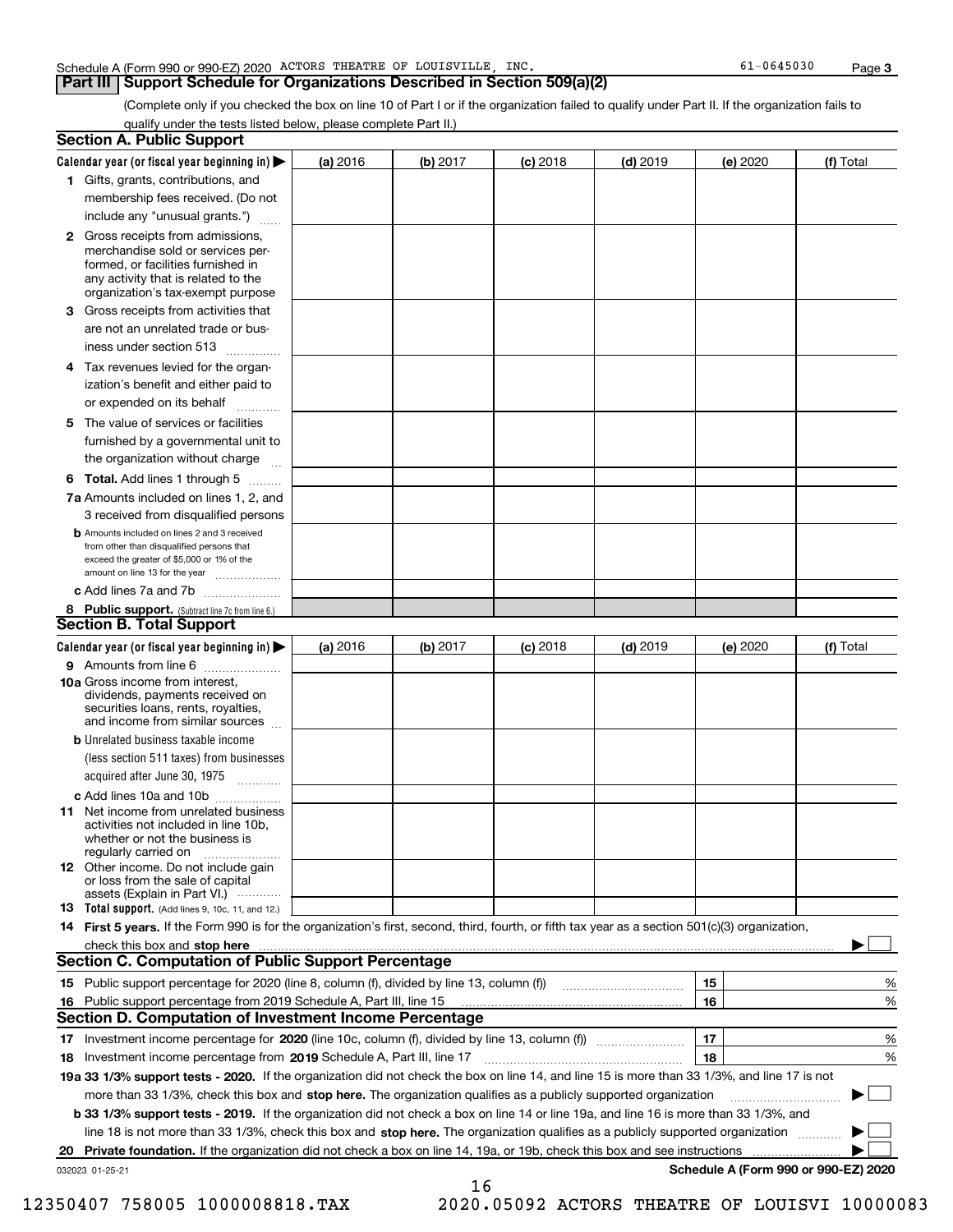**1**

**2**

**3a**

**3b**

**3c**

**4a**

**4b**

**4c**

**5a**

**5b5c**

**6**

**7**

**8**

**9a**

**9b**

**9c**

**10a**

**10b**

**YesNo**

# **Part IV Supporting Organizations**

(Complete only if you checked a box in line 12 on Part I. If you checked box 12a, Part I, complete Sections A and B. If you checked box 12b, Part I, complete Sections A and C. If you checked box 12c, Part I, complete Sections A, D, and E. If you checked box 12d, Part I, complete Sections A and D, and complete Part V.)

## **Section A. All Supporting Organizations**

- **1** Are all of the organization's supported organizations listed by name in the organization's governing documents? If "No," describe in **Part VI** how the supported organizations are designated. If designated by *class or purpose, describe the designation. If historic and continuing relationship, explain.*
- **2** Did the organization have any supported organization that does not have an IRS determination of status under section 509(a)(1) or (2)? If "Yes," explain in Part VI how the organization determined that the supported *organization was described in section 509(a)(1) or (2).*
- **3a** Did the organization have a supported organization described in section 501(c)(4), (5), or (6)? If "Yes," answer *lines 3b and 3c below.*
- **b** Did the organization confirm that each supported organization qualified under section 501(c)(4), (5), or (6) and satisfied the public support tests under section 509(a)(2)? If "Yes," describe in **Part VI** when and how the *organization made the determination.*
- **c**Did the organization ensure that all support to such organizations was used exclusively for section 170(c)(2)(B) purposes? If "Yes," explain in **Part VI** what controls the organization put in place to ensure such use.
- **4a***If* Was any supported organization not organized in the United States ("foreign supported organization")? *"Yes," and if you checked box 12a or 12b in Part I, answer lines 4b and 4c below.*
- **b** Did the organization have ultimate control and discretion in deciding whether to make grants to the foreign supported organization? If "Yes," describe in **Part VI** how the organization had such control and discretion *despite being controlled or supervised by or in connection with its supported organizations.*
- **c** Did the organization support any foreign supported organization that does not have an IRS determination under sections 501(c)(3) and 509(a)(1) or (2)? If "Yes," explain in **Part VI** what controls the organization used *to ensure that all support to the foreign supported organization was used exclusively for section 170(c)(2)(B) purposes.*
- **5a** Did the organization add, substitute, or remove any supported organizations during the tax year? If "Yes," answer lines 5b and 5c below (if applicable). Also, provide detail in **Part VI,** including (i) the names and EIN *numbers of the supported organizations added, substituted, or removed; (ii) the reasons for each such action; (iii) the authority under the organization's organizing document authorizing such action; and (iv) how the action was accomplished (such as by amendment to the organizing document).*
- **b** Type I or Type II only. Was any added or substituted supported organization part of a class already designated in the organization's organizing document?
- **cSubstitutions only.**  Was the substitution the result of an event beyond the organization's control?
- **6** Did the organization provide support (whether in the form of grants or the provision of services or facilities) to **Part VI.** *If "Yes," provide detail in* support or benefit one or more of the filing organization's supported organizations? anyone other than (i) its supported organizations, (ii) individuals that are part of the charitable class benefited by one or more of its supported organizations, or (iii) other supporting organizations that also
- **7**Did the organization provide a grant, loan, compensation, or other similar payment to a substantial contributor *If "Yes," complete Part I of Schedule L (Form 990 or 990-EZ).* regard to a substantial contributor? (as defined in section 4958(c)(3)(C)), a family member of a substantial contributor, or a 35% controlled entity with
- **8** Did the organization make a loan to a disqualified person (as defined in section 4958) not described in line 7? *If "Yes," complete Part I of Schedule L (Form 990 or 990-EZ).*
- **9a** Was the organization controlled directly or indirectly at any time during the tax year by one or more in section 509(a)(1) or (2))? If "Yes," *provide detail in* <code>Part VI.</code> disqualified persons, as defined in section 4946 (other than foundation managers and organizations described
- **b** Did one or more disqualified persons (as defined in line 9a) hold a controlling interest in any entity in which the supporting organization had an interest? If "Yes," provide detail in P**art VI**.
- **c**Did a disqualified person (as defined in line 9a) have an ownership interest in, or derive any personal benefit from, assets in which the supporting organization also had an interest? If "Yes," provide detail in P**art VI.**
- **10a** Was the organization subject to the excess business holdings rules of section 4943 because of section supporting organizations)? If "Yes," answer line 10b below. 4943(f) (regarding certain Type II supporting organizations, and all Type III non-functionally integrated
- **b** Did the organization have any excess business holdings in the tax year? (Use Schedule C, Form 4720, to *determine whether the organization had excess business holdings.)*

17

032024 01-25-21

**Schedule A (Form 990 or 990-EZ) 2020**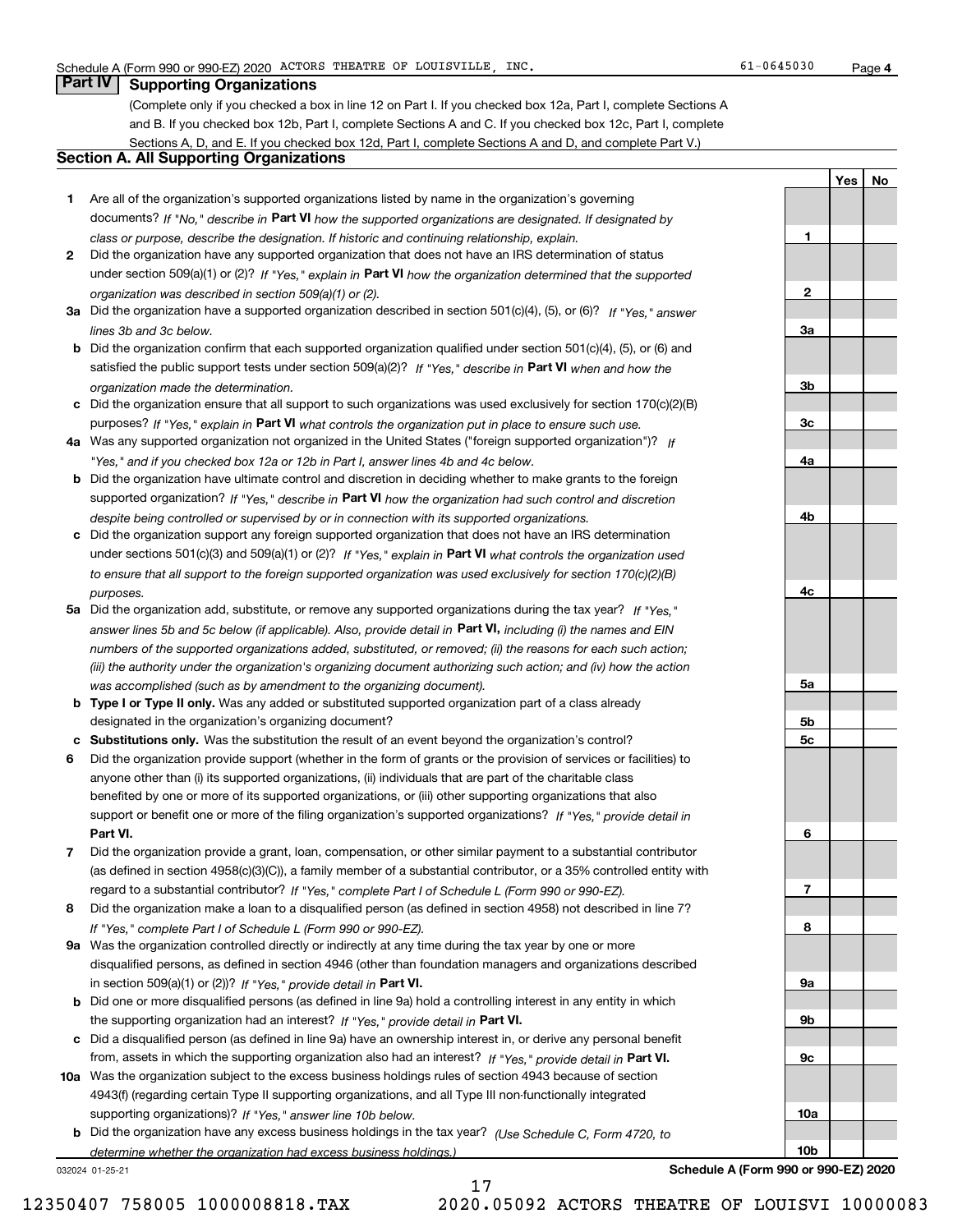**Part IV Supporting Organizations** *(continued)*

**1**

**2**

**1**

**YesNo**

|    |                                                                                                                                          |                 | Yes |  |
|----|------------------------------------------------------------------------------------------------------------------------------------------|-----------------|-----|--|
| 11 | Has the organization accepted a gift or contribution from any of the following persons?                                                  |                 |     |  |
|    | a A person who directly or indirectly controls, either alone or together with persons described in lines 11b and                         |                 |     |  |
|    | 11c below, the governing body of a supported organization?                                                                               | 11a             |     |  |
|    | <b>b</b> A family member of a person described in line 11a above?                                                                        | 11 <sub>b</sub> |     |  |
|    | c A 35% controlled entity of a person described in line 11a or 11b above? If "Yes" to line 11a, 11b, or 11c, provide                     |                 |     |  |
|    | detail in Part VI.                                                                                                                       | 11c             |     |  |
|    | <b>Section B. Type I Supporting Organizations</b>                                                                                        |                 |     |  |
|    |                                                                                                                                          |                 | Yes |  |
|    | Did the accounts a health meandern of the accounts a health officers exting in their efficial concertain accounts and include a constant |                 |     |  |

|              | Did the governing body, members of the governing body, officers acting in their official capacity, or membership of one or     |  |
|--------------|--------------------------------------------------------------------------------------------------------------------------------|--|
|              | more supported organizations have the power to regularly appoint or elect at least a majority of the organization's officers,  |  |
|              | directors, or trustees at all times during the tax year? If "No," describe in Part VI how the supported organization(s)        |  |
|              | effectively operated, supervised, or controlled the organization's activities. If the organization had more than one supported |  |
|              | organization, describe how the powers to appoint and/or remove officers, directors, or trustees were allocated among the       |  |
|              | supported organizations and what conditions or restrictions, if any, applied to such powers during the tax year.               |  |
| $\mathbf{2}$ | Did the organization operate for the benefit of any supported organization other than the supported                            |  |
|              | organization(s) that operated, supervised, or controlled the supporting organization? If "Yes," explain in                     |  |

**Part VI**  *how providing such benefit carried out the purposes of the supported organization(s) that operated,*

| supervised, or controlled the supporting organization. |  |
|--------------------------------------------------------|--|
| Section C. Type II Supporting Organizations            |  |
|                                                        |  |

**1**or trustees of each of the organization's supported organization(s)? If "No," describe in **Part VI** how control *or management of the supporting organization was vested in the same persons that controlled or managed the supported organization(s).* Were a majority of the organization's directors or trustees during the tax year also a majority of the directors

|  |  |  | <b>Section D. All Type III Supporting Organizations</b> |
|--|--|--|---------------------------------------------------------|
|--|--|--|---------------------------------------------------------|

|              |                                                                                                                        |   | Yes |  |
|--------------|------------------------------------------------------------------------------------------------------------------------|---|-----|--|
|              | Did the organization provide to each of its supported organizations, by the last day of the fifth month of the         |   |     |  |
|              | organization's tax year, (i) a written notice describing the type and amount of support provided during the prior tax  |   |     |  |
|              | year, (ii) a copy of the Form 990 that was most recently filed as of the date of notification, and (iii) copies of the |   |     |  |
|              | organization's governing documents in effect on the date of notification, to the extent not previously provided?       |   |     |  |
| $\mathbf{2}$ | Were any of the organization's officers, directors, or trustees either (i) appointed or elected by the supported       |   |     |  |
|              | organization(s) or (ii) serving on the governing body of a supported organization? If "No," explain in Part VI how     |   |     |  |
|              | the organization maintained a close and continuous working relationship with the supported organization(s).            | 2 |     |  |
| 3            | By reason of the relationship described in line 2, above, did the organization's supported organizations have a        |   |     |  |
|              | significant voice in the organization's investment policies and in directing the use of the organization's             |   |     |  |
|              | income or assets at all times during the tax year? If "Yes," describe in Part VI the role the organization's           |   |     |  |
|              | supported organizations played in this regard                                                                          | 3 |     |  |

# *supported organizations played in this regard.* **Section E. Type III Functionally Integrated Supporting Organizations**

- **1**Check the box next to the method that the organization used to satisfy the Integral Part Test during the year (see instructions).
- **alinupy** The organization satisfied the Activities Test. Complete line 2 below.
- **b**The organization is the parent of each of its supported organizations. *Complete* line 3 *below.*  $\mathcal{L}^{\text{max}}$

|  |  | The organization supported a governmental entity. Describe in Part VI how you supported a governmental entity (see instructions) |  |  |  |  |  |  |  |  |
|--|--|----------------------------------------------------------------------------------------------------------------------------------|--|--|--|--|--|--|--|--|
|--|--|----------------------------------------------------------------------------------------------------------------------------------|--|--|--|--|--|--|--|--|

- **2Answer lines 2a and 2b below. Yes No** Activities Test.
- **a** Did substantially all of the organization's activities during the tax year directly further the exempt purposes of the supported organization(s) to which the organization was responsive? If "Yes," then in **Part VI identify those supported organizations and explain**  *how these activities directly furthered their exempt purposes, how the organization was responsive to those supported organizations, and how the organization determined that these activities constituted substantially all of its activities.*
- **b** Did the activities described in line 2a, above, constitute activities that, but for the organization's involvement, **Part VI**  *the reasons for the organization's position that its supported organization(s) would have engaged in* one or more of the organization's supported organization(s) would have been engaged in? If "Yes," e*xplain in these activities but for the organization's involvement.*
- **3** Parent of Supported Organizations. Answer lines 3a and 3b below.
- **a** Did the organization have the power to regularly appoint or elect a majority of the officers, directors, or trustees of each of the supported organizations? If "Yes" or "No" provide details in P**art VI.**

**b** Did the organization exercise a substantial degree of direction over the policies, programs, and activities of each of its supported organizations? If "Yes," describe in Part VI the role played by the organization in this regard.

032025 01-25-21

**Schedule A (Form 990 or 990-EZ) 2020**

**2a**

**2b**

**3a**

**3b**

18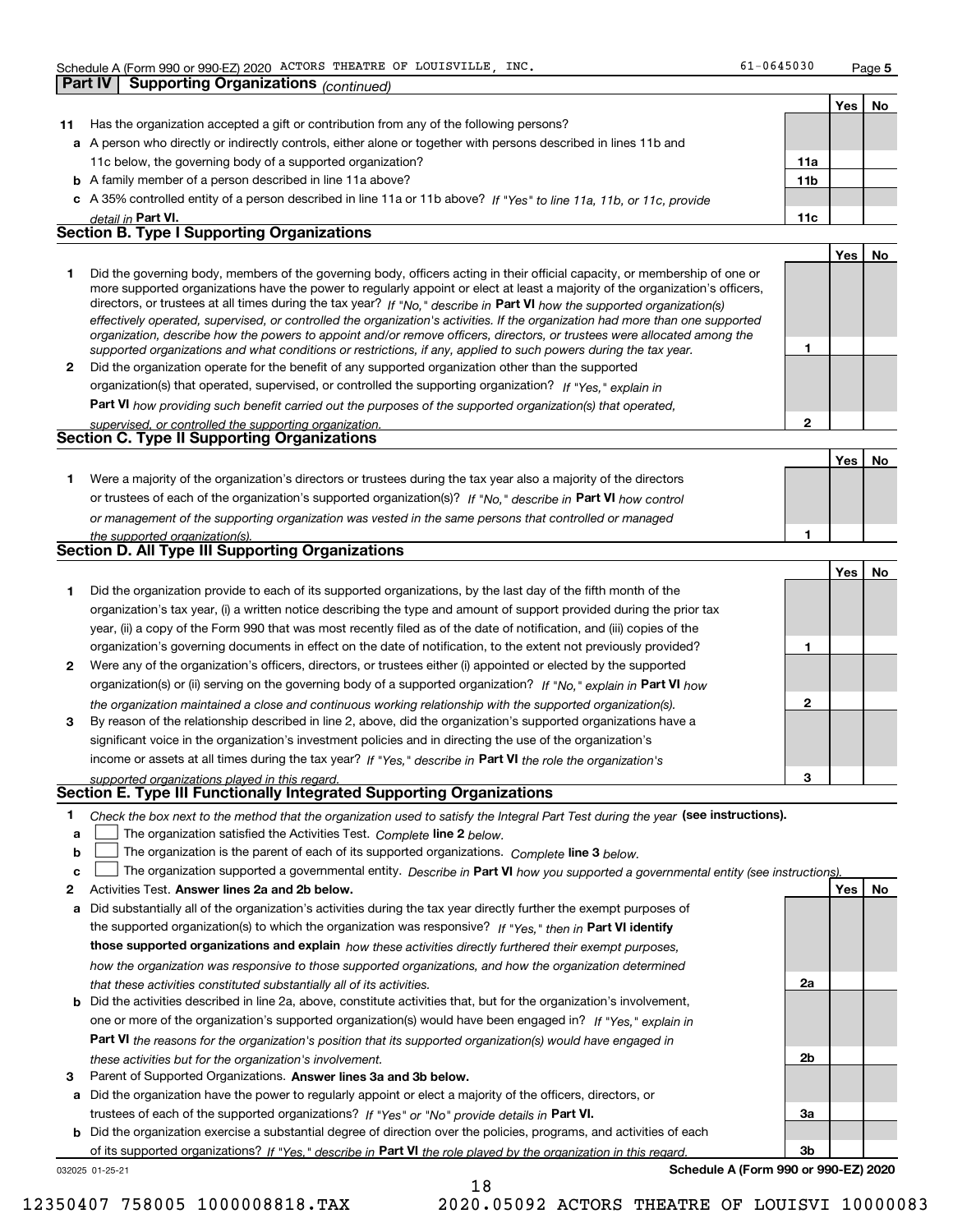| 1<br>$\overline{2}$<br>3<br>4<br>5<br>6<br>$\overline{7}$<br>8 | All other Type III non-functionally integrated supporting organizations must complete Sections A through E.<br>(A) Prior Year | (B) Current Year<br>(optional)                                                                                                    |
|----------------------------------------------------------------|-------------------------------------------------------------------------------------------------------------------------------|-----------------------------------------------------------------------------------------------------------------------------------|
|                                                                |                                                                                                                               |                                                                                                                                   |
|                                                                |                                                                                                                               |                                                                                                                                   |
|                                                                |                                                                                                                               |                                                                                                                                   |
|                                                                |                                                                                                                               |                                                                                                                                   |
|                                                                |                                                                                                                               |                                                                                                                                   |
|                                                                |                                                                                                                               |                                                                                                                                   |
|                                                                |                                                                                                                               |                                                                                                                                   |
|                                                                |                                                                                                                               |                                                                                                                                   |
|                                                                |                                                                                                                               |                                                                                                                                   |
|                                                                |                                                                                                                               |                                                                                                                                   |
|                                                                |                                                                                                                               |                                                                                                                                   |
|                                                                | (A) Prior Year                                                                                                                | (B) Current Year<br>(optional)                                                                                                    |
|                                                                |                                                                                                                               |                                                                                                                                   |
|                                                                |                                                                                                                               |                                                                                                                                   |
| 1a                                                             |                                                                                                                               |                                                                                                                                   |
| 1b                                                             |                                                                                                                               |                                                                                                                                   |
| 1c                                                             |                                                                                                                               |                                                                                                                                   |
| 1d                                                             |                                                                                                                               |                                                                                                                                   |
|                                                                |                                                                                                                               |                                                                                                                                   |
|                                                                |                                                                                                                               |                                                                                                                                   |
| $\mathbf{2}$                                                   |                                                                                                                               |                                                                                                                                   |
| 3                                                              |                                                                                                                               |                                                                                                                                   |
|                                                                |                                                                                                                               |                                                                                                                                   |
| 4                                                              |                                                                                                                               |                                                                                                                                   |
| 5                                                              |                                                                                                                               |                                                                                                                                   |
| 6                                                              |                                                                                                                               |                                                                                                                                   |
| $\overline{7}$                                                 |                                                                                                                               |                                                                                                                                   |
| 8                                                              |                                                                                                                               |                                                                                                                                   |
|                                                                |                                                                                                                               | <b>Current Year</b>                                                                                                               |
| 1                                                              |                                                                                                                               |                                                                                                                                   |
| $\mathbf{2}$                                                   |                                                                                                                               |                                                                                                                                   |
| 3                                                              |                                                                                                                               |                                                                                                                                   |
| 4                                                              |                                                                                                                               |                                                                                                                                   |
| 5                                                              |                                                                                                                               |                                                                                                                                   |
|                                                                |                                                                                                                               |                                                                                                                                   |
| 6                                                              |                                                                                                                               |                                                                                                                                   |
|                                                                |                                                                                                                               | Check here if the current year is the organization's first as a non-functionally integrated Type III supporting organization (see |

Schedule A (Form 990 or 990-EZ) 2020 ACTORS THEATRE OF LOUISVILLE,INC. 61-0645030 Page **Part V Type III Non-Functionally Integrated 509(a)(3) Supporting Organizations** 

032026 01-25-21

instructions).

**Schedule A (Form 990 or 990-EZ) 2020**

| Schedule A (Form 990 or 990-EZ) 2020 ACTORS THEATRE OF LOUISVILLE, INC. |  |  |  |
|-------------------------------------------------------------------------|--|--|--|
|                                                                         |  |  |  |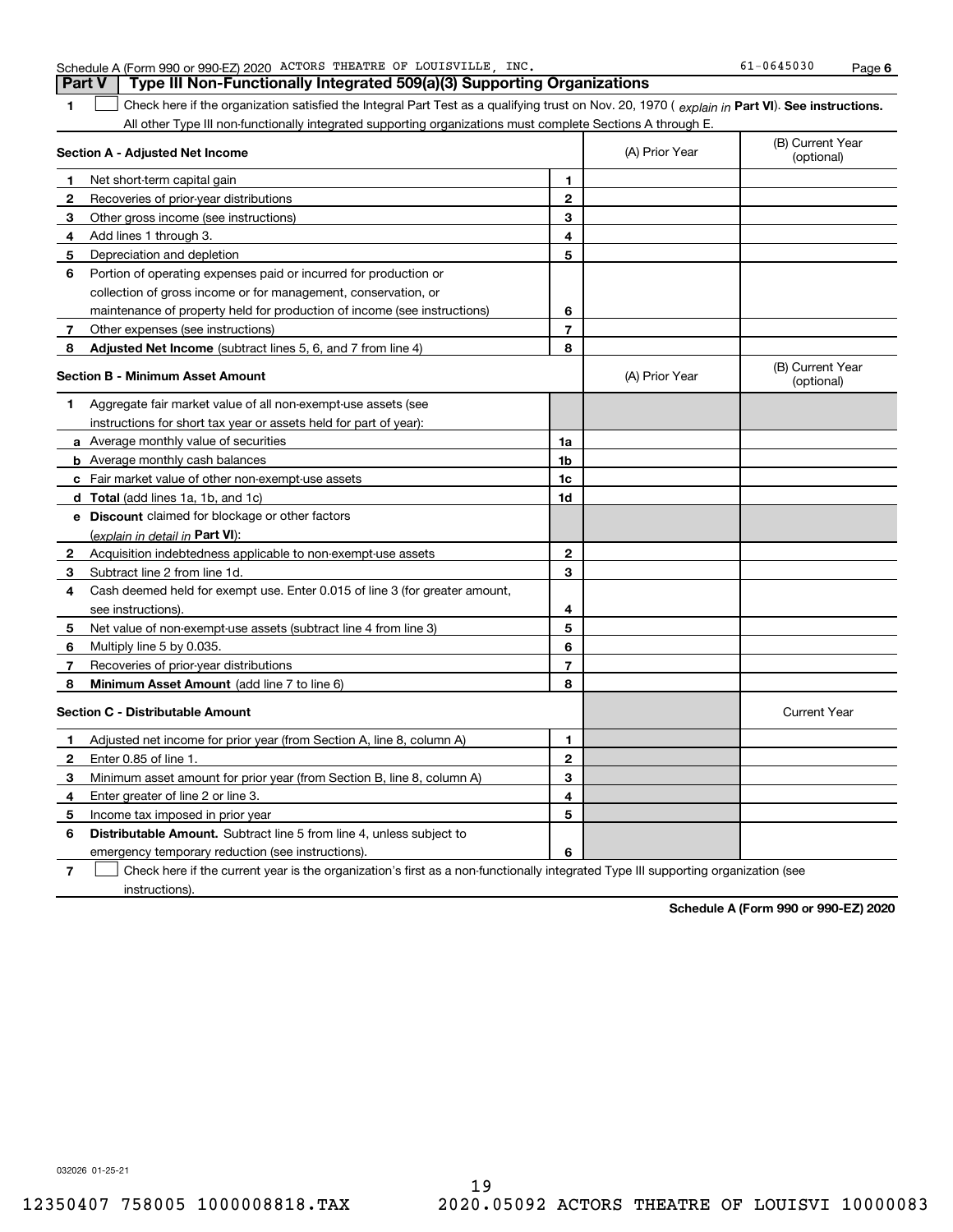| <b>Part V</b> | Type III Non-Functionally Integrated 509(a)(3) Supporting Organizations $ _{\text{continued}}\rangle$ |                             |                                       |                |                                         |
|---------------|-------------------------------------------------------------------------------------------------------|-----------------------------|---------------------------------------|----------------|-----------------------------------------|
|               | <b>Section D - Distributions</b>                                                                      |                             |                                       |                | <b>Current Year</b>                     |
| 1             | Amounts paid to supported organizations to accomplish exempt purposes                                 |                             | 1                                     |                |                                         |
| 2             | Amounts paid to perform activity that directly furthers exempt purposes of supported                  |                             |                                       |                |                                         |
|               | organizations, in excess of income from activity                                                      |                             |                                       | 2              |                                         |
| 3             | Administrative expenses paid to accomplish exempt purposes of supported organizations                 |                             |                                       | 3              |                                         |
| 4             | Amounts paid to acquire exempt-use assets                                                             |                             |                                       | 4              |                                         |
| 5             | Qualified set-aside amounts (prior IRS approval required - <i>provide details in</i> Part VI)         |                             |                                       | 5              |                                         |
| 6             | Other distributions ( <i>describe in</i> Part VI). See instructions.                                  |                             |                                       | 6              |                                         |
| 7             | Total annual distributions. Add lines 1 through 6.                                                    |                             |                                       | $\overline{7}$ |                                         |
| 8             | Distributions to attentive supported organizations to which the organization is responsive            |                             |                                       |                |                                         |
|               | (provide details in Part VI). See instructions.                                                       |                             |                                       | 8              |                                         |
| 9             | Distributable amount for 2020 from Section C, line 6                                                  |                             |                                       | 9              |                                         |
| 10            | Line 8 amount divided by line 9 amount                                                                |                             |                                       | 10             |                                         |
|               |                                                                                                       | (i)                         | (ii)                                  |                | (iii)                                   |
|               | <b>Section E - Distribution Allocations</b> (see instructions)                                        | <b>Excess Distributions</b> | <b>Underdistributions</b><br>Pre-2020 |                | <b>Distributable</b><br>Amount for 2020 |
| 1             | Distributable amount for 2020 from Section C, line 6                                                  |                             |                                       |                |                                         |
| 2             | Underdistributions, if any, for years prior to 2020 (reason-                                          |                             |                                       |                |                                         |
|               | able cause required - explain in Part VI). See instructions.                                          |                             |                                       |                |                                         |
| 3             | Excess distributions carryover, if any, to 2020                                                       |                             |                                       |                |                                         |
|               | a From 2015                                                                                           |                             |                                       |                |                                         |
|               | <b>b</b> From 2016                                                                                    |                             |                                       |                |                                         |
|               | $c$ From 2017                                                                                         |                             |                                       |                |                                         |
|               | d From 2018                                                                                           |                             |                                       |                |                                         |
|               | e From 2019                                                                                           |                             |                                       |                |                                         |
|               | f Total of lines 3a through 3e                                                                        |                             |                                       |                |                                         |
|               | g Applied to underdistributions of prior years                                                        |                             |                                       |                |                                         |
|               | <b>h</b> Applied to 2020 distributable amount                                                         |                             |                                       |                |                                         |
|               | Carryover from 2015 not applied (see instructions)                                                    |                             |                                       |                |                                         |
|               | Remainder. Subtract lines 3g, 3h, and 3i from line 3f.                                                |                             |                                       |                |                                         |
| 4             | Distributions for 2020 from Section D,                                                                |                             |                                       |                |                                         |
|               | line $7:$                                                                                             |                             |                                       |                |                                         |
|               | a Applied to underdistributions of prior years                                                        |                             |                                       |                |                                         |
|               | <b>b</b> Applied to 2020 distributable amount                                                         |                             |                                       |                |                                         |
|               | c Remainder. Subtract lines 4a and 4b from line 4.                                                    |                             |                                       |                |                                         |
| 5.            | Remaining underdistributions for years prior to 2020, if                                              |                             |                                       |                |                                         |
|               | any. Subtract lines 3g and 4a from line 2. For result greater                                         |                             |                                       |                |                                         |
|               | than zero, explain in Part VI. See instructions.                                                      |                             |                                       |                |                                         |
| 6             | Remaining underdistributions for 2020. Subtract lines 3h                                              |                             |                                       |                |                                         |
|               | and 4b from line 1. For result greater than zero, explain in                                          |                             |                                       |                |                                         |
|               | Part VI. See instructions.                                                                            |                             |                                       |                |                                         |
| 7             | Excess distributions carryover to 2021. Add lines 3j                                                  |                             |                                       |                |                                         |
|               | and 4c.                                                                                               |                             |                                       |                |                                         |
| 8             | Breakdown of line 7:                                                                                  |                             |                                       |                |                                         |
|               | a Excess from 2016                                                                                    |                             |                                       |                |                                         |
|               | <b>b</b> Excess from 2017                                                                             |                             |                                       |                |                                         |
|               | c Excess from 2018                                                                                    |                             |                                       |                |                                         |
|               | d Excess from 2019                                                                                    |                             |                                       |                |                                         |
|               | e Excess from 2020                                                                                    |                             |                                       |                |                                         |

**Schedule A (Form 990 or 990-EZ) 2020**

032027 01-25-21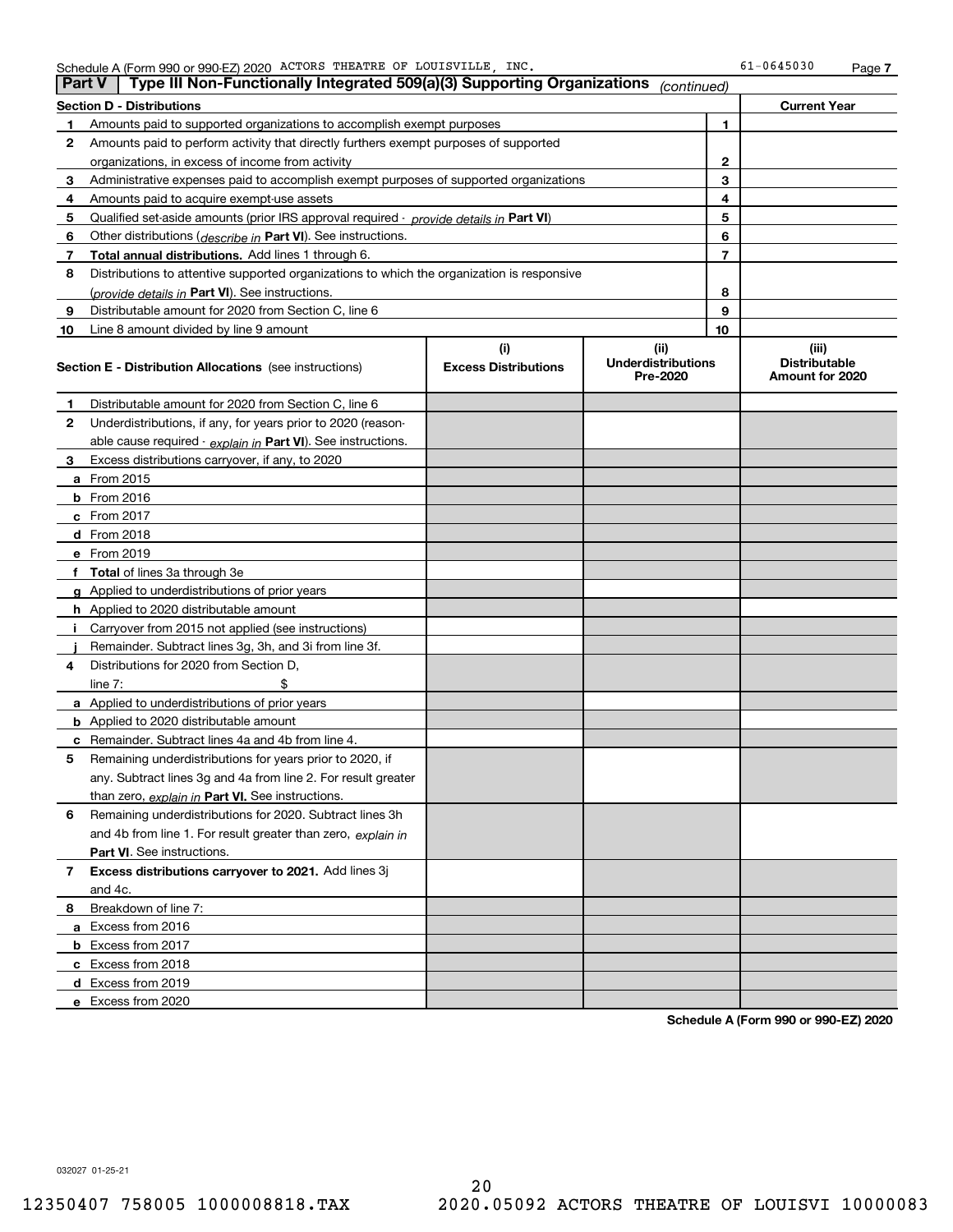| Part VI | Supplemental Information. Provide the explanations required by Part II, line 10; Part II, line 17a or 17b; Part III, line 12;<br>Part IV, Section A, lines 1, 2, 3b, 3c, 4b, 4c, 5a, 6, 9a, 9b, 9c, 11a, 11b, and 11c; Part IV, Section B, lines 1 and 2; Part IV, Section C,<br>line 1; Part IV, Section D, lines 2 and 3; Part IV, Section E, lines 1c, 2a, 2b, 3a, and 3b; Part V, line 1; Part V, Section B, line 1e; Part V,<br>Section D, lines 5, 6, and 8; and Part V, Section E, lines 2, 5, and 6. Also complete this part for any additional information.<br>(See instructions.) |
|---------|---------------------------------------------------------------------------------------------------------------------------------------------------------------------------------------------------------------------------------------------------------------------------------------------------------------------------------------------------------------------------------------------------------------------------------------------------------------------------------------------------------------------------------------------------------------------------------------------|
|         |                                                                                                                                                                                                                                                                                                                                                                                                                                                                                                                                                                                             |
|         |                                                                                                                                                                                                                                                                                                                                                                                                                                                                                                                                                                                             |
|         |                                                                                                                                                                                                                                                                                                                                                                                                                                                                                                                                                                                             |
|         |                                                                                                                                                                                                                                                                                                                                                                                                                                                                                                                                                                                             |
|         |                                                                                                                                                                                                                                                                                                                                                                                                                                                                                                                                                                                             |
|         |                                                                                                                                                                                                                                                                                                                                                                                                                                                                                                                                                                                             |
|         |                                                                                                                                                                                                                                                                                                                                                                                                                                                                                                                                                                                             |
|         |                                                                                                                                                                                                                                                                                                                                                                                                                                                                                                                                                                                             |
|         |                                                                                                                                                                                                                                                                                                                                                                                                                                                                                                                                                                                             |
|         |                                                                                                                                                                                                                                                                                                                                                                                                                                                                                                                                                                                             |
|         |                                                                                                                                                                                                                                                                                                                                                                                                                                                                                                                                                                                             |
|         |                                                                                                                                                                                                                                                                                                                                                                                                                                                                                                                                                                                             |
|         |                                                                                                                                                                                                                                                                                                                                                                                                                                                                                                                                                                                             |
|         |                                                                                                                                                                                                                                                                                                                                                                                                                                                                                                                                                                                             |
|         |                                                                                                                                                                                                                                                                                                                                                                                                                                                                                                                                                                                             |
|         |                                                                                                                                                                                                                                                                                                                                                                                                                                                                                                                                                                                             |
|         |                                                                                                                                                                                                                                                                                                                                                                                                                                                                                                                                                                                             |
|         |                                                                                                                                                                                                                                                                                                                                                                                                                                                                                                                                                                                             |
|         |                                                                                                                                                                                                                                                                                                                                                                                                                                                                                                                                                                                             |
|         |                                                                                                                                                                                                                                                                                                                                                                                                                                                                                                                                                                                             |
|         |                                                                                                                                                                                                                                                                                                                                                                                                                                                                                                                                                                                             |
|         |                                                                                                                                                                                                                                                                                                                                                                                                                                                                                                                                                                                             |
|         |                                                                                                                                                                                                                                                                                                                                                                                                                                                                                                                                                                                             |
|         |                                                                                                                                                                                                                                                                                                                                                                                                                                                                                                                                                                                             |
|         |                                                                                                                                                                                                                                                                                                                                                                                                                                                                                                                                                                                             |
|         |                                                                                                                                                                                                                                                                                                                                                                                                                                                                                                                                                                                             |
|         |                                                                                                                                                                                                                                                                                                                                                                                                                                                                                                                                                                                             |
|         |                                                                                                                                                                                                                                                                                                                                                                                                                                                                                                                                                                                             |
|         |                                                                                                                                                                                                                                                                                                                                                                                                                                                                                                                                                                                             |
|         |                                                                                                                                                                                                                                                                                                                                                                                                                                                                                                                                                                                             |
|         |                                                                                                                                                                                                                                                                                                                                                                                                                                                                                                                                                                                             |
|         |                                                                                                                                                                                                                                                                                                                                                                                                                                                                                                                                                                                             |
|         |                                                                                                                                                                                                                                                                                                                                                                                                                                                                                                                                                                                             |
|         |                                                                                                                                                                                                                                                                                                                                                                                                                                                                                                                                                                                             |
|         |                                                                                                                                                                                                                                                                                                                                                                                                                                                                                                                                                                                             |
|         |                                                                                                                                                                                                                                                                                                                                                                                                                                                                                                                                                                                             |
|         |                                                                                                                                                                                                                                                                                                                                                                                                                                                                                                                                                                                             |
|         | Schedule A (Form 990 or 990-EZ) 2020<br>032028 01-25-21                                                                                                                                                                                                                                                                                                                                                                                                                                                                                                                                     |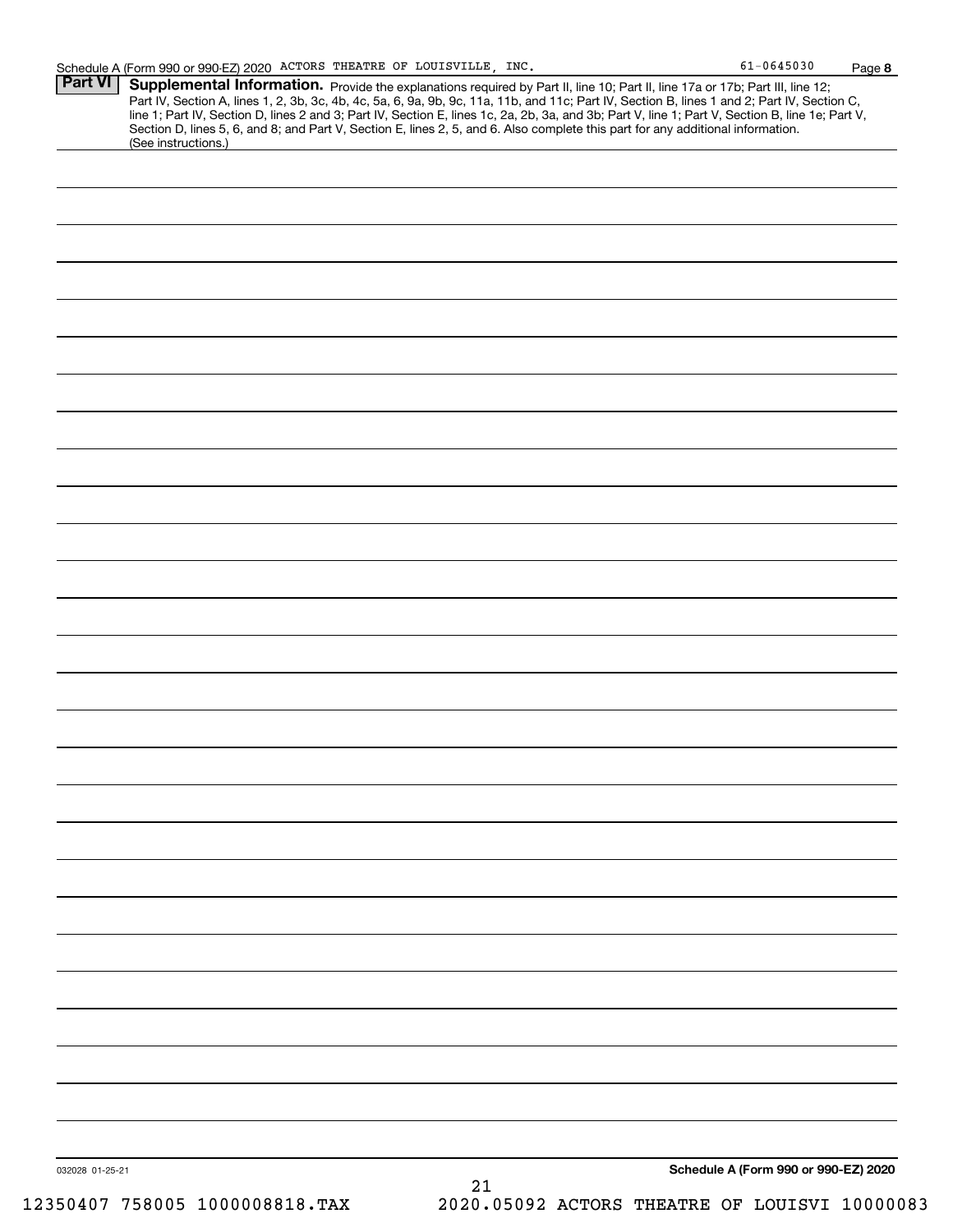Department of the Treasury Internal Revenue Service **(Form 990, 990-EZ, or 990-PF)**

Name of the organization

|  |  | ** PUBLIC DISCLOSURE COPY ** |  |  |
|--|--|------------------------------|--|--|
|--|--|------------------------------|--|--|

# **Schedule B Schedule of Contributors**

**| Attach to Form 990, Form 990-EZ, or Form 990-PF. | Go to www.irs.gov/Form990 for the latest information.** OMB No. 1545-0047

**2020**

**Employer identification number**

|  | 61-0645030 |  |  |  |  |
|--|------------|--|--|--|--|
|  |            |  |  |  |  |

| ACTORS THEATRE OF LOUISVILLE | INC. | $-0645030$ |
|------------------------------|------|------------|
|                              |      |            |

| <b>Organization type (check one):</b> |                                                                                    |  |  |  |  |
|---------------------------------------|------------------------------------------------------------------------------------|--|--|--|--|
| Filers of:                            | Section:                                                                           |  |  |  |  |
| Form 990 or 990-EZ                    | $\boxed{\text{X}}$ 501(c)( 3) (enter number) organization                          |  |  |  |  |
|                                       | $4947(a)(1)$ nonexempt charitable trust <b>not</b> treated as a private foundation |  |  |  |  |
|                                       | 527 political organization                                                         |  |  |  |  |
| Form 990-PF                           | 501(c)(3) exempt private foundation                                                |  |  |  |  |
|                                       | 4947(a)(1) nonexempt charitable trust treated as a private foundation              |  |  |  |  |
|                                       | 501(c)(3) taxable private foundation                                               |  |  |  |  |

Check if your organization is covered by the **General Rule** or a **Special Rule. Note:**  Only a section 501(c)(7), (8), or (10) organization can check boxes for both the General Rule and a Special Rule. See instructions.

### **General Rule**

 $\mathcal{L}^{\text{max}}$ 

For an organization filing Form 990, 990-EZ, or 990-PF that received, during the year, contributions totaling \$5,000 or more (in money or property) from any one contributor. Complete Parts I and II. See instructions for determining a contributor's total contributions.

### **Special Rules**

any one contributor, during the year, total contributions of the greater of  $\,$  (1) \$5,000; or **(2)** 2% of the amount on (i) Form 990, Part VIII, line 1h;  $\overline{X}$  For an organization described in section 501(c)(3) filing Form 990 or 990-EZ that met the 33 1/3% support test of the regulations under sections 509(a)(1) and 170(b)(1)(A)(vi), that checked Schedule A (Form 990 or 990-EZ), Part II, line 13, 16a, or 16b, and that received from or (ii) Form 990-EZ, line 1. Complete Parts I and II.

For an organization described in section 501(c)(7), (8), or (10) filing Form 990 or 990-EZ that received from any one contributor, during the year, total contributions of more than \$1,000 exclusively for religious, charitable, scientific, literary, or educational purposes, or for the prevention of cruelty to children or animals. Complete Parts I (entering "N/A" in column (b) instead of the contributor name and address), II, and III.  $\mathcal{L}^{\text{max}}$ 

purpose. Don't complete any of the parts unless the **General Rule** applies to this organization because it received *nonexclusively* year, contributions <sub>exclusively</sub> for religious, charitable, etc., purposes, but no such contributions totaled more than \$1,000. If this box is checked, enter here the total contributions that were received during the year for an  $\;$ exclusively religious, charitable, etc., For an organization described in section 501(c)(7), (8), or (10) filing Form 990 or 990-EZ that received from any one contributor, during the religious, charitable, etc., contributions totaling \$5,000 or more during the year  $\Box$ — $\Box$   $\Box$   $\Box$  $\mathcal{L}^{\text{max}}$ 

**Caution:**  An organization that isn't covered by the General Rule and/or the Special Rules doesn't file Schedule B (Form 990, 990-EZ, or 990-PF),  **must** but it answer "No" on Part IV, line 2, of its Form 990; or check the box on line H of its Form 990-EZ or on its Form 990-PF, Part I, line 2, to certify that it doesn't meet the filing requirements of Schedule B (Form 990, 990-EZ, or 990-PF).

**For Paperwork Reduction Act Notice, see the instructions for Form 990, 990-EZ, or 990-PF. Schedule B (Form 990, 990-EZ, or 990-PF) (2020)** LHA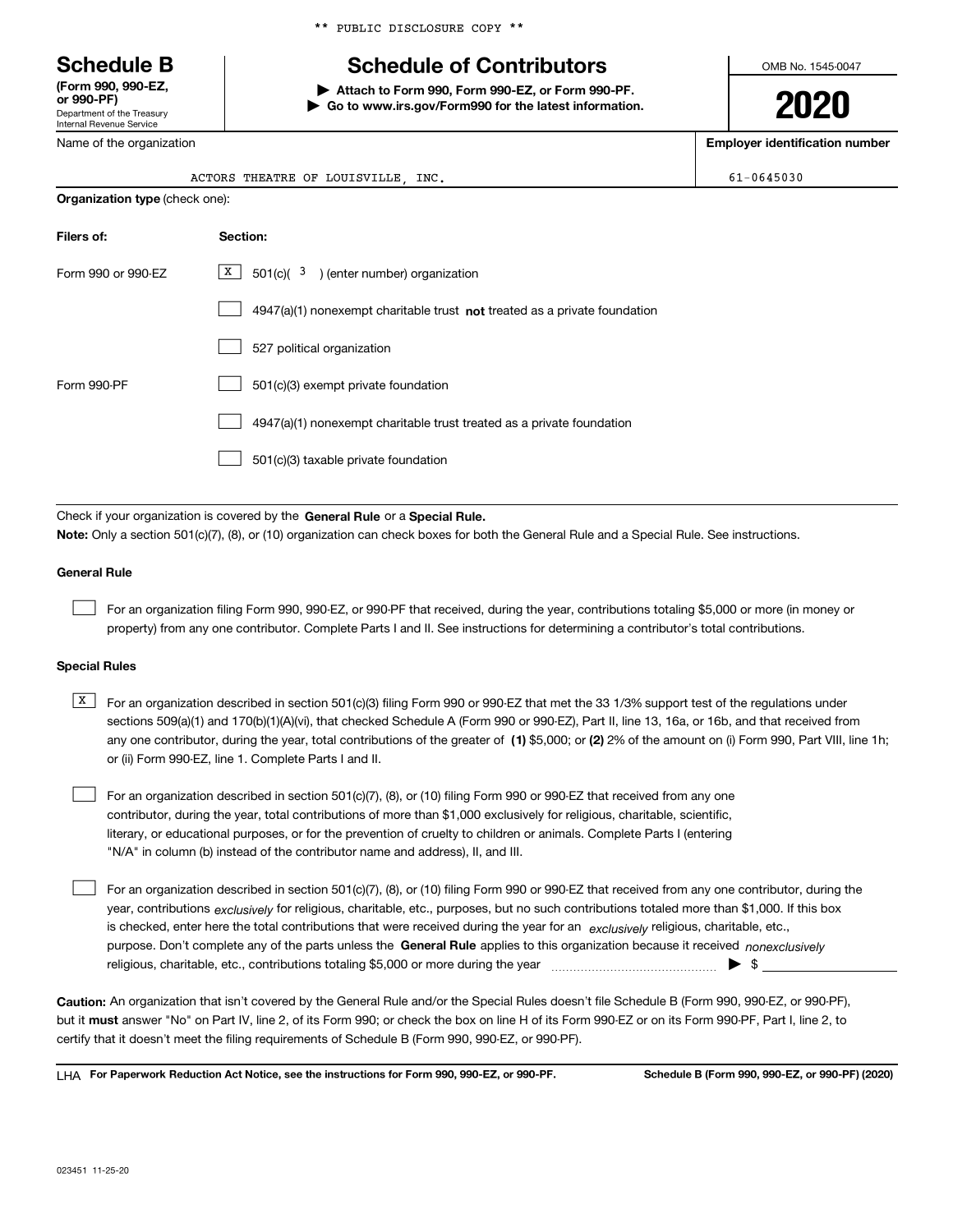# Schedule B (Form 990, 990-EZ, or 990-PF) (2020) Page 2

|                | Schedule B (Form 990, 990-EZ, or 990-PF) (2020)                                                       |                                   | Page 2                                                                                            |
|----------------|-------------------------------------------------------------------------------------------------------|-----------------------------------|---------------------------------------------------------------------------------------------------|
|                | Name of organization                                                                                  |                                   | <b>Employer identification number</b>                                                             |
|                | ACTORS THEATRE OF LOUISVILLE, INC.                                                                    |                                   | $61 - 0645030$                                                                                    |
| Part I         | <b>Contributors</b> (see instructions). Use duplicate copies of Part I if additional space is needed. |                                   |                                                                                                   |
| (a)<br>No.     | (b)<br>Name, address, and ZIP + 4                                                                     | (c)<br><b>Total contributions</b> | (d)<br>Type of contribution                                                                       |
| 1              |                                                                                                       | \$                                | X<br>Person<br>Payroll<br>Noncash<br>285,000.<br>(Complete Part II for<br>noncash contributions.) |
| (a)<br>No.     | (b)<br>Name, address, and ZIP + 4                                                                     | (c)<br><b>Total contributions</b> | (d)<br>Type of contribution                                                                       |
| $\overline{a}$ |                                                                                                       | \$                                | X<br>Person<br>Payroll<br>Noncash<br>250,000.<br>(Complete Part II for<br>noncash contributions.) |
| (a)<br>No.     | (b)<br>Name, address, and ZIP + 4                                                                     | (c)<br><b>Total contributions</b> | (d)<br>Type of contribution                                                                       |
| 3              |                                                                                                       | \$                                | X<br>Person<br>Payroll<br>599,970.<br>Noncash<br>(Complete Part II for<br>noncash contributions.) |
| (a)<br>No.     | (b)<br>Name, address, and ZIP + 4                                                                     | (c)<br><b>Total contributions</b> | (d)<br>Type of contribution                                                                       |
| 4              |                                                                                                       | \$                                | х<br>Person<br>Payroll<br>86,738.<br>Noncash<br>(Complete Part II for<br>noncash contributions.)  |
| (a)<br>No.     | (b)<br>Name, address, and ZIP + 4                                                                     | (c)<br><b>Total contributions</b> | (d)<br>Type of contribution                                                                       |
| 5              |                                                                                                       | \$                                | Х<br>Person<br>Payroll<br>Noncash<br>200,000.<br>(Complete Part II for<br>noncash contributions.) |
| (a)<br>No.     | (b)<br>Name, address, and ZIP + 4                                                                     | (c)<br><b>Total contributions</b> | (d)<br>Type of contribution                                                                       |
| 6              |                                                                                                       | \$                                | X<br>Person<br>Payroll<br>Noncash<br>102,596.<br>(Complete Part II for<br>noncash contributions.) |

023452 11-25-20 **Schedule B (Form 990, 990-EZ, or 990-PF) (2020)**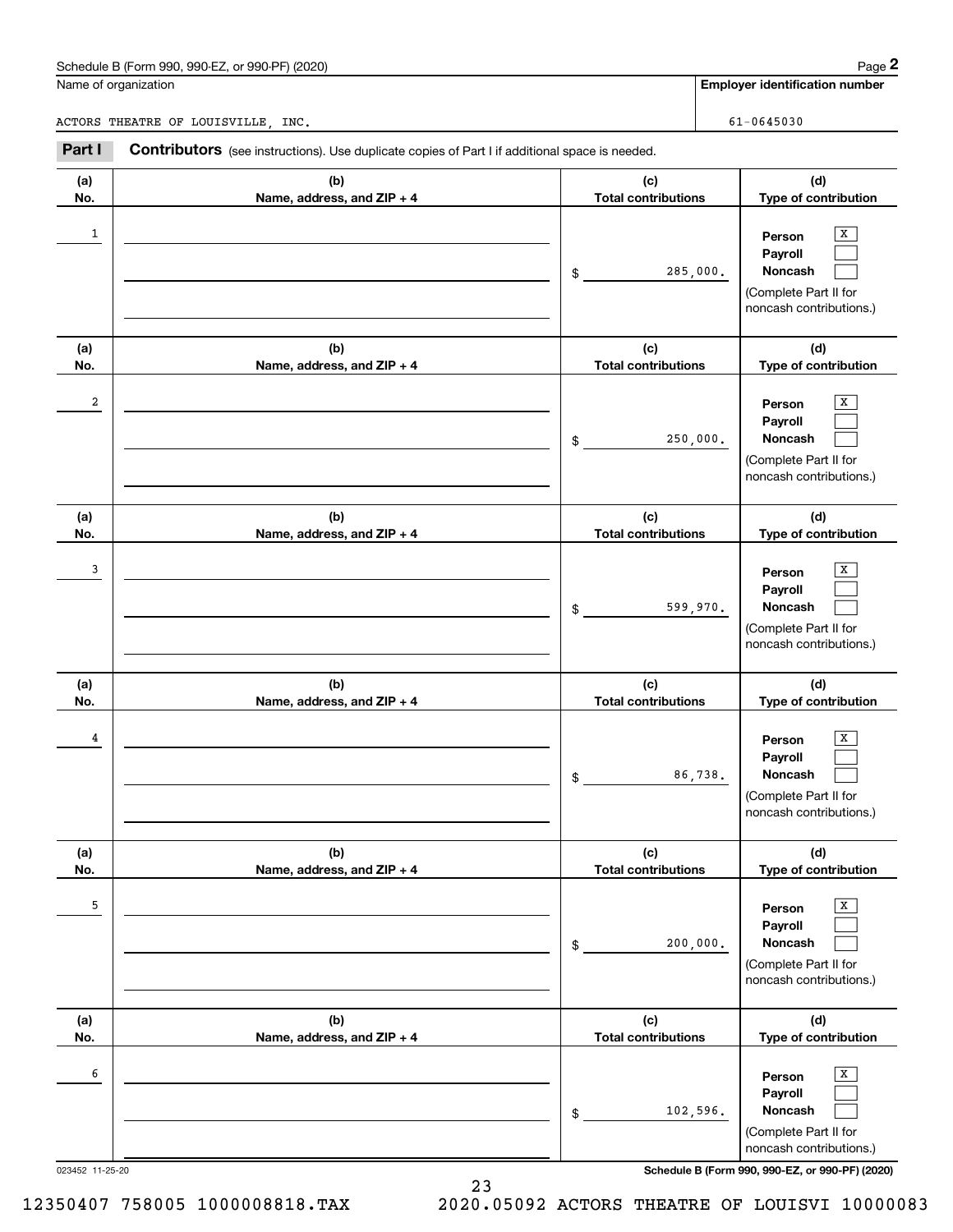# Schedule B (Form 990, 990-EZ, or 990-PF) (2020) Page 2

|            | Schedule B (Form 990, 990-EZ, or 990-PF) (2020)                                                       |                                   | Page 2                                                                                |
|------------|-------------------------------------------------------------------------------------------------------|-----------------------------------|---------------------------------------------------------------------------------------|
|            | Name of organization                                                                                  |                                   | <b>Employer identification number</b>                                                 |
|            | ACTORS THEATRE OF LOUISVILLE, INC.                                                                    |                                   | $61 - 0645030$                                                                        |
| Part I     | <b>Contributors</b> (see instructions). Use duplicate copies of Part I if additional space is needed. |                                   |                                                                                       |
| (a)<br>No. | (b)<br>Name, address, and ZIP + 4                                                                     | (c)<br><b>Total contributions</b> | (d)<br>Type of contribution                                                           |
| $\sqrt{7}$ |                                                                                                       | 1,018,700.<br>\$                  | X<br>Person<br>Payroll<br>Noncash<br>(Complete Part II for<br>noncash contributions.) |
| (a)<br>No. | (b)<br>Name, address, and ZIP + 4                                                                     | (c)<br><b>Total contributions</b> | (d)<br>Type of contribution                                                           |
| 8          |                                                                                                       | 541,986.<br>\$                    | X<br>Person<br>Payroll<br>Noncash<br>(Complete Part II for<br>noncash contributions.) |
| (a)<br>No. | (b)<br>Name, address, and ZIP + 4                                                                     | (c)<br><b>Total contributions</b> | (d)<br>Type of contribution                                                           |
|            |                                                                                                       | \$                                | Person<br>Payroll<br>Noncash<br>(Complete Part II for<br>noncash contributions.)      |
| (a)<br>No. | (b)<br>Name, address, and ZIP + 4                                                                     | (c)<br><b>Total contributions</b> | (d)<br>Type of contribution                                                           |
|            |                                                                                                       | \$                                | Person<br>Payroll<br>Noncash<br>(Complete Part II for<br>noncash contributions.)      |
| (a)<br>No. | (b)<br>Name, address, and ZIP + 4                                                                     | (c)<br><b>Total contributions</b> | (d)<br>Type of contribution                                                           |
|            |                                                                                                       | \$                                | Person<br>Payroll<br>Noncash<br>(Complete Part II for<br>noncash contributions.)      |
| (a)<br>No. | (b)<br>Name, address, and ZIP + 4                                                                     | (c)<br><b>Total contributions</b> | (d)<br>Type of contribution                                                           |
|            |                                                                                                       | \$                                | Person<br>Payroll<br>Noncash<br>(Complete Part II for<br>noncash contributions.)      |

023452 11-25-20 **Schedule B (Form 990, 990-EZ, or 990-PF) (2020)**

24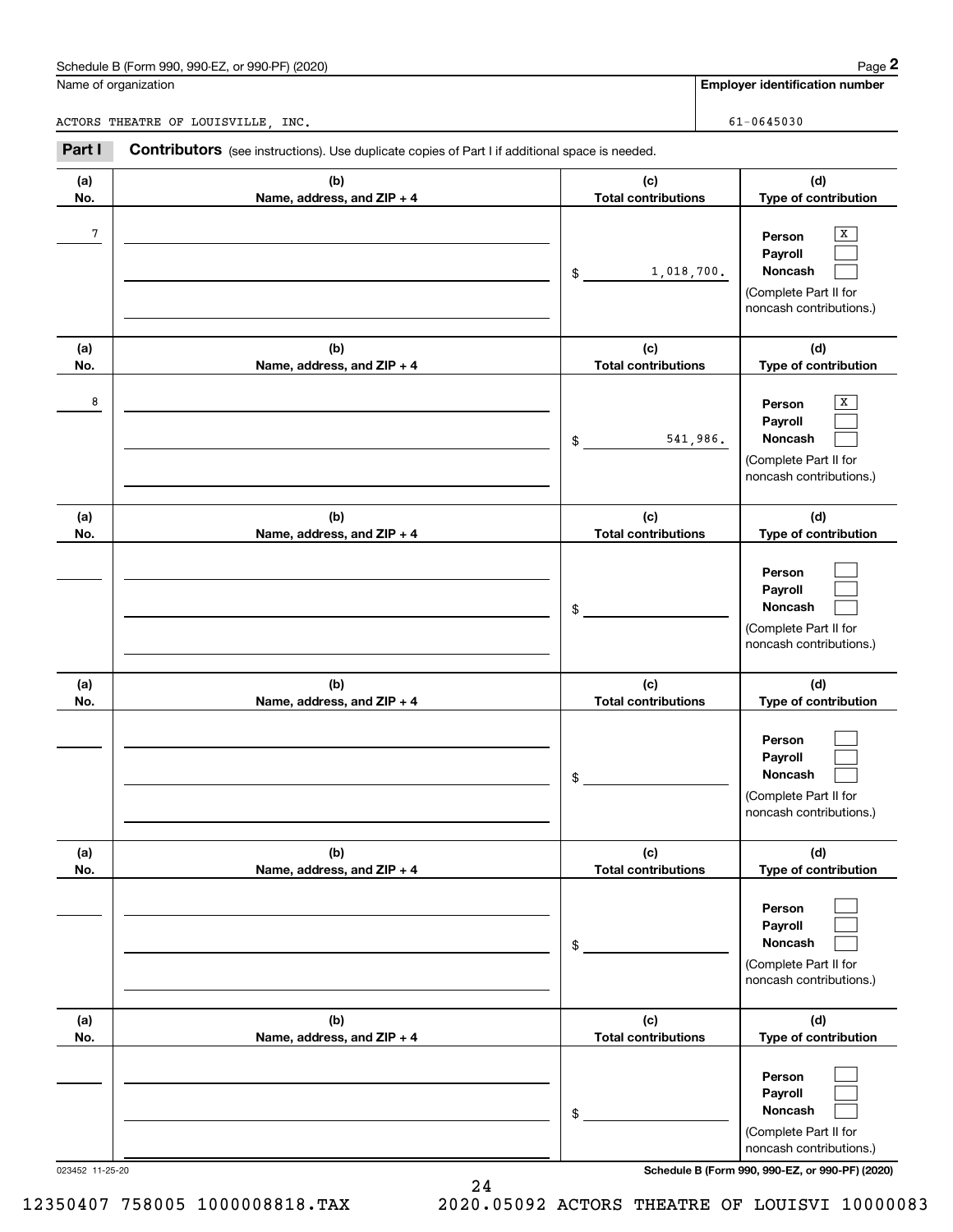## Schedule B (Form 990, 990-EZ, or 990-PF) (2020) **Page 3** Page 3

|                              | Schedule B (Form 990, 990-EZ, or 990-PF) (2020)                                                     |                                                 | Page 3                                |
|------------------------------|-----------------------------------------------------------------------------------------------------|-------------------------------------------------|---------------------------------------|
|                              | Name of organization                                                                                |                                                 | <b>Employer identification number</b> |
|                              | ACTORS THEATRE OF LOUISVILLE, INC.                                                                  |                                                 | $61 - 0645030$                        |
| Part II                      | Noncash Property (see instructions). Use duplicate copies of Part II if additional space is needed. |                                                 |                                       |
| (a)<br>No.<br>from<br>Part I | (b)<br>Description of noncash property given                                                        | (c)<br>FMV (or estimate)<br>(See instructions.) | (d)<br>Date received                  |
|                              |                                                                                                     | \$                                              |                                       |
| (a)<br>No.<br>from<br>Part I | (b)<br>Description of noncash property given                                                        | (c)<br>FMV (or estimate)<br>(See instructions.) | (d)<br>Date received                  |
|                              |                                                                                                     | \$                                              |                                       |
| (a)<br>No.<br>from<br>Part I | (b)<br>Description of noncash property given                                                        | (c)<br>FMV (or estimate)<br>(See instructions.) | (d)<br>Date received                  |
|                              |                                                                                                     | \$                                              |                                       |
| (a)<br>No.<br>from<br>Part I | (b)<br>Description of noncash property given                                                        | (c)<br>FMV (or estimate)<br>(See instructions.) | (d)<br>Date received                  |
|                              |                                                                                                     | \$                                              |                                       |
| (a)<br>No.<br>from<br>Part I | (b)<br>Description of noncash property given                                                        | (c)<br>FMV (or estimate)<br>(See instructions.) | (d)<br>Date received                  |
|                              |                                                                                                     | \$                                              |                                       |
| (a)<br>No.<br>from<br>Part I | (b)<br>Description of noncash property given                                                        | (c)<br>FMV (or estimate)<br>(See instructions.) | (d)<br>Date received                  |
|                              |                                                                                                     | \$                                              |                                       |

25

023453 11-25-20 **Schedule B (Form 990, 990-EZ, or 990-PF) (2020)**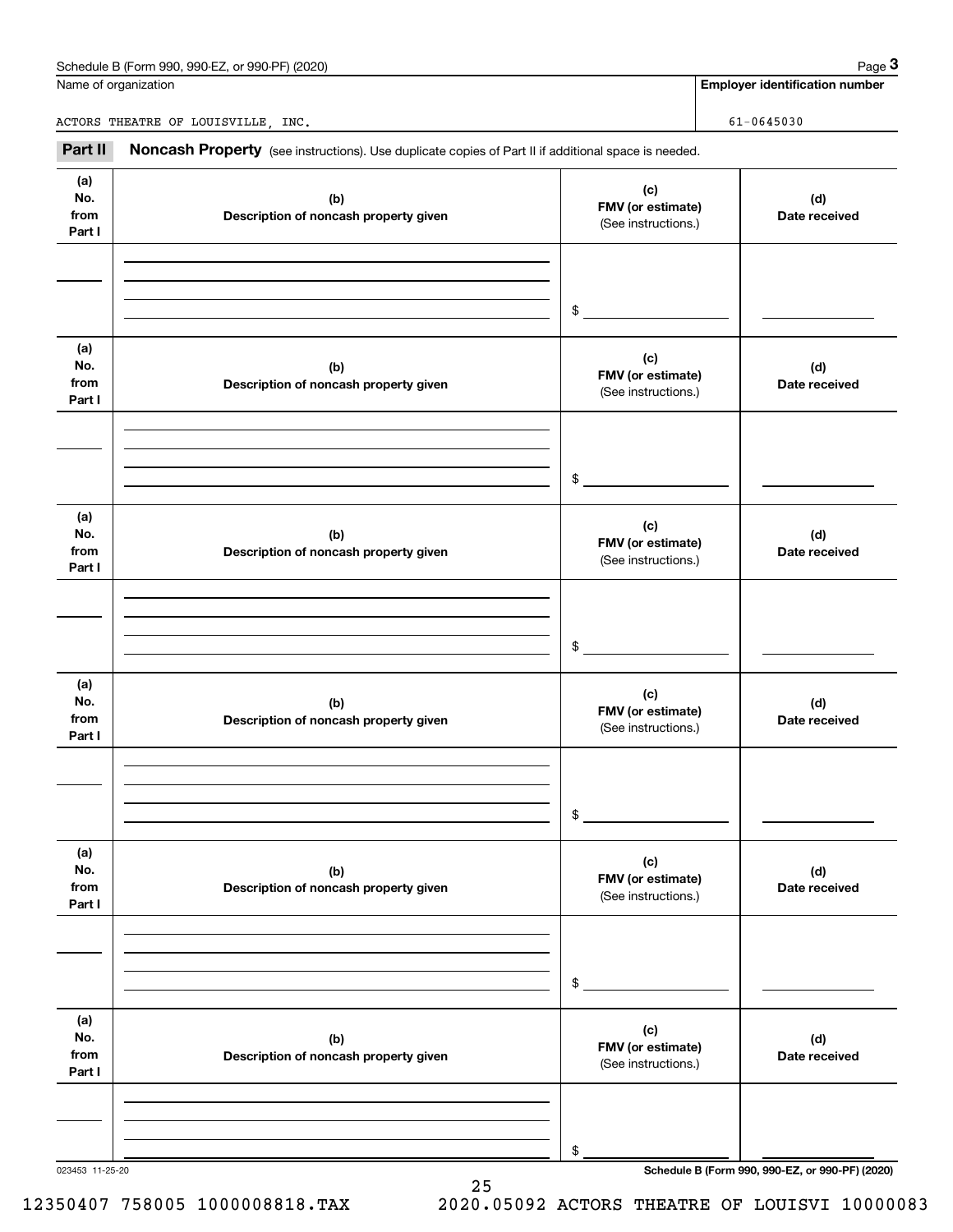|                           | Schedule B (Form 990, 990-EZ, or 990-PF) (2020)                                                                                                                                                                                                                                                 |                      | Page 4                                                                                                                                                         |  |  |  |  |
|---------------------------|-------------------------------------------------------------------------------------------------------------------------------------------------------------------------------------------------------------------------------------------------------------------------------------------------|----------------------|----------------------------------------------------------------------------------------------------------------------------------------------------------------|--|--|--|--|
| Name of organization      |                                                                                                                                                                                                                                                                                                 |                      | <b>Employer identification number</b>                                                                                                                          |  |  |  |  |
|                           | ACTORS THEATRE OF LOUISVILLE, INC.                                                                                                                                                                                                                                                              |                      | 61-0645030                                                                                                                                                     |  |  |  |  |
| <b>Part III</b>           | from any one contributor. Complete columns (a) through (e) and the following line entry. For organizations<br>completing Part III, enter the total of exclusively religious, charitable, etc., contributions of \$1,000 or less for the year. (Enter this info. once.) $\blacktriangleright$ \$ |                      | Exclusively religious, charitable, etc., contributions to organizations described in section 501(c)(7), (8), or (10) that total more than \$1,000 for the year |  |  |  |  |
|                           | Use duplicate copies of Part III if additional space is needed.                                                                                                                                                                                                                                 |                      |                                                                                                                                                                |  |  |  |  |
| (a) No.<br>from<br>Part I | (b) Purpose of gift                                                                                                                                                                                                                                                                             | (c) Use of gift      | (d) Description of how gift is held                                                                                                                            |  |  |  |  |
|                           |                                                                                                                                                                                                                                                                                                 |                      |                                                                                                                                                                |  |  |  |  |
|                           |                                                                                                                                                                                                                                                                                                 |                      |                                                                                                                                                                |  |  |  |  |
|                           |                                                                                                                                                                                                                                                                                                 | (e) Transfer of gift |                                                                                                                                                                |  |  |  |  |
|                           | Transferee's name, address, and ZIP + 4                                                                                                                                                                                                                                                         |                      | Relationship of transferor to transferee                                                                                                                       |  |  |  |  |
|                           |                                                                                                                                                                                                                                                                                                 |                      |                                                                                                                                                                |  |  |  |  |
| (a) No.<br>from<br>Part I | (b) Purpose of gift                                                                                                                                                                                                                                                                             | (c) Use of gift      | (d) Description of how gift is held                                                                                                                            |  |  |  |  |
|                           |                                                                                                                                                                                                                                                                                                 |                      |                                                                                                                                                                |  |  |  |  |
|                           | (e) Transfer of gift                                                                                                                                                                                                                                                                            |                      |                                                                                                                                                                |  |  |  |  |
|                           |                                                                                                                                                                                                                                                                                                 |                      |                                                                                                                                                                |  |  |  |  |
|                           | Transferee's name, address, and ZIP + 4                                                                                                                                                                                                                                                         |                      | Relationship of transferor to transferee                                                                                                                       |  |  |  |  |
|                           |                                                                                                                                                                                                                                                                                                 |                      |                                                                                                                                                                |  |  |  |  |
| (a) No.<br>from<br>Part I | (b) Purpose of gift                                                                                                                                                                                                                                                                             | (c) Use of gift      | (d) Description of how gift is held                                                                                                                            |  |  |  |  |
|                           |                                                                                                                                                                                                                                                                                                 |                      |                                                                                                                                                                |  |  |  |  |
|                           |                                                                                                                                                                                                                                                                                                 | (e) Transfer of gift |                                                                                                                                                                |  |  |  |  |
|                           | Transferee's name, address, and ZIP + 4                                                                                                                                                                                                                                                         |                      | Relationship of transferor to transferee                                                                                                                       |  |  |  |  |
|                           |                                                                                                                                                                                                                                                                                                 |                      |                                                                                                                                                                |  |  |  |  |
| (a) No.<br>from<br>Part I | (b) Purpose of gift                                                                                                                                                                                                                                                                             | (c) Use of gift      | (d) Description of how gift is held                                                                                                                            |  |  |  |  |
|                           |                                                                                                                                                                                                                                                                                                 |                      |                                                                                                                                                                |  |  |  |  |
|                           |                                                                                                                                                                                                                                                                                                 | (e) Transfer of gift |                                                                                                                                                                |  |  |  |  |
|                           | Transferee's name, address, and $ZIP + 4$                                                                                                                                                                                                                                                       |                      | Relationship of transferor to transferee                                                                                                                       |  |  |  |  |
|                           |                                                                                                                                                                                                                                                                                                 |                      |                                                                                                                                                                |  |  |  |  |
|                           |                                                                                                                                                                                                                                                                                                 |                      |                                                                                                                                                                |  |  |  |  |

26

023454 11-25-20

**Schedule B (Form 990, 990-EZ, or 990-PF) (2020)**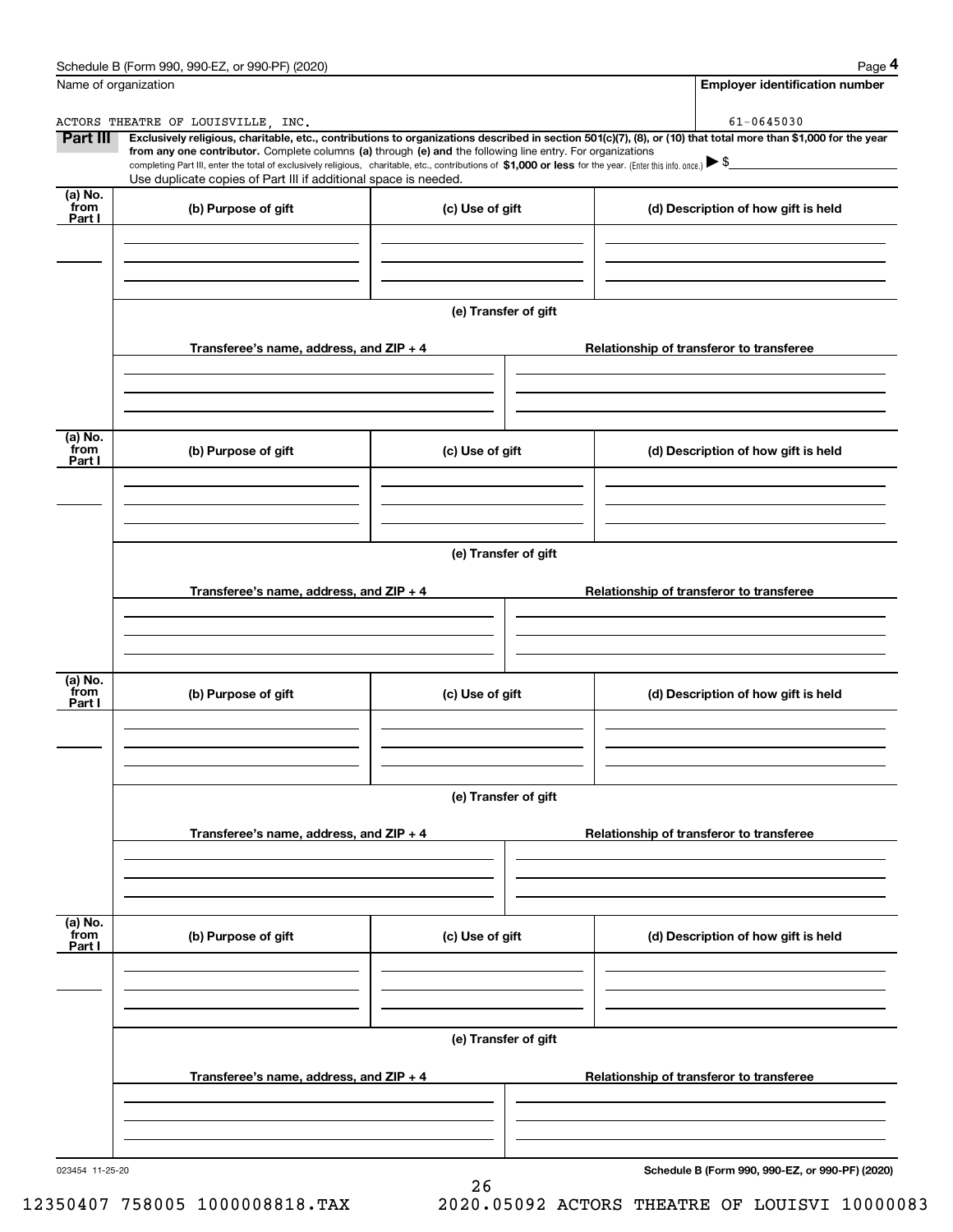|         | <b>SCHEDULE D</b>                                                                                                                                                                                                             |                                                                                                   |  | <b>Supplemental Financial Statements</b> |  |                     |                         |                                                                          | OMB No. 1545-0047                                  |                |               |                                                     |           |
|---------|-------------------------------------------------------------------------------------------------------------------------------------------------------------------------------------------------------------------------------|---------------------------------------------------------------------------------------------------|--|------------------------------------------|--|---------------------|-------------------------|--------------------------------------------------------------------------|----------------------------------------------------|----------------|---------------|-----------------------------------------------------|-----------|
|         | (Form 990)                                                                                                                                                                                                                    |                                                                                                   |  |                                          |  |                     |                         | Complete if the organization answered "Yes" on Form 990,                 |                                                    |                |               |                                                     |           |
|         | Department of the Treasury                                                                                                                                                                                                    |                                                                                                   |  |                                          |  | Attach to Form 990. |                         | Part IV, line 6, 7, 8, 9, 10, 11a, 11b, 11c, 11d, 11e, 11f, 12a, or 12b. |                                                    |                |               | Open to Public                                      |           |
|         | Go to www.irs.gov/Form990 for instructions and the latest information.<br>Internal Revenue Service                                                                                                                            |                                                                                                   |  |                                          |  |                     |                         |                                                                          |                                                    |                |               | Inspection                                          |           |
|         | Name of the organization                                                                                                                                                                                                      |                                                                                                   |  | ACTORS THEATRE OF LOUISVILLE, INC.       |  |                     |                         |                                                                          |                                                    |                |               | <b>Employer identification number</b><br>61-0645030 |           |
| Part I  |                                                                                                                                                                                                                               | Organizations Maintaining Donor Advised Funds or Other Similar Funds or Accounts. Complete if the |  |                                          |  |                     |                         |                                                                          |                                                    |                |               |                                                     |           |
|         |                                                                                                                                                                                                                               | organization answered "Yes" on Form 990, Part IV, line 6.                                         |  |                                          |  |                     |                         |                                                                          |                                                    |                |               |                                                     |           |
|         |                                                                                                                                                                                                                               |                                                                                                   |  |                                          |  |                     | (a) Donor advised funds |                                                                          |                                                    |                |               | (b) Funds and other accounts                        |           |
| 1       |                                                                                                                                                                                                                               |                                                                                                   |  |                                          |  |                     |                         |                                                                          |                                                    |                |               |                                                     |           |
| 2       | Aggregate value of contributions to (during year)                                                                                                                                                                             |                                                                                                   |  |                                          |  |                     |                         |                                                                          |                                                    |                |               |                                                     |           |
| 3       | Aggregate value of grants from (during year)                                                                                                                                                                                  |                                                                                                   |  |                                          |  |                     |                         |                                                                          |                                                    |                |               |                                                     |           |
| 4       |                                                                                                                                                                                                                               |                                                                                                   |  |                                          |  |                     |                         |                                                                          |                                                    |                |               |                                                     |           |
| 5       | Did the organization inform all donors and donor advisors in writing that the assets held in donor advised funds                                                                                                              |                                                                                                   |  |                                          |  |                     |                         |                                                                          |                                                    |                |               |                                                     |           |
|         |                                                                                                                                                                                                                               |                                                                                                   |  |                                          |  |                     |                         |                                                                          |                                                    |                |               | Yes                                                 | <b>No</b> |
| 6       | Did the organization inform all grantees, donors, and donor advisors in writing that grant funds can be used only                                                                                                             |                                                                                                   |  |                                          |  |                     |                         |                                                                          |                                                    |                |               |                                                     |           |
|         | for charitable purposes and not for the benefit of the donor or donor advisor, or for any other purpose conferring<br>impermissible private benefit?                                                                          |                                                                                                   |  |                                          |  |                     |                         |                                                                          |                                                    |                |               | Yes                                                 | No        |
| Part II |                                                                                                                                                                                                                               | Conservation Easements. Complete if the organization answered "Yes" on Form 990, Part IV, line 7. |  |                                          |  |                     |                         |                                                                          |                                                    |                |               |                                                     |           |
| 1       | Purpose(s) of conservation easements held by the organization (check all that apply).                                                                                                                                         |                                                                                                   |  |                                          |  |                     |                         |                                                                          |                                                    |                |               |                                                     |           |
|         |                                                                                                                                                                                                                               | Preservation of land for public use (for example, recreation or education)                        |  |                                          |  |                     |                         |                                                                          | Preservation of a historically important land area |                |               |                                                     |           |
|         |                                                                                                                                                                                                                               | Protection of natural habitat                                                                     |  |                                          |  |                     |                         |                                                                          | Preservation of a certified historic structure     |                |               |                                                     |           |
|         |                                                                                                                                                                                                                               | Preservation of open space                                                                        |  |                                          |  |                     |                         |                                                                          |                                                    |                |               |                                                     |           |
| 2       | Complete lines 2a through 2d if the organization held a qualified conservation contribution in the form of a conservation easement on the last                                                                                |                                                                                                   |  |                                          |  |                     |                         |                                                                          |                                                    |                |               |                                                     |           |
|         | day of the tax year.                                                                                                                                                                                                          |                                                                                                   |  |                                          |  |                     |                         |                                                                          |                                                    |                |               | Held at the End of the Tax Year                     |           |
| a       | Total number of conservation easements                                                                                                                                                                                        |                                                                                                   |  |                                          |  |                     |                         |                                                                          |                                                    | 2a             |               |                                                     |           |
| b       | Total acreage restricted by conservation easements                                                                                                                                                                            |                                                                                                   |  |                                          |  |                     |                         |                                                                          |                                                    | 2b             |               |                                                     |           |
|         | Number of conservation easements on a certified historic structure included in (a) manufacture included in (a)                                                                                                                |                                                                                                   |  |                                          |  |                     |                         |                                                                          |                                                    | 2 <sub>c</sub> |               |                                                     |           |
|         | d Number of conservation easements included in (c) acquired after 7/25/06, and not on a historic structure                                                                                                                    |                                                                                                   |  |                                          |  |                     |                         |                                                                          |                                                    |                |               |                                                     |           |
|         | listed in the National Register [[11] matter contract the state of the state of the National Register [11] matter state in the National Register [11] matter state in the National Register [11] matter state in the state of |                                                                                                   |  |                                          |  |                     |                         |                                                                          |                                                    | 2d             |               |                                                     |           |
| 3       | Number of conservation easements modified, transferred, released, extinguished, or terminated by the organization during the tax                                                                                              |                                                                                                   |  |                                          |  |                     |                         |                                                                          |                                                    |                |               |                                                     |           |
|         | $year \blacktriangleright$                                                                                                                                                                                                    |                                                                                                   |  |                                          |  |                     |                         |                                                                          |                                                    |                |               |                                                     |           |
| 4       | Number of states where property subject to conservation easement is located $\blacktriangleright$                                                                                                                             |                                                                                                   |  |                                          |  |                     |                         |                                                                          |                                                    |                |               |                                                     |           |
| 5       | Does the organization have a written policy regarding the periodic monitoring, inspection, handling of                                                                                                                        |                                                                                                   |  |                                          |  |                     |                         |                                                                          |                                                    |                |               |                                                     |           |
|         | violations, and enforcement of the conservation easements it holds?                                                                                                                                                           |                                                                                                   |  |                                          |  |                     |                         |                                                                          |                                                    |                |               | Yes                                                 | <b>No</b> |
| 6       | Staff and volunteer hours devoted to monitoring, inspecting, handling of violations, and enforcing conservation easements during the year                                                                                     |                                                                                                   |  |                                          |  |                     |                         |                                                                          |                                                    |                |               |                                                     |           |
|         |                                                                                                                                                                                                                               |                                                                                                   |  |                                          |  |                     |                         |                                                                          |                                                    |                |               |                                                     |           |
| 7       | Amount of expenses incurred in monitoring, inspecting, handling of violations, and enforcing conservation easements during the year                                                                                           |                                                                                                   |  |                                          |  |                     |                         |                                                                          |                                                    |                |               |                                                     |           |
|         | $\blacktriangleright$ \$                                                                                                                                                                                                      |                                                                                                   |  |                                          |  |                     |                         |                                                                          |                                                    |                |               |                                                     |           |
| 8       | Does each conservation easement reported on line 2(d) above satisfy the requirements of section 170(h)(4)(B)(i)                                                                                                               |                                                                                                   |  |                                          |  |                     |                         |                                                                          |                                                    |                |               |                                                     |           |
|         | In Part XIII, describe how the organization reports conservation easements in its revenue and expense statement and                                                                                                           |                                                                                                   |  |                                          |  |                     |                         |                                                                          |                                                    |                |               | Yes                                                 | No        |
| 9       | balance sheet, and include, if applicable, the text of the footnote to the organization's financial statements that describes the                                                                                             |                                                                                                   |  |                                          |  |                     |                         |                                                                          |                                                    |                |               |                                                     |           |
|         | organization's accounting for conservation easements.                                                                                                                                                                         |                                                                                                   |  |                                          |  |                     |                         |                                                                          |                                                    |                |               |                                                     |           |
|         | Part III                                                                                                                                                                                                                      | Organizations Maintaining Collections of Art, Historical Treasures, or Other Similar Assets.      |  |                                          |  |                     |                         |                                                                          |                                                    |                |               |                                                     |           |
|         |                                                                                                                                                                                                                               | Complete if the organization answered "Yes" on Form 990, Part IV, line 8.                         |  |                                          |  |                     |                         |                                                                          |                                                    |                |               |                                                     |           |
|         | 1a If the organization elected, as permitted under FASB ASC 958, not to report in its revenue statement and balance sheet works                                                                                               |                                                                                                   |  |                                          |  |                     |                         |                                                                          |                                                    |                |               |                                                     |           |
|         | of art, historical treasures, or other similar assets held for public exhibition, education, or research in furtherance of public                                                                                             |                                                                                                   |  |                                          |  |                     |                         |                                                                          |                                                    |                |               |                                                     |           |
|         | service, provide in Part XIII the text of the footnote to its financial statements that describes these items.                                                                                                                |                                                                                                   |  |                                          |  |                     |                         |                                                                          |                                                    |                |               |                                                     |           |
| b       | If the organization elected, as permitted under FASB ASC 958, to report in its revenue statement and balance sheet works of                                                                                                   |                                                                                                   |  |                                          |  |                     |                         |                                                                          |                                                    |                |               |                                                     |           |
|         | art, historical treasures, or other similar assets held for public exhibition, education, or research in furtherance of public service,                                                                                       |                                                                                                   |  |                                          |  |                     |                         |                                                                          |                                                    |                |               |                                                     |           |
|         | provide the following amounts relating to these items:                                                                                                                                                                        |                                                                                                   |  |                                          |  |                     |                         |                                                                          |                                                    |                |               |                                                     |           |
|         |                                                                                                                                                                                                                               |                                                                                                   |  |                                          |  |                     |                         |                                                                          |                                                    |                | $\frac{1}{2}$ |                                                     |           |
|         | (ii) Assets included in Form 990, Part X                                                                                                                                                                                      |                                                                                                   |  |                                          |  |                     |                         |                                                                          |                                                    |                |               |                                                     |           |
| 2       | If the organization received or held works of art, historical treasures, or other similar assets for financial gain, provide                                                                                                  |                                                                                                   |  |                                          |  |                     |                         |                                                                          |                                                    |                |               |                                                     |           |
|         | the following amounts required to be reported under FASB ASC 958 relating to these items:                                                                                                                                     |                                                                                                   |  |                                          |  |                     |                         |                                                                          |                                                    |                |               |                                                     |           |
| а       |                                                                                                                                                                                                                               |                                                                                                   |  |                                          |  |                     |                         |                                                                          |                                                    |                |               |                                                     |           |
|         |                                                                                                                                                                                                                               |                                                                                                   |  |                                          |  |                     |                         |                                                                          |                                                    |                |               |                                                     |           |

032051 12-01-20 **For Paperwork Reduction Act Notice, see the Instructions for Form 990. Schedule D (Form 990) 2020** LHA

27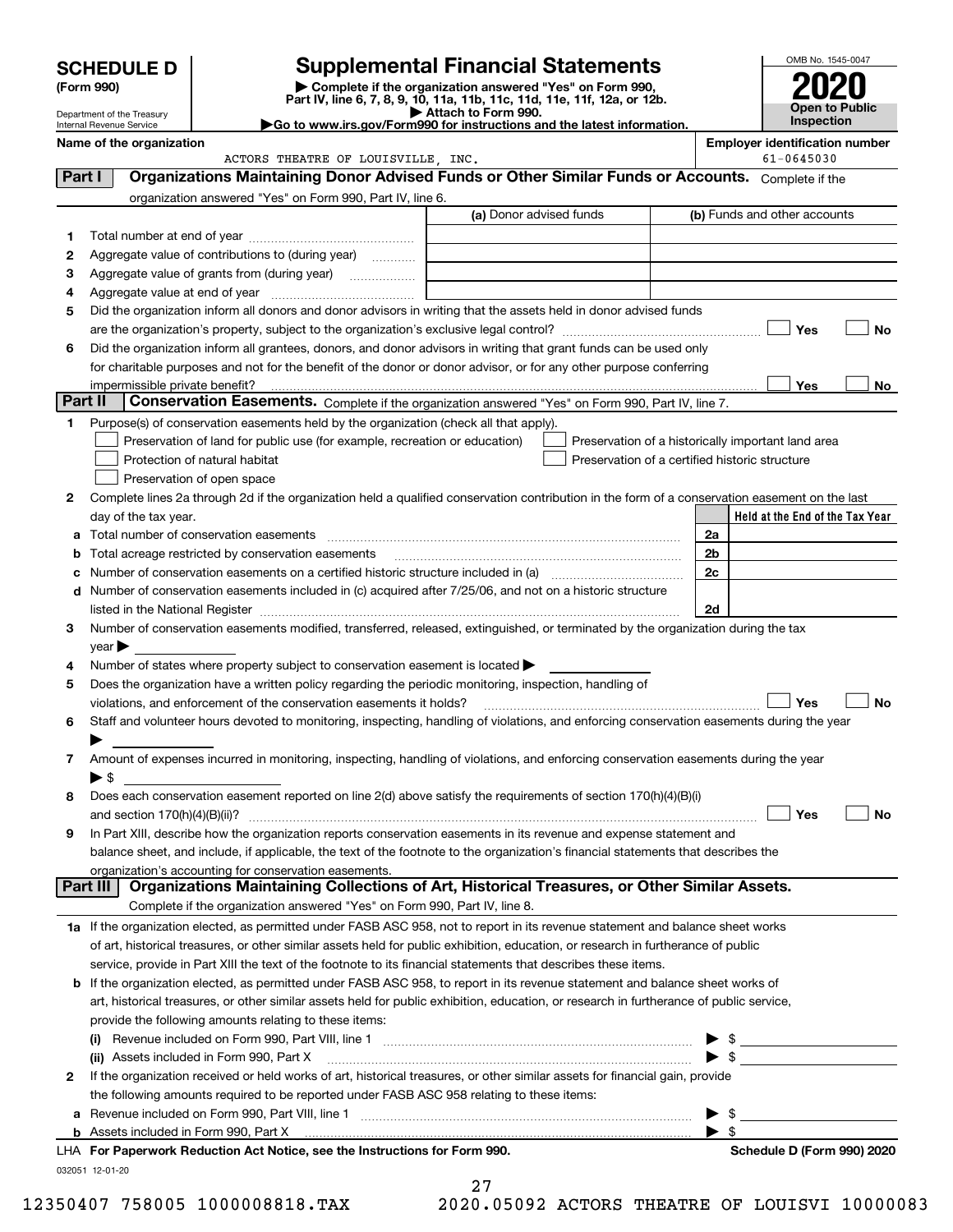|               | Schedule D (Form 990) 2020                                                                                                                                                                                                     | ACTORS THEATRE OF LOUISVILLE, INC. |                        |                                                                                                                                                                                                                                |                 | 61-0645030                                 |                |               | Page 2      |
|---------------|--------------------------------------------------------------------------------------------------------------------------------------------------------------------------------------------------------------------------------|------------------------------------|------------------------|--------------------------------------------------------------------------------------------------------------------------------------------------------------------------------------------------------------------------------|-----------------|--------------------------------------------|----------------|---------------|-------------|
|               | Part III<br>Organizations Maintaining Collections of Art, Historical Treasures, or Other Similar Assets (continued)                                                                                                            |                                    |                        |                                                                                                                                                                                                                                |                 |                                            |                |               |             |
| 3             | Using the organization's acquisition, accession, and other records, check any of the following that make significant use of its                                                                                                |                                    |                        |                                                                                                                                                                                                                                |                 |                                            |                |               |             |
|               | collection items (check all that apply):                                                                                                                                                                                       |                                    |                        |                                                                                                                                                                                                                                |                 |                                            |                |               |             |
| a             | Public exhibition                                                                                                                                                                                                              |                                    |                        | Loan or exchange program                                                                                                                                                                                                       |                 |                                            |                |               |             |
| b             | Scholarly research                                                                                                                                                                                                             | e                                  |                        | Other and the control of the control of the control of the control of the control of the control of the control of the control of the control of the control of the control of the control of the control of the control of th |                 |                                            |                |               |             |
| c             | Preservation for future generations                                                                                                                                                                                            |                                    |                        |                                                                                                                                                                                                                                |                 |                                            |                |               |             |
| 4             | Provide a description of the organization's collections and explain how they further the organization's exempt purpose in Part XIII.                                                                                           |                                    |                        |                                                                                                                                                                                                                                |                 |                                            |                |               |             |
| 5             | During the year, did the organization solicit or receive donations of art, historical treasures, or other similar assets                                                                                                       |                                    |                        |                                                                                                                                                                                                                                |                 |                                            |                |               |             |
|               |                                                                                                                                                                                                                                |                                    |                        |                                                                                                                                                                                                                                |                 |                                            | Yes            |               | No          |
|               | Part IV<br>Escrow and Custodial Arrangements. Complete if the organization answered "Yes" on Form 990, Part IV, line 9, or                                                                                                     |                                    |                        |                                                                                                                                                                                                                                |                 |                                            |                |               |             |
|               | reported an amount on Form 990, Part X, line 21.                                                                                                                                                                               |                                    |                        |                                                                                                                                                                                                                                |                 |                                            |                |               |             |
|               | 1a Is the organization an agent, trustee, custodian or other intermediary for contributions or other assets not included                                                                                                       |                                    |                        |                                                                                                                                                                                                                                |                 |                                            |                |               |             |
|               | on Form 990, Part X? [11] matter and the contract of the contract of the contract of the contract of the contract of the contract of the contract of the contract of the contract of the contract of the contract of the contr |                                    |                        |                                                                                                                                                                                                                                |                 |                                            | Yes            |               | No          |
|               | b If "Yes," explain the arrangement in Part XIII and complete the following table:                                                                                                                                             |                                    |                        |                                                                                                                                                                                                                                |                 |                                            |                |               |             |
|               |                                                                                                                                                                                                                                |                                    |                        |                                                                                                                                                                                                                                |                 |                                            |                |               |             |
|               |                                                                                                                                                                                                                                |                                    |                        |                                                                                                                                                                                                                                |                 |                                            | Amount         |               |             |
|               | c Beginning balance                                                                                                                                                                                                            |                                    |                        |                                                                                                                                                                                                                                | 1c              |                                            |                |               |             |
|               | d Additions during the year measurements are all an according to the year.                                                                                                                                                     |                                    |                        |                                                                                                                                                                                                                                | 1d              |                                            |                |               |             |
|               | e Distributions during the year manufactured and contained and contained and contained and contained and contained and contained and contained and contained and contained and contained and contained and contained and conta |                                    |                        |                                                                                                                                                                                                                                | 1e              |                                            |                |               |             |
| f             |                                                                                                                                                                                                                                |                                    |                        |                                                                                                                                                                                                                                | 1f              |                                            |                |               |             |
|               | 2a Did the organization include an amount on Form 990, Part X, line 21, for escrow or custodial account liability?                                                                                                             |                                    |                        |                                                                                                                                                                                                                                |                 |                                            | Yes            |               | No          |
|               | b If "Yes," explain the arrangement in Part XIII. Check here if the explanation has been provided on Part XIII                                                                                                                 |                                    |                        |                                                                                                                                                                                                                                |                 |                                            |                |               |             |
| <b>Part V</b> | Endowment Funds. Complete if the organization answered "Yes" on Form 990, Part IV, line 10.                                                                                                                                    |                                    |                        |                                                                                                                                                                                                                                |                 |                                            |                |               |             |
|               |                                                                                                                                                                                                                                | (a) Current year                   | (b) Prior year $\vert$ | (c) Two years back                                                                                                                                                                                                             |                 | (d) Three years back   (e) Four years back |                |               |             |
|               | <b>1a</b> Beginning of year balance <i>manument</i>                                                                                                                                                                            | 8,971,723.                         | 9,486,990.             | 10,525,789.                                                                                                                                                                                                                    |                 | 13, 415, 176.                              |                | 12, 103, 996. |             |
|               |                                                                                                                                                                                                                                | 2,473.                             | 33, 254.               | 69,857.                                                                                                                                                                                                                        |                 | 138,593.                                   |                |               |             |
| с             | Net investment earnings, gains, and losses                                                                                                                                                                                     | 4,093,363.                         | 191,479.               | $-368,656.$                                                                                                                                                                                                                    |                 | 1,697,020.                                 |                |               | 2,061,180.  |
|               |                                                                                                                                                                                                                                |                                    |                        |                                                                                                                                                                                                                                |                 |                                            |                |               |             |
|               | e Other expenditures for facilities                                                                                                                                                                                            |                                    |                        |                                                                                                                                                                                                                                |                 |                                            |                |               |             |
|               | and programs                                                                                                                                                                                                                   | 299,700.                           | 740,000.               | 740,000.                                                                                                                                                                                                                       |                 | 4,725,000.                                 |                |               | 750,000.    |
|               | f Administrative expenses                                                                                                                                                                                                      |                                    |                        |                                                                                                                                                                                                                                |                 |                                            |                |               |             |
| g             | End of year balance                                                                                                                                                                                                            | 12,767,859.                        | 8,971,723.             | $9,486,990.$ 10,525,789.                                                                                                                                                                                                       |                 |                                            |                |               | 13,415,176. |
| 2             | Provide the estimated percentage of the current year end balance (line 1g, column (a)) held as:                                                                                                                                |                                    |                        |                                                                                                                                                                                                                                |                 |                                            |                |               |             |
|               | a Board designated or quasi-endowment >                                                                                                                                                                                        | 18,0800                            | %                      |                                                                                                                                                                                                                                |                 |                                            |                |               |             |
|               | 48.7700<br><b>b</b> Permanent endowment $\blacktriangleright$                                                                                                                                                                  | %                                  |                        |                                                                                                                                                                                                                                |                 |                                            |                |               |             |
|               | <b>c</b> Term endowment $\triangleright$ 33.1500 %                                                                                                                                                                             |                                    |                        |                                                                                                                                                                                                                                |                 |                                            |                |               |             |
|               | The percentages on lines 2a, 2b, and 2c should equal 100%.                                                                                                                                                                     |                                    |                        |                                                                                                                                                                                                                                |                 |                                            |                |               |             |
|               | 3a Are there endowment funds not in the possession of the organization that are held and administered for the organization                                                                                                     |                                    |                        |                                                                                                                                                                                                                                |                 |                                            |                |               |             |
|               | by:                                                                                                                                                                                                                            |                                    |                        |                                                                                                                                                                                                                                |                 |                                            |                | Yes           | No          |
|               | (i)                                                                                                                                                                                                                            |                                    |                        |                                                                                                                                                                                                                                |                 |                                            | 3a(i)          |               | X           |
|               |                                                                                                                                                                                                                                |                                    |                        |                                                                                                                                                                                                                                |                 |                                            | 3a(ii)         |               | x           |
|               |                                                                                                                                                                                                                                |                                    |                        |                                                                                                                                                                                                                                |                 |                                            | 3b             |               |             |
|               | Describe in Part XIII the intended uses of the organization's endowment funds.                                                                                                                                                 |                                    |                        |                                                                                                                                                                                                                                |                 |                                            |                |               |             |
|               | Land, Buildings, and Equipment.<br><b>Part VI</b>                                                                                                                                                                              |                                    |                        |                                                                                                                                                                                                                                |                 |                                            |                |               |             |
|               | Complete if the organization answered "Yes" on Form 990, Part IV, line 11a. See Form 990, Part X, line 10.                                                                                                                     |                                    |                        |                                                                                                                                                                                                                                |                 |                                            |                |               |             |
|               | Description of property                                                                                                                                                                                                        | (a) Cost or other                  |                        | (b) Cost or other                                                                                                                                                                                                              | (c) Accumulated |                                            | (d) Book value |               |             |
|               |                                                                                                                                                                                                                                | basis (investment)                 |                        | basis (other)                                                                                                                                                                                                                  | depreciation    |                                            |                |               |             |
|               |                                                                                                                                                                                                                                |                                    |                        | 1,381,105.                                                                                                                                                                                                                     |                 |                                            |                |               | 1,381,105.  |
|               |                                                                                                                                                                                                                                |                                    |                        | 22,493,688.                                                                                                                                                                                                                    | 17,494,409.     |                                            |                | 4,999,279.    |             |
|               |                                                                                                                                                                                                                                |                                    |                        |                                                                                                                                                                                                                                |                 |                                            |                |               |             |
|               |                                                                                                                                                                                                                                |                                    |                        | 2,396,374.                                                                                                                                                                                                                     |                 | 2, 179, 423.                               |                | 216,951.      |             |
|               |                                                                                                                                                                                                                                |                                    |                        |                                                                                                                                                                                                                                |                 |                                            |                |               |             |
|               |                                                                                                                                                                                                                                |                                    |                        |                                                                                                                                                                                                                                |                 |                                            |                |               |             |
|               |                                                                                                                                                                                                                                |                                    |                        |                                                                                                                                                                                                                                |                 |                                            |                | 6, 597, 335.  |             |
|               |                                                                                                                                                                                                                                |                                    |                        |                                                                                                                                                                                                                                |                 | Schedule D (Form 990) 2020                 |                |               |             |

**Schedule D (Form 990) 2020**

032052 12-01-20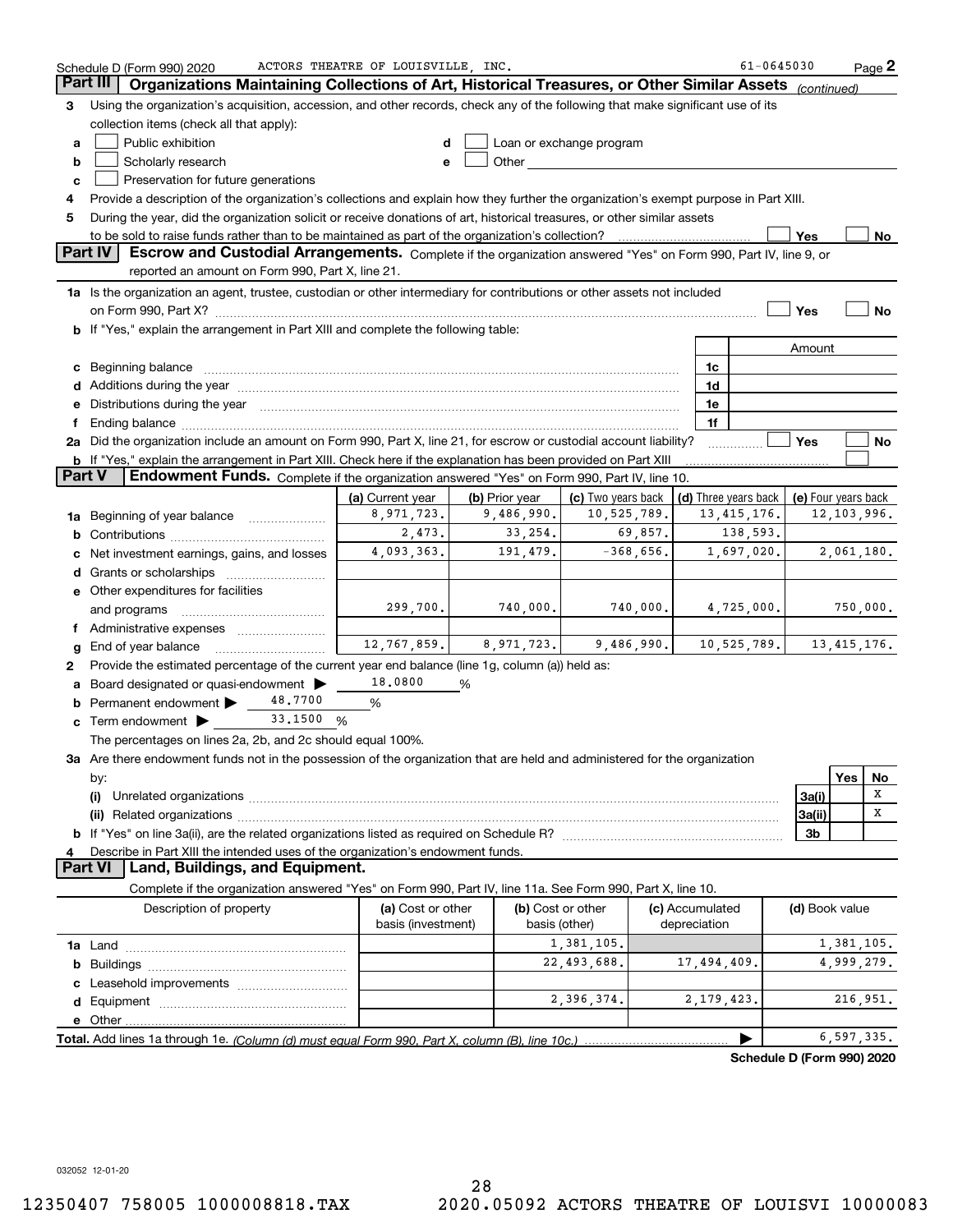Complete if the organization answered "Yes" on Form 990, Part IV, line 11b. See Form 990, Part X, line 12.

| (a) Description of security or category (including name of security) | (b) Book value | (c) Method of valuation: Cost or end-of-year market value |
|----------------------------------------------------------------------|----------------|-----------------------------------------------------------|
| (1) Financial derivatives                                            |                |                                                           |
| (2) Closely held equity interests                                    |                |                                                           |
| (3) Other                                                            |                |                                                           |
| INVESTMENT IN LIMITED PARTNERSHIPS<br>(A)                            | 1, 214, 461.   | COST                                                      |
| (B)                                                                  |                |                                                           |
| (C)                                                                  |                |                                                           |
| (D)                                                                  |                |                                                           |
| (E)                                                                  |                |                                                           |
| (F)                                                                  |                |                                                           |
| (G)                                                                  |                |                                                           |
| (H)                                                                  |                |                                                           |
| Total. (Col. (b) must equal Form 990, Part X, col. (B) line $12$ .)  | 1, 214, 461.   |                                                           |

### **Part VIII Investments - Program Related.**

Complete if the organization answered "Yes" on Form 990, Part IV, line 11c. See Form 990, Part X, line 13.

| (a) Description of investment                                       | (b) Book value | (c) Method of valuation: Cost or end-of-year market value |
|---------------------------------------------------------------------|----------------|-----------------------------------------------------------|
| (1)                                                                 |                |                                                           |
| (2)                                                                 |                |                                                           |
| $\frac{1}{2}$                                                       |                |                                                           |
| (4)                                                                 |                |                                                           |
| (5)                                                                 |                |                                                           |
| (6)                                                                 |                |                                                           |
| (7)                                                                 |                |                                                           |
| (8)                                                                 |                |                                                           |
| (9)                                                                 |                |                                                           |
| Total. (Col. (b) must equal Form 990, Part X, col. (B) line $13.$ ) |                |                                                           |

### **Part IX Other Assets.**

Complete if the organization answered "Yes" on Form 990, Part IV, line 11d. See Form 990, Part X, line 15.

| (a) Description | (b) Book value |
|-----------------|----------------|
| (1)             |                |
| (2)             |                |
| (3)             |                |
| (4)             |                |
| (5)             |                |
| (6)             |                |
| (7)             |                |
| (8)             |                |
| (9)             |                |
|                 |                |
|                 |                |

|     | Complete if the organization answered "Yes" on Form 990, Part IV, line 11e or 11f. See Form 990, Part X, line 25. |                |
|-----|-------------------------------------------------------------------------------------------------------------------|----------------|
| 1.  | (a) Description of liability                                                                                      | (b) Book value |
|     | Federal income taxes                                                                                              |                |
| (2) | SERP PAYABLE                                                                                                      | 129,724.       |
| (3) |                                                                                                                   |                |
| (4) |                                                                                                                   |                |
| (5) |                                                                                                                   |                |
| (6) |                                                                                                                   |                |
| (7) |                                                                                                                   |                |
| (8) |                                                                                                                   |                |
| (9) |                                                                                                                   |                |
|     |                                                                                                                   | 129,724.       |

*(Column (b) must equal Form 990, Part X, col. (B) line 25.)* 

**2.**Liability for uncertain tax positions. In Part XIII, provide the text of the footnote to the organization's financial statements that reports the organization's liability for uncertain tax positions under FASB ASC 740. Check here if the text of the footnote has been provided in Part XIII  $\boxed{\mathbf{X}}$ 

**Schedule D (Form 990) 2020**

032053 12-01-20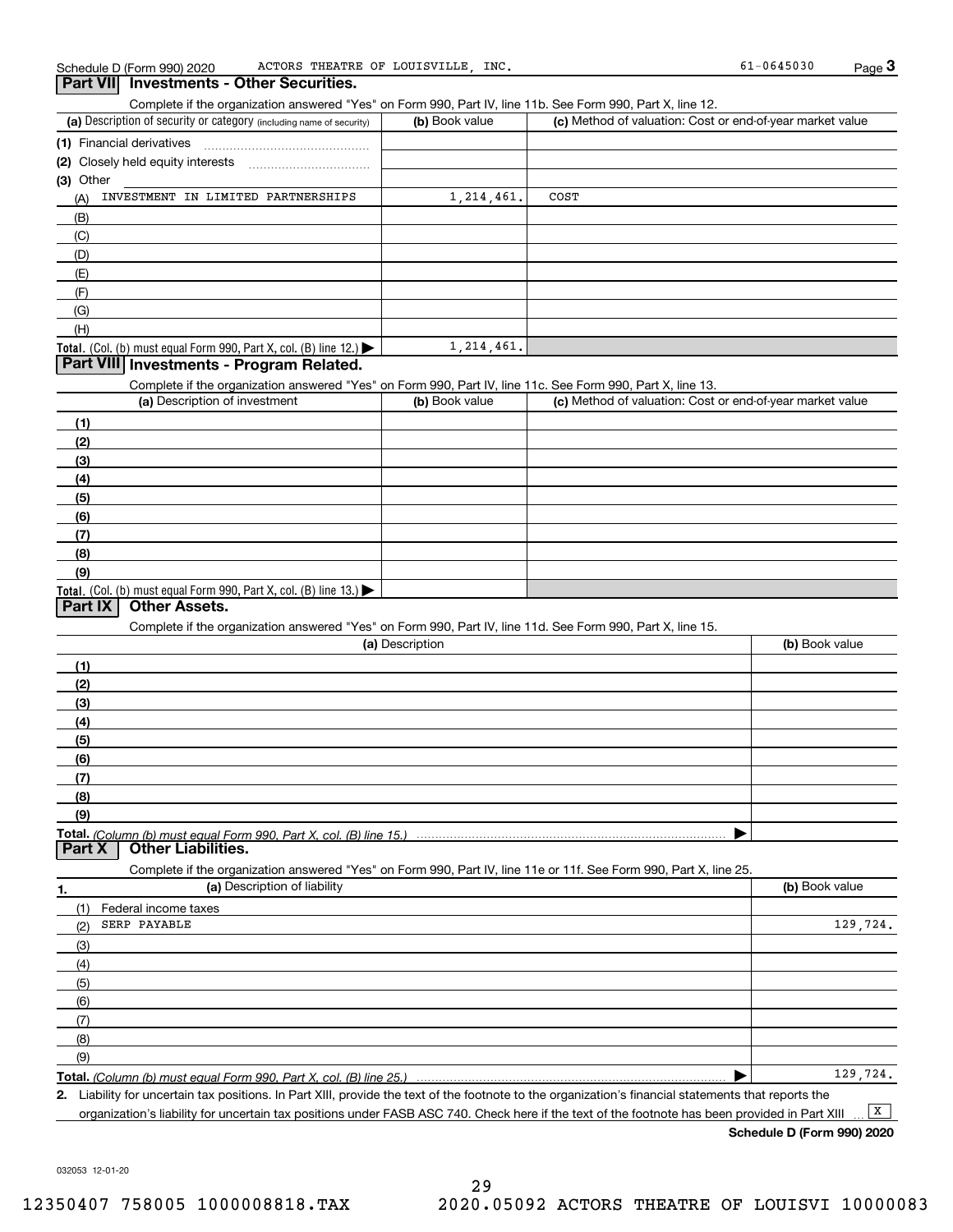|    | ACTORS THEATRE OF LOUISVILLE, INC.<br>Schedule D (Form 990) 2020                                                                                                                                                                    |                |            | $61 - 0645030$ | Page <sup>4</sup> |
|----|-------------------------------------------------------------------------------------------------------------------------------------------------------------------------------------------------------------------------------------|----------------|------------|----------------|-------------------|
|    | Reconciliation of Revenue per Audited Financial Statements With Revenue per Return.<br>Part XI                                                                                                                                      |                |            |                |                   |
|    | Complete if the organization answered "Yes" on Form 990, Part IV, line 12a.                                                                                                                                                         |                |            |                |                   |
| 1  | Total revenue, gains, and other support per audited financial statements                                                                                                                                                            |                |            | $\mathbf{1}$   | 9, 293, 289.      |
| 2  | Amounts included on line 1 but not on Form 990, Part VIII, line 12:                                                                                                                                                                 |                |            |                |                   |
| a  |                                                                                                                                                                                                                                     | 2a             | 3,285,399. |                |                   |
| b  |                                                                                                                                                                                                                                     | 2 <sub>b</sub> | 7,250.     |                |                   |
| c  |                                                                                                                                                                                                                                     | 2c             |            |                |                   |
| d  |                                                                                                                                                                                                                                     | 2d             | 225,428.   |                |                   |
| е  | Add lines 2a through 2d                                                                                                                                                                                                             |                |            | <b>2e</b>      | 3,518,077.        |
| 3  |                                                                                                                                                                                                                                     |                |            | $\mathbf{3}$   | 5,775,212.        |
| 4  | Amounts included on Form 990, Part VIII, line 12, but not on line 1:                                                                                                                                                                |                |            |                |                   |
| a  |                                                                                                                                                                                                                                     | 4a             | 46,210.    |                |                   |
| b  | Other (Describe in Part XIII.) <b>Construction Contract Construction</b> Chemical Construction Chemical Chemical Chemical Chemical Chemical Chemical Chemical Chemical Chemical Chemical Chemical Chemical Chemical Chemical Chemic | 4 <sub>b</sub> |            |                |                   |
| c. | Add lines 4a and 4b                                                                                                                                                                                                                 |                |            | 4c             | 46,210.           |
|    |                                                                                                                                                                                                                                     |                |            | 5              | 5,821,422.        |
|    | Part XII   Reconciliation of Expenses per Audited Financial Statements With Expenses per Return.                                                                                                                                    |                |            |                |                   |
|    | Complete if the organization answered "Yes" on Form 990, Part IV, line 12a.                                                                                                                                                         |                |            |                |                   |
| 1  | Total expenses and losses per audited financial statements [11] [12] manuscription and statements [13] Total expenses and losses per audited financial statements [13] manuscription and the statements [13] manuscription and      |                |            | $\mathbf{1}$   | 4,951,103.        |
| 2  | Amounts included on line 1 but not on Form 990, Part IX, line 25:                                                                                                                                                                   |                |            |                |                   |
| a  |                                                                                                                                                                                                                                     | 2a             | 7,250.     |                |                   |
| b  |                                                                                                                                                                                                                                     | 2 <sub>b</sub> |            |                |                   |
| c  |                                                                                                                                                                                                                                     | 2c             |            |                |                   |
| d  |                                                                                                                                                                                                                                     | 2d             | 225.428.   |                |                   |
| е  | Add lines 2a through 2d <b>contained a contained a contained a contained a</b> contained a contact the set of the set of the set of the set of the set of the set of the set of the set of the set of the set of the set of the set |                |            | <b>2e</b>      | 232,678.          |
| 3  |                                                                                                                                                                                                                                     |                |            | 3              | 4,718,425.        |
| 4  | Amounts included on Form 990, Part IX, line 25, but not on line 1:                                                                                                                                                                  |                |            |                |                   |
| a  |                                                                                                                                                                                                                                     | 4a l           | 46,210.    |                |                   |
| b  | Other (Describe in Part XIII.) <b>Construction Contract Construction</b> Chemistry Chemistry Chemistry Chemistry Chemistry                                                                                                          | 4b.            |            |                |                   |
|    | Add lines 4a and 4b                                                                                                                                                                                                                 |                |            | 4c             | 46, 210.          |
| 5  |                                                                                                                                                                                                                                     |                |            | 5              | 4,764,635.        |
|    | Part XIII Supplemental Information.                                                                                                                                                                                                 |                |            |                |                   |

Provide the descriptions required for Part II, lines 3, 5, and 9; Part III, lines 1a and 4; Part IV, lines 1b and 2b; Part V, line 4; Part X, line 2; Part XI, lines 2d and 4b; and Part XII, lines 2d and 4b. Also complete this part to provide any additional information.

30

PART V, LINE 4:

DONOR RESTRICTED FUNDS ARE TO BE USED FOR SHAKESPEARE PLAYS, THEATRICAL

PRODUCTIONS, AND ACTORS ARTISTIC PROGRAMMING. BOARD DESIGNATED FUNDS ARE

TO BE USED TO FURTHER THE THEATRE'S CHARITABLE PURPOSE.

PART X, LINE 2:

THE THEATRE HAS RECEIVED A DETERMINATION LETTER FROM THE INTERNAL REVENUE

SERVICE INDICATING THAT IT QUALIFIES AS A TAX-EXEMPT ORGANIZATION UNDER

SECTION 501(C)(3) OF THE INTERNAL REVENUE CODE. ACCORDINGLY, NO INCOME

TAXES HAVE BEEN PROVIDED FOR IN THE ACCOMPANYING FINANCIAL STATEMENTS.

THE THEATRE RECOGNIZES UNCERTAIN INCOME TAX POSITIONS USING THE

032054 12-01-20

**Schedule D (Form 990) 2020**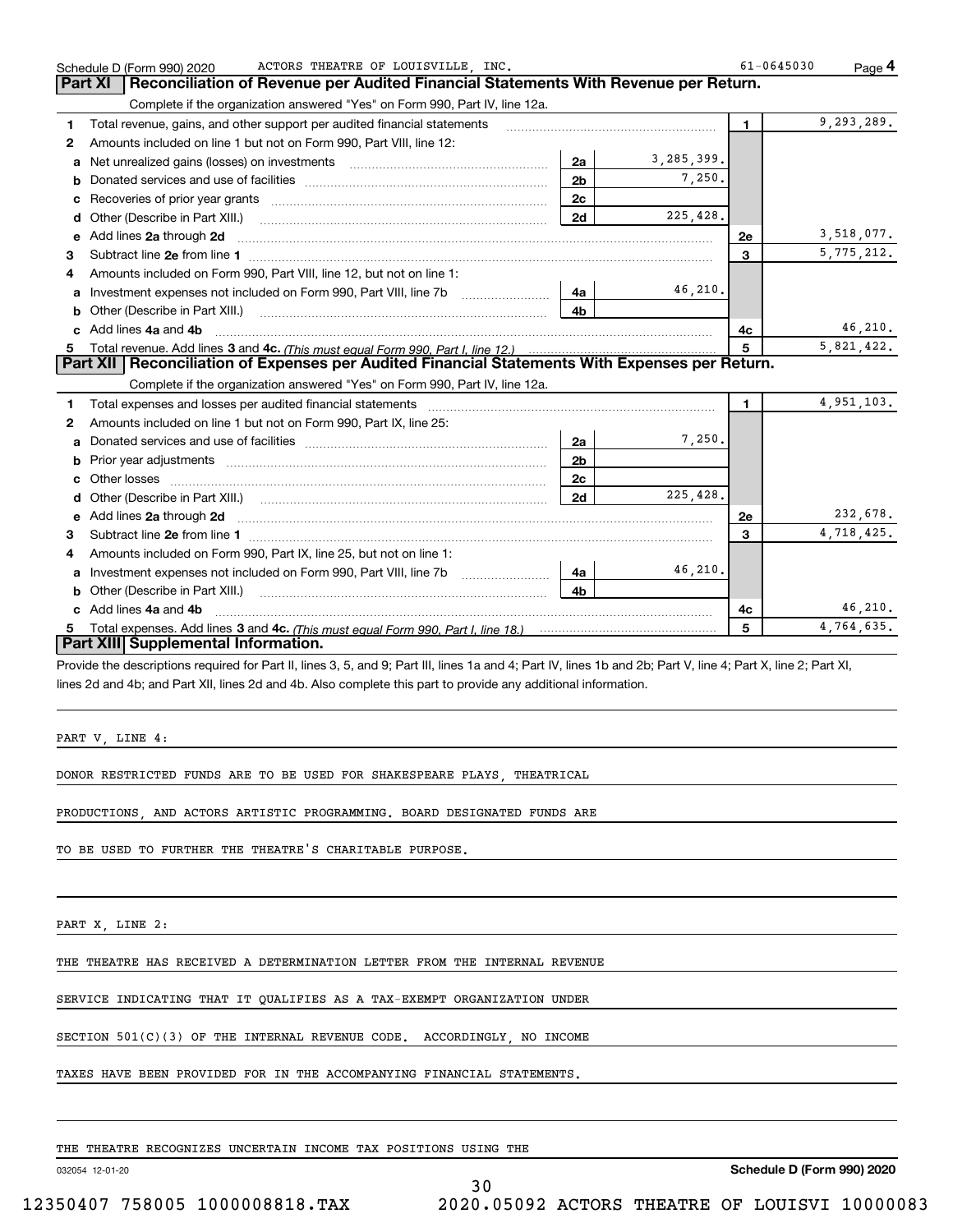| Schedule D (Form 990) 2020 |
|----------------------------|
|----------------------------|

| "MORE-LIKELY-THAN-NOT" APPROACH AS DEFINED IN THE ASC. NO LIABILITY FOR |  |  |  |  |  |
|-------------------------------------------------------------------------|--|--|--|--|--|

UNCERTAIN TAX POSITIONS HAS BEEN REOCRDED IN THE ACCOMPANYING FINANCIAL

STATEMENTS.

PART XI, LINE 2D - OTHER ADJUSTMENTS:

*(continued)* **Part XIII Supplemental Information** 

RENTAL EXPENSES 225,428.

PART XII, LINE 2D - OTHER ADJUSTMENTS:

RENTAL EXPENSES 225,428.

**Schedule D (Form 990) 2020**

032055 12-01-20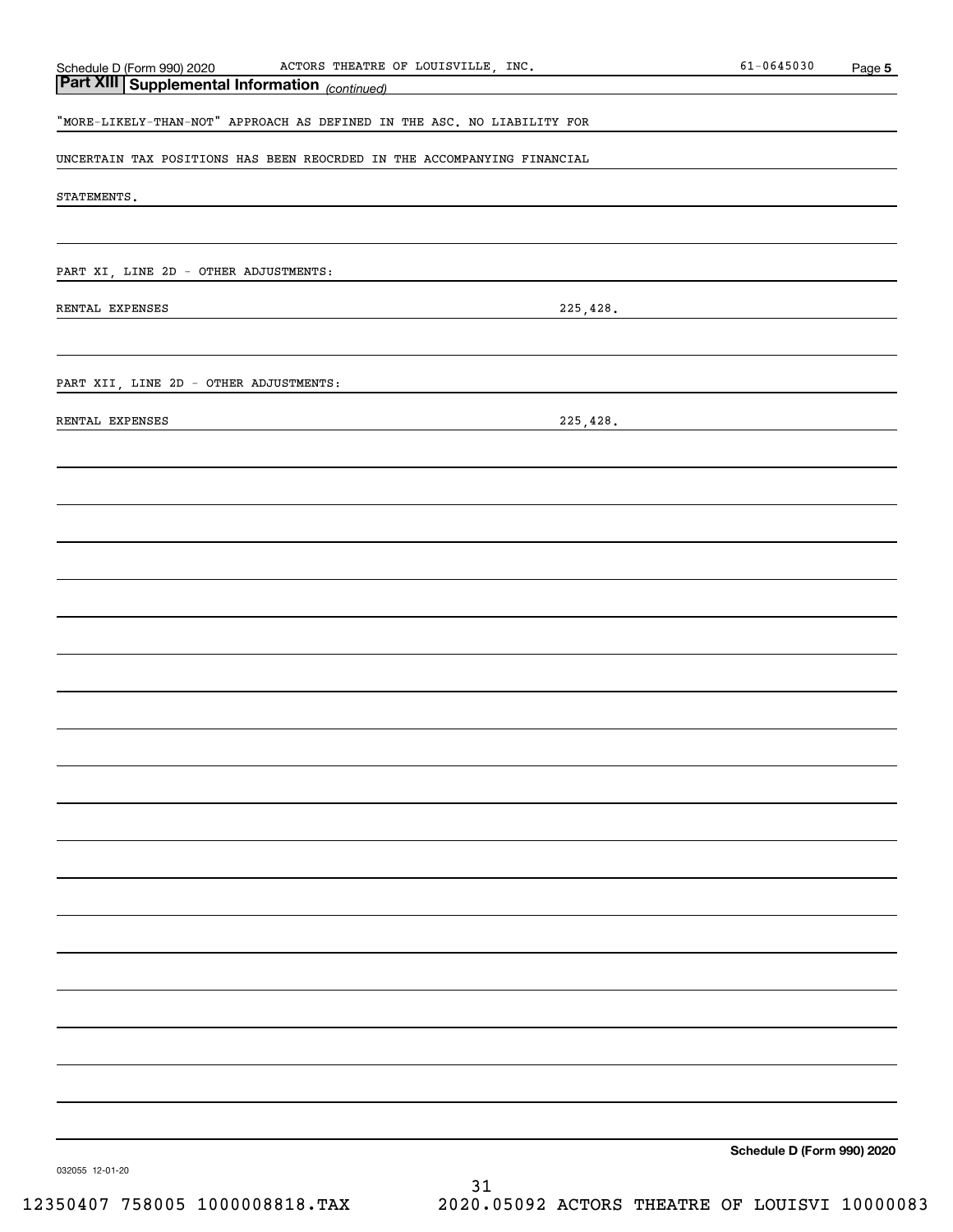| <b>SCHEDULE G</b>                                                                                                                             |                                                                                                                                                                     | <b>Supplemental Information Regarding Fundraising or Gaming Activities</b>                                                                                                                                                                                                                                                                                                                                                                                                                                                                                |                                                                            |    |                                                                            |  |                                                                            | OMB No. 1545-0047                                       |
|-----------------------------------------------------------------------------------------------------------------------------------------------|---------------------------------------------------------------------------------------------------------------------------------------------------------------------|-----------------------------------------------------------------------------------------------------------------------------------------------------------------------------------------------------------------------------------------------------------------------------------------------------------------------------------------------------------------------------------------------------------------------------------------------------------------------------------------------------------------------------------------------------------|----------------------------------------------------------------------------|----|----------------------------------------------------------------------------|--|----------------------------------------------------------------------------|---------------------------------------------------------|
| (Form 990 or 990-EZ)                                                                                                                          | Complete if the organization answered "Yes" on Form 990, Part IV, line 17, 18, or 19, or if the<br>organization entered more than \$15,000 on Form 990-EZ, line 6a. |                                                                                                                                                                                                                                                                                                                                                                                                                                                                                                                                                           | 2020                                                                       |    |                                                                            |  |                                                                            |                                                         |
| Department of the Treasury<br>Internal Revenue Service                                                                                        |                                                                                                                                                                     | Attach to Form 990 or Form 990-EZ.                                                                                                                                                                                                                                                                                                                                                                                                                                                                                                                        |                                                                            |    |                                                                            |  |                                                                            | <b>Open to Public</b><br>Inspection                     |
| Name of the organization                                                                                                                      |                                                                                                                                                                     | Go to www.irs.gov/Form990 for instructions and the latest information.                                                                                                                                                                                                                                                                                                                                                                                                                                                                                    |                                                                            |    |                                                                            |  |                                                                            | <b>Employer identification number</b>                   |
|                                                                                                                                               |                                                                                                                                                                     | ACTORS THEATRE OF LOUISVILLE, INC.                                                                                                                                                                                                                                                                                                                                                                                                                                                                                                                        |                                                                            |    |                                                                            |  | 61-0645030                                                                 |                                                         |
| Part I                                                                                                                                        | required to complete this part.                                                                                                                                     | Fundraising Activities. Complete if the organization answered "Yes" on Form 990, Part IV, line 17. Form 990-EZ filers are not                                                                                                                                                                                                                                                                                                                                                                                                                             |                                                                            |    |                                                                            |  |                                                                            |                                                         |
| Mail solicitations<br>a<br>b<br>Phone solicitations<br>c<br>In-person solicitations<br>d<br>compensated at least \$5,000 by the organization. | Internet and email solicitations                                                                                                                                    | 1 Indicate whether the organization raised funds through any of the following activities. Check all that apply.<br>е<br>f<br>Special fundraising events<br>g<br>2 a Did the organization have a written or oral agreement with any individual (including officers, directors, trustees, or<br>key employees listed in Form 990, Part VII) or entity in connection with professional fundraising services?<br><b>b</b> If "Yes," list the 10 highest paid individuals or entities (fundraisers) pursuant to agreements under which the fundraiser is to be |                                                                            |    | Solicitation of non-government grants<br>Solicitation of government grants |  | Yes                                                                        | No                                                      |
|                                                                                                                                               |                                                                                                                                                                     |                                                                                                                                                                                                                                                                                                                                                                                                                                                                                                                                                           |                                                                            |    |                                                                            |  |                                                                            |                                                         |
| (i) Name and address of individual<br>or entity (fundraiser)                                                                                  |                                                                                                                                                                     | (ii) Activity                                                                                                                                                                                                                                                                                                                                                                                                                                                                                                                                             | (iii) Did<br>fundraiser<br>have custody<br>or control of<br>contributions? |    | (iv) Gross receipts<br>from activity                                       |  | (v) Amount paid<br>to (or retained by)<br>fundraiser<br>listed in col. (i) | (vi) Amount paid<br>to (or retained by)<br>organization |
|                                                                                                                                               |                                                                                                                                                                     |                                                                                                                                                                                                                                                                                                                                                                                                                                                                                                                                                           | Yes                                                                        | No |                                                                            |  |                                                                            |                                                         |
|                                                                                                                                               |                                                                                                                                                                     |                                                                                                                                                                                                                                                                                                                                                                                                                                                                                                                                                           |                                                                            |    |                                                                            |  |                                                                            |                                                         |
|                                                                                                                                               |                                                                                                                                                                     |                                                                                                                                                                                                                                                                                                                                                                                                                                                                                                                                                           |                                                                            |    |                                                                            |  |                                                                            |                                                         |
|                                                                                                                                               |                                                                                                                                                                     |                                                                                                                                                                                                                                                                                                                                                                                                                                                                                                                                                           |                                                                            |    |                                                                            |  |                                                                            |                                                         |
|                                                                                                                                               |                                                                                                                                                                     |                                                                                                                                                                                                                                                                                                                                                                                                                                                                                                                                                           |                                                                            |    |                                                                            |  |                                                                            |                                                         |
|                                                                                                                                               |                                                                                                                                                                     |                                                                                                                                                                                                                                                                                                                                                                                                                                                                                                                                                           |                                                                            |    |                                                                            |  |                                                                            |                                                         |
|                                                                                                                                               |                                                                                                                                                                     |                                                                                                                                                                                                                                                                                                                                                                                                                                                                                                                                                           |                                                                            |    |                                                                            |  |                                                                            |                                                         |
|                                                                                                                                               |                                                                                                                                                                     |                                                                                                                                                                                                                                                                                                                                                                                                                                                                                                                                                           |                                                                            |    |                                                                            |  |                                                                            |                                                         |
|                                                                                                                                               |                                                                                                                                                                     |                                                                                                                                                                                                                                                                                                                                                                                                                                                                                                                                                           |                                                                            |    |                                                                            |  |                                                                            |                                                         |
|                                                                                                                                               |                                                                                                                                                                     |                                                                                                                                                                                                                                                                                                                                                                                                                                                                                                                                                           |                                                                            |    |                                                                            |  |                                                                            |                                                         |
|                                                                                                                                               |                                                                                                                                                                     |                                                                                                                                                                                                                                                                                                                                                                                                                                                                                                                                                           |                                                                            |    |                                                                            |  |                                                                            |                                                         |
| Total<br>or licensing.                                                                                                                        |                                                                                                                                                                     | 3 List all states in which the organization is registered or licensed to solicit contributions or has been notified it is exempt from registration                                                                                                                                                                                                                                                                                                                                                                                                        |                                                                            |    |                                                                            |  |                                                                            |                                                         |
|                                                                                                                                               |                                                                                                                                                                     |                                                                                                                                                                                                                                                                                                                                                                                                                                                                                                                                                           |                                                                            |    |                                                                            |  |                                                                            |                                                         |
|                                                                                                                                               |                                                                                                                                                                     |                                                                                                                                                                                                                                                                                                                                                                                                                                                                                                                                                           |                                                                            |    |                                                                            |  |                                                                            |                                                         |
|                                                                                                                                               |                                                                                                                                                                     |                                                                                                                                                                                                                                                                                                                                                                                                                                                                                                                                                           |                                                                            |    |                                                                            |  |                                                                            |                                                         |
|                                                                                                                                               |                                                                                                                                                                     |                                                                                                                                                                                                                                                                                                                                                                                                                                                                                                                                                           |                                                                            |    |                                                                            |  |                                                                            |                                                         |
|                                                                                                                                               |                                                                                                                                                                     |                                                                                                                                                                                                                                                                                                                                                                                                                                                                                                                                                           |                                                                            |    |                                                                            |  |                                                                            |                                                         |
|                                                                                                                                               |                                                                                                                                                                     | LHA For Paperwork Reduction Act Notice, see the Instructions for Form 990 or 990-EZ.                                                                                                                                                                                                                                                                                                                                                                                                                                                                      |                                                                            |    |                                                                            |  |                                                                            | Schedule G (Form 990 or 990-EZ) 2020                    |
|                                                                                                                                               |                                                                                                                                                                     |                                                                                                                                                                                                                                                                                                                                                                                                                                                                                                                                                           |                                                                            |    |                                                                            |  |                                                                            |                                                         |

032081 11-25-20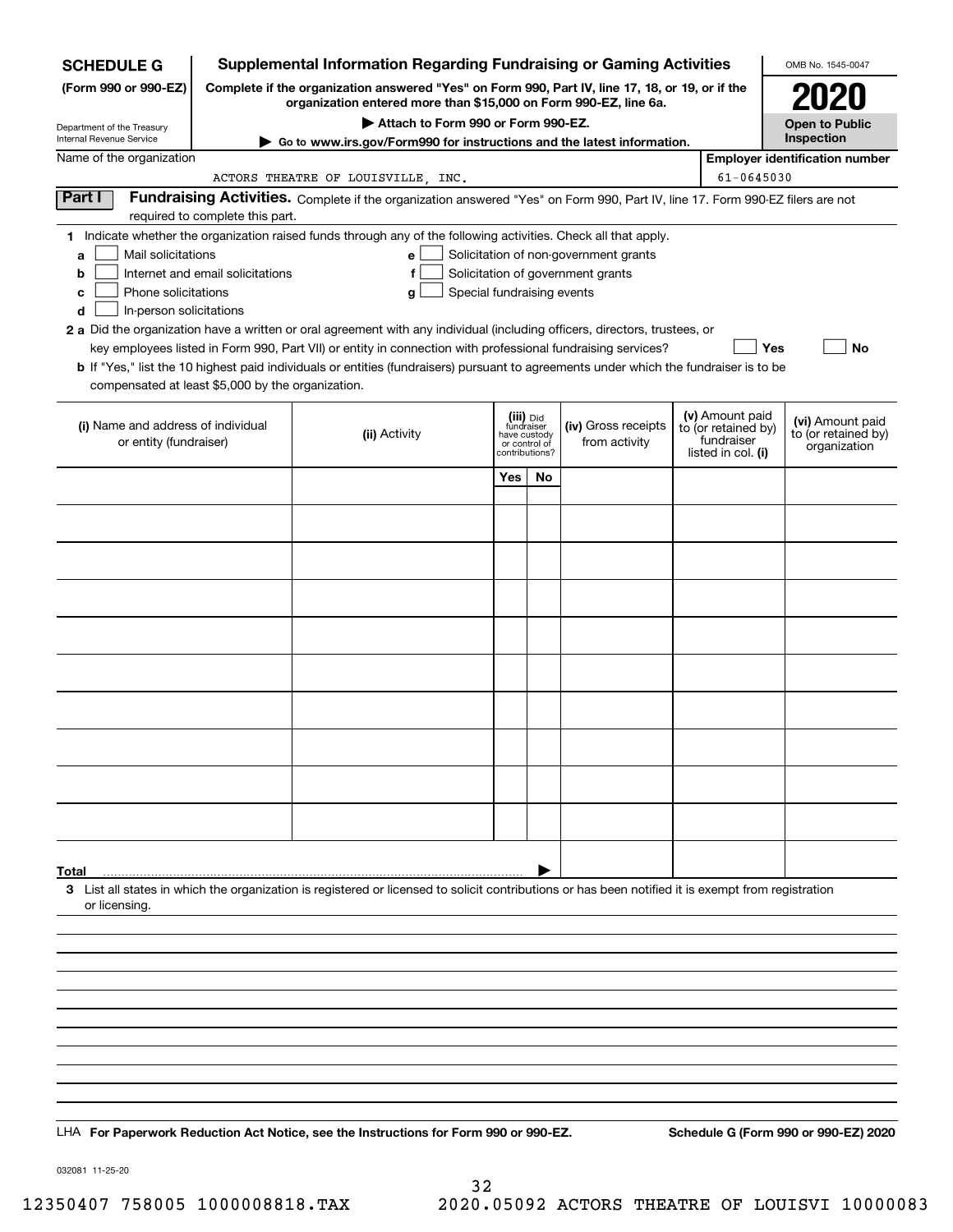### Schedule G (Form 990 or 990-EZ) 2020 ACTORS THEATRE OF LOUISVILLE,INC. 61-0645030 Page

**2**

**Part II** | Fundraising Events. Complete if the organization answered "Yes" on Form 990, Part IV, line 18, or reported more than \$15,000 of fundraising event contributions and gross income on Form 990-EZ, lines 1 and 6b. List events with gross receipts greater than \$5,000.

|                 |                | of fundraising event contributions and gross income on Form 990-EZ, lines T and 6D. List events with gross receipts greater than \$5,000. |                             |                                                  |                                 |                                                     |
|-----------------|----------------|-------------------------------------------------------------------------------------------------------------------------------------------|-----------------------------|--------------------------------------------------|---------------------------------|-----------------------------------------------------|
|                 |                |                                                                                                                                           | (a) Event #1<br>CONVERGENCE | $(b)$ Event #2                                   | (c) Other events<br><b>NONE</b> | (d) Total events<br>(add col. (a) through           |
|                 |                |                                                                                                                                           | (event type)                | (event type)                                     | (total number)                  | col. (c)                                            |
|                 |                |                                                                                                                                           |                             |                                                  |                                 |                                                     |
| Revenue         | 1.             |                                                                                                                                           | 96,424.                     |                                                  |                                 | 96,424.                                             |
|                 |                |                                                                                                                                           | 76,990.                     |                                                  |                                 | 76,990.                                             |
|                 | 3              | Gross income (line 1 minus line 2)                                                                                                        | 19,434.                     |                                                  |                                 | 19,434.                                             |
|                 |                |                                                                                                                                           |                             |                                                  |                                 |                                                     |
|                 | 5              |                                                                                                                                           | 3,367.                      |                                                  |                                 | 3,367.                                              |
|                 | 6              |                                                                                                                                           |                             |                                                  |                                 |                                                     |
| Direct Expenses | $\overline{7}$ | Food and beverages                                                                                                                        |                             |                                                  |                                 |                                                     |
|                 | 8              |                                                                                                                                           | 7,000.                      |                                                  |                                 | 7,000.                                              |
|                 | 9              |                                                                                                                                           | 10,842.                     |                                                  |                                 | 10,842.                                             |
|                 | 10             | Direct expense summary. Add lines 4 through 9 in column (d)                                                                               |                             |                                                  | 21,209.                         |                                                     |
|                 |                |                                                                                                                                           |                             |                                                  |                                 | $-1,775.$                                           |
| Part III        |                | Gaming. Complete if the organization answered "Yes" on Form 990, Part IV, line 19, or reported more than                                  |                             |                                                  |                                 |                                                     |
|                 |                | \$15,000 on Form 990-EZ, line 6a.                                                                                                         |                             |                                                  |                                 |                                                     |
| Revenue         |                |                                                                                                                                           | (a) Bingo                   | (b) Pull tabs/instant<br>bingo/progressive bingo | (c) Other gaming                | (d) Total gaming (add<br>col. (a) through col. (c)) |
|                 | 1              |                                                                                                                                           |                             |                                                  |                                 |                                                     |
|                 |                |                                                                                                                                           |                             |                                                  |                                 |                                                     |
|                 |                |                                                                                                                                           |                             |                                                  |                                 |                                                     |
|                 | 3              |                                                                                                                                           |                             |                                                  |                                 |                                                     |
| Direct Expenses |                |                                                                                                                                           |                             |                                                  |                                 |                                                     |
|                 |                |                                                                                                                                           |                             |                                                  |                                 |                                                     |

**a**Is the organization licensed to conduct gaming activities in each of these states? ~~~~~~~~~~~~~~~~~~~~**b**If "No," explain:

**5**

**10a** Were any of the organization's gaming licenses revoked, suspended, or terminated during the tax year? \_\_\_\_\_\_\_\_\_\_\_\_\_\_\_\_\_ **b** If "Yes," explain: **Yes**

**Yes**

 $\mathcal{L}^{\text{max}}$ 

 $\mathcal{L}^{\text{max}}$ 

**No**

032082 11-25-20

**Schedule G (Form 990 or 990-EZ) 2020**

 $\blacktriangleright$ 

…… ▶

**Yes**

 $\mathcal{L}^{\text{max}}$ 

**No**

**No**

**Yes\_\_\_\_\_\_\_\_ %** | ■ Yes

% %

**No No**

~~~~~~~~~~~~~~~~~~~~~~~~

%

 $\boxed{\Box}$  Yes \_\_\_\_\_\_\_ %  $\boxed{\Box}$  Yes \_\_\_\_\_\_\_ %  $\boxed{\Box}$ 

**6** Volunteer labor  $\ldots$   $\ldots$   $\ldots$   $\ldots$   $\ldots$   $\ldots$   $\ldots$   $\ldots$ 

Other direct expenses

**7**Direct expense summary. Add lines 2 through 5 in column (d)

**9**Enter the state(s) in which the organization conducts gaming activities:

**8**Net gaming income summary. Subtract line 7 from line 1, column (d)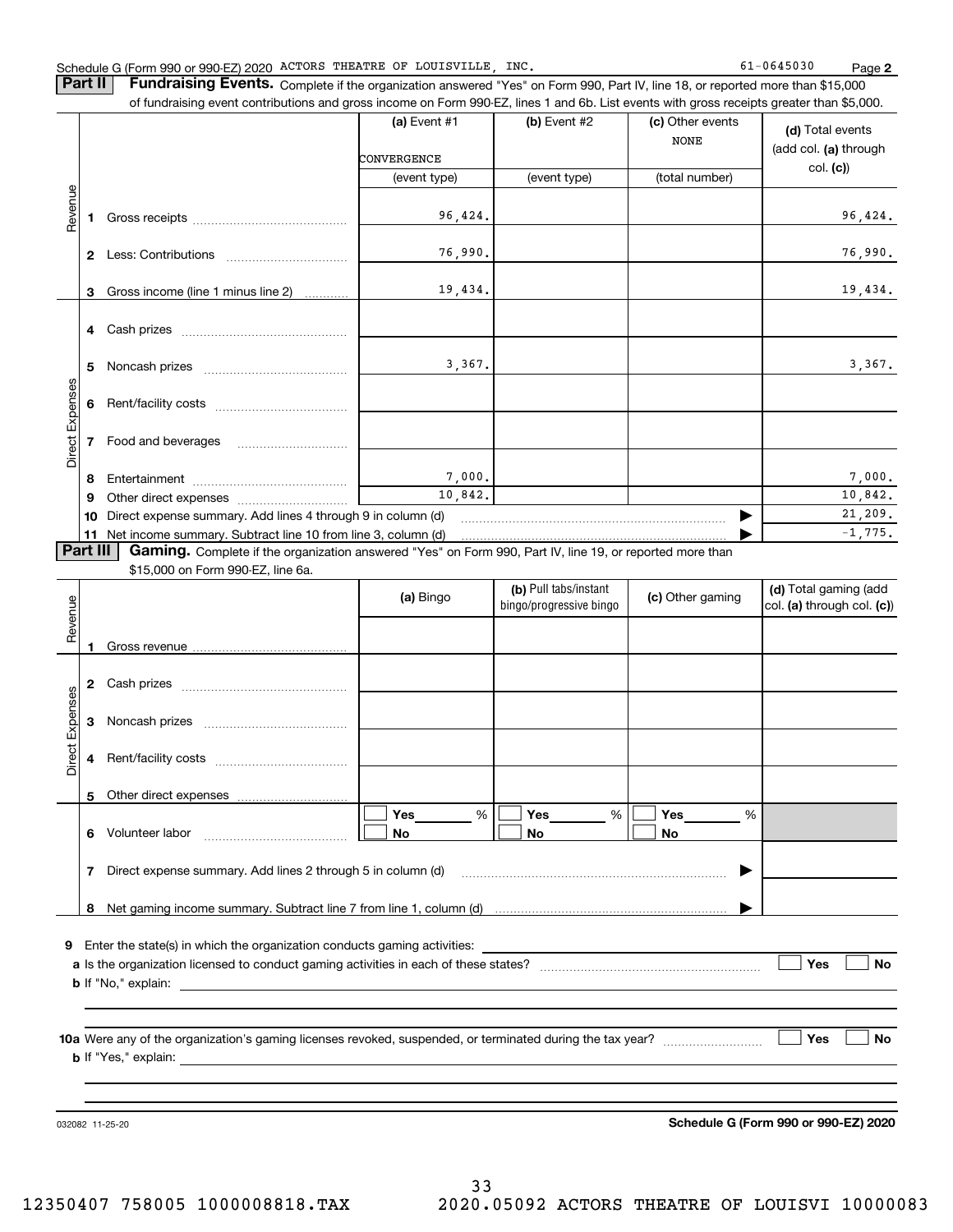|     | Schedule G (Form 990 or 990-EZ) 2020 ACTORS THEATRE OF LOUISVILLE, INC.                                                                                                                                                                                                                                                                                                                                                                                                            | 61-0645030      |     | Page 3               |
|-----|------------------------------------------------------------------------------------------------------------------------------------------------------------------------------------------------------------------------------------------------------------------------------------------------------------------------------------------------------------------------------------------------------------------------------------------------------------------------------------|-----------------|-----|----------------------|
| 11. |                                                                                                                                                                                                                                                                                                                                                                                                                                                                                    |                 | Yes | No                   |
|     | 12 Is the organization a grantor, beneficiary or trustee of a trust, or a member of a partnership or other entity formed                                                                                                                                                                                                                                                                                                                                                           |                 | Yes | No                   |
|     | <b>13</b> Indicate the percentage of gaming activity conducted in:                                                                                                                                                                                                                                                                                                                                                                                                                 |                 |     |                      |
|     |                                                                                                                                                                                                                                                                                                                                                                                                                                                                                    | 13a             |     | %                    |
|     | <b>b</b> An outside facility <b>contained an according to the contract of the contract of the contract of the contract of the contract of the contract of the contract of the contract of the contract of the contract of the contrac</b>                                                                                                                                                                                                                                          | 13 <sub>b</sub> |     | %                    |
|     | 14 Enter the name and address of the person who prepares the organization's gaming/special events books and records:                                                                                                                                                                                                                                                                                                                                                               |                 |     |                      |
|     |                                                                                                                                                                                                                                                                                                                                                                                                                                                                                    |                 |     |                      |
|     |                                                                                                                                                                                                                                                                                                                                                                                                                                                                                    |                 |     |                      |
|     |                                                                                                                                                                                                                                                                                                                                                                                                                                                                                    |                 |     | No                   |
|     |                                                                                                                                                                                                                                                                                                                                                                                                                                                                                    |                 |     |                      |
|     |                                                                                                                                                                                                                                                                                                                                                                                                                                                                                    |                 |     |                      |
|     | c If "Yes," enter name and address of the third party:                                                                                                                                                                                                                                                                                                                                                                                                                             |                 |     |                      |
|     | Name $\blacktriangleright$ $\bot$                                                                                                                                                                                                                                                                                                                                                                                                                                                  |                 |     |                      |
|     |                                                                                                                                                                                                                                                                                                                                                                                                                                                                                    |                 |     |                      |
|     | 16 Gaming manager information:                                                                                                                                                                                                                                                                                                                                                                                                                                                     |                 |     |                      |
|     | Name $\blacktriangleright$ $\frac{1}{\sqrt{1-\frac{1}{2}}\left(1-\frac{1}{2}\right)}$                                                                                                                                                                                                                                                                                                                                                                                              |                 |     |                      |
|     | Gaming manager compensation > \$                                                                                                                                                                                                                                                                                                                                                                                                                                                   |                 |     |                      |
|     |                                                                                                                                                                                                                                                                                                                                                                                                                                                                                    |                 |     |                      |
|     |                                                                                                                                                                                                                                                                                                                                                                                                                                                                                    |                 |     |                      |
|     |                                                                                                                                                                                                                                                                                                                                                                                                                                                                                    |                 |     |                      |
|     | Employee<br>Director/officer<br>Independent contractor                                                                                                                                                                                                                                                                                                                                                                                                                             |                 |     |                      |
|     | <b>17</b> Mandatory distributions:                                                                                                                                                                                                                                                                                                                                                                                                                                                 |                 |     |                      |
|     | a Is the organization required under state law to make charitable distributions from the gaming proceeds to                                                                                                                                                                                                                                                                                                                                                                        |                 |     |                      |
|     | retain the state gaming license?                                                                                                                                                                                                                                                                                                                                                                                                                                                   |                 |     | $\Box$ Yes $\Box$ No |
|     | <b>b</b> Enter the amount of distributions required under state law to be distributed to other exempt organizations or spent in the                                                                                                                                                                                                                                                                                                                                                |                 |     |                      |
|     | organization's own exempt activities during the tax year $\triangleright$ \$                                                                                                                                                                                                                                                                                                                                                                                                       |                 |     |                      |
|     | Part IV<br>Supplemental Information. Provide the explanations required by Part I, line 2b, columns (iii) and (v); and Part III, lines 9, 9b, 10b,<br>15b, 15c, 16, and 17b, as applicable. Also provide any additional information. See instructions.                                                                                                                                                                                                                              |                 |     |                      |
|     |                                                                                                                                                                                                                                                                                                                                                                                                                                                                                    |                 |     |                      |
|     |                                                                                                                                                                                                                                                                                                                                                                                                                                                                                    |                 |     |                      |
|     |                                                                                                                                                                                                                                                                                                                                                                                                                                                                                    |                 |     |                      |
|     |                                                                                                                                                                                                                                                                                                                                                                                                                                                                                    |                 |     |                      |
|     |                                                                                                                                                                                                                                                                                                                                                                                                                                                                                    |                 |     |                      |
|     |                                                                                                                                                                                                                                                                                                                                                                                                                                                                                    |                 |     |                      |
|     |                                                                                                                                                                                                                                                                                                                                                                                                                                                                                    |                 |     |                      |
|     |                                                                                                                                                                                                                                                                                                                                                                                                                                                                                    |                 |     |                      |
|     |                                                                                                                                                                                                                                                                                                                                                                                                                                                                                    |                 |     |                      |
|     |                                                                                                                                                                                                                                                                                                                                                                                                                                                                                    |                 |     |                      |
|     | Schedule G (Form 990 or 990-EZ) 2020<br>032083 11-25-20<br>34<br>$\overline{P}$ $\overline{P}$ $\overline{P}$ $\overline{P}$ $\overline{P}$ $\overline{P}$ $\overline{P}$ $\overline{P}$ $\overline{P}$ $\overline{P}$ $\overline{P}$ $\overline{P}$ $\overline{P}$ $\overline{P}$ $\overline{P}$ $\overline{P}$ $\overline{P}$ $\overline{P}$ $\overline{P}$ $\overline{P}$ $\overline{P}$ $\overline{P}$ $\overline{P}$ $\overline{P}$ $\overline{$<br>$100000$ minimum<br>0.000 |                 |     |                      |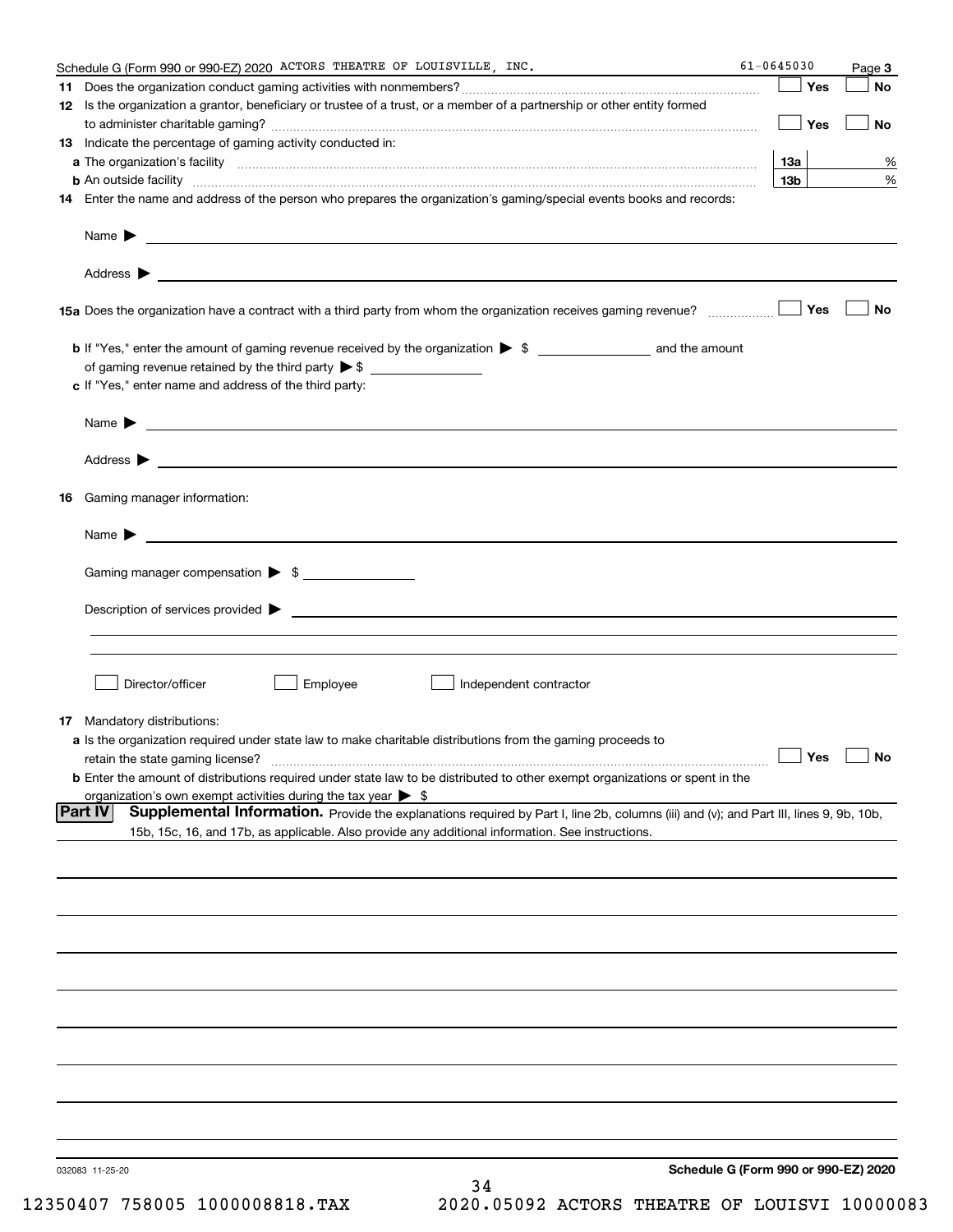| <b>Part IV Supplemental Information</b> (continued) |                                 |
|-----------------------------------------------------|---------------------------------|
|                                                     |                                 |
|                                                     |                                 |
|                                                     |                                 |
|                                                     |                                 |
|                                                     |                                 |
|                                                     |                                 |
|                                                     |                                 |
|                                                     |                                 |
|                                                     |                                 |
|                                                     |                                 |
|                                                     |                                 |
|                                                     |                                 |
|                                                     |                                 |
|                                                     |                                 |
|                                                     |                                 |
|                                                     |                                 |
|                                                     |                                 |
|                                                     |                                 |
|                                                     |                                 |
|                                                     |                                 |
|                                                     |                                 |
|                                                     |                                 |
|                                                     |                                 |
|                                                     |                                 |
|                                                     |                                 |
|                                                     |                                 |
|                                                     |                                 |
|                                                     |                                 |
|                                                     |                                 |
|                                                     |                                 |
|                                                     | Schedule G (Form 990 or 990-EZ) |

032084 04-01-20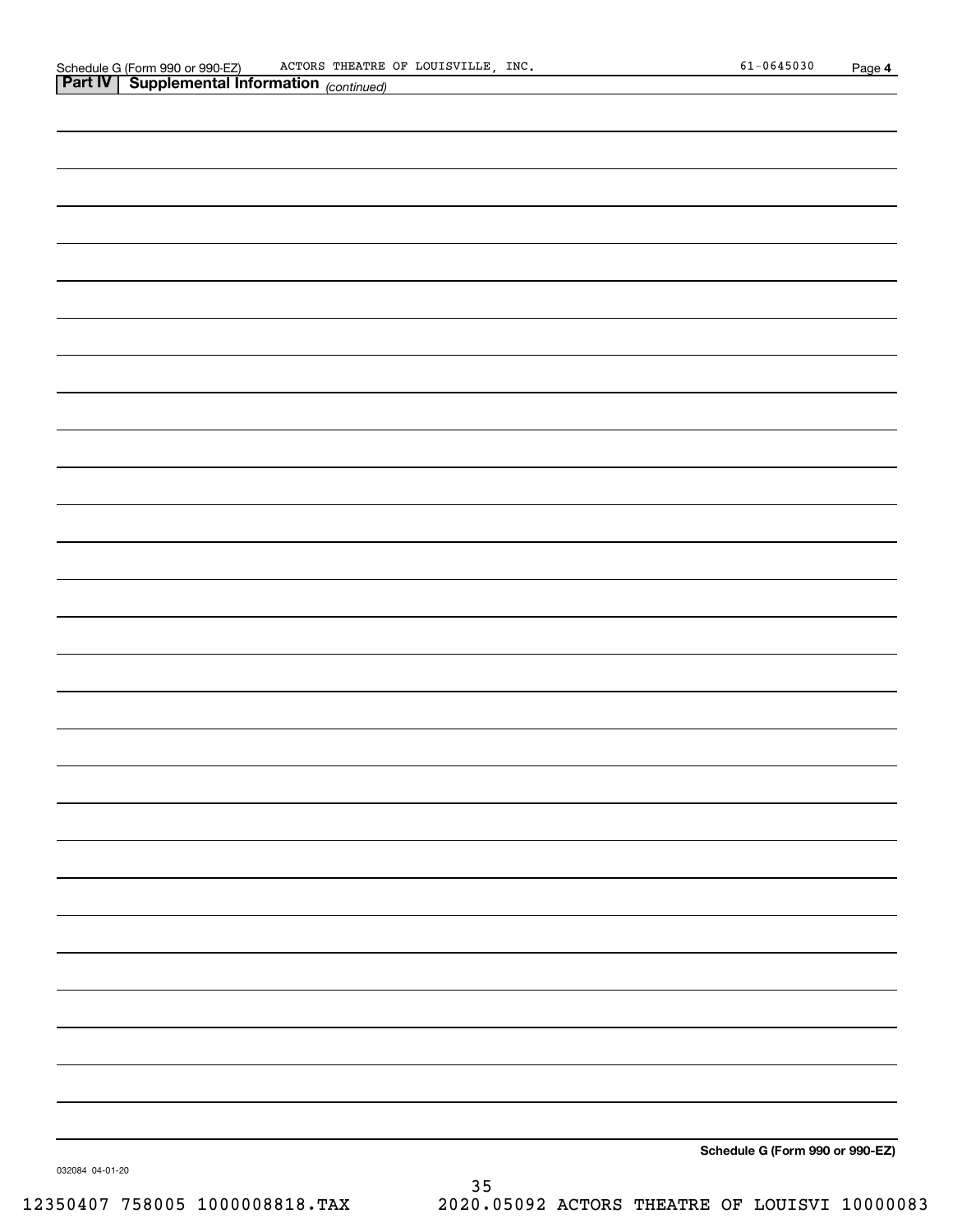| <b>SCHEDULE I</b><br>(Form 990)                        |                                                                                                                                                                                                                              |           | <b>Grants and Other Assistance to Organizations,</b><br>Governments, and Individuals in the United States<br>Complete if the organization answered "Yes" on Form 990, Part IV, line 21 or 22. |                             |                                                       |                                                                |                                          | OMB No. 1545-0047                                   |
|--------------------------------------------------------|------------------------------------------------------------------------------------------------------------------------------------------------------------------------------------------------------------------------------|-----------|-----------------------------------------------------------------------------------------------------------------------------------------------------------------------------------------------|-----------------------------|-------------------------------------------------------|----------------------------------------------------------------|------------------------------------------|-----------------------------------------------------|
| Department of the Treasury<br>Internal Revenue Service |                                                                                                                                                                                                                              |           |                                                                                                                                                                                               | Attach to Form 990.         |                                                       |                                                                |                                          | <b>Open to Public</b>                               |
|                                                        |                                                                                                                                                                                                                              |           |                                                                                                                                                                                               |                             | Go to www.irs.gov/Form990 for the latest information. |                                                                |                                          | Inspection                                          |
| Name of the organization                               | ACTORS THEATRE OF LOUISVILLE, INC.                                                                                                                                                                                           |           |                                                                                                                                                                                               |                             |                                                       |                                                                |                                          | <b>Employer identification number</b><br>61-0645030 |
| Part I                                                 | <b>General Information on Grants and Assistance</b>                                                                                                                                                                          |           |                                                                                                                                                                                               |                             |                                                       |                                                                |                                          |                                                     |
| $\blacksquare$                                         | Does the organization maintain records to substantiate the amount of the grants or assistance, the grantees' eligibility for the grants or assistance, and the selection<br>criteria used to award the grants or assistance? |           |                                                                                                                                                                                               |                             |                                                       |                                                                |                                          | $\sqrt{\frac{X}{X}}$ Yes<br>No                      |
| 2                                                      | Describe in Part IV the organization's procedures for monitoring the use of grant funds in the United States.                                                                                                                |           |                                                                                                                                                                                               |                             |                                                       |                                                                |                                          |                                                     |
| Part II                                                | Grants and Other Assistance to Domestic Organizations and Domestic Governments. Complete if the organization answered "Yes" on Form 990, Part IV, line 21, for any                                                           |           |                                                                                                                                                                                               |                             |                                                       |                                                                |                                          |                                                     |
|                                                        | recipient that received more than \$5,000. Part II can be duplicated if additional space is needed.                                                                                                                          |           |                                                                                                                                                                                               |                             |                                                       |                                                                |                                          |                                                     |
|                                                        | 1 (a) Name and address of organization<br>or government                                                                                                                                                                      | $(b)$ EIN | (c) IRC section<br>(if applicable)                                                                                                                                                            | (d) Amount of<br>cash grant | (e) Amount of<br>non-cash<br>assistance               | (f) Method of<br>valuation (book,<br>FMV, appraisal,<br>other) | (g) Description of<br>noncash assistance | (h) Purpose of grant<br>or assistance               |
|                                                        |                                                                                                                                                                                                                              |           |                                                                                                                                                                                               |                             |                                                       |                                                                |                                          |                                                     |
|                                                        |                                                                                                                                                                                                                              |           |                                                                                                                                                                                               |                             |                                                       |                                                                |                                          |                                                     |
|                                                        |                                                                                                                                                                                                                              |           |                                                                                                                                                                                               |                             |                                                       |                                                                |                                          |                                                     |
|                                                        |                                                                                                                                                                                                                              |           |                                                                                                                                                                                               |                             |                                                       |                                                                |                                          |                                                     |
| 2                                                      | Enter total number of section 501(c)(3) and government organizations listed in the line 1 table                                                                                                                              |           |                                                                                                                                                                                               |                             |                                                       |                                                                |                                          |                                                     |
| 3                                                      | Enter total number of other organizations listed in the line 1 table                                                                                                                                                         |           |                                                                                                                                                                                               |                             |                                                       |                                                                |                                          |                                                     |
| LHA                                                    | For Paperwork Reduction Act Notice, see the Instructions for Form 990.                                                                                                                                                       |           |                                                                                                                                                                                               |                             |                                                       |                                                                |                                          | Schedule I (Form 990) 2020                          |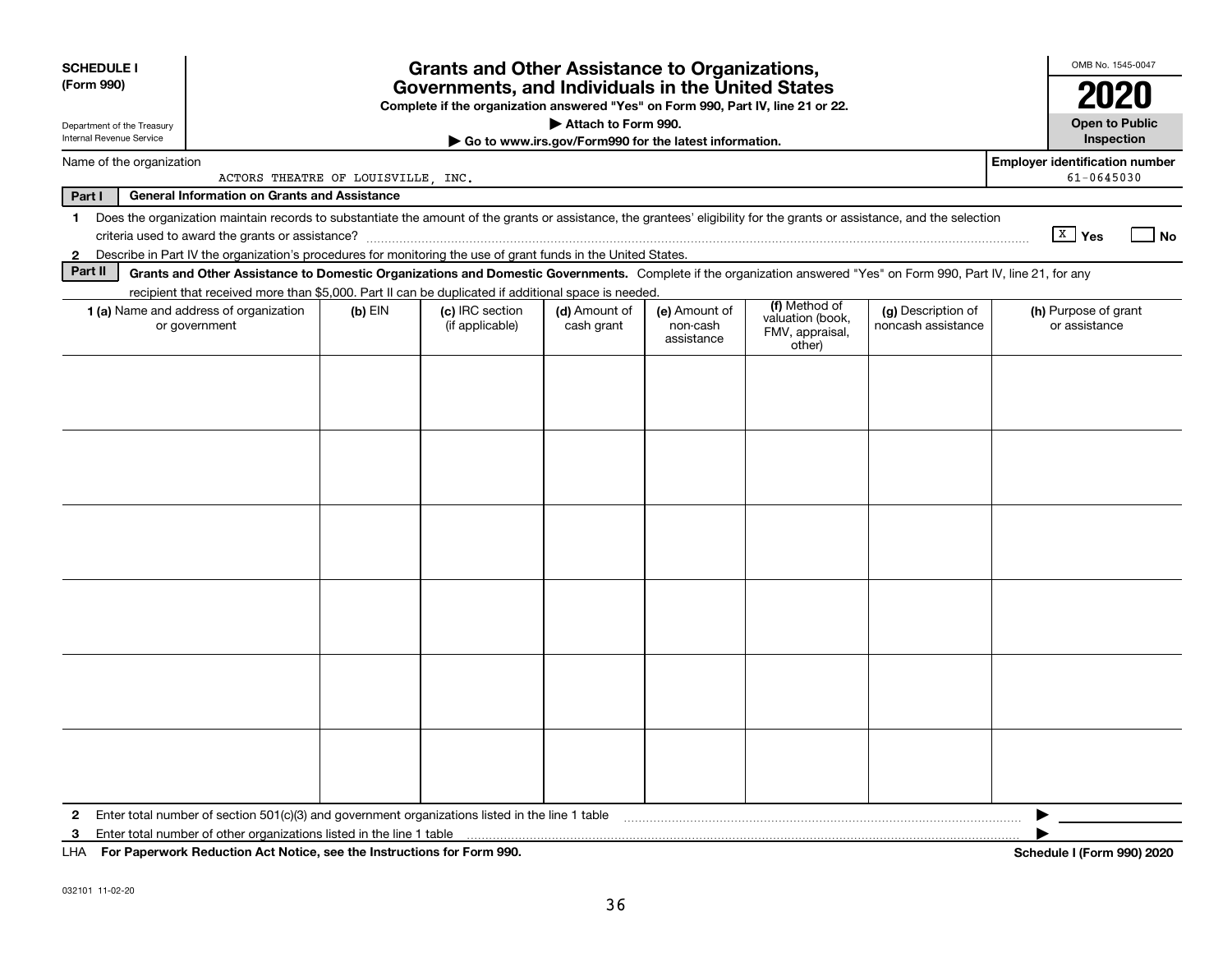**2**

**Part III | Grants and Other Assistance to Domestic Individuals. Complete if the organization answered "Yes" on Form 990, Part IV, line 22.** Part III can be duplicated if additional space is needed.

| (a) Type of grant or assistance                 | (b) Number of<br>recipients | (c) Amount of<br>cash grant | (d) Amount of non-<br>cash assistance | (e) Method of valuation<br>(book, FMV, appraisal, other) | (f) Description of noncash assistance |
|-------------------------------------------------|-----------------------------|-----------------------------|---------------------------------------|----------------------------------------------------------|---------------------------------------|
|                                                 |                             |                             |                                       |                                                          |                                       |
| APPRENTICE GRANTS TO ASSIST WITH COST OF LIVING | 20                          | 96,777.                     | $\mathbf{0}$ .                        |                                                          |                                       |
|                                                 |                             |                             |                                       |                                                          |                                       |
|                                                 |                             |                             |                                       |                                                          |                                       |
|                                                 |                             |                             |                                       |                                                          |                                       |
|                                                 |                             |                             |                                       |                                                          |                                       |
|                                                 |                             |                             |                                       |                                                          |                                       |
|                                                 |                             |                             |                                       |                                                          |                                       |
|                                                 |                             |                             |                                       |                                                          |                                       |
|                                                 |                             |                             |                                       |                                                          |                                       |

Part IV | Supplemental Information. Provide the information required in Part I, line 2; Part III, column (b); and any other additional information.

PART I, LINE 2:

THE APPRENTICES WERE REQUIRED TO PURCHASE EQUIPMENT TO ALLOW FOR ONLINE

TRAINING AND MEETINGS. THE TIME SPENT IN THE APPRENTICESHIP LIMITED THEIR

ABILITY TO WORK. THE GRANT WAS PROVIDED TO HELP OFFSET EQUIPMENT AND LIVING

EXPENSES.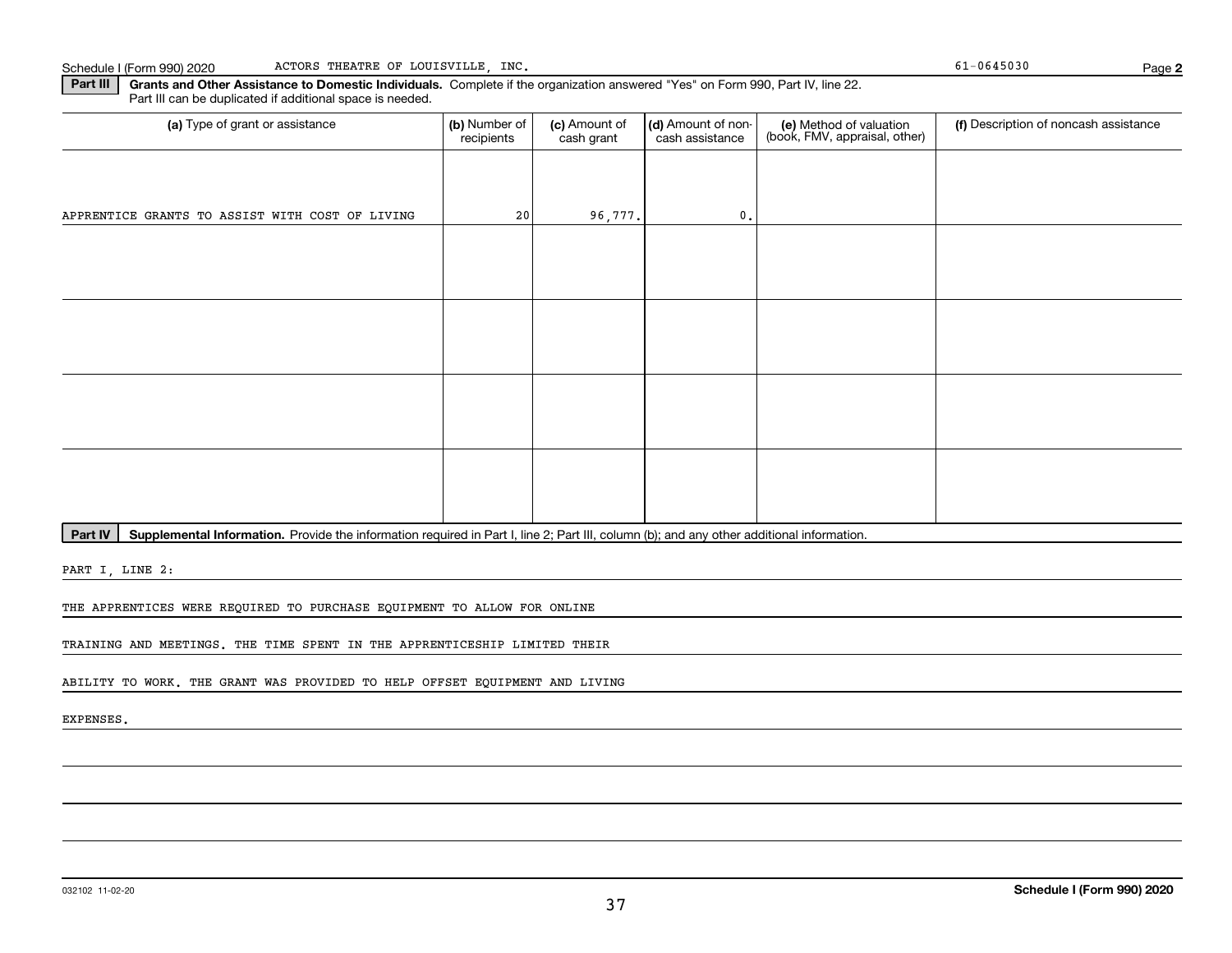|    | <b>SCHEDULE J</b>                                      |                                                                                                                                  | <b>Compensation Information</b>                                                                 |                                       | OMB No. 1545-0047     |            |    |
|----|--------------------------------------------------------|----------------------------------------------------------------------------------------------------------------------------------|-------------------------------------------------------------------------------------------------|---------------------------------------|-----------------------|------------|----|
|    | (Form 990)                                             |                                                                                                                                  | For certain Officers, Directors, Trustees, Key Employees, and Highest                           |                                       |                       |            |    |
|    |                                                        |                                                                                                                                  | <b>Compensated Employees</b>                                                                    |                                       | 2020                  |            |    |
|    |                                                        |                                                                                                                                  | Complete if the organization answered "Yes" on Form 990, Part IV, line 23.                      |                                       | <b>Open to Public</b> |            |    |
|    | Department of the Treasury<br>Internal Revenue Service |                                                                                                                                  | Attach to Form 990.<br>► Go to www.irs.gov/Form990 for instructions and the latest information. |                                       |                       | Inspection |    |
|    | Name of the organization                               |                                                                                                                                  |                                                                                                 | <b>Employer identification number</b> |                       |            |    |
|    |                                                        | ACTORS THEATRE OF LOUISVILLE, INC.                                                                                               |                                                                                                 | 61-0645030                            |                       |            |    |
|    | Part I                                                 | <b>Questions Regarding Compensation</b>                                                                                          |                                                                                                 |                                       |                       |            |    |
|    |                                                        |                                                                                                                                  |                                                                                                 |                                       |                       | Yes        | No |
|    |                                                        | <b>1a</b> Check the appropriate box(es) if the organization provided any of the following to or for a person listed on Form 990, |                                                                                                 |                                       |                       |            |    |
|    |                                                        | Part VII, Section A, line 1a. Complete Part III to provide any relevant information regarding these items.                       |                                                                                                 |                                       |                       |            |    |
|    | First-class or charter travel                          |                                                                                                                                  | Housing allowance or residence for personal use                                                 |                                       |                       |            |    |
|    | Travel for companions                                  |                                                                                                                                  | Payments for business use of personal residence                                                 |                                       |                       |            |    |
|    |                                                        | Tax indemnification and gross-up payments                                                                                        | Health or social club dues or initiation fees                                                   |                                       |                       |            |    |
|    |                                                        | Discretionary spending account                                                                                                   | Personal services (such as maid, chauffeur, chef)                                               |                                       |                       |            |    |
|    |                                                        |                                                                                                                                  |                                                                                                 |                                       |                       |            |    |
|    |                                                        | <b>b</b> If any of the boxes on line 1a are checked, did the organization follow a written policy regarding payment or           |                                                                                                 |                                       |                       |            |    |
|    |                                                        | reimbursement or provision of all of the expenses described above? If "No," complete Part III to explain                         |                                                                                                 |                                       | 1b                    |            |    |
| 2  |                                                        | Did the organization require substantiation prior to reimbursing or allowing expenses incurred by all directors,                 |                                                                                                 |                                       |                       |            |    |
|    |                                                        |                                                                                                                                  |                                                                                                 |                                       | 2                     |            |    |
|    |                                                        |                                                                                                                                  |                                                                                                 |                                       |                       |            |    |
| з  |                                                        | Indicate which, if any, of the following the organization used to establish the compensation of the organization's               |                                                                                                 |                                       |                       |            |    |
|    |                                                        | CEO/Executive Director. Check all that apply. Do not check any boxes for methods used by a related organization to               |                                                                                                 |                                       |                       |            |    |
|    |                                                        | establish compensation of the CEO/Executive Director, but explain in Part III.                                                   |                                                                                                 |                                       |                       |            |    |
|    | X  <br>Compensation committee                          | $\mathbf{x}$                                                                                                                     | Written employment contract                                                                     |                                       |                       |            |    |
|    | X                                                      | x<br>Independent compensation consultant                                                                                         | Compensation survey or study                                                                    |                                       |                       |            |    |
|    | $X$ Form 990 of other organizations                    | X                                                                                                                                | Approval by the board or compensation committee                                                 |                                       |                       |            |    |
|    |                                                        | During the year, did any person listed on Form 990, Part VII, Section A, line 1a, with respect to the filing                     |                                                                                                 |                                       |                       |            |    |
| 4  | organization or a related organization:                |                                                                                                                                  |                                                                                                 |                                       |                       |            |    |
| a  |                                                        | Receive a severance payment or change-of-control payment?                                                                        |                                                                                                 |                                       | 4a                    |            | X  |
| b  |                                                        | Participate in or receive payment from a supplemental nonqualified retirement plan?                                              |                                                                                                 |                                       | 4b                    |            | x  |
| с  |                                                        | Participate in or receive payment from an equity-based compensation arrangement?                                                 |                                                                                                 |                                       | 4c                    |            | х  |
|    |                                                        | If "Yes" to any of lines 4a-c, list the persons and provide the applicable amounts for each item in Part III.                    |                                                                                                 |                                       |                       |            |    |
|    |                                                        |                                                                                                                                  |                                                                                                 |                                       |                       |            |    |
|    |                                                        | Only section 501(c)(3), 501(c)(4), and 501(c)(29) organizations must complete lines 5-9.                                         |                                                                                                 |                                       |                       |            |    |
|    |                                                        | For persons listed on Form 990, Part VII, Section A, line 1a, did the organization pay or accrue any compensation                |                                                                                                 |                                       |                       |            |    |
|    | contingent on the revenues of:                         |                                                                                                                                  |                                                                                                 |                                       |                       |            |    |
|    |                                                        |                                                                                                                                  |                                                                                                 |                                       | 5a                    |            | х  |
|    |                                                        |                                                                                                                                  |                                                                                                 |                                       | 5b                    |            | х  |
|    |                                                        | If "Yes" on line 5a or 5b, describe in Part III.                                                                                 |                                                                                                 |                                       |                       |            |    |
| 6. |                                                        | For persons listed on Form 990, Part VII, Section A, line 1a, did the organization pay or accrue any compensation                |                                                                                                 |                                       |                       |            |    |
|    | contingent on the net earnings of:                     |                                                                                                                                  |                                                                                                 |                                       |                       |            |    |
|    |                                                        |                                                                                                                                  |                                                                                                 |                                       | 6a                    |            | х  |
|    |                                                        |                                                                                                                                  |                                                                                                 |                                       | 6b                    |            | x  |
|    |                                                        | If "Yes" on line 6a or 6b, describe in Part III.                                                                                 |                                                                                                 |                                       |                       |            |    |
|    |                                                        | 7 For persons listed on Form 990, Part VII, Section A, line 1a, did the organization provide any nonfixed payments               |                                                                                                 |                                       |                       |            |    |
|    |                                                        |                                                                                                                                  |                                                                                                 |                                       | 7                     |            | х  |
| 8  |                                                        | Were any amounts reported on Form 990, Part VII, paid or accrued pursuant to a contract that was subject to the                  |                                                                                                 |                                       |                       |            |    |
|    |                                                        | initial contract exception described in Regulations section 53.4958-4(a)(3)? If "Yes," describe in Part III                      |                                                                                                 |                                       | 8                     |            | x  |
| 9  |                                                        | If "Yes" on line 8, did the organization also follow the rebuttable presumption procedure described in                           |                                                                                                 |                                       |                       |            |    |
|    |                                                        |                                                                                                                                  |                                                                                                 |                                       | 9                     |            |    |
|    |                                                        | LHA For Paperwork Reduction Act Notice, see the Instructions for Form 990.                                                       |                                                                                                 | Schedule J (Form 990) 2020            |                       |            |    |

032111 12-07-20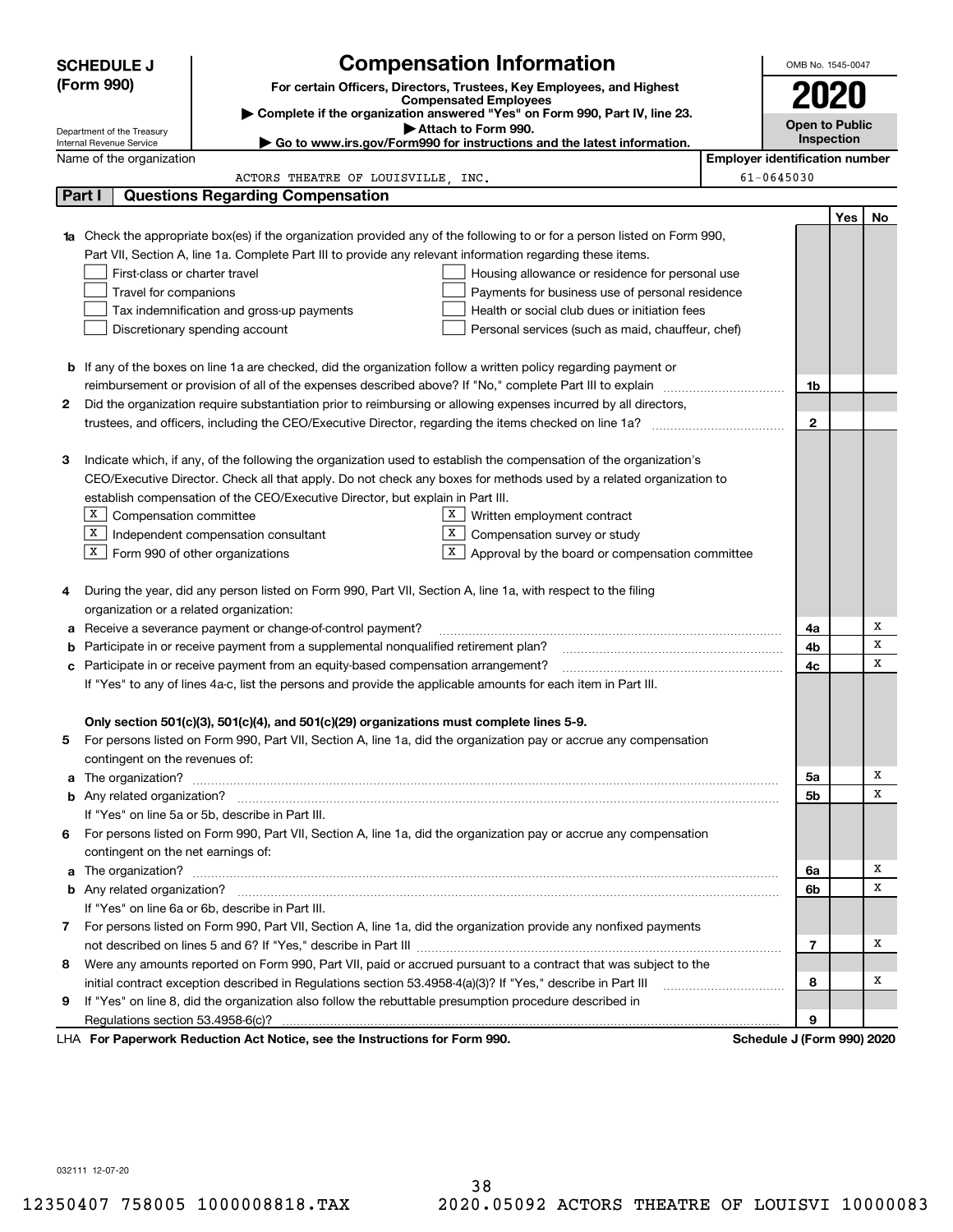61-0645030

# **Part II Officers, Directors, Trustees, Key Employees, and Highest Compensated Employees.**  Schedule J (Form 990) 2020 Page Use duplicate copies if additional space is needed.

For each individual whose compensation must be reported on Schedule J, report compensation from the organization on row (i) and from related organizations, described in the instructions, on row (ii). Do not list any individuals that aren't listed on Form 990, Part VII.

**Note:**  The sum of columns (B)(i)-(iii) for each listed individual must equal the total amount of Form 990, Part VII, Section A, line 1a, applicable column (D) and (E) amounts for that individual.

|                             |                    |                          | (B) Breakdown of W-2 and/or 1099-MISC compensation |                                           | (C) Retirement and             | (D) Nontaxable  | (E) Total of columns | (F) Compensation                                           |
|-----------------------------|--------------------|--------------------------|----------------------------------------------------|-------------------------------------------|--------------------------------|-----------------|----------------------|------------------------------------------------------------|
| (A) Name and Title          |                    | (i) Base<br>compensation | (ii) Bonus &<br>incentive<br>compensation          | (iii) Other<br>reportable<br>compensation | other deferred<br>compensation | benefits        | $(B)(i)-(D)$         | in column (B)<br>reported as deferred<br>on prior Form 990 |
| ROBERT BARRY FLEMING<br>(1) | (i)                | 166,267.                 | $\mathsf{0}$ .                                     | 535                                       | 916.                           | 7,740.          | 175,458.             | $\mathbf 0$ .                                              |
| EXEC. ARTISTIC DIRECTOR     | <u>(ii)</u>        | $\mathbf 0$ .            | $\mathsf{0}$ .                                     | $\mathfrak o$ .                           | $\mathsf{0}$ .                 | $\mathfrak o$ . | $\mathfrak o$ .      | $\mathbf 0$ .                                              |
|                             | (i)                |                          |                                                    |                                           |                                |                 |                      |                                                            |
|                             | <u>(ii)</u>        |                          |                                                    |                                           |                                |                 |                      |                                                            |
|                             | (i)                |                          |                                                    |                                           |                                |                 |                      |                                                            |
|                             | <u>(ii)</u>        |                          |                                                    |                                           |                                |                 |                      |                                                            |
|                             | (i)                |                          |                                                    |                                           |                                |                 |                      |                                                            |
|                             | <u>(ii)</u>        |                          |                                                    |                                           |                                |                 |                      |                                                            |
|                             | (i)                |                          |                                                    |                                           |                                |                 |                      |                                                            |
|                             | <u>(ii)</u>        |                          |                                                    |                                           |                                |                 |                      |                                                            |
|                             | (i)                |                          |                                                    |                                           |                                |                 |                      |                                                            |
|                             | <u>(ii)</u>        |                          |                                                    |                                           |                                |                 |                      |                                                            |
|                             | (i)                |                          |                                                    |                                           |                                |                 |                      |                                                            |
|                             | <u>(ii)</u>        |                          |                                                    |                                           |                                |                 |                      |                                                            |
|                             | (i)                |                          |                                                    |                                           |                                |                 |                      |                                                            |
|                             | <u>(ii)</u>        |                          |                                                    |                                           |                                |                 |                      |                                                            |
|                             | (i)<br><u>(ii)</u> |                          |                                                    |                                           |                                |                 |                      |                                                            |
|                             | (i)                |                          |                                                    |                                           |                                |                 |                      |                                                            |
|                             | <u>(ii)</u>        |                          |                                                    |                                           |                                |                 |                      |                                                            |
|                             | (i)                |                          |                                                    |                                           |                                |                 |                      |                                                            |
|                             | <u>(ii)</u>        |                          |                                                    |                                           |                                |                 |                      |                                                            |
|                             | (i)                |                          |                                                    |                                           |                                |                 |                      |                                                            |
|                             | <u>(ii)</u>        |                          |                                                    |                                           |                                |                 |                      |                                                            |
|                             | (i)                |                          |                                                    |                                           |                                |                 |                      |                                                            |
|                             | <u>(ii)</u>        |                          |                                                    |                                           |                                |                 |                      |                                                            |
|                             | (i)                |                          |                                                    |                                           |                                |                 |                      |                                                            |
|                             | <u>(ii)</u>        |                          |                                                    |                                           |                                |                 |                      |                                                            |
|                             | (i)                |                          |                                                    |                                           |                                |                 |                      |                                                            |
|                             | <u>(ii)</u>        |                          |                                                    |                                           |                                |                 |                      |                                                            |
|                             | (i)                |                          |                                                    |                                           |                                |                 |                      |                                                            |
|                             | $\overline{}}$     |                          |                                                    |                                           |                                |                 |                      |                                                            |

**Schedule J (Form 990) 2020**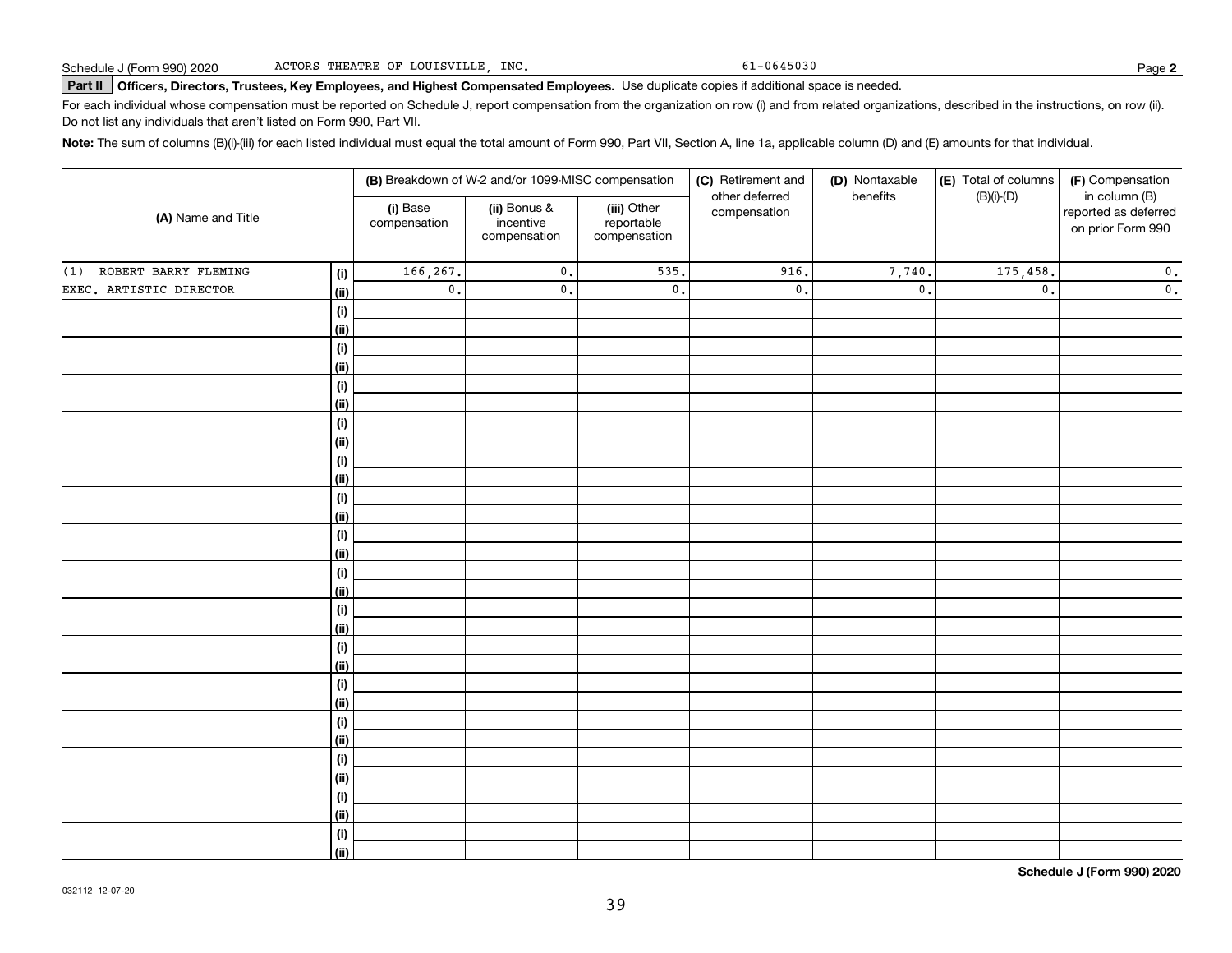## **Part III Supplemental Information**

Schedule J (Form 990) 2020 ACTORS THEATRE OF LOUISVILLE, INC.<br>Part III Supplemental Information<br>Provide the information, explanation, or descriptions required for Part I, lines 1a, 1b, 3, 4a, 4b, 4c, 5a, 5b, 6a, 6b, 7, and

**Schedule J (Form 990) 2020**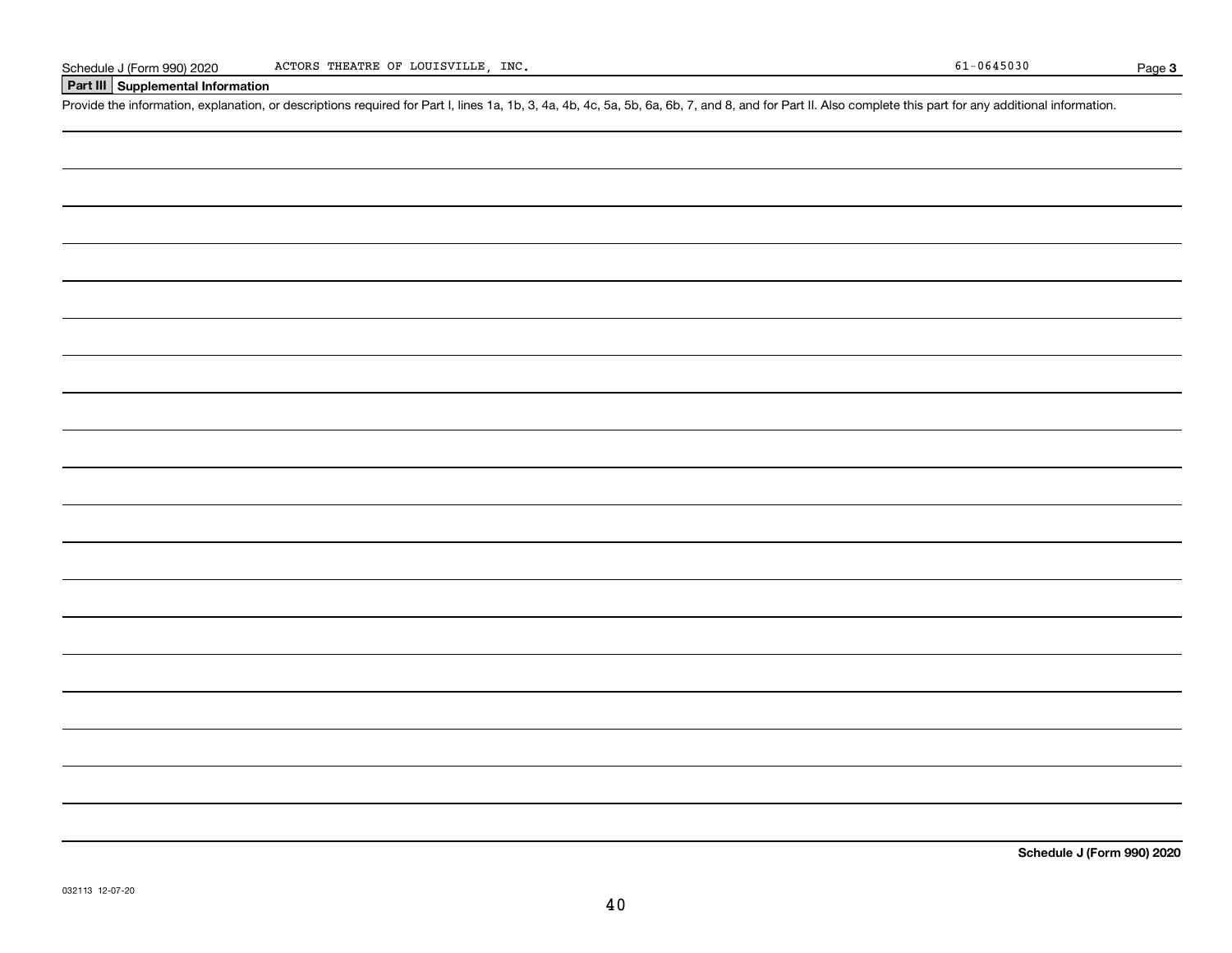## **SCHEDULE M (Form 990)**

# **Noncash Contributions**

OMB No. 1545-0047

| Department of the Treasury |
|----------------------------|
| Internal Revenue Service   |

**Complete if the organizations answered "Yes" on Form 990, Part IV, lines 29 or 30.** <sup>J</sup>**2020 Attach to Form 990.** J

**Open to Public Inspection**

|  |  |  | Name of the organization |
|--|--|--|--------------------------|
|--|--|--|--------------------------|

 **Go to www.irs.gov/Form990 for instructions and the latest information.** J

|                         |  | ACTORS THEATRE OF LOUISVILLE INC. |  |
|-------------------------|--|-----------------------------------|--|
| ame of the organization |  |                                   |  |

| <b>Employer identification number</b> |  |
|---------------------------------------|--|

| $61 - 0645030$ |
|----------------|
|----------------|

| <b>Part I</b> | <b>Types of Property</b>                                                                                                                                                                                                                                                                                                                                                                                                                                                                                                                                                                                          |                               |                                      |                                                                                                      |                                                              |     |     |    |
|---------------|-------------------------------------------------------------------------------------------------------------------------------------------------------------------------------------------------------------------------------------------------------------------------------------------------------------------------------------------------------------------------------------------------------------------------------------------------------------------------------------------------------------------------------------------------------------------------------------------------------------------|-------------------------------|--------------------------------------|------------------------------------------------------------------------------------------------------|--------------------------------------------------------------|-----|-----|----|
|               |                                                                                                                                                                                                                                                                                                                                                                                                                                                                                                                                                                                                                   | (a)<br>Check if<br>applicable | (b)<br>Number of<br>contributions or | (c)<br>Noncash contribution<br>amounts reported on<br>items contributed Form 990, Part VIII, line 1g | (d)<br>Method of determining<br>noncash contribution amounts |     |     |    |
| 1             |                                                                                                                                                                                                                                                                                                                                                                                                                                                                                                                                                                                                                   |                               |                                      |                                                                                                      |                                                              |     |     |    |
| 2             |                                                                                                                                                                                                                                                                                                                                                                                                                                                                                                                                                                                                                   |                               |                                      |                                                                                                      |                                                              |     |     |    |
| З             | Art - Fractional interests                                                                                                                                                                                                                                                                                                                                                                                                                                                                                                                                                                                        |                               |                                      |                                                                                                      |                                                              |     |     |    |
| 4             | Books and publications                                                                                                                                                                                                                                                                                                                                                                                                                                                                                                                                                                                            |                               |                                      |                                                                                                      |                                                              |     |     |    |
| 5             | Clothing and household goods                                                                                                                                                                                                                                                                                                                                                                                                                                                                                                                                                                                      |                               |                                      |                                                                                                      |                                                              |     |     |    |
| 6             |                                                                                                                                                                                                                                                                                                                                                                                                                                                                                                                                                                                                                   |                               |                                      |                                                                                                      |                                                              |     |     |    |
| 7             |                                                                                                                                                                                                                                                                                                                                                                                                                                                                                                                                                                                                                   |                               |                                      |                                                                                                      |                                                              |     |     |    |
| 8             |                                                                                                                                                                                                                                                                                                                                                                                                                                                                                                                                                                                                                   |                               |                                      |                                                                                                      |                                                              |     |     |    |
| 9             |                                                                                                                                                                                                                                                                                                                                                                                                                                                                                                                                                                                                                   | X                             | 4                                    |                                                                                                      | 56,032. AVG. PRICE ON DONAT. DAY                             |     |     |    |
| 10            | Securities - Closely held stock                                                                                                                                                                                                                                                                                                                                                                                                                                                                                                                                                                                   |                               |                                      |                                                                                                      |                                                              |     |     |    |
| 11            | Securities - Partnership, LLC, or                                                                                                                                                                                                                                                                                                                                                                                                                                                                                                                                                                                 |                               |                                      |                                                                                                      |                                                              |     |     |    |
|               | trust interests                                                                                                                                                                                                                                                                                                                                                                                                                                                                                                                                                                                                   |                               |                                      |                                                                                                      |                                                              |     |     |    |
| 12            | Securities - Miscellaneous                                                                                                                                                                                                                                                                                                                                                                                                                                                                                                                                                                                        |                               |                                      |                                                                                                      |                                                              |     |     |    |
| 13            | Qualified conservation contribution -                                                                                                                                                                                                                                                                                                                                                                                                                                                                                                                                                                             |                               |                                      |                                                                                                      |                                                              |     |     |    |
|               | Historic structures<br>                                                                                                                                                                                                                                                                                                                                                                                                                                                                                                                                                                                           |                               |                                      |                                                                                                      |                                                              |     |     |    |
| 14            | Qualified conservation contribution - Other                                                                                                                                                                                                                                                                                                                                                                                                                                                                                                                                                                       |                               |                                      |                                                                                                      |                                                              |     |     |    |
| 15            | Real estate - Residential                                                                                                                                                                                                                                                                                                                                                                                                                                                                                                                                                                                         |                               |                                      |                                                                                                      |                                                              |     |     |    |
| 16            | Real estate - Commercial                                                                                                                                                                                                                                                                                                                                                                                                                                                                                                                                                                                          |                               |                                      |                                                                                                      |                                                              |     |     |    |
| 17            |                                                                                                                                                                                                                                                                                                                                                                                                                                                                                                                                                                                                                   |                               |                                      |                                                                                                      |                                                              |     |     |    |
| 18            |                                                                                                                                                                                                                                                                                                                                                                                                                                                                                                                                                                                                                   | X                             | $\mathbf{1}$                         |                                                                                                      | 23.450. FAIR MARKET VALUE                                    |     |     |    |
| 19            |                                                                                                                                                                                                                                                                                                                                                                                                                                                                                                                                                                                                                   |                               |                                      |                                                                                                      |                                                              |     |     |    |
| 20            | Drugs and medical supplies                                                                                                                                                                                                                                                                                                                                                                                                                                                                                                                                                                                        |                               |                                      |                                                                                                      |                                                              |     |     |    |
| 21            | Taxidermy                                                                                                                                                                                                                                                                                                                                                                                                                                                                                                                                                                                                         |                               |                                      |                                                                                                      |                                                              |     |     |    |
| 22            |                                                                                                                                                                                                                                                                                                                                                                                                                                                                                                                                                                                                                   |                               |                                      |                                                                                                      |                                                              |     |     |    |
| 23            |                                                                                                                                                                                                                                                                                                                                                                                                                                                                                                                                                                                                                   |                               |                                      |                                                                                                      |                                                              |     |     |    |
| 24            |                                                                                                                                                                                                                                                                                                                                                                                                                                                                                                                                                                                                                   |                               |                                      |                                                                                                      |                                                              |     |     |    |
| 25            | ( PRINTED ITEMS<br>Other $\blacktriangleright$                                                                                                                                                                                                                                                                                                                                                                                                                                                                                                                                                                    | х                             | $\overline{a}$                       |                                                                                                      | 384. FAIR MARKET VALUE                                       |     |     |    |
| 26            | Other $\blacktriangleright$<br>$\left(\begin{array}{ccc} \begin{array}{ccc} \end{array} & \begin{array}{ccc} \end{array} & \begin{array}{ccc} \end{array} & \begin{array}{ccc} \end{array} & \begin{array}{ccc} \end{array} & \begin{array}{ccc} \end{array} & \begin{array}{ccc} \end{array} & \begin{array}{ccc} \end{array} & \begin{array}{ccc} \end{array} & \begin{array}{ccc} \end{array} & \begin{array}{ccc} \end{array} & \begin{array}{ccc} \end{array} & \begin{array}{ccc} \end{array} & \begin{array}{ccc} \end{array} & \begin{array}{ccc} \end{array} & \begin{array}{ccc} \end{array} & \begin{$ |                               |                                      |                                                                                                      |                                                              |     |     |    |
| 27            | Other $\blacktriangleright$                                                                                                                                                                                                                                                                                                                                                                                                                                                                                                                                                                                       |                               |                                      |                                                                                                      |                                                              |     |     |    |
| 28            | Other <b>D</b>                                                                                                                                                                                                                                                                                                                                                                                                                                                                                                                                                                                                    |                               |                                      |                                                                                                      |                                                              |     |     |    |
| 29            | Number of Forms 8283 received by the organization during the tax year for contributions                                                                                                                                                                                                                                                                                                                                                                                                                                                                                                                           |                               |                                      |                                                                                                      |                                                              |     |     |    |
|               | for which the organization completed Form 8283, Part V, Donee Acknowledgement                                                                                                                                                                                                                                                                                                                                                                                                                                                                                                                                     |                               |                                      | 29                                                                                                   |                                                              |     |     |    |
|               |                                                                                                                                                                                                                                                                                                                                                                                                                                                                                                                                                                                                                   |                               |                                      |                                                                                                      |                                                              |     | Yes | No |
|               | 30a During the year, did the organization receive by contribution any property reported in Part I, lines 1 through 28, that it                                                                                                                                                                                                                                                                                                                                                                                                                                                                                    |                               |                                      |                                                                                                      |                                                              |     |     |    |
|               | must hold for at least three years from the date of the initial contribution, and which isn't required to be used for                                                                                                                                                                                                                                                                                                                                                                                                                                                                                             |                               |                                      |                                                                                                      |                                                              |     |     |    |
|               | exempt purposes for the entire holding period?                                                                                                                                                                                                                                                                                                                                                                                                                                                                                                                                                                    |                               |                                      |                                                                                                      |                                                              | 30a |     | x  |
|               | <b>b</b> If "Yes," describe the arrangement in Part II.                                                                                                                                                                                                                                                                                                                                                                                                                                                                                                                                                           |                               |                                      |                                                                                                      |                                                              |     |     |    |
| 31            | Does the organization have a gift acceptance policy that requires the review of any nonstandard contributions?                                                                                                                                                                                                                                                                                                                                                                                                                                                                                                    |                               |                                      |                                                                                                      |                                                              | 31  | х   |    |
|               | 32a Does the organization hire or use third parties or related organizations to solicit, process, or sell noncash                                                                                                                                                                                                                                                                                                                                                                                                                                                                                                 |                               |                                      |                                                                                                      |                                                              |     |     |    |
|               | contributions?                                                                                                                                                                                                                                                                                                                                                                                                                                                                                                                                                                                                    |                               |                                      |                                                                                                      |                                                              | 32a | x   |    |
|               | <b>b</b> If "Yes," describe in Part II.                                                                                                                                                                                                                                                                                                                                                                                                                                                                                                                                                                           |                               |                                      |                                                                                                      |                                                              |     |     |    |
| 33            | If the organization didn't report an amount in column (c) for a type of property for which column (a) is checked,                                                                                                                                                                                                                                                                                                                                                                                                                                                                                                 |                               |                                      |                                                                                                      |                                                              |     |     |    |

For Paperwork Reduction Act Notice, see the Instructions for Form 990. **Schedule M** (Form 990) 2020 LHA

032141 11-23-20

describe in Part II.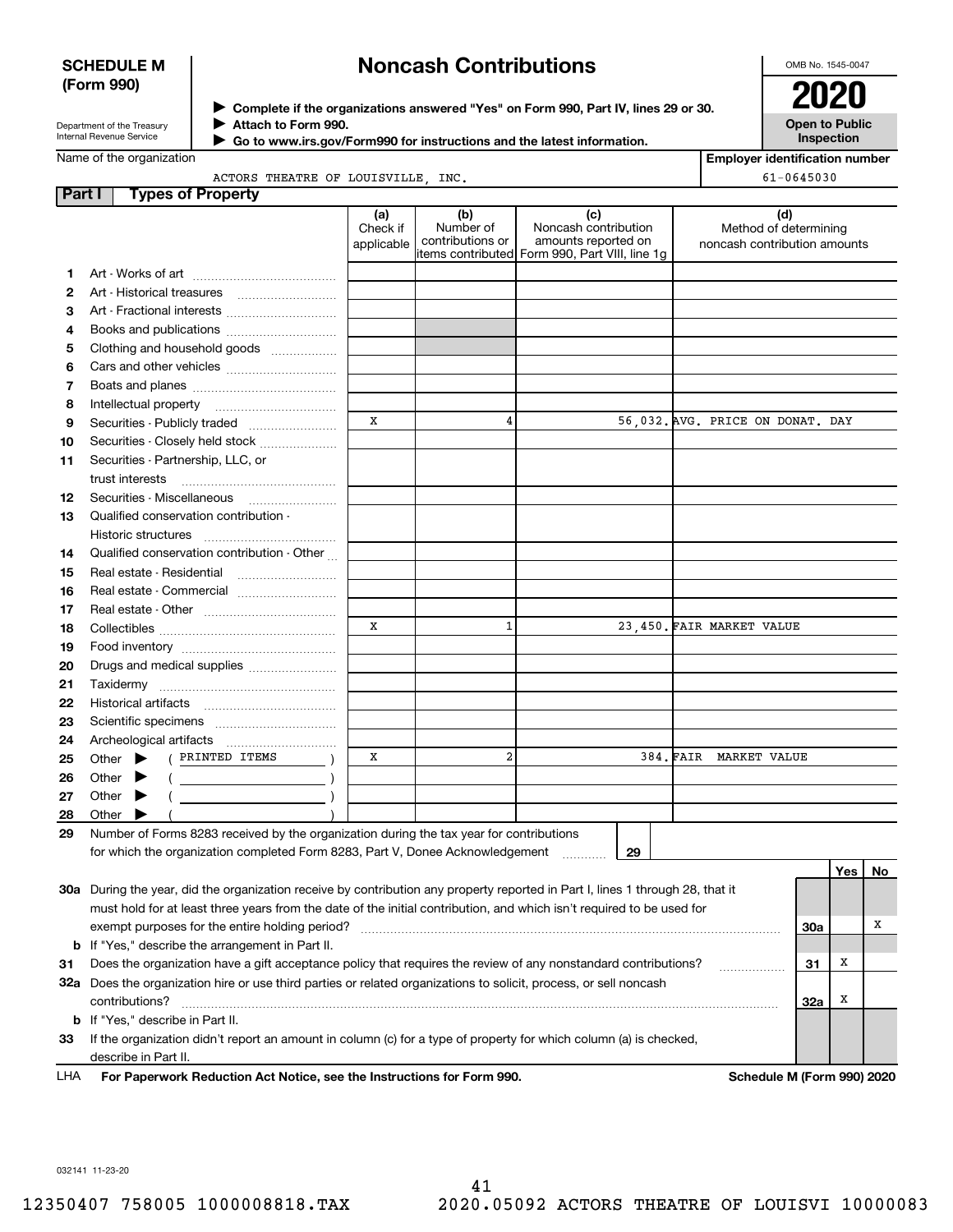| SCHEDULE M, LINE 32B:                                               |                                                     |                            |
|---------------------------------------------------------------------|-----------------------------------------------------|----------------------------|
| WE ENGAGED AN AUCTION HOUSE TO SELL THE COLLECTIBLES DONATED TO THE |                                                     |                            |
|                                                                     |                                                     |                            |
| THEATRE.                                                            |                                                     |                            |
|                                                                     |                                                     |                            |
|                                                                     |                                                     |                            |
|                                                                     |                                                     |                            |
|                                                                     |                                                     |                            |
|                                                                     |                                                     |                            |
|                                                                     |                                                     |                            |
|                                                                     |                                                     |                            |
|                                                                     |                                                     |                            |
|                                                                     |                                                     |                            |
|                                                                     |                                                     |                            |
|                                                                     |                                                     |                            |
|                                                                     |                                                     |                            |
|                                                                     |                                                     |                            |
|                                                                     |                                                     |                            |
|                                                                     |                                                     |                            |
|                                                                     |                                                     |                            |
|                                                                     |                                                     |                            |
|                                                                     |                                                     |                            |
|                                                                     |                                                     |                            |
|                                                                     |                                                     |                            |
|                                                                     |                                                     |                            |
|                                                                     |                                                     |                            |
|                                                                     |                                                     |                            |
|                                                                     |                                                     |                            |
|                                                                     |                                                     |                            |
|                                                                     |                                                     |                            |
|                                                                     |                                                     |                            |
|                                                                     |                                                     |                            |
|                                                                     |                                                     |                            |
|                                                                     |                                                     |                            |
| 032142 11-23-20                                                     |                                                     | Schedule M (Form 990) 2020 |
| 12350407 758005 1000008818.TAX                                      | 42<br>2020.05092 ACTORS THEATRE OF LOUISVI 10000083 |                            |

Schedule M (Form 990) 2020 ACTORS THEATRE OF LOUISVILLE, INC. Page Part II | Supplemental Information. Provide the information required by Part I, lines 30b, 32b, and 33, and whether the organization

**2**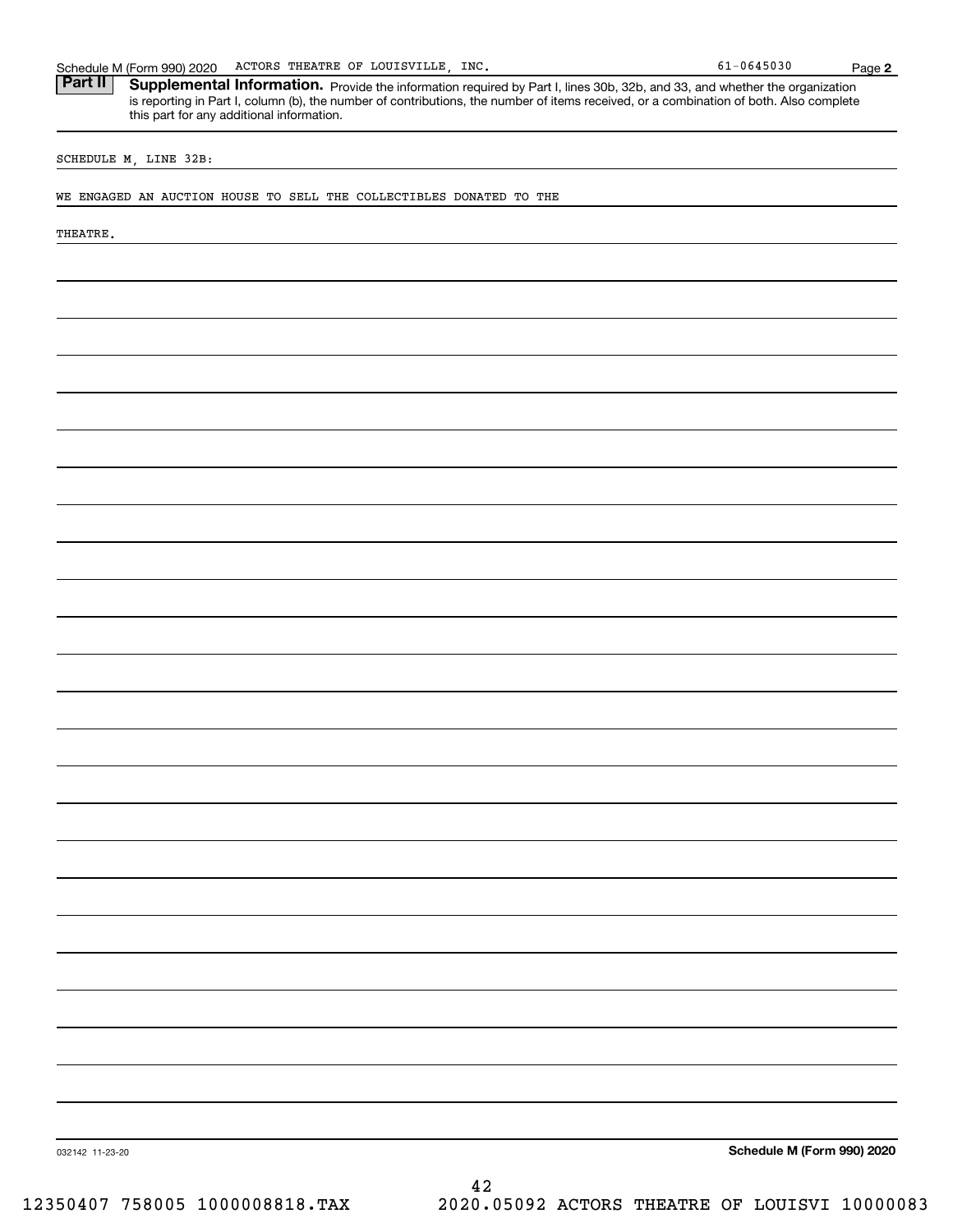| <b>SCHEDULE O</b>          | Supplemental Information to Form 990 or 990-EZ                                                                                         |                       | OMB No. 1545-0047                                       |  |
|----------------------------|----------------------------------------------------------------------------------------------------------------------------------------|-----------------------|---------------------------------------------------------|--|
| (Form 990 or 990-EZ)       | Complete to provide information for responses to specific questions on<br>Form 990 or 990-EZ or to provide any additional information. |                       |                                                         |  |
| Department of the Treasury |                                                                                                                                        | <b>Open to Public</b> |                                                         |  |
| Internal Revenue Service   | Go to www.irs.gov/Form990 for the latest information.                                                                                  |                       | Inspection                                              |  |
| Name of the organization   | ACTORS THEATRE OF LOUISVILLE, INC.                                                                                                     |                       | <b>Employer identification number</b><br>$61 - 0645030$ |  |
|                            | FORM 990, PART III, LINE 4A, PROGRAM SERVICE ACCOMPLISHMENTS:                                                                          |                       |                                                         |  |
|                            | BUILDING STILL STANDING IN DOWNTOWN LOUISVILLE), WITH THE PAMELA BROWN                                                                 |                       |                                                         |  |
|                            | AUDITORIUM OPENING IN 1972 AND THE VICTOR JORY THEATRE THE FOLLOWING                                                                   |                       |                                                         |  |
|                            | YEAR. IN 1976, JORY CREATED THE HUMANA FESTIVAL OF NEW AMERICAN PLAYS,                                                                 |                       |                                                         |  |
|                            | WHICH QUICKLY BECAME THE PREMIER NEW PLAY FESTIVAL IN THE NATION AND                                                                   |                       |                                                         |  |
|                            | INTRODUCED MORE THAN 450 PLAYS INTO THE AMERICAN THEATRE REPERTOIRE.                                                                   |                       |                                                         |  |
|                            |                                                                                                                                        |                       |                                                         |  |
|                            | ACTORS THEATRE OF LOUISVILLE SERVES RESIDENTS ACROSS LOUISVILLE AND                                                                    |                       |                                                         |  |
|                            | KENTUCKY, AS WELL AS AUDIENCES NATIONWIDE AND INTERNATIONALLY. LAST                                                                    |                       |                                                         |  |
|                            | YEAR, OUR PROGRAMMING REACHED 49,434 PEOPLE AND INCLUDED MEMBERS                                                                       |                       |                                                         |  |
|                            | (REPLACING THE FORMER SUBSCRIPTION MODEL), SINGLE TICKET BUYERS,                                                                       |                       |                                                         |  |
|                            | STUDENTS, AND SOCIAL MEDIA AND YOUTUBE SUBSCRIBERS. LOCALLY, WE SERVED                                                                 |                       |                                                         |  |
|                            | THE MAJORITY OF ZIP CODES IN LOUISVILLE AND 45 COUNTIES ACROSS                                                                         |                       |                                                         |  |
|                            | KENTUCKY. THANKS TO OUR DIGITAL PROGRAMMING, ACTORS THEATRE OF                                                                         |                       |                                                         |  |
|                            | LOUISVILLE HAS REACHED WELL BEYOND OUR REGION TO ENGAGE AUDIENCES IN 47                                                                |                       |                                                         |  |
|                            | STATES ACROSS THE U.S. INTERNATIONALLY, WE HAVE REACHED 20 COUNTRIES                                                                   |                       |                                                         |  |
|                            | OUTSIDE OF THE UNITED STATES, INCLUDING MEXICO, CANADA, ENGLAND, AND                                                                   |                       |                                                         |  |
|                            | GERMANY. THIS INCREDIBLE REACH CEMENTS OUR PLACE AS A                                                                                  |                       |                                                         |  |
|                            | NATIONALLY-RECOGNIZED THEATRE AND BUILDS LOUISVILLE'S ARTISTIC BRAND                                                                   |                       |                                                         |  |
| ACROSS THE WORLD.          |                                                                                                                                        |                       |                                                         |  |
|                            |                                                                                                                                        |                       |                                                         |  |
|                            | THROUGHOUT ITS HISTORY, ACTORS THEATRE OF LOUISVILLE HAS LED THE WAY IN                                                                |                       |                                                         |  |
|                            | ARTISTIC INNOVATION AND EXPRESSION, WHICH HAS RESULTED IN THE THEATRE                                                                  |                       |                                                         |  |
|                            | RECEIVING THE THREE MOST PRESTIGIOUS AWARDS GIVEN TO REGIONAL THEATRES:                                                                |                       |                                                         |  |
|                            | THE MARGO JONES AWARD, THE SHUBERT FOUNDATION'S JAMES N. VAUGHAN                                                                       |                       |                                                         |  |
|                            |                                                                                                                                        |                       |                                                         |  |

MEMORIAL AWARD, AND A TONY AWARD. NOW IN OUR 58TH YEAR, ACTORS THEATRE

032211 11-20-20 LHA For Paperwork Reduction Act Notice, see the Instructions for Form 990 or 990-EZ. Schedule O (Form 990 or 990-EZ) 2020

43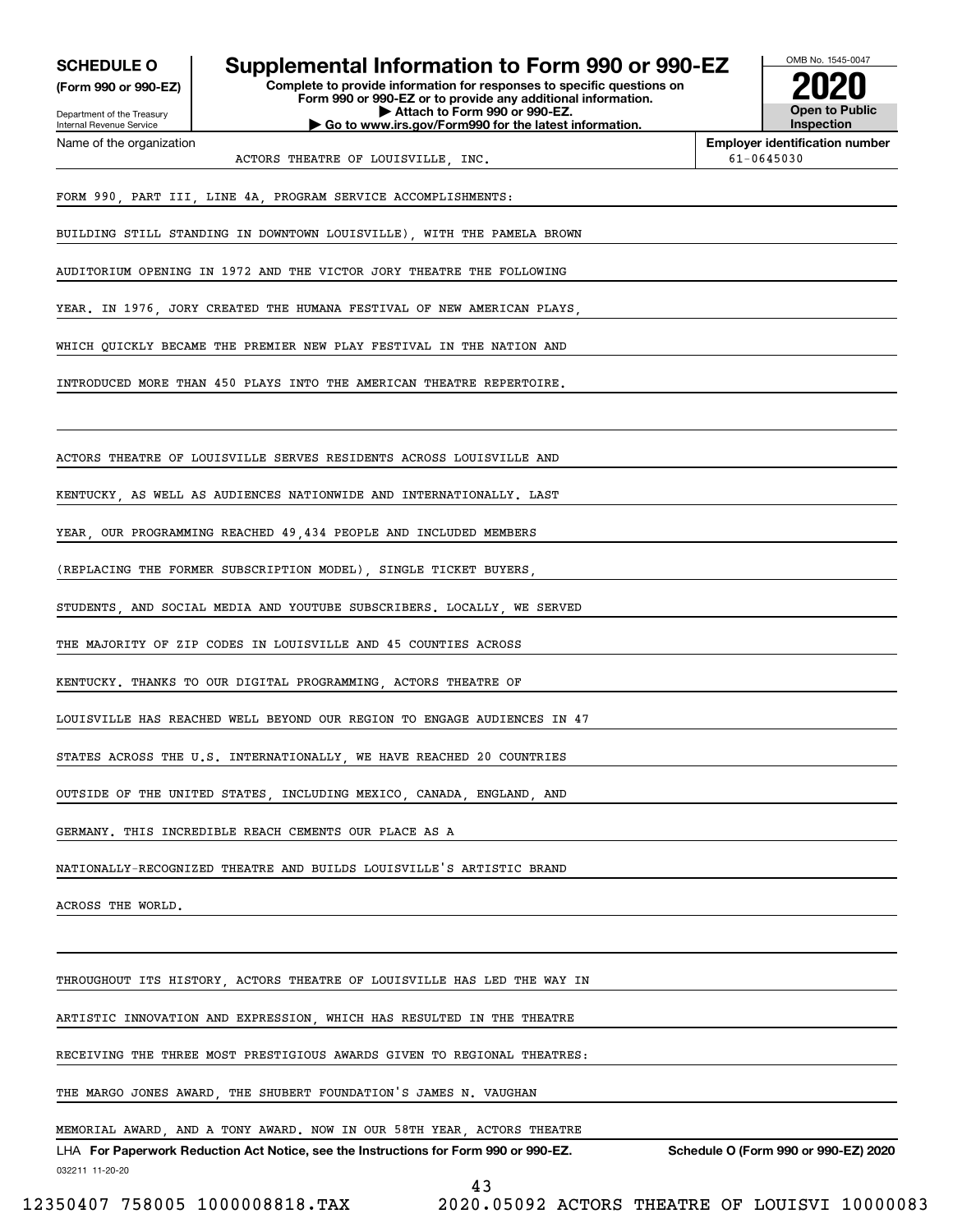| Schedule O (Form 990 or 990-EZ) 2020                                    | Page 2                                              |
|-------------------------------------------------------------------------|-----------------------------------------------------|
| Name of the organization<br>ACTORS THEATRE OF LOUISVILLE, INC.          | <b>Employer identification number</b><br>61-0645030 |
| OF LOUISVILLE IS A LEADER AMONG REGIONAL THEATRES ACROSS THE UNITED     |                                                     |
| STATES. IN RESPONSE TO THE COVID-19 PANDEMIC, ACTORS THEATRE EMBRACED   |                                                     |
| THE POSSIBILITIES INHERENT IN BOTH OLD AND NEW MEDIA TO BECOME A        |                                                     |
| MULTIPLATFORM ENTERTAINMENT COMPANY, CENTERED IN THEATRICAL             |                                                     |
| EXPERIENCES. THIS YEAR, WE PRESENTED DIGITAL STREAMING PRODUCTIONS,     |                                                     |
| RADIO PLAYS, ANIMATED SHORTS, A PODCAST, LIVE VIRTUAL EVENTS, AND       |                                                     |
| VIRTUAL REALITY EXPERIENCES FOR A REGIONAL AND NATIONAL AUDIENCE. WE    |                                                     |
| ARE THRILLED TO HAVE RECENTLY REINCORPORATED IN-PERSON PERFORMANCES     |                                                     |
| INTO OUR WORK, RESULTING IN A HYBRID MODEL OF BOTH VIRTUAL AND LIVE     |                                                     |
| OFFERINGS THAT ARE ACCESSIBLE THROUGH OUR NEW MEMBERSHIP PROGRAM AND    |                                                     |
| THROUGH SINGLE TICKET SALES.                                            |                                                     |
|                                                                         |                                                     |
| IN ADDITION, EDUCATION AND COMMUNITY ENGAGEMENT INITIATIVES ARE         |                                                     |
| INTEGRAL TO ACTORS THEATRE OF LOUISVILLE. WE HAVE PARTNERED WITH MANY   |                                                     |
| MISSION-ALIGNED ORGANIZATIONS TO SHINE A LIGHT ON AND RAISE FUNDS FOR   |                                                     |
| THEIR WORK THROUGH OUR COMMUNITY DONATION PARTNERSHIPS. MOREOVER, WE    |                                                     |
| HAVE LAUNCHED AN ARRAY OF PROGRAMS TO HOST CIVIC DIALOGUE ON OUR        |                                                     |
| PLATFORMS: UNSCRIPTED, LIVE VIRTUAL DISCUSSIONS FOCUSING ON MYRIAD      |                                                     |
| ISSUES FACING OUR COMMUNITY AND FEATURING LOCAL LEADERS FROM ACROSS THE |                                                     |
| CITY; BORROWED WISDOM WITH ROBERT BARRY FLEMING, A PODCAST FEATURING    |                                                     |
| CONVERSATIONS WITH LEADING FIGURES FROM A VARIETY OF DISCIPLINES ON A   |                                                     |
| WIDE RANGE OF SOCIAL JUSTICE AND COMMUNITY WELLNESS-RELATED SUBJECTS;   |                                                     |
| AND COMMUNITY CONVERSATION, AN ANNUAL EVENT THAT BRINGS MEMBERS OF THE  |                                                     |
| COMMUNITY TOGETHER TO EXPLORE IMPORTANT TOPICS IN LOUISVILLE'S CULTURAL |                                                     |
| LANDSCAPE. OUR LEARNING AND CREATIVE ENGAGEMENT OFFERINGS INCLUDE       |                                                     |
| VIRTUAL FIELD TRIPS AND IN-SCHOOL RESIDENCIES, REACHING THOUSANDS OF    |                                                     |
| STUDENTS IN CLASSROOMS AND PERFORMANCE SPACES ACROSS KENTUCKY, AND      |                                                     |
| NATIONALLY THROUGH OUR VIRTUAL FIELD TRIPS AND RESIDENCIES.             |                                                     |

44

032212 11-20-20

**Schedule O (Form 990 or 990-EZ) 2020**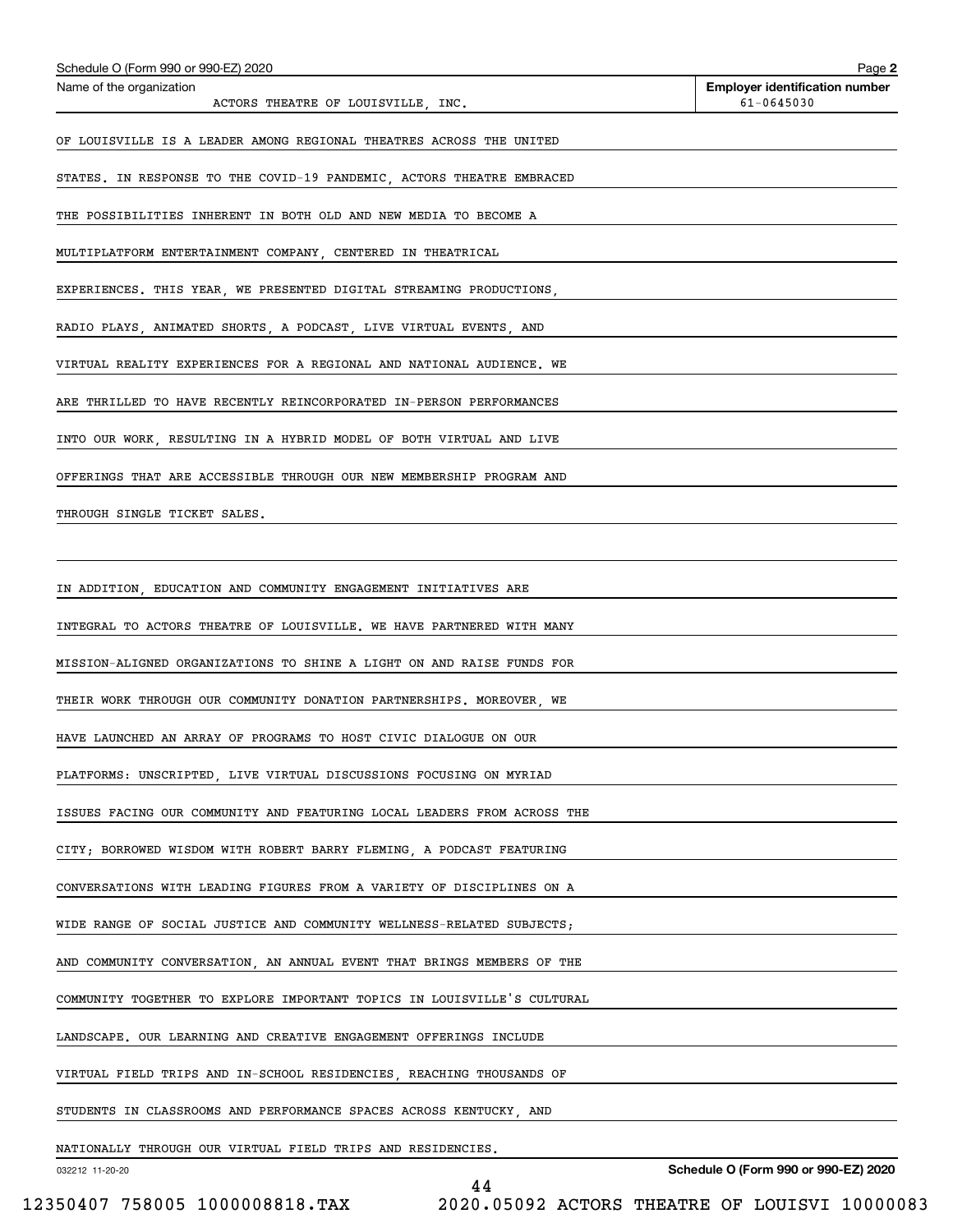| Schedule O (Form 990 or 990-EZ) 2020                                        | Page 2                                              |
|-----------------------------------------------------------------------------|-----------------------------------------------------|
| Name of the organization<br>ACTORS THEATRE OF LOUISVILLE, INC.              | <b>Employer identification number</b><br>61-0645030 |
|                                                                             |                                                     |
| FORM 990, PART VI, SECTION A, LINE 4:                                       |                                                     |
| UPDATES TO BY-LAWS:                                                         |                                                     |
|                                                                             |                                                     |
| ADDED MISSION STATEMENT AND CORE VALUES.                                    |                                                     |
| REDUCED THE NUMBER OF DIRECTORS.                                            |                                                     |
| ELIMINATED SUSTAINING DIRECTORS.                                            |                                                     |
| UPDATED STANDING COMMITTEES. MOVED INVESTMENT COMMITTEE UNDER FINANCE       |                                                     |
| COMMITTEE.                                                                  |                                                     |
| ESTABLISHED A NATIONAL ADVISORY BOARD FOR THE HUMANA FESTIVAL OF NEW        |                                                     |
| AMERICAN PLAYS.                                                             |                                                     |
| ADDED NON-DISCRIMINATION/ANTI-HARASSMENT AND EQUITY, DIVERSITY AND          |                                                     |
| INCLUSION STATEMENTS.                                                       |                                                     |
|                                                                             |                                                     |
| FORM 990, PART VI, SECTION B, LINE 11B:                                     |                                                     |
| THE MEMBERS OF THE INTERNAL AFFAIRS COMMITTEE REVIEW AND COMMENT ON THE     |                                                     |
| FORM 990 PRIOR TO ITS FILING. A FINAL VERSION OF THE FORM 990 IS PROVIDED   |                                                     |
| TO ALL MEMBERS OF THE BOARD PRIOR TO ITS FILING.                            |                                                     |
|                                                                             |                                                     |
| FORM 990, PART VI, SECTION B, LINE 12C:                                     |                                                     |
| OFFICERS AND DIRECTORS ARE TO DISCLOSE ACTUAL AND APPARENT "CONFLICTS OF    |                                                     |
| INTEREST" IMMEDIATELY TO THE BOARD PRESIDENT AND MANAGING DIRECTOR, EITHER  |                                                     |
| IN WRITING OR STATEMENT THAT WILL BE RECORDED IN THE MEETING MINUTES.       |                                                     |
| MEMBERS WITH A CONFLICT ON PARTICULAR MATTERS WILL BE REQUIRED TO EITHER    |                                                     |
| DISCLOSE THE CONFLICT FOR THE MEETING MINUTES; REMOVE THEIR PERSON FROM THE |                                                     |
| PORTION OF THE MEETING WHERE THE MATTER GIVING RISE TO THE CONFLICT OF      |                                                     |
| INTEREST IS BEING DISCUSSED; REFRAIN FROM ALL DISCUSSION OF THE MATTER      |                                                     |
| GIVING RISE TO THE CONFLICT OF INTEREST; AND REFRAIN FROM VOTING AT ANY     |                                                     |
| 032212 11-20-20<br>45                                                       | Schedule O (Form 990 or 990-EZ) 2020                |

 <sup>12350407 758005 1000008818.</sup>TAX 2020.05092 ACTORS THEATRE OF LOUISVI 10000083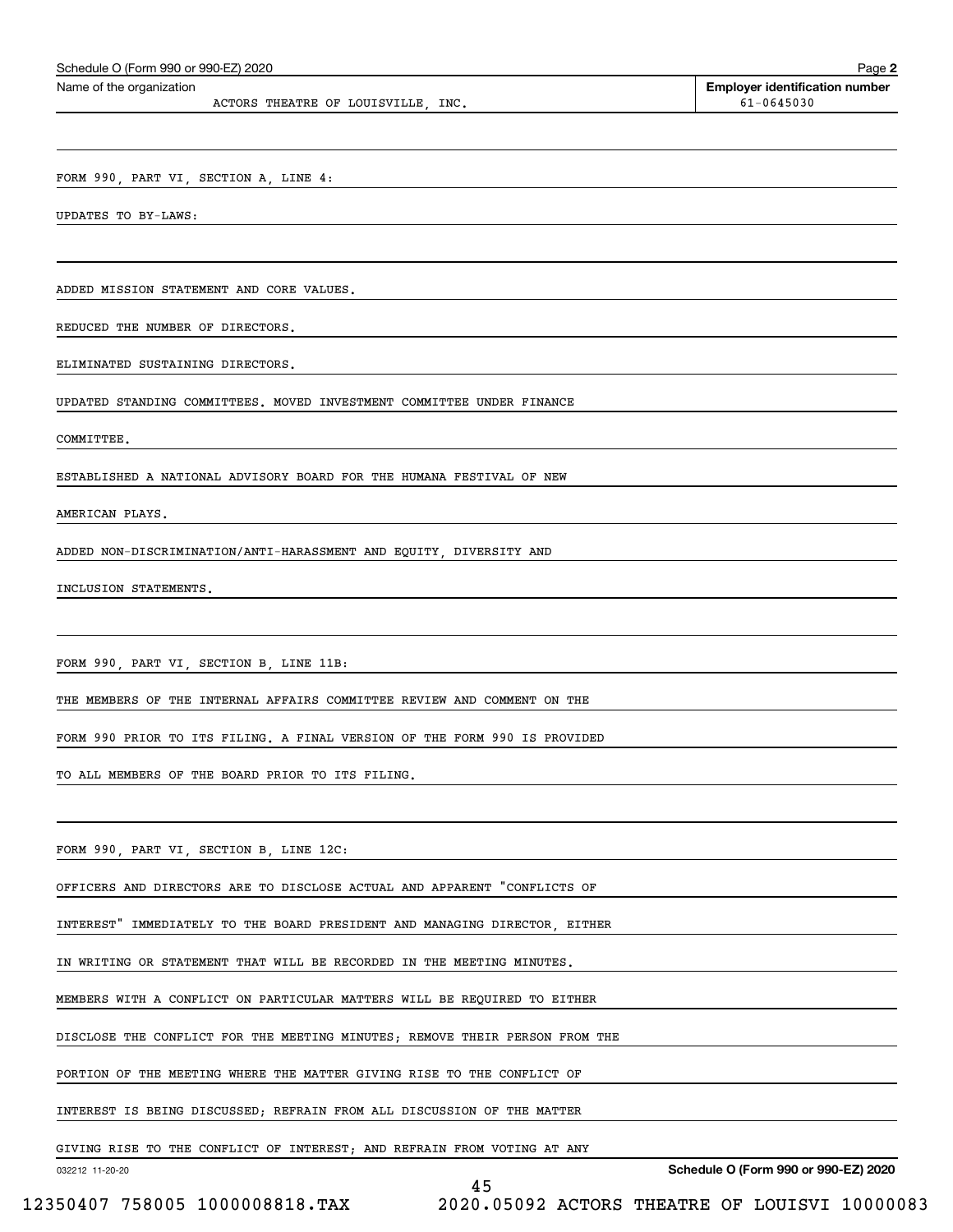| Schedule O (Form 990 or 990-EZ) 2020                                       | Page 2                                                  |
|----------------------------------------------------------------------------|---------------------------------------------------------|
| Name of the organization                                                   | <b>Employer identification number</b><br>$61 - 0645030$ |
| ACTORS THEATRE OF LOUISVILLE, INC.                                         |                                                         |
| BOARD MEETING ON THE MATTER GIVING RISE TO THE CONFLICT OF INTEREST.       |                                                         |
|                                                                            |                                                         |
| FORM 990, PART VI, SECTION B, LINE 15:                                     |                                                         |
| THE EXECUTIVE COMPENSATION COMMITTEE IS COMPOSED OF THE BOARD PRESIDENT,   |                                                         |
| THE BOARD IMMEDIATE PAST-PRESIDENT, ONE MEMBER SELECTED FROM THE EXECUTIVE |                                                         |
| COMMITTEE AND ONE MEMBER SELECTED FROM THE BOARD NOT ON THE EXECUTIVE      |                                                         |
| COMMITTEE. THE FUNCTION OF THIS COMMITTEE IS TO ESTABLISH THE COMPENSATION |                                                         |
| OF THE EXECUTIVE ARTISTIC DIRECTOR. THIS GROUP REVIEWS EXECUTIVE           |                                                         |
| COMPENSATION AS EACH CONTRACT COMES TO TERM. THEY REVIEW COMPARABLE DATA   |                                                         |
| AMONGST NATIONAL AND LOCAL PEERS.                                          |                                                         |
|                                                                            |                                                         |
| FORM 990, PART VI, SECTION C, LINE 19:                                     |                                                         |

AUDITED FINANCIAL STATEMENTS ARE AVAILABLE UPON REQUEST.

FORM 990, PART XI, LINE 2C

THE PROCESS HAS NOT CHANGED FROM PRIOR YEAR. THE ORGANIZATION

MAINTAINS AN AUDIT AND INTERNAL AFFAIRS COMMITTEE COMPRISED OF

DIRECTORS AND INDEPENDENT LOCAL FINANCIAL PROFESSIONALS WHO SELECT THE

INDEPENDENT AUDITOR. THE COMMITTEE MEETS WITH THE INDEPENDENT AUDITOR

PRIOR TO AND AT THE CONCLUSION OF THE ANNUAL AUDIT, INCLUDING AN

EXECUTIVE SESSION WITHOUT MANAGEMENT.

032212 11-20-20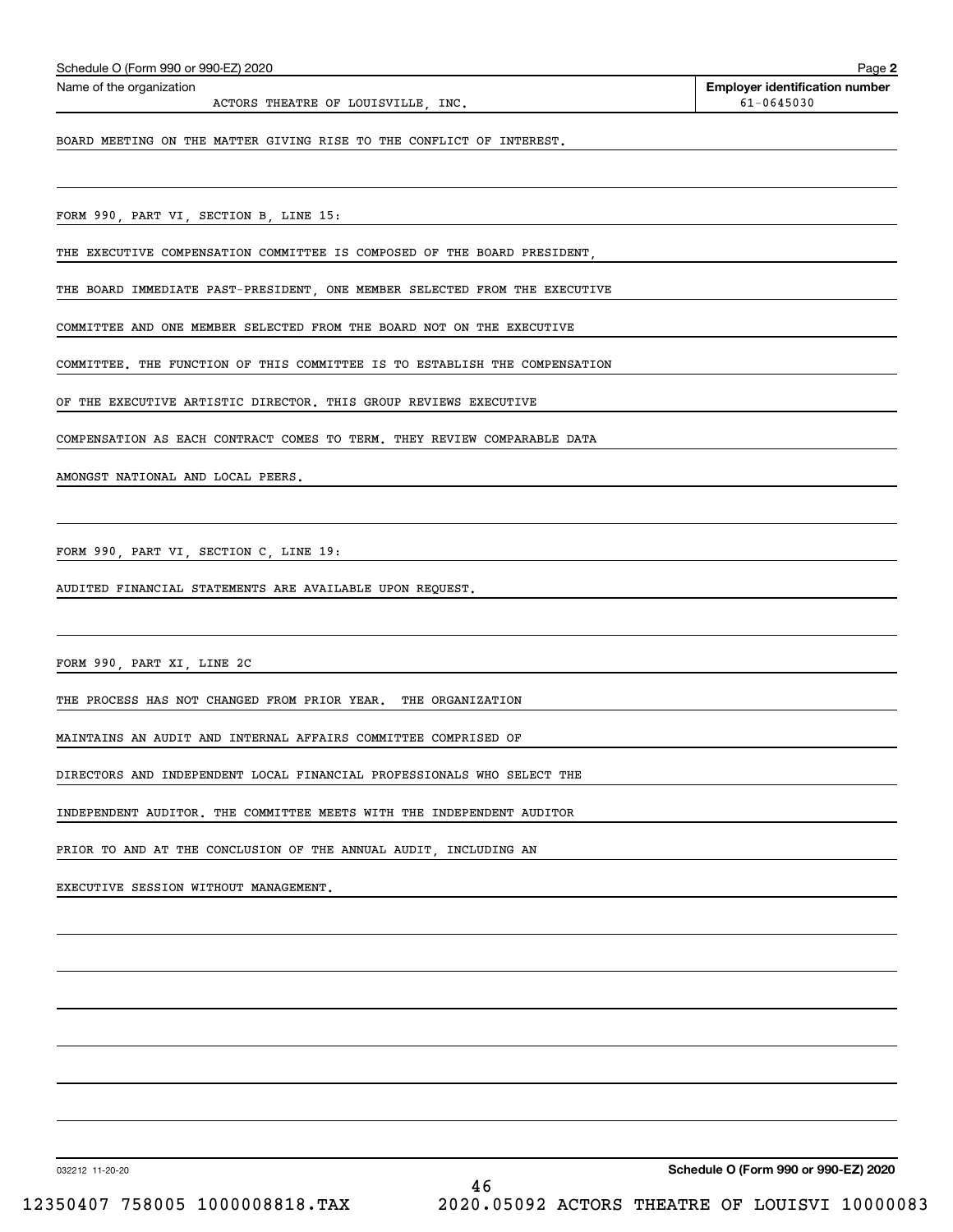|         |                                                            |       | **PUBLIC DISCLOSURE COPY**                                                                                                                                                                                                                                                                                                                                                                                                                                                      |                         |                                                               |  |
|---------|------------------------------------------------------------|-------|---------------------------------------------------------------------------------------------------------------------------------------------------------------------------------------------------------------------------------------------------------------------------------------------------------------------------------------------------------------------------------------------------------------------------------------------------------------------------------|-------------------------|---------------------------------------------------------------|--|
|         | Form 990-T                                                 |       | <b>Exempt Organization Business Income Tax Return</b>                                                                                                                                                                                                                                                                                                                                                                                                                           |                         | OMB No. 1545-0047                                             |  |
|         |                                                            |       | (and proxy tax under section 6033(e))                                                                                                                                                                                                                                                                                                                                                                                                                                           |                         |                                                               |  |
|         |                                                            |       | For calendar year 2020 or other tax year beginning JUN 1, 2020<br>, and ending $\texttt{MAX}$ 31, 2021                                                                                                                                                                                                                                                                                                                                                                          |                         | 2020                                                          |  |
|         | Department of the Treasury<br>Internal Revenue Service     |       | Go to www.irs.gov/Form990T for instructions and the latest information.<br>bo not enter SSN numbers on this form as it may be made public if your organization is a $501(c)(3)$ .                                                                                                                                                                                                                                                                                               |                         | Open to Public Inspection for<br>501(c)(3) Organizations Only |  |
|         | Check box if<br>address changed.                           |       | Name of organization ( $\Box$ Check box if name changed and see instructions.)                                                                                                                                                                                                                                                                                                                                                                                                  |                         | <b>DEmployer identification number</b>                        |  |
|         | <b>B</b> Exempt under section                              | Print | ACTORS THEATRE OF LOUISVILLE, INC.                                                                                                                                                                                                                                                                                                                                                                                                                                              |                         | $61 - 0645030$                                                |  |
| X       | 501(c) 3                                                   | 0r    | Number, street, and room or suite no. If a P.O. box, see instructions.                                                                                                                                                                                                                                                                                                                                                                                                          |                         | E Group exemption number<br>(see instructions)                |  |
|         | ]220(e)<br>408(e)                                          | Type  | 316 WEST MAIN STREET                                                                                                                                                                                                                                                                                                                                                                                                                                                            |                         |                                                               |  |
|         | 408A<br> 530(a)                                            |       | City or town, state or province, country, and ZIP or foreign postal code                                                                                                                                                                                                                                                                                                                                                                                                        |                         |                                                               |  |
|         | 529(a)<br><b>529S</b>                                      |       | LOUISVILLE, KY 40202                                                                                                                                                                                                                                                                                                                                                                                                                                                            |                         | Check box if                                                  |  |
|         |                                                            |       | 21, 191, 144.<br>C Book value of all assets at end of year                                                                                                                                                                                                                                                                                                                                                                                                                      |                         | an amended return.                                            |  |
| G       | Check organization type $\blacktriangleright$              |       | $\vert$ X $\vert$ 501(c) corporation<br>$501(c)$ trust<br>$401(a)$ trust<br>Other trust                                                                                                                                                                                                                                                                                                                                                                                         |                         | Applicable reinsurance entity                                 |  |
| н.      | Check if filing only to $\blacktriangleright$              |       | Claim credit from Form 8941<br>Claim a refund shown on Form 2439                                                                                                                                                                                                                                                                                                                                                                                                                |                         |                                                               |  |
|         |                                                            |       |                                                                                                                                                                                                                                                                                                                                                                                                                                                                                 |                         |                                                               |  |
| J       |                                                            |       | Enter the number of attached Schedules A (Form 990-T)                                                                                                                                                                                                                                                                                                                                                                                                                           |                         |                                                               |  |
| K.      |                                                            |       | During the tax year, was the corporation a subsidiary in an affiliated group or a parent-subsidiary controlled group?                                                                                                                                                                                                                                                                                                                                                           |                         | $\overline{X}$ No<br>Yes                                      |  |
|         |                                                            |       | If "Yes," enter the name and identifying number of the parent corporation.                                                                                                                                                                                                                                                                                                                                                                                                      |                         |                                                               |  |
|         | The books are in care of $\blacktriangleright$ PEGGY SHAKE |       | Telephone number $\triangleright$ 502-584-1265<br><b>Total Unrelated Business Taxable Income</b>                                                                                                                                                                                                                                                                                                                                                                                |                         |                                                               |  |
| Part I  |                                                            |       |                                                                                                                                                                                                                                                                                                                                                                                                                                                                                 |                         |                                                               |  |
| 1       |                                                            |       | Total of unrelated business taxable income computed from all unrelated trades or businesses (see                                                                                                                                                                                                                                                                                                                                                                                |                         |                                                               |  |
|         | instructions)                                              |       |                                                                                                                                                                                                                                                                                                                                                                                                                                                                                 | 1                       | $-12,609.$                                                    |  |
| 2       | Reserved                                                   |       |                                                                                                                                                                                                                                                                                                                                                                                                                                                                                 | $\mathbf{2}$<br>3       | $-12,609.$                                                    |  |
| 3       | Add lines 1 and 2                                          |       |                                                                                                                                                                                                                                                                                                                                                                                                                                                                                 | 4                       | 0.                                                            |  |
| 4       |                                                            |       | Charitable contributions (see instructions for limitation rules)                                                                                                                                                                                                                                                                                                                                                                                                                | 5                       | $-12,609.$                                                    |  |
| 5<br>6  |                                                            |       | Deduction for net operating loss. See instructions                                                                                                                                                                                                                                                                                                                                                                                                                              | 6                       | 0.                                                            |  |
| 7       |                                                            |       | Total of unrelated business taxable income before specific deduction and section 199A deduction.                                                                                                                                                                                                                                                                                                                                                                                |                         |                                                               |  |
|         | Subtract line 6 from line 5                                |       |                                                                                                                                                                                                                                                                                                                                                                                                                                                                                 | 7                       | $-12,609.$                                                    |  |
| 8       |                                                            |       | Specific deduction (generally \$1,000, but see instructions for exceptions) [11] [11] Specific deduction (generally \$1,000, but see instructions for exceptions) [11] [12] [12] [12] $\frac{1}{2}$                                                                                                                                                                                                                                                                             | 8                       | 1,000.                                                        |  |
| 9       |                                                            |       | Trusts. Section 199A deduction. See instructions<br>$\overline{a_1, \ldots, a_n, \ldots, a_n, \ldots, a_n, \ldots, a_n, \ldots, \ldots, a_n, \ldots, a_n, \ldots, a_n, \ldots, a_n, \ldots, a_n, \ldots, a_n, \ldots, a_n, \ldots, a_n, \ldots, a_n, \ldots, a_n, \ldots, a_n, \ldots, a_n, \ldots, a_n, \ldots, a_n, \ldots, a_n, \ldots, a_n, \ldots, a_n, \ldots, a_n, \ldots, a_n, \ldots, a_n, \ldots, a_n, \ldots, a_n, \ldots, a_n, \ldots, a_n, \ldots, a_n, \ldots, a$ | 9                       |                                                               |  |
| 10      | Total deductions. Add lines 8 and 9                        |       |                                                                                                                                                                                                                                                                                                                                                                                                                                                                                 | 10                      | 1,000.                                                        |  |
| 11      |                                                            |       | Unrelated business taxable income. Subtract line 10 from line 7. If line 10 is greater than line 7,                                                                                                                                                                                                                                                                                                                                                                             |                         |                                                               |  |
|         | enter zero                                                 |       |                                                                                                                                                                                                                                                                                                                                                                                                                                                                                 | 11                      | 0.                                                            |  |
| Part II | <b>Tax Computation</b>                                     |       |                                                                                                                                                                                                                                                                                                                                                                                                                                                                                 |                         |                                                               |  |
| 1       |                                                            |       |                                                                                                                                                                                                                                                                                                                                                                                                                                                                                 | 1                       | υ.                                                            |  |
| 2       |                                                            |       | Trusts taxable at trust rates. See instructions for tax computation. Income tax on the amount on                                                                                                                                                                                                                                                                                                                                                                                |                         |                                                               |  |
|         | Part I, line 11 from:                                      |       | Tax rate schedule or                                                                                                                                                                                                                                                                                                                                                                                                                                                            | $\mathbf 2$             |                                                               |  |
| з       | Proxy tax. See instructions                                |       |                                                                                                                                                                                                                                                                                                                                                                                                                                                                                 | 3                       |                                                               |  |
| 4       | Other tax amounts. See instructions                        |       |                                                                                                                                                                                                                                                                                                                                                                                                                                                                                 | 4                       |                                                               |  |
| 5       | Alternative minimum tax (trusts only)                      |       |                                                                                                                                                                                                                                                                                                                                                                                                                                                                                 | 5                       |                                                               |  |
| 6       |                                                            |       | Tax on noncompliant facility income. See instructions                                                                                                                                                                                                                                                                                                                                                                                                                           | 6                       |                                                               |  |
| 7       |                                                            |       | Total. Add lines 3 through 6 to line 1 or 2, whichever applies                                                                                                                                                                                                                                                                                                                                                                                                                  | $\overline{\mathbf{r}}$ | 0.                                                            |  |
| LHA     |                                                            |       | For Paperwork Reduction Act Notice, see instructions.                                                                                                                                                                                                                                                                                                                                                                                                                           |                         | Form 990-T (2020)                                             |  |

023701 02-02-21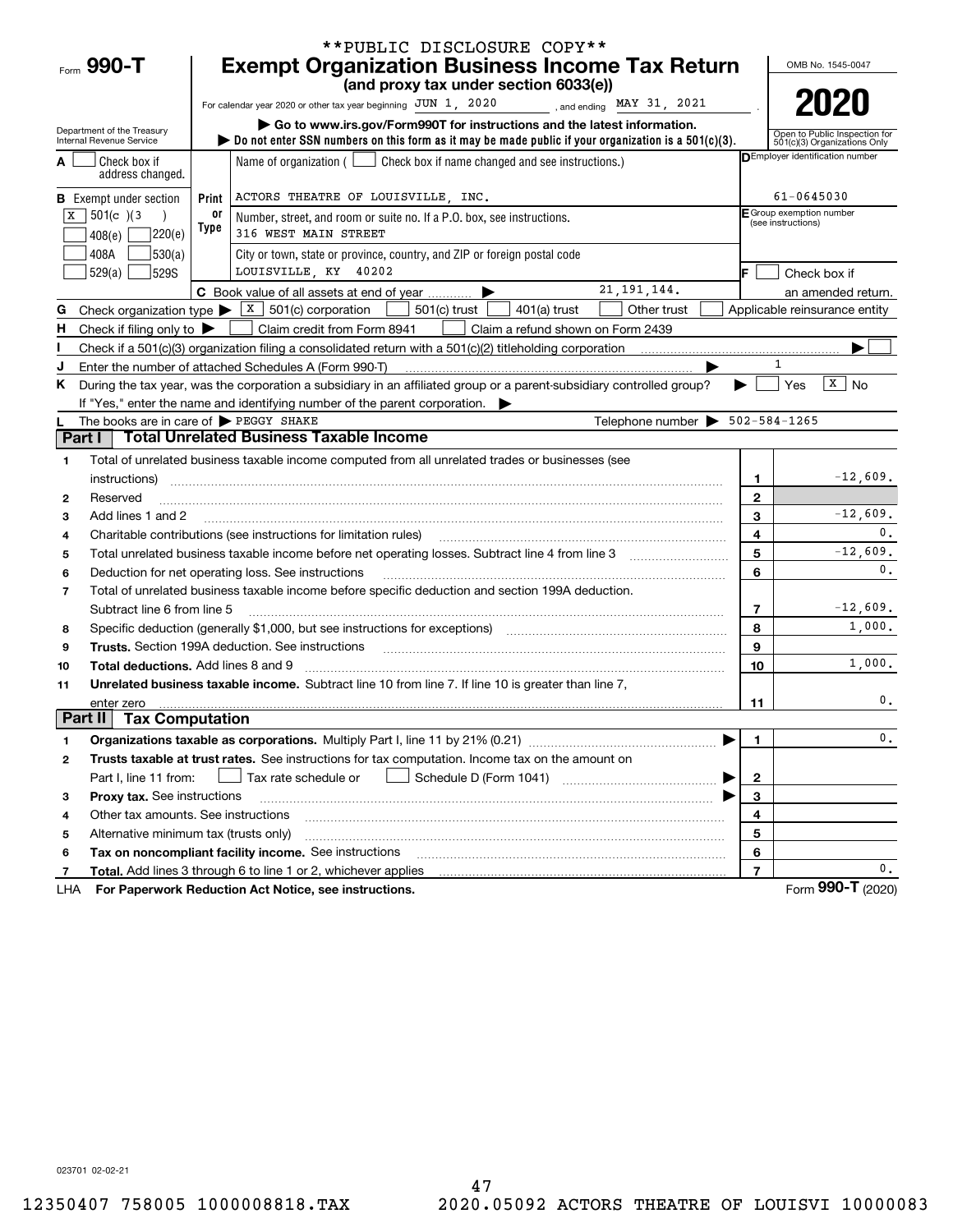|               | Form 990-T (2020)                                                                                                                          |                |     | Page 2        |
|---------------|--------------------------------------------------------------------------------------------------------------------------------------------|----------------|-----|---------------|
| Part III      | <b>Tax and Payments</b>                                                                                                                    |                |     |               |
| 1a            | Foreign tax credit (corporations attach Form 1118; trusts attach Form 1116)<br>1a                                                          |                |     |               |
| b             | Other credits (see instructions)<br>1b                                                                                                     |                |     |               |
| c             | 1c                                                                                                                                         |                |     |               |
| d             | 1d                                                                                                                                         |                |     |               |
| е             |                                                                                                                                            | 1е             |     |               |
| 2             | Subtract line 1e from Part II, line 7                                                                                                      | $\mathbf{2}$   |     | 0.            |
| 3             | Form 8611<br>Form 8697<br>Form 4255<br>Form 8866<br>Other taxes. Check if from:                                                            |                |     |               |
|               | Other (attach statement)                                                                                                                   | 3              |     |               |
| 4             | Check if includes tax previously deferred under<br>Total tax. Add lines 2 and 3 (see instructions).                                        |                |     |               |
|               | section 1294. Enter tax amount here                                                                                                        | 4              |     | 0.            |
| 5             | 2020 net 965 tax liability paid from Form 965-A or Form 965-B, Part II, column (k), line 4                                                 | 5              |     | $\mathbf 0$ . |
| 6a            | 6а                                                                                                                                         |                |     |               |
| b             | 2020 estimated tax payments. Check if section 643(g) election applies<br>6b                                                                |                |     |               |
| c             | Tax deposited with Form 8868<br>6с                                                                                                         |                |     |               |
| d             | Foreign organizations: Tax paid or withheld at source (see instructions) [<br>6d                                                           |                |     |               |
| е             | 6e                                                                                                                                         |                |     |               |
| f             | Credit for small employer health insurance premiums (attach Form 8941) [<br>6f                                                             |                |     |               |
| g             | Other credits, adjustments, and payments:   Form 2439                                                                                      |                |     |               |
|               | Other $\overline{\phantom{a}}$ Total $\overline{\phantom{a}}$<br>Form 4136<br>6q                                                           |                |     |               |
| 7             |                                                                                                                                            | $\overline{7}$ |     |               |
| 8             | Estimated tax penalty (see instructions). Check if Form 2220 is attached                                                                   | 8              |     |               |
| 9             | Tax due. If line 7 is smaller than the total of lines 4, 5, and 8, enter amount owed <i>manumenon conduction</i>                           | 9              |     |               |
| 10            |                                                                                                                                            | 10             |     |               |
| 11            | Enter the amount of line 10 you want: Credited to 2021 estimated tax ><br>Refunded $\blacktriangleright$                                   | 11             |     |               |
| Part IV       | Statements Regarding Certain Activities and Other Information (see instructions)                                                           |                |     |               |
| 1             | At any time during the 2020 calendar year, did the organization have an interest in or a signature or other authority                      |                | Yes | No            |
|               | over a financial account (bank, securities, or other) in a foreign country? If "Yes," the organization may have to file                    |                |     |               |
|               | FinCEN Form 114, Report of Foreign Bank and Financial Accounts. If "Yes," enter the name of the foreign country                            |                |     |               |
|               | here $\blacktriangleright$                                                                                                                 |                |     | х             |
| 2             | During the tax year, did the organization receive a distribution from, or was it the grantor of, or transferor to, a                       |                |     |               |
|               |                                                                                                                                            |                |     | х             |
|               | If "Yes," see instructions for other forms the organization may have to file.                                                              |                |     |               |
| 3             | $\blacktriangleright$ \$<br>Enter the amount of tax-exempt interest received or accrued during the tax year [11, 11, 11, 11, 11, 11, 11, 1 |                |     |               |
| 4a            | Did the organization change its method of accounting? (see instructions)                                                                   |                |     | Х             |
| b             | If 4a is "Yes," has the organization described the change on Form 990, 990-EZ, 990-PF, or Form 1128? If "No,"                              |                |     |               |
|               | explain in Part V                                                                                                                          |                |     |               |
| <b>Part V</b> | <b>Supplemental Information</b>                                                                                                            |                |     |               |

Provide the explanation required by Part IV, line 4b. Also, provide any other additional information. See instructions.

| <b>Sign</b>     | Under penalties of perjury, I declare that I have examined this return, including accompanying schedules and statements, and to the best of my knowledge and belief, it is true,<br>correct, and complete. Declaration of preparer (other than taxpayer) is based on all information of which preparer has any knowledge. |                      |       |                             |               |                                                                       |                                 |                 |  |
|-----------------|---------------------------------------------------------------------------------------------------------------------------------------------------------------------------------------------------------------------------------------------------------------------------------------------------------------------------|----------------------|-------|-----------------------------|---------------|-----------------------------------------------------------------------|---------------------------------|-----------------|--|
| Here            |                                                                                                                                                                                                                                                                                                                           |                      |       | EXECUTIVE ARTISTIC DIRECTOR |               | May the IRS discuss this return with<br>the preparer shown below (see |                                 |                 |  |
|                 | Signature of officer                                                                                                                                                                                                                                                                                                      | Date                 | Title |                             |               |                                                                       | instructions)?<br>X<br>Yes      | No              |  |
|                 | Print/Type preparer's name                                                                                                                                                                                                                                                                                                | Preparer's signature |       | Date                        | Check         |                                                                       | PTIN                            |                 |  |
| Paid            |                                                                                                                                                                                                                                                                                                                           |                      |       |                             | self-employed |                                                                       |                                 |                 |  |
| Preparer        | THERESA BATLINER, CPA                                                                                                                                                                                                                                                                                                     |                      |       | 04/07/22                    |               |                                                                       | P00543162                       |                 |  |
| <b>Use Only</b> | Firm's name MCM CPAS & ADVISORS LLP                                                                                                                                                                                                                                                                                       | Firm's $EIN$         |       | $27 - 1235638$              |               |                                                                       |                                 |                 |  |
|                 | 462 S FOURTH ST SUITE 2600                                                                                                                                                                                                                                                                                                |                      |       |                             |               |                                                                       |                                 |                 |  |
|                 | LOUISVILLE KY 40202-3445<br>Firm's address $\blacktriangleright$                                                                                                                                                                                                                                                          |                      |       |                             |               |                                                                       | $502 - 749 - 1900$<br>Phone no. |                 |  |
|                 |                                                                                                                                                                                                                                                                                                                           |                      |       |                             |               |                                                                       |                                 | $0.00 \pm 0.00$ |  |

Form (2020)  **990-T**

023711 02-02-21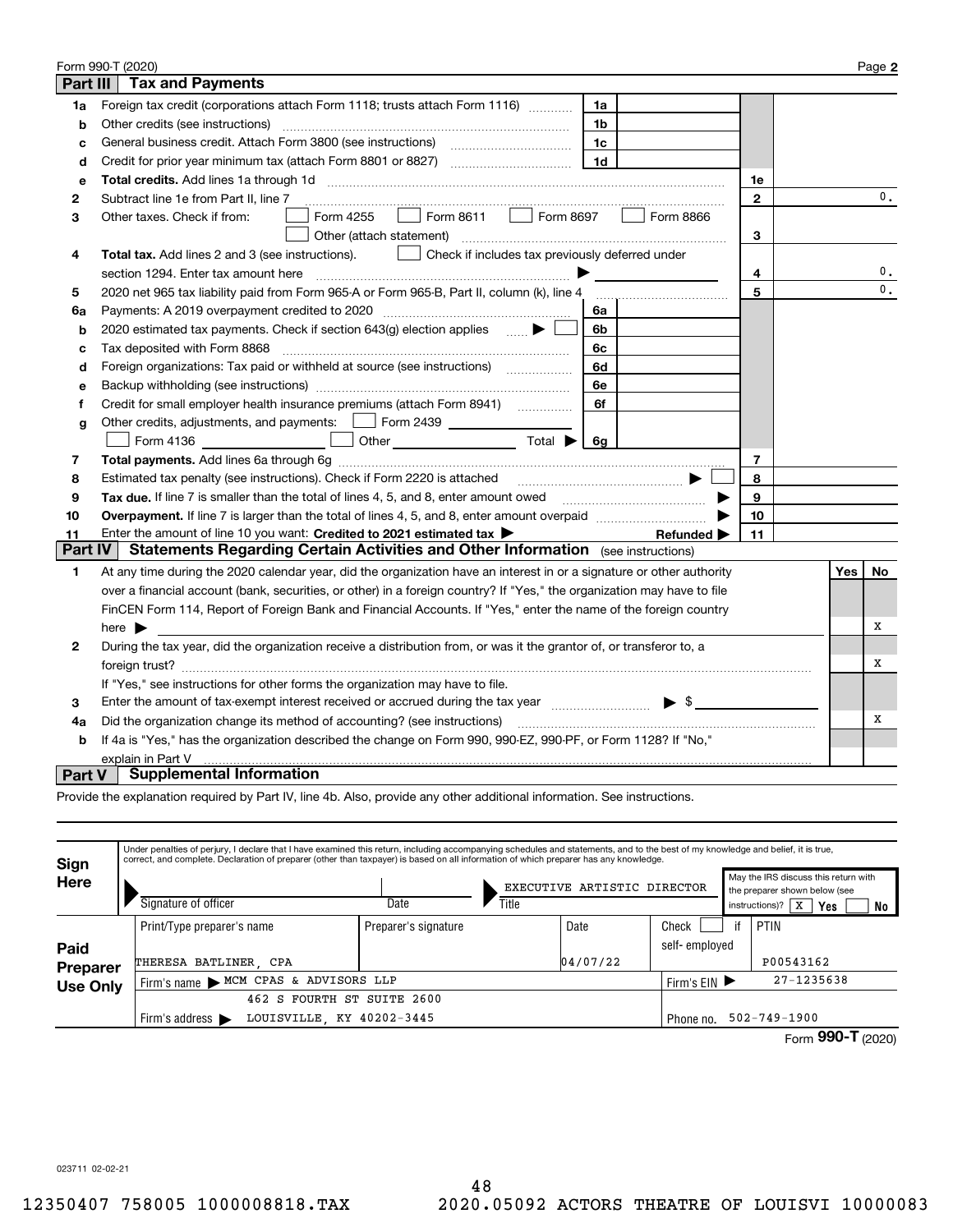| <b>SCHEDULE A</b> |  |  |
|-------------------|--|--|
| (Form 990-T)      |  |  |

Department of the Treasury Internal Revenue Service

# **Unrelated Business Taxable Income From an Unrelated Trade or Business**

**| Go to www.irs.gov/Form990T for instructions and the latest information.**

**Do not enter SSN numbers on this form as it may be made public if your organization is a 501(c)(3). |** 

OMB No. 1545-0047 **2020**

1

| Open to Public Inspection for |
|-------------------------------|
| 501(c)(3) Organizations Only  |

**A**

Name of the organization **mumber and the organization number contracts the organization number BEEnployer identification number** 

ACTORS THEATRE OF LOUISVILLE, INC.  $61-0645030$ 

**C**00 **D** Sequence:  $1$  of  $1$ Unrelated business activity code (see instructions)  $\triangleright$  523000  $\vert$  Sequence: 1 of 523000

**E**Describe the unrelated trade or business | INVESTMENTS IN PARTNERSHIPS

| Part I              | <b>Unrelated Trade or Business Income</b>                                                         |                | (A) Income  | (B) Expenses | (C) Net    |
|---------------------|---------------------------------------------------------------------------------------------------|----------------|-------------|--------------|------------|
| b                   | <b>1a</b> Gross receipts or sales                                                                 | 1c             |             |              |            |
| $\mathbf{2}$        |                                                                                                   | $\mathbf{2}$   |             |              |            |
| 3<br>4 a            | Capital gain net income (attach Sch D (Form 1041 or Form                                          | 3              | 809         |              | 809.       |
| b                   | Net gain (loss) (Form 4797) (attach Form 4797) (see instructions)                                 | 4a<br>4b       |             |              |            |
| c<br>5              | Capital loss deduction for trusts<br>Income (loss) from a partnership or an S corporation (attach | 4c             |             |              |            |
| 6                   | statement) STATEMENT 1                                                                            | 5<br>6         | $-13,605$ . |              | $-13,605.$ |
| $\overline{7}$<br>8 | Interest, annuities, royalties, and rents from a controlled                                       | $\overline{7}$ |             |              |            |
|                     |                                                                                                   | 8              |             |              |            |
| 9                   | Investment income of section $501(c)(7)$ , $(9)$ , or $(17)$                                      | 9              |             |              |            |
| 10<br>11            |                                                                                                   | 10<br>11       |             |              |            |
| 12                  | Other income (see instructions; attach statement)                                                 | 12             | 187.        |              | 187.       |
| 13                  |                                                                                                   | 13             | $-12,609.$  |              | $-12,609.$ |

**Part II Deductions Not Taken Elsewhere** (See instructions for limitations on deductions) Deductions must be directly connected with the unrelated business income

| 1.           | Compensation of officers, directors, and trustees (Part X) [11] manufactures and trustees (Part X) [11] manufactures and trustees (Part X) [11] manufactures and trustees (Part X) [11] manufactures and trustees and trustees |  |  | 1            |                                     |
|--------------|--------------------------------------------------------------------------------------------------------------------------------------------------------------------------------------------------------------------------------|--|--|--------------|-------------------------------------|
| $\mathbf{2}$ |                                                                                                                                                                                                                                |  |  | $\mathbf{2}$ |                                     |
| 3            | Repairs and maintenance material continuum contracts and maintenance material contracts and maintenance material contracts and maintenance material contracts and maintenance material contracts and an except and an except o |  |  | 3            |                                     |
| 4            |                                                                                                                                                                                                                                |  |  | 4            |                                     |
| 5            | Interest (attach statement) (see instructions) www.communicalisation.communicalisations.communicalisations.                                                                                                                    |  |  | 5            |                                     |
| 6            | Taxes and licenses <b>communications</b> and constructions are all the constructions and licenses <b>constructions</b>                                                                                                         |  |  | 6            |                                     |
| 7            | Depreciation (attach Form 4562) (see instructions)<br>Less depreciation claimed in Part III and elsewhere on return<br><b>8a</b>                                                                                               |  |  |              |                                     |
| 8            |                                                                                                                                                                                                                                |  |  | 8b           |                                     |
| 9            |                                                                                                                                                                                                                                |  |  | 9            |                                     |
| 10           | Contributions to deferred compensation plans                                                                                                                                                                                   |  |  | 10           |                                     |
| 11           |                                                                                                                                                                                                                                |  |  | 11           |                                     |
| 12           |                                                                                                                                                                                                                                |  |  | 12           |                                     |
| 13           | Excess readership costs (Part IX) [11] [2000] [2000] [3000] [3000] [3000] [3000] [3000] [3000] [3000] [3000] [                                                                                                                 |  |  | 13           |                                     |
| 14           | Other deductions (attach statement) material content and a statement of the statement of the content of the statement of the statement of the statement of the statement of the statement of the statement of the statement of |  |  | 14           |                                     |
| 15           |                                                                                                                                                                                                                                |  |  | 15           | 0.                                  |
| 16           | Unrelated business income before net operating loss deduction. Subtract line 15 from Part I, line 13,                                                                                                                          |  |  |              |                                     |
|              | column (C)                                                                                                                                                                                                                     |  |  | 16           | $-12,609.$                          |
| 17           | Deduction for net operating loss (see instructions) manufactions.com/manufactions.com/manufactions.com/manufactions.com/manufactions.com/manufactions.com/manufactions.com/manufactions.com/manufactions.com/manufactions.com/ |  |  | 17           | $\mathbf{0}$ .                      |
| 18           | Unrelated business taxable income. Subtract line 17 from line 16 [11] www.communities.communities taxable income.                                                                                                              |  |  | 18           | $-12,609.$                          |
|              | LHA For Paperwork Reduction Act Notice, see instructions.                                                                                                                                                                      |  |  |              | <b>Schedule A (Form 990-T) 2020</b> |

023741 12-23-20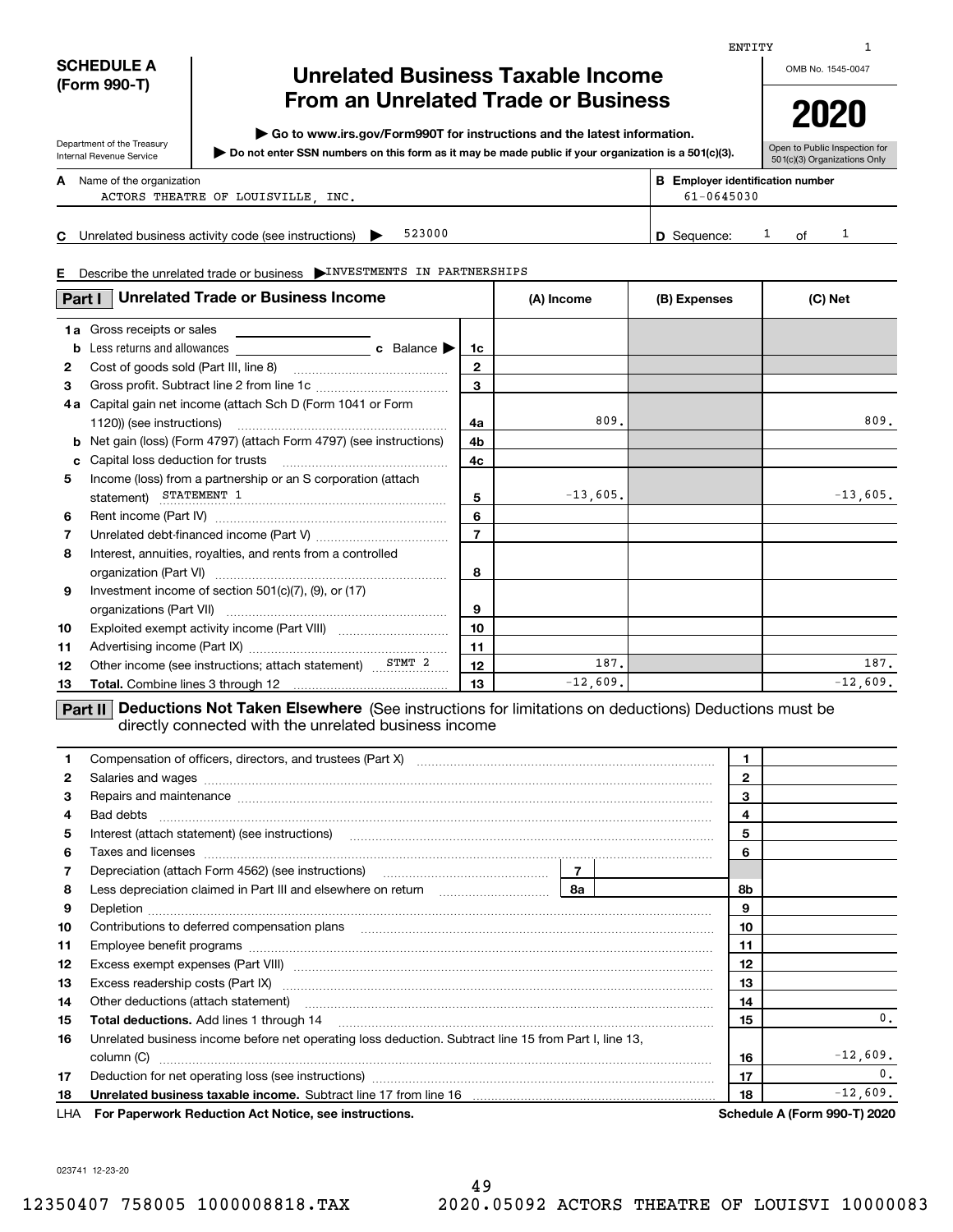|                | Schedule A (Form 990-T) 2020<br>Part III<br><b>Cost of Goods Sold</b>                                                                                                                                                          | Enter method of inventory valuation | ▶ |                | Page 2         |
|----------------|--------------------------------------------------------------------------------------------------------------------------------------------------------------------------------------------------------------------------------|-------------------------------------|---|----------------|----------------|
| 1              | Inventory at beginning of year                                                                                                                                                                                                 |                                     |   | 1              |                |
| $\mathbf{2}$   |                                                                                                                                                                                                                                |                                     |   | $\mathbf{2}$   |                |
| З              |                                                                                                                                                                                                                                |                                     |   | 3              |                |
| 4              | Additional section 263A costs (attach statement) material content content and according terms and according te                                                                                                                 |                                     |   | 4              |                |
| 5              | Other costs (attach statement) manufactured and contract and contract and contract and contract and contract and contract and contract and contract and contract and contract and contract and contract and contract and contr |                                     |   | 5              |                |
| 6              |                                                                                                                                                                                                                                |                                     |   | 6              |                |
| 7              | Inventory at end of year                                                                                                                                                                                                       |                                     |   | $\overline{7}$ |                |
| 8              | Cost of goods sold. Subtract line 7 from line 6. Enter here and in Part I, line 2                                                                                                                                              |                                     |   | 8              |                |
| 9              | Do the rules of section 263A (with respect to property produced or acquired for resale) apply to the organization?                                                                                                             |                                     |   |                | Yes<br>No      |
| <b>Part IV</b> | Rent Income (From Real Property and Personal Property Leased with Real Property)                                                                                                                                               |                                     |   |                |                |
| 1              | Description of property (property street address, city, state, ZIP code). Check if a dual-use (see instructions)                                                                                                               |                                     |   |                |                |
|                | A                                                                                                                                                                                                                              |                                     |   |                |                |
|                | В                                                                                                                                                                                                                              |                                     |   |                |                |
|                | $\mathbf c$                                                                                                                                                                                                                    |                                     |   |                |                |
|                | D                                                                                                                                                                                                                              |                                     |   |                |                |
|                |                                                                                                                                                                                                                                | A                                   | В | C              | D              |
| 2              | Rent received or accrued                                                                                                                                                                                                       |                                     |   |                |                |
| a              | From personal property (if the percentage of                                                                                                                                                                                   |                                     |   |                |                |
|                | rent for personal property is more than 10%                                                                                                                                                                                    |                                     |   |                |                |
|                |                                                                                                                                                                                                                                |                                     |   |                |                |
| b              | From real and personal property (if the                                                                                                                                                                                        |                                     |   |                |                |
|                | percentage of rent for personal property exceeds                                                                                                                                                                               |                                     |   |                |                |
|                | 50% or if the rent is based on profit or income)                                                                                                                                                                               |                                     |   |                |                |
| c              | Total rents received or accrued by property.                                                                                                                                                                                   |                                     |   |                |                |
|                | Add lines 2a and 2b, columns A through D                                                                                                                                                                                       |                                     |   |                |                |
| 4              | Deductions directly connected with the income                                                                                                                                                                                  |                                     |   |                |                |
| 5<br>1         | <b>Unrelated Debt-Financed Income</b><br>Description of debt-financed property (street address, city, state, ZIP code). Check if a dual-use (see instructions)<br>A<br>В                                                       | (see instructions)                  |   |                | 0.             |
|                | $\mathbf c$                                                                                                                                                                                                                    |                                     |   |                |                |
|                | D                                                                                                                                                                                                                              |                                     |   |                |                |
|                |                                                                                                                                                                                                                                | Α                                   | В | C              | D              |
| 2              | Gross income from or allocable to debt-financed                                                                                                                                                                                |                                     |   |                |                |
|                | property                                                                                                                                                                                                                       |                                     |   |                |                |
| Part V<br>З    | Deductions directly connected with or allocable                                                                                                                                                                                |                                     |   |                |                |
|                | to debt-financed property                                                                                                                                                                                                      |                                     |   |                |                |
| а              | Straight line depreciation (attach statement)                                                                                                                                                                                  |                                     |   |                |                |
| b              | Other deductions (attach statement)                                                                                                                                                                                            |                                     |   |                |                |
| с              | Total deductions (add lines 3a and 3b,                                                                                                                                                                                         |                                     |   |                |                |
|                |                                                                                                                                                                                                                                |                                     |   |                |                |
| 4              | Amount of average acquisition debt on or allocable                                                                                                                                                                             |                                     |   |                |                |
|                | to debt-financed property (attach statement)<br>.                                                                                                                                                                              |                                     |   |                |                |
| 5              | Average adjusted basis of or allocable to debt-                                                                                                                                                                                |                                     |   |                |                |
|                | financed property (attach statement)                                                                                                                                                                                           |                                     |   |                |                |
| 6              |                                                                                                                                                                                                                                | %                                   | % | %              | %              |
| 7<br>8         | Gross income reportable. Multiply line 2 by line 6                                                                                                                                                                             |                                     |   |                | $\mathbf{0}$ . |
|                |                                                                                                                                                                                                                                |                                     |   |                |                |
| 9              | Allocable deductions. Multiply line 3c by line 6                                                                                                                                                                               |                                     |   |                |                |
| 10             | Total allocable deductions. Add line 9, columns A through D. Enter here and on Part I, line 7, column (B)                                                                                                                      |                                     |   |                | 0.<br>0.       |

<sup>50</sup> 12350407 758005 1000008818.TAX 2020.05092 ACTORS THEATRE OF LOUISVI 10000083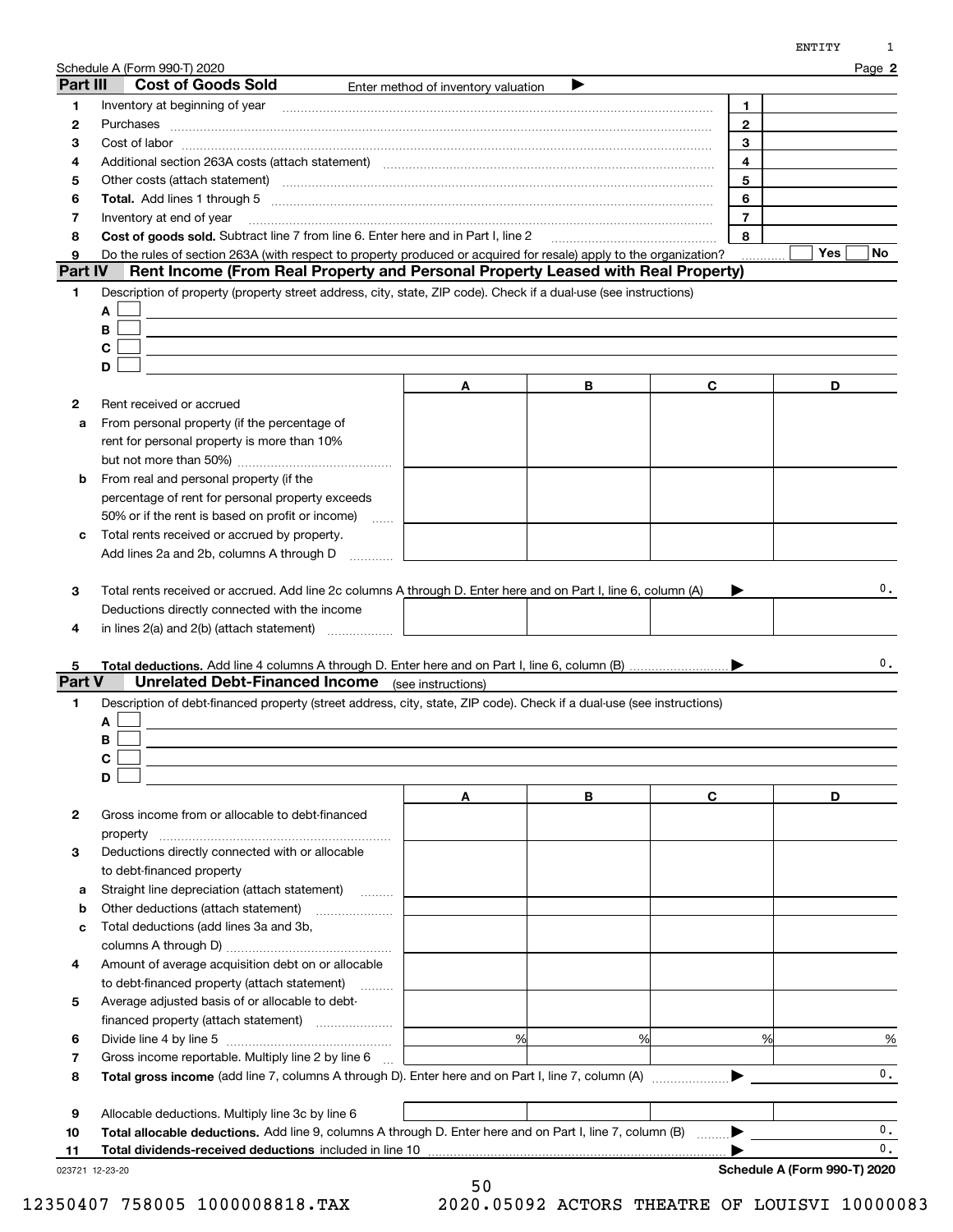|                            |                                              |                                                                                                                                                                                           |  |                                                                                |    |                                                                                      |                                          |                                                                                                |                                                                         | ᇊᇅᆠᆠᅶ                                                                               |  |
|----------------------------|----------------------------------------------|-------------------------------------------------------------------------------------------------------------------------------------------------------------------------------------------|--|--------------------------------------------------------------------------------|----|--------------------------------------------------------------------------------------|------------------------------------------|------------------------------------------------------------------------------------------------|-------------------------------------------------------------------------|-------------------------------------------------------------------------------------|--|
|                            | Schedule A (Form 990-T) 2020                 | Part VI Interest, Annuities, Royalties, and Rents from Controlled Organizations                                                                                                           |  |                                                                                |    |                                                                                      |                                          | (see instructions)                                                                             |                                                                         | Page 3                                                                              |  |
|                            |                                              |                                                                                                                                                                                           |  | <b>Exempt Controlled Organizations</b>                                         |    |                                                                                      |                                          |                                                                                                |                                                                         |                                                                                     |  |
|                            | <b>1.</b> Name of controlled<br>organization | 2. Employer<br>identification<br>number                                                                                                                                                   |  | 3. Net unrelated<br>income (loss)<br>(see instructions)                        |    | 4. Total of specified<br>payments made                                               |                                          | 5. Part of column 4<br>that is included in the<br>controlling organiza-<br>tion's gross income |                                                                         | 6. Deductions directly<br>connected with<br>income in column 5                      |  |
| <u>(1)</u>                 |                                              |                                                                                                                                                                                           |  |                                                                                |    |                                                                                      |                                          |                                                                                                |                                                                         |                                                                                     |  |
| (2)                        |                                              |                                                                                                                                                                                           |  |                                                                                |    |                                                                                      |                                          |                                                                                                |                                                                         |                                                                                     |  |
| (3)                        |                                              |                                                                                                                                                                                           |  |                                                                                |    |                                                                                      |                                          |                                                                                                |                                                                         |                                                                                     |  |
| (4)                        |                                              |                                                                                                                                                                                           |  |                                                                                |    |                                                                                      |                                          |                                                                                                |                                                                         |                                                                                     |  |
|                            |                                              |                                                                                                                                                                                           |  | Nonexempt Controlled Organizations                                             |    |                                                                                      |                                          |                                                                                                |                                                                         |                                                                                     |  |
|                            | 7. Taxable Income                            | 8. Net unrelated<br>income (loss)<br>(see instructions)                                                                                                                                   |  | 9. Total of specified<br>payments made                                         |    | <b>10.</b> Part of column 9<br>that is included in the<br>controlling organization's | gross income                             |                                                                                                | <b>11.</b> Deductions directly<br>connected with<br>income in column 10 |                                                                                     |  |
| (1)                        |                                              |                                                                                                                                                                                           |  |                                                                                |    |                                                                                      |                                          |                                                                                                |                                                                         |                                                                                     |  |
| (2)                        |                                              |                                                                                                                                                                                           |  |                                                                                |    |                                                                                      |                                          |                                                                                                |                                                                         |                                                                                     |  |
| (3)                        |                                              |                                                                                                                                                                                           |  |                                                                                |    |                                                                                      |                                          |                                                                                                |                                                                         |                                                                                     |  |
| (4)                        |                                              |                                                                                                                                                                                           |  |                                                                                |    |                                                                                      |                                          |                                                                                                |                                                                         |                                                                                     |  |
| Totals<br><b>Part VII</b>  |                                              | Investment Income of a Section 501(c)(7), (9), or (17) Organization                                                                                                                       |  |                                                                                |    |                                                                                      | line 8, column (A)<br>(see instructions) | 0.                                                                                             |                                                                         | line $8$ , column $(B)$<br>0.                                                       |  |
|                            |                                              | 1. Description of income                                                                                                                                                                  |  | 2. Amount of                                                                   |    | 3. Deductions                                                                        |                                          | 4. Set-asides                                                                                  |                                                                         | 5. Total deductions                                                                 |  |
|                            |                                              |                                                                                                                                                                                           |  | income                                                                         |    | directly connected<br>(attach statement)                                             |                                          |                                                                                                | (attach statement)                                                      | and set-asides<br>(add cols 3 and 4)                                                |  |
| (1)                        |                                              |                                                                                                                                                                                           |  |                                                                                |    |                                                                                      |                                          |                                                                                                |                                                                         |                                                                                     |  |
| (2)                        |                                              |                                                                                                                                                                                           |  |                                                                                |    |                                                                                      |                                          |                                                                                                |                                                                         |                                                                                     |  |
| (3)                        |                                              |                                                                                                                                                                                           |  |                                                                                |    |                                                                                      |                                          |                                                                                                |                                                                         |                                                                                     |  |
| (4)                        |                                              |                                                                                                                                                                                           |  |                                                                                |    |                                                                                      |                                          |                                                                                                |                                                                         |                                                                                     |  |
|                            |                                              |                                                                                                                                                                                           |  | Add amounts in<br>column 2. Enter<br>here and on Part I,<br>line 9, column (A) | 0. |                                                                                      |                                          |                                                                                                |                                                                         | Add amounts in<br>column 5. Enter<br>here and on Part I.<br>line $9$ , column $(B)$ |  |
| Totals<br><b>Part VIII</b> |                                              | <b>Exploited Exempt Activity Income, Other Than Advertising Income</b>                                                                                                                    |  |                                                                                |    |                                                                                      | (see instructions)                       |                                                                                                |                                                                         | 0.                                                                                  |  |
| 1                          | Description of exploited activity:           |                                                                                                                                                                                           |  |                                                                                |    |                                                                                      |                                          |                                                                                                |                                                                         |                                                                                     |  |
| 2                          |                                              | Gross unrelated business income from trade or business. Enter here and on Part I, line 10, column (A)                                                                                     |  |                                                                                |    |                                                                                      |                                          |                                                                                                | $\mathbf{2}$                                                            |                                                                                     |  |
| 3                          |                                              | Expenses directly connected with production of unrelated business income. Enter here and on Part I,                                                                                       |  |                                                                                |    |                                                                                      |                                          |                                                                                                |                                                                         |                                                                                     |  |
|                            | line 10, column (B)                          |                                                                                                                                                                                           |  |                                                                                |    |                                                                                      |                                          |                                                                                                | 3                                                                       |                                                                                     |  |
| 4                          |                                              | Net income (loss) from unrelated trade or business. Subtract line 3 from line 2. If a gain, complete                                                                                      |  |                                                                                |    |                                                                                      |                                          |                                                                                                |                                                                         |                                                                                     |  |
|                            |                                              |                                                                                                                                                                                           |  |                                                                                |    |                                                                                      |                                          |                                                                                                | 4                                                                       |                                                                                     |  |
| 5                          |                                              |                                                                                                                                                                                           |  |                                                                                |    |                                                                                      |                                          |                                                                                                | 5                                                                       |                                                                                     |  |
| 6                          |                                              | Expenses attributable to income entered on line 5 [111] [12] matter control and attributable to income entered on line 5 [11] matter control and attributable to income entered on line 5 |  |                                                                                |    |                                                                                      |                                          |                                                                                                | 6                                                                       |                                                                                     |  |
| 7                          |                                              | Excess exempt expenses. Subtract line 5 from line 6, but do not enter more than the amount on line                                                                                        |  |                                                                                |    |                                                                                      |                                          |                                                                                                |                                                                         |                                                                                     |  |
|                            |                                              |                                                                                                                                                                                           |  |                                                                                |    |                                                                                      |                                          |                                                                                                | 7                                                                       |                                                                                     |  |

**Schedule A (Form 990-T) 2020**

023731 12-23-20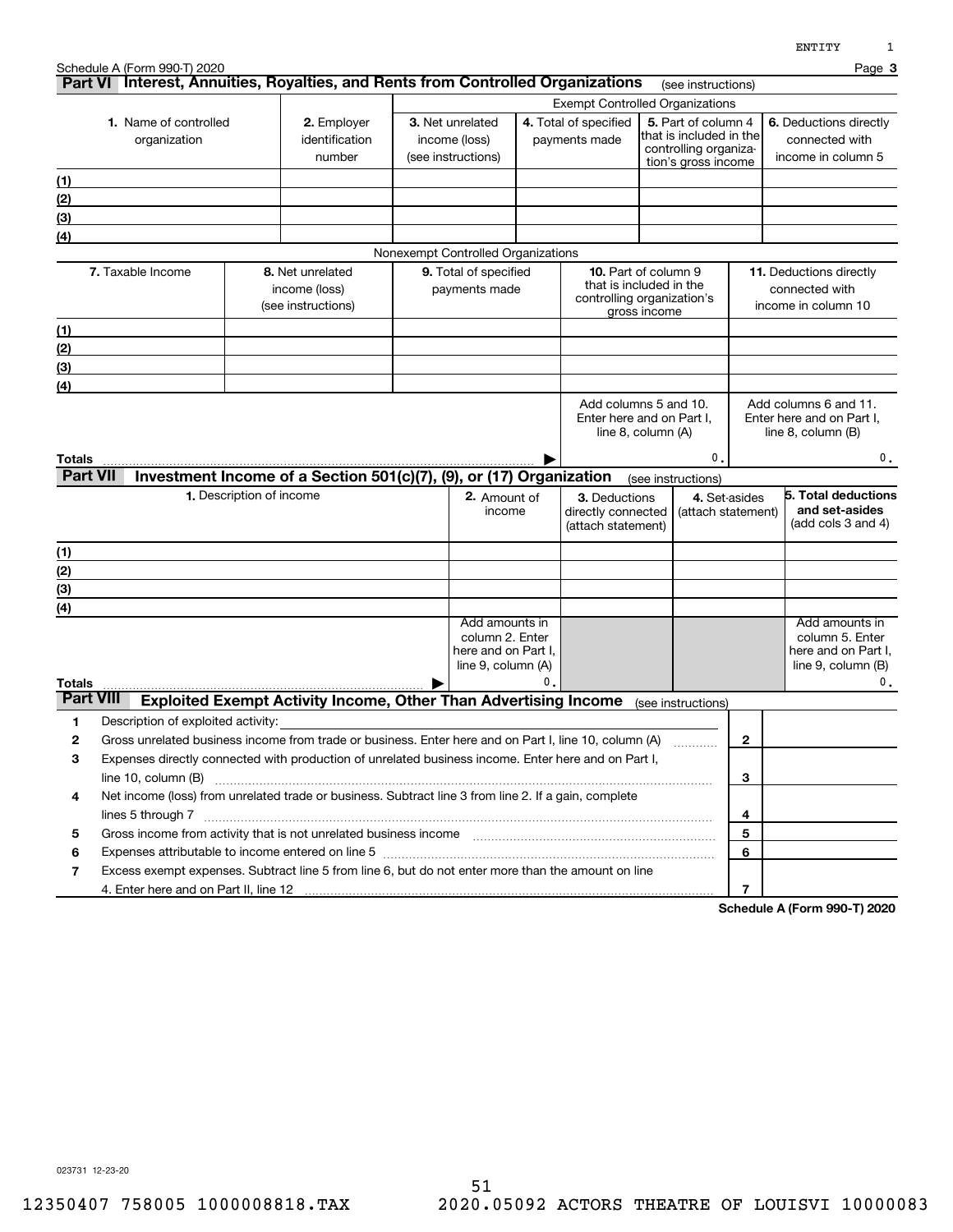| Part IX          | Schedule A (Form 990-T) 2020<br><b>Advertising Income</b>                                            |          |   |                 | Page 4             |
|------------------|------------------------------------------------------------------------------------------------------|----------|---|-----------------|--------------------|
| 1                | Name(s) of periodical(s). Check box if reporting two or more periodicals on a consolidated basis.    |          |   |                 |                    |
|                  | A                                                                                                    |          |   |                 |                    |
|                  | В                                                                                                    |          |   |                 |                    |
|                  | $\mathbf c$                                                                                          |          |   |                 |                    |
|                  | D                                                                                                    |          |   |                 |                    |
|                  | Enter amounts for each periodical listed above in the corresponding column.                          |          |   |                 |                    |
|                  |                                                                                                      | A        | В | $\mathbf{C}$    | D                  |
| 2                | Gross advertising income                                                                             |          |   |                 |                    |
|                  |                                                                                                      |          |   |                 | $\mathbf{0}$ .     |
| a                |                                                                                                      |          |   |                 |                    |
| 3                | Direct advertising costs by periodical                                                               |          |   |                 |                    |
| a                |                                                                                                      |          |   |                 | 0.                 |
|                  |                                                                                                      |          |   |                 |                    |
| 4                | Advertising gain (loss). Subtract line 3 from line                                                   |          |   |                 |                    |
|                  | 2. For any column in line 4 showing a gain,                                                          |          |   |                 |                    |
|                  | complete lines 5 through 8. For any column in                                                        |          |   |                 |                    |
|                  | line 4 showing a loss or zero, do not complete                                                       |          |   |                 |                    |
|                  | lines 5 through 7, and enter zero on line 8                                                          |          |   |                 |                    |
| 5                |                                                                                                      |          |   |                 |                    |
| 6                |                                                                                                      |          |   |                 |                    |
| 7                | Excess readership costs. If line 6 is less than                                                      |          |   |                 |                    |
|                  | line 5, subtract line 6 from line 5. If line 5 is less                                               |          |   |                 |                    |
|                  |                                                                                                      |          |   |                 |                    |
| 8                | Excess readership costs allowed as a                                                                 |          |   |                 |                    |
|                  | deduction. For each column showing a gain on                                                         |          |   |                 |                    |
|                  | line 4, enter the lesser of line 4 or line 7                                                         |          |   |                 |                    |
| a                | Add line 8, columns A through D. Enter the greater of the line 8a, columns total or zero here and on |          |   |                 |                    |
|                  |                                                                                                      |          |   |                 | 0.                 |
| Part X           | <b>Compensation of Officers, Directors, and Trustees</b> (see instructions)                          |          |   |                 |                    |
|                  |                                                                                                      |          |   | 3. Percentage   | 4. Compensation    |
|                  | 1. Name                                                                                              | 2. Title |   | of time devoted | attributable to    |
|                  |                                                                                                      |          |   | to business     | unrelated business |
| (1)              |                                                                                                      |          |   | %               |                    |
| (2)              |                                                                                                      |          |   | %               |                    |
| (3)              |                                                                                                      |          |   | %               |                    |
| $\left(4\right)$ |                                                                                                      |          |   | %               |                    |
|                  |                                                                                                      |          |   |                 |                    |
|                  | Total. Enter here and on Part II, line 1                                                             |          |   |                 | 0.                 |
| <b>Part XI</b>   | <b>Supplemental Information</b> (see instructions)                                                   |          |   |                 |                    |
|                  |                                                                                                      |          |   |                 |                    |
|                  |                                                                                                      |          |   |                 |                    |
|                  |                                                                                                      |          |   |                 |                    |
|                  |                                                                                                      |          |   |                 |                    |

023732 12-23-20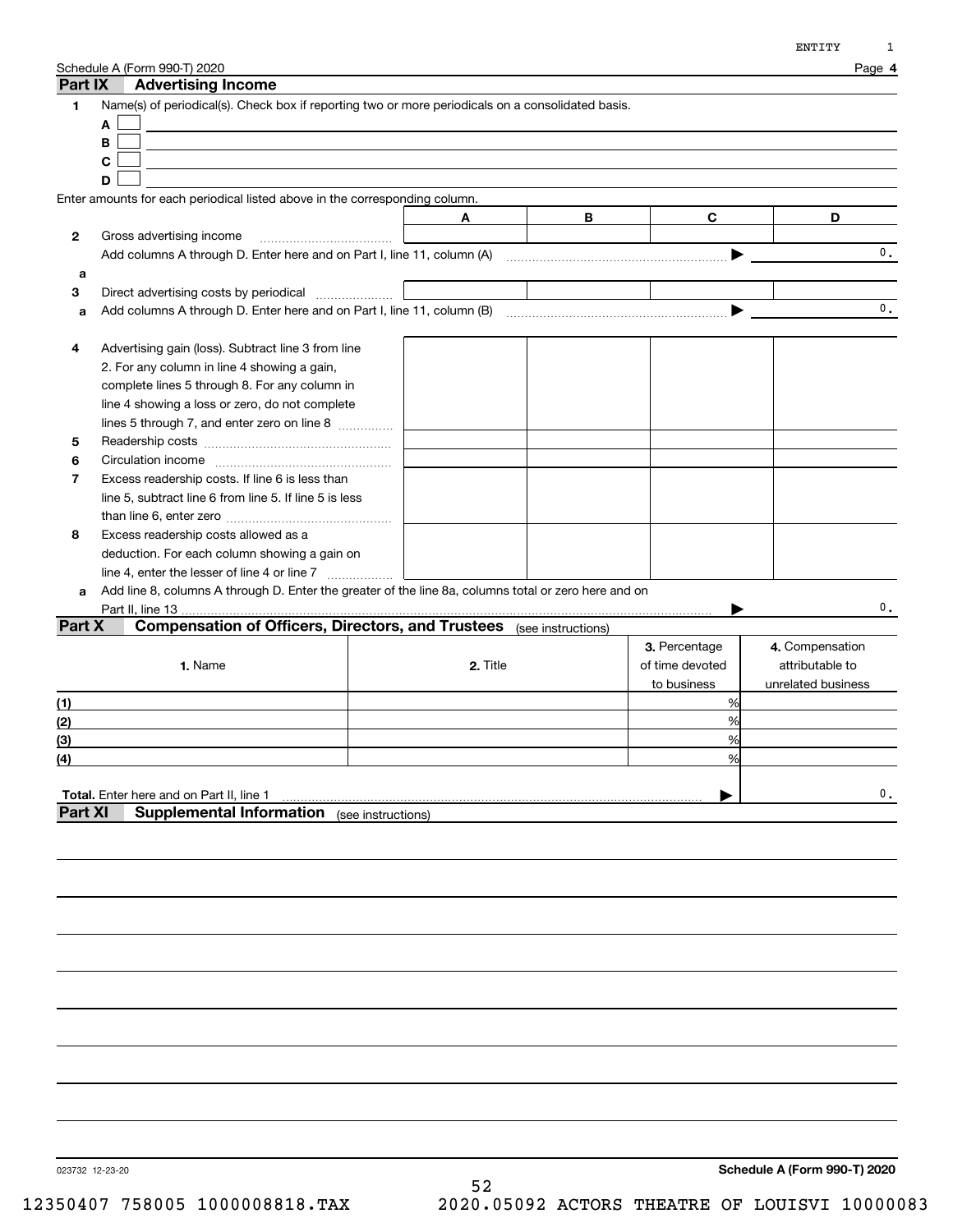| FORM $990-T (A)$                                                                    |  | INCOME (LOSS) FROM PARTNERSHIPS | STATEMENT 1             |
|-------------------------------------------------------------------------------------|--|---------------------------------|-------------------------|
| DESCRIPTION                                                                         |  |                                 | NET INCOME<br>OR (LOSS) |
| FORT WASHINGTON PRIVATE EQUITY INVESTORS IV, L.P. -                                 |  |                                 |                         |
| ORDINARY BUSINESS INCOME                                                            |  |                                 | 109.                    |
| FORT WASHINGTON PRIVATE EQUITY INVESTORS VII, L.P. -                                |  |                                 |                         |
| ORDINARY BUSINESS INCOM<br>FORT WASHINGTON PRIVATE EQUITY INVESTORS VII, L.P. - NET |  |                                 | 4,784.                  |
| RENTAL REAL ESTATE                                                                  |  |                                 | $-50.$                  |
| FORT WASHINGTON PRIVATE EQUITY INVESTORS VII, L.P. - OTHER                          |  |                                 |                         |
| NET RENTAL INCOME                                                                   |  |                                 | 16.                     |
| FORT WASHINGTON PRIVATE EQUITY INVESTORS VII, L.P. -                                |  |                                 |                         |
| INTEREST INCOME                                                                     |  |                                 | 11.                     |
| FORT WASHINGTON PRIVATE EQUITY INVESTORS VII, L.P. -                                |  |                                 |                         |
| <b>ROYALTIES</b>                                                                    |  |                                 | 3.                      |
| FORT WASHINGTON PRIVATE EQUITY INVESTORS VII, L.P. - OTHER                          |  |                                 |                         |
| INCOME (LOSS)                                                                       |  |                                 | $-1,508.$               |
| FORT WASHINGTON PRIVATE EQUITY OPPORTUNITIES FUND II, L.P.                          |  |                                 |                         |
| - ORDINARY BUSINE                                                                   |  |                                 | 134.                    |
| FORT WASHINGTON PRIVATE EQUITY OPPORTUNITIES FUND II, L.P.                          |  |                                 |                         |
| - OTHER INCOME (L                                                                   |  |                                 | 45.                     |
| FORT WASHINGTON PRIVATE EQUITY INVESTORS IX, LLP -<br>ORDINARY BUSINESS INCOME      |  |                                 | $-6,672.$               |
| FORT WASHINGTON PRIVATE EQUITY INVESTORS IX, LLP - NET                              |  |                                 |                         |
| RENTAL REAL ESTATE IN                                                               |  |                                 | 49.                     |
| FORT WASHINGTON PRIVATE EQUITY INVESTORS IX, LLP -                                  |  |                                 |                         |
| INTEREST INCOME                                                                     |  |                                 | 461.                    |
| FORT WASHINGTON PRIVATE EQUITY INVESTORS IX, LLP -                                  |  |                                 |                         |
| DIVIDEND INCOME                                                                     |  |                                 | 40.                     |
| FORT WASHINGTON PRIVATE EQUITY INVESTORS IX, LLP -                                  |  |                                 |                         |
| ROYALTIES                                                                           |  |                                 | 6.                      |
| FORT WASHINGTON PRIVATE EQUITY INVESTORS IX, LLP - OTHER                            |  |                                 |                         |
| INCOME (LOSS)                                                                       |  |                                 | $-6,885.$               |
| FORT WASHINGTON PRIVATE EQUITY INVESTORS X, LP - ORDINARY                           |  |                                 |                         |
| BUSINESS INCOME (L                                                                  |  |                                 | 210.                    |
| FORT WASHINGTON PRIVATE EQUITY INVESTORS X, LP - OTHER NET<br>RENTAL INCOME (LO     |  |                                 | 48.                     |
| FORT WASHINGTON PRIVATE EQUITY INVESTORS X, LP - INTEREST                           |  |                                 |                         |
| <b>INCOME</b>                                                                       |  |                                 | 12.                     |
| FORT WASHINGTON PRIVATE EQUITY INVESTORS X, LP - ROYALTIES                          |  |                                 | 65.                     |
| FORT WASHINGTON PRIVATE EQUITY INVESTORS X, LP - OTHER                              |  |                                 |                         |
| INCOME (LOSS)                                                                       |  |                                 | $-4,483.$               |
| TOTAL INCLUDED ON SCHEDULE A, PART I, LINE 5                                        |  |                                 | $-13,605.$              |

~~~~~~~~~~~~~~

}}}}}}}}}}}}}}}}}}}}}}}}}}}}}}}}}} }}}}}}}}}}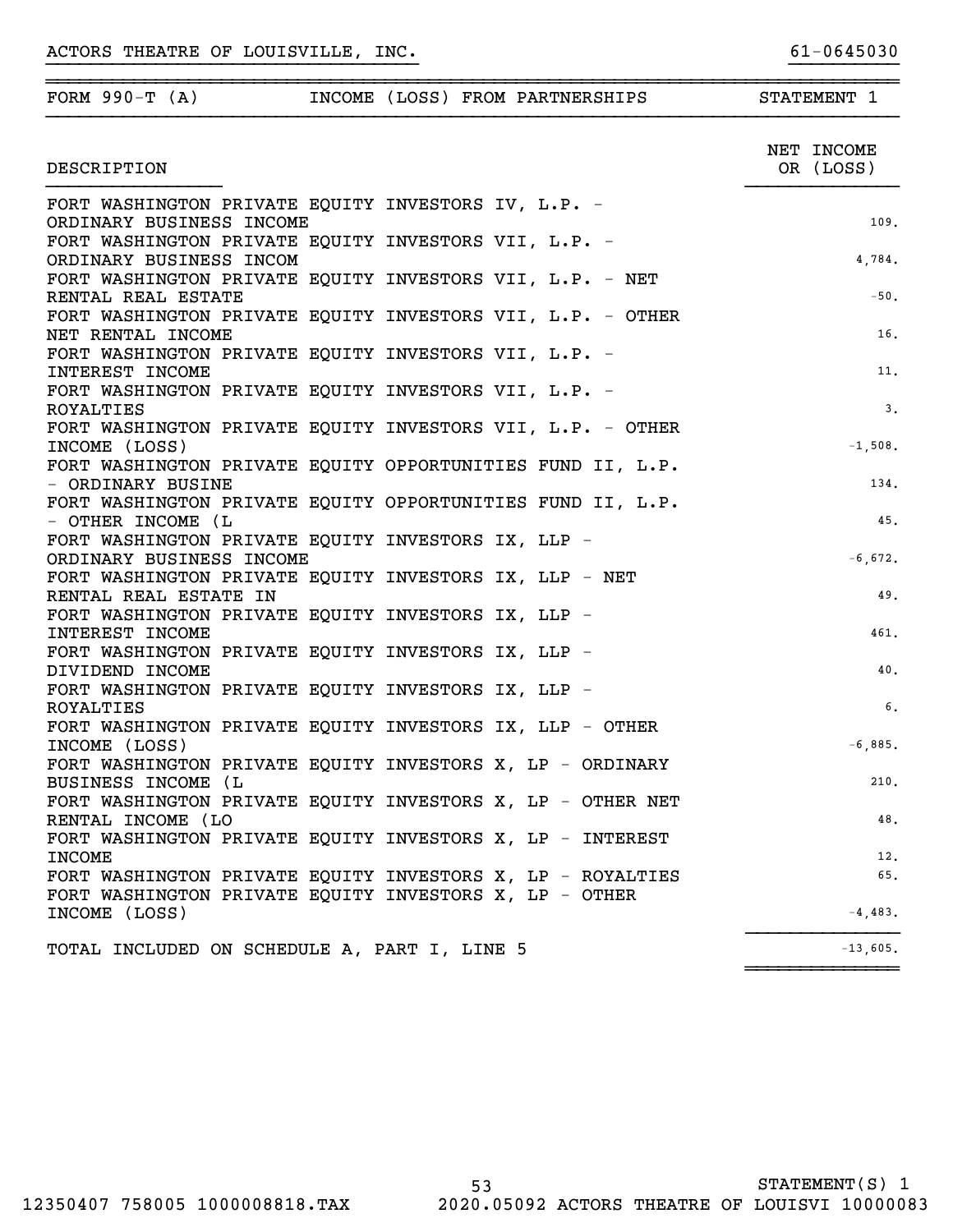| FORM $990-T (A)$                     | OTHER INCOME                                          | STATEMENT <sub>2</sub> |      |
|--------------------------------------|-------------------------------------------------------|------------------------|------|
| DESCRIPTION                          |                                                       | AMOUNT                 |      |
| INVESTORS VII, L.P.                  | CANCELLATION OF DEBT - FORT WASHINGTON PRIVATE EQUITY |                        | 187. |
| TOTAL TO SCHEDULE A, PART I, LINE 12 |                                                       |                        | 187. |

}}}}}}}}}}}}}}}}}}}}}}}}}}}}}}}}}} }}}}}}}}}}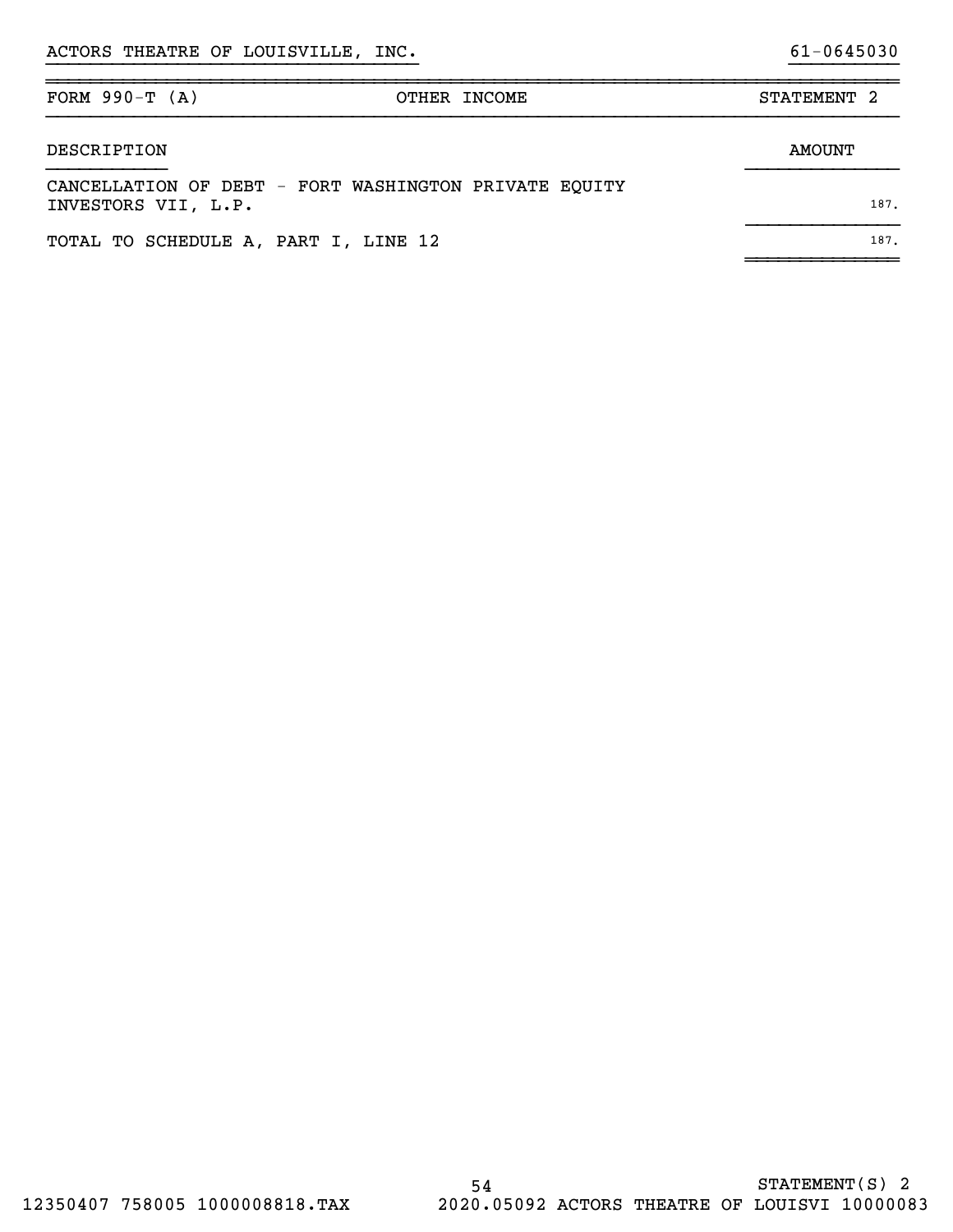Name

Department of the Treasury Internal Revenue Service

## **| Go to www.irs.gov/Form1120 for instructions and the latest information. | Attach to Form 1120, 1120-C, 1120-F, 1120-FSC, 1120-H, 1120-IC-DISC, 1120-L, 1120-ND, 1120-PC, 1120-POL, 1120-REIT, 1120-RIC, 1120-SF, or certain Forms 990-T. Capital Gains and Losses**

OMB No. 1545-0123

**2020**

**Employer identification number**

| ACTORS | THEATRE OF LOUISVILLE | <b>INC</b> | $-0645030$<br>61 |
|--------|-----------------------|------------|------------------|
|        |                       |            |                  |

| Did the corporation dispose of any investment(s) in a qualified opportunity fund during the tax year?                                                                                                                                                                                                      |                                  |                                 |                                                                                      |    | Yes $X$ No                                                                                             |  |  |  |
|------------------------------------------------------------------------------------------------------------------------------------------------------------------------------------------------------------------------------------------------------------------------------------------------------------|----------------------------------|---------------------------------|--------------------------------------------------------------------------------------|----|--------------------------------------------------------------------------------------------------------|--|--|--|
| If "Yes," attach Form 8949 and see its instructions for additional requirements for reporting your gain or loss.<br>Short-Term Capital Gains and Losses - Assets Held One Year or Less                                                                                                                     |                                  |                                 |                                                                                      |    |                                                                                                        |  |  |  |
| Part I                                                                                                                                                                                                                                                                                                     |                                  |                                 |                                                                                      |    |                                                                                                        |  |  |  |
| See instructions for how to figure the amounts<br>to enter on the lines below.                                                                                                                                                                                                                             | (d)                              | (e)                             | (g) Adjustments to gain                                                              |    | (h) Gain or (loss)<br>Subtract column (e) from                                                         |  |  |  |
| This form may be easier to complete if you<br>round off cents to whole dollars.                                                                                                                                                                                                                            | Proceeds<br>(sales price)        | Cost<br>(or other basis)        | or loss from Form(s) 8949.<br>Part I, line 2, column (g)                             |    | column (d) and combine the<br>result with column (g)                                                   |  |  |  |
| <b>1a</b> Totals for all short-term transactions<br>reported on Form 1099-B for which basis<br>was reported to the IRS and for which you<br>have no adjustments (see instructions).<br>However, if you choose to report all these<br>transactions on Form 8949, leave this line<br>blank and go to line 1b |                                  |                                 |                                                                                      |    |                                                                                                        |  |  |  |
| <b>1b</b> Totals for all transactions reported on                                                                                                                                                                                                                                                          |                                  |                                 |                                                                                      |    |                                                                                                        |  |  |  |
| Form(s) 8949 with <b>Box A</b> checked                                                                                                                                                                                                                                                                     |                                  |                                 |                                                                                      |    |                                                                                                        |  |  |  |
| 2 Totals for all transactions reported on                                                                                                                                                                                                                                                                  |                                  |                                 |                                                                                      |    |                                                                                                        |  |  |  |
| Form(s) 8949 with <b>Box B</b> checked                                                                                                                                                                                                                                                                     |                                  |                                 |                                                                                      |    |                                                                                                        |  |  |  |
| 3 Totals for all transactions reported on                                                                                                                                                                                                                                                                  |                                  |                                 |                                                                                      |    |                                                                                                        |  |  |  |
| Form(s) 8949 with <b>Box C</b> checked                                                                                                                                                                                                                                                                     |                                  |                                 |                                                                                      |    | $-8$ .                                                                                                 |  |  |  |
|                                                                                                                                                                                                                                                                                                            |                                  |                                 |                                                                                      | 4  |                                                                                                        |  |  |  |
| 5                                                                                                                                                                                                                                                                                                          |                                  |                                 |                                                                                      | 5  |                                                                                                        |  |  |  |
| Unused capital loss carryover (attach computation)                                                                                                                                                                                                                                                         |                                  |                                 |                                                                                      | 6  |                                                                                                        |  |  |  |
| 7 Net short-term capital gain or (loss). Combine lines 1a through 6 in column h<br><b>Part II</b>   Long-Term Capital Gains and Losses - Assets Held More Than One Year                                                                                                                                    |                                  |                                 |                                                                                      | 7  | $-8$ .                                                                                                 |  |  |  |
|                                                                                                                                                                                                                                                                                                            |                                  |                                 |                                                                                      |    |                                                                                                        |  |  |  |
| See instructions for how to figure the amounts<br>to enter on the lines below.<br>This form may be easier to complete if you<br>round off cents to whole dollars.                                                                                                                                          | (d)<br>Proceeds<br>(sales price) | (e)<br>Cost<br>(or other basis) | (g) Adjustments to gain<br>or loss from Form(s) 8949,<br>Part II, line 2, column (g) |    | (h) Gain or (loss)<br>Subtract column (e) from<br>column (d) and combine the<br>result with column (g) |  |  |  |
| <b>8a</b> Totals for all long-term transactions reported<br>on Form 1099-B for which basis was<br>reported to the IRS and for which you have<br>no adjustments (see instructions). However,<br>if you choose to report all these transactions<br>on Form 8949, leave this line blank and go to<br>line 8b  |                                  |                                 |                                                                                      |    |                                                                                                        |  |  |  |
| <b>8b</b> Totals for all transactions reported on<br>Form(s) 8949 with <b>Box D</b> checked                                                                                                                                                                                                                |                                  |                                 |                                                                                      |    |                                                                                                        |  |  |  |
| 9 Totals for all transactions reported on                                                                                                                                                                                                                                                                  |                                  |                                 |                                                                                      |    |                                                                                                        |  |  |  |
| Form(s) 8949 with <b>Box E</b> checked                                                                                                                                                                                                                                                                     |                                  |                                 |                                                                                      |    |                                                                                                        |  |  |  |
| 10 Totals for all transactions reported on                                                                                                                                                                                                                                                                 |                                  |                                 |                                                                                      |    |                                                                                                        |  |  |  |
| Form(s) 8949 with <b>Box F</b> checked                                                                                                                                                                                                                                                                     |                                  |                                 |                                                                                      |    | 183.                                                                                                   |  |  |  |
| 11 Enter gain from Form 4797, line 7 or 9                                                                                                                                                                                                                                                                  |                                  |                                 |                                                                                      | 11 | 634.                                                                                                   |  |  |  |
| 12 Long-term capital gain from installment sales from Form 6252, line 26 or 37                                                                                                                                                                                                                             |                                  |                                 |                                                                                      | 12 |                                                                                                        |  |  |  |
| 13 Long-term capital gain or (loss) from like-kind exchanges from Form 8824                                                                                                                                                                                                                                |                                  |                                 |                                                                                      | 13 |                                                                                                        |  |  |  |
| 14 Capital gain distributions                                                                                                                                                                                                                                                                              |                                  |                                 |                                                                                      | 14 |                                                                                                        |  |  |  |
| 15 Net long-term capital gain or (loss). Combine lines 8a through 14 in column h                                                                                                                                                                                                                           |                                  |                                 |                                                                                      | 15 | 817.                                                                                                   |  |  |  |
| <b>Summary of Parts I and II</b><br>Part III                                                                                                                                                                                                                                                               |                                  |                                 |                                                                                      |    |                                                                                                        |  |  |  |
|                                                                                                                                                                                                                                                                                                            |                                  |                                 |                                                                                      | 16 |                                                                                                        |  |  |  |
|                                                                                                                                                                                                                                                                                                            |                                  |                                 |                                                                                      | 17 | 809.                                                                                                   |  |  |  |
|                                                                                                                                                                                                                                                                                                            |                                  |                                 |                                                                                      | 18 | 809.                                                                                                   |  |  |  |
|                                                                                                                                                                                                                                                                                                            |                                  |                                 |                                                                                      |    |                                                                                                        |  |  |  |

**For Paperwork Reduction Act Notice, see the Instructions for Form 1120. Schedule D (Form 1120) 2020** LHA

**Note:** If losses exceed gains, see *Capital Losses* in the instructions.

021051 12-14-20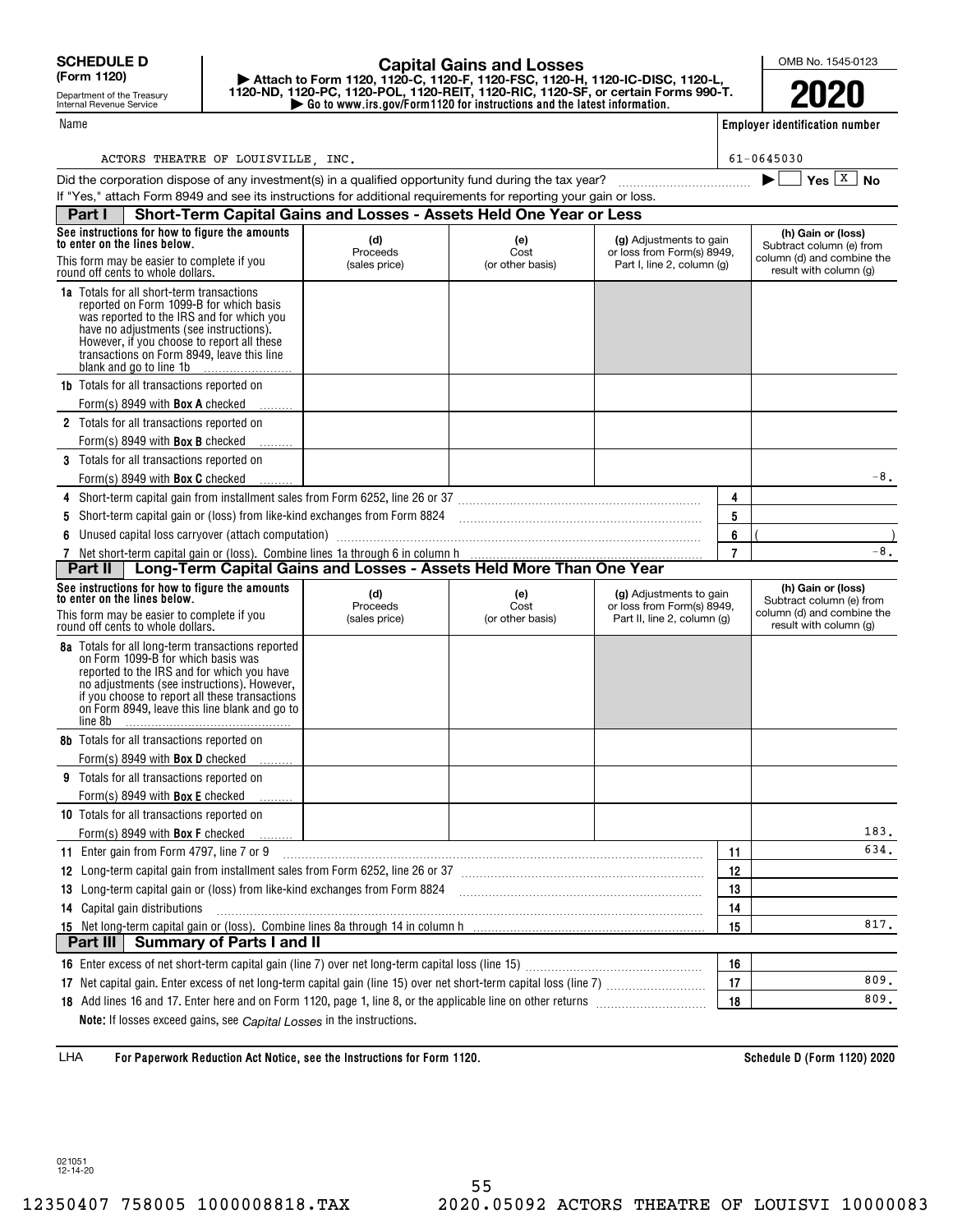| Form | 94                                                     |
|------|--------------------------------------------------------|
|      | Department of the Treasury<br>Internal Revenue Service |

Name(s) shown on return

# **Sales and Other Dispositions of Capital Assets**

**File with your Schedule D to list your transactions for lines 1b, 2, 3, 8b, 9, and 10 of Schedule D. | | Go to www.irs.gov/Form8949 for instructions and the latest information.**

OMB No. 1545-0074

Attachment Sequence No. **12A2020**

**Social security number or**

**taxpayer identification no.** 61-0645030

| ACTORS THEATRE OF LOUISVILLE, INC.                                                                                                                                                                                                                                                                                                                 |                 |                                |                 |                      |                |                                                                       | $61 - 0645030$                         |
|----------------------------------------------------------------------------------------------------------------------------------------------------------------------------------------------------------------------------------------------------------------------------------------------------------------------------------------------------|-----------------|--------------------------------|-----------------|----------------------|----------------|-----------------------------------------------------------------------|----------------------------------------|
| Before you check Box A, B, or C below, see whether you received any Form(s) 1099-B or substitute statement(s) from your broker. A substitute<br>statement will have the same information as Form 1099-B. Either will show whether                                                                                                                  |                 |                                |                 |                      |                |                                                                       |                                        |
| broker and may even tell you which box to check.<br>Short-Term. Transactions involving capital assets you held 1 year or less are generally short-term (see instructions). For long-term<br>Part I I                                                                                                                                               |                 |                                |                 |                      |                |                                                                       |                                        |
| transactions, see page 2.<br>Note: You may aggregate all short-term transactions reported on Form(s) 1099-B showing basis was reported to the IRS and for which no adjustments or                                                                                                                                                                  |                 |                                |                 |                      |                |                                                                       |                                        |
| codes are required. Enter the totals directly on Schedule D, line 1a; you aren't required to report these transactions on Form 8949 (see instructions).<br>You must check Box A, B, or C below. Check only one box. If more than one box applies for your short-term transactions, complete a separate Form 8949, page 1, for each applicable box. |                 |                                |                 |                      |                |                                                                       |                                        |
| If you have more short-term transactions than will fit on this page for one or more of the boxes, complete as many forms with the same box checked as you need.                                                                                                                                                                                    |                 |                                |                 |                      |                |                                                                       |                                        |
| (A) Short-term transactions reported on Form(s) 1099-B showing basis was reported to the IRS (see Note above)                                                                                                                                                                                                                                      |                 |                                |                 |                      |                |                                                                       |                                        |
| (B) Short-term transactions reported on Form(s) 1099-B showing basis wasn't reported to the IRS                                                                                                                                                                                                                                                    |                 |                                |                 |                      |                |                                                                       |                                        |
| X <br>(C) Short-term transactions not reported to you on Form 1099-B                                                                                                                                                                                                                                                                               |                 |                                |                 |                      |                |                                                                       |                                        |
| (a)<br>1.                                                                                                                                                                                                                                                                                                                                          | (b)             | (c)                            | (d)<br>Proceeds | (e)<br>Cost or other |                | Adjustment, if any, to gain or<br><b>loss.</b> If you enter an amount | (h)                                    |
| Description of property                                                                                                                                                                                                                                                                                                                            | Date acquired   | Date sold or                   | (sales price)   | basis. See the       |                | in column (g), enter a code in                                        | Gain or (loss).<br>Subtract column (e) |
| (Example: 100 sh. XYZ Co.)                                                                                                                                                                                                                                                                                                                         | (Mo., day, yr.) | disposed of<br>(Mo., day, yr.) |                 | Note below and       |                | column (f). See instructions.                                         | from column (d) &                      |
|                                                                                                                                                                                                                                                                                                                                                    |                 |                                |                 | see Column (e) in    | (f)<br>Code(s) | (g)<br>Amount of                                                      | combine the result                     |
|                                                                                                                                                                                                                                                                                                                                                    |                 |                                |                 | the instructions     |                | adjustment                                                            | with column $(q)$                      |
| FORT WASHINGTON PRIVATE                                                                                                                                                                                                                                                                                                                            |                 |                                |                 |                      |                |                                                                       |                                        |
| EQUITY INVESTORS                                                                                                                                                                                                                                                                                                                                   |                 |                                |                 |                      |                |                                                                       | <1.5                                   |
| FORT WASHINGTON PRIVATE                                                                                                                                                                                                                                                                                                                            |                 |                                |                 |                      |                |                                                                       |                                        |
| EQUITY INVESTORS                                                                                                                                                                                                                                                                                                                                   |                 |                                |                 |                      |                |                                                                       | $<7.5$                                 |
|                                                                                                                                                                                                                                                                                                                                                    |                 |                                |                 |                      |                |                                                                       |                                        |
|                                                                                                                                                                                                                                                                                                                                                    |                 |                                |                 |                      |                |                                                                       |                                        |
|                                                                                                                                                                                                                                                                                                                                                    |                 |                                |                 |                      |                |                                                                       |                                        |
|                                                                                                                                                                                                                                                                                                                                                    |                 |                                |                 |                      |                |                                                                       |                                        |
|                                                                                                                                                                                                                                                                                                                                                    |                 |                                |                 |                      |                |                                                                       |                                        |
|                                                                                                                                                                                                                                                                                                                                                    |                 |                                |                 |                      |                |                                                                       |                                        |
|                                                                                                                                                                                                                                                                                                                                                    |                 |                                |                 |                      |                |                                                                       |                                        |
|                                                                                                                                                                                                                                                                                                                                                    |                 |                                |                 |                      |                |                                                                       |                                        |
|                                                                                                                                                                                                                                                                                                                                                    |                 |                                |                 |                      |                |                                                                       |                                        |
|                                                                                                                                                                                                                                                                                                                                                    |                 |                                |                 |                      |                |                                                                       |                                        |
|                                                                                                                                                                                                                                                                                                                                                    |                 |                                |                 |                      |                |                                                                       |                                        |
|                                                                                                                                                                                                                                                                                                                                                    |                 |                                |                 |                      |                |                                                                       |                                        |
|                                                                                                                                                                                                                                                                                                                                                    |                 |                                |                 |                      |                |                                                                       |                                        |
|                                                                                                                                                                                                                                                                                                                                                    |                 |                                |                 |                      |                |                                                                       |                                        |
|                                                                                                                                                                                                                                                                                                                                                    |                 |                                |                 |                      |                |                                                                       |                                        |
|                                                                                                                                                                                                                                                                                                                                                    |                 |                                |                 |                      |                |                                                                       |                                        |
|                                                                                                                                                                                                                                                                                                                                                    |                 |                                |                 |                      |                |                                                                       |                                        |
|                                                                                                                                                                                                                                                                                                                                                    |                 |                                |                 |                      |                |                                                                       |                                        |
|                                                                                                                                                                                                                                                                                                                                                    |                 |                                |                 |                      |                |                                                                       |                                        |
|                                                                                                                                                                                                                                                                                                                                                    |                 |                                |                 |                      |                |                                                                       |                                        |
|                                                                                                                                                                                                                                                                                                                                                    |                 |                                |                 |                      |                |                                                                       |                                        |
|                                                                                                                                                                                                                                                                                                                                                    |                 |                                |                 |                      |                |                                                                       |                                        |
|                                                                                                                                                                                                                                                                                                                                                    |                 |                                |                 |                      |                |                                                                       |                                        |
|                                                                                                                                                                                                                                                                                                                                                    |                 |                                |                 |                      |                |                                                                       |                                        |
|                                                                                                                                                                                                                                                                                                                                                    |                 |                                |                 |                      |                |                                                                       |                                        |
|                                                                                                                                                                                                                                                                                                                                                    |                 |                                |                 |                      |                |                                                                       |                                        |
|                                                                                                                                                                                                                                                                                                                                                    |                 |                                |                 |                      |                |                                                                       |                                        |
|                                                                                                                                                                                                                                                                                                                                                    |                 |                                |                 |                      |                |                                                                       |                                        |
| <b>2 Totals.</b> Add the amounts in columns $(d)$ , $(e)$ , $(g)$ , and $(h)$ (subtract                                                                                                                                                                                                                                                            |                 |                                |                 |                      |                |                                                                       |                                        |
| negative amounts). Enter each total here and include on your                                                                                                                                                                                                                                                                                       |                 |                                |                 |                      |                |                                                                       |                                        |
| Schedule D, line 1b (if Box A above is checked), line 2 (if Box B                                                                                                                                                                                                                                                                                  |                 |                                |                 |                      |                |                                                                       |                                        |
| above is checked), or <b>line 3</b> (if <b>Box C</b> above is checked)                                                                                                                                                                                                                                                                             |                 |                                |                 |                      |                |                                                                       | 3.5                                    |
| Note: If you checked Box A above but the basis reported to the IRS was incorrect, enter in column (e) the basis as reported to the IRS, and enter an                                                                                                                                                                                               |                 |                                |                 |                      |                |                                                                       |                                        |
| adjustment in column (g) to correct the basis. See $Column(q)$ in the separate instructions for how to figure the amount of the adjustment.                                                                                                                                                                                                        |                 |                                |                 |                      |                |                                                                       |                                        |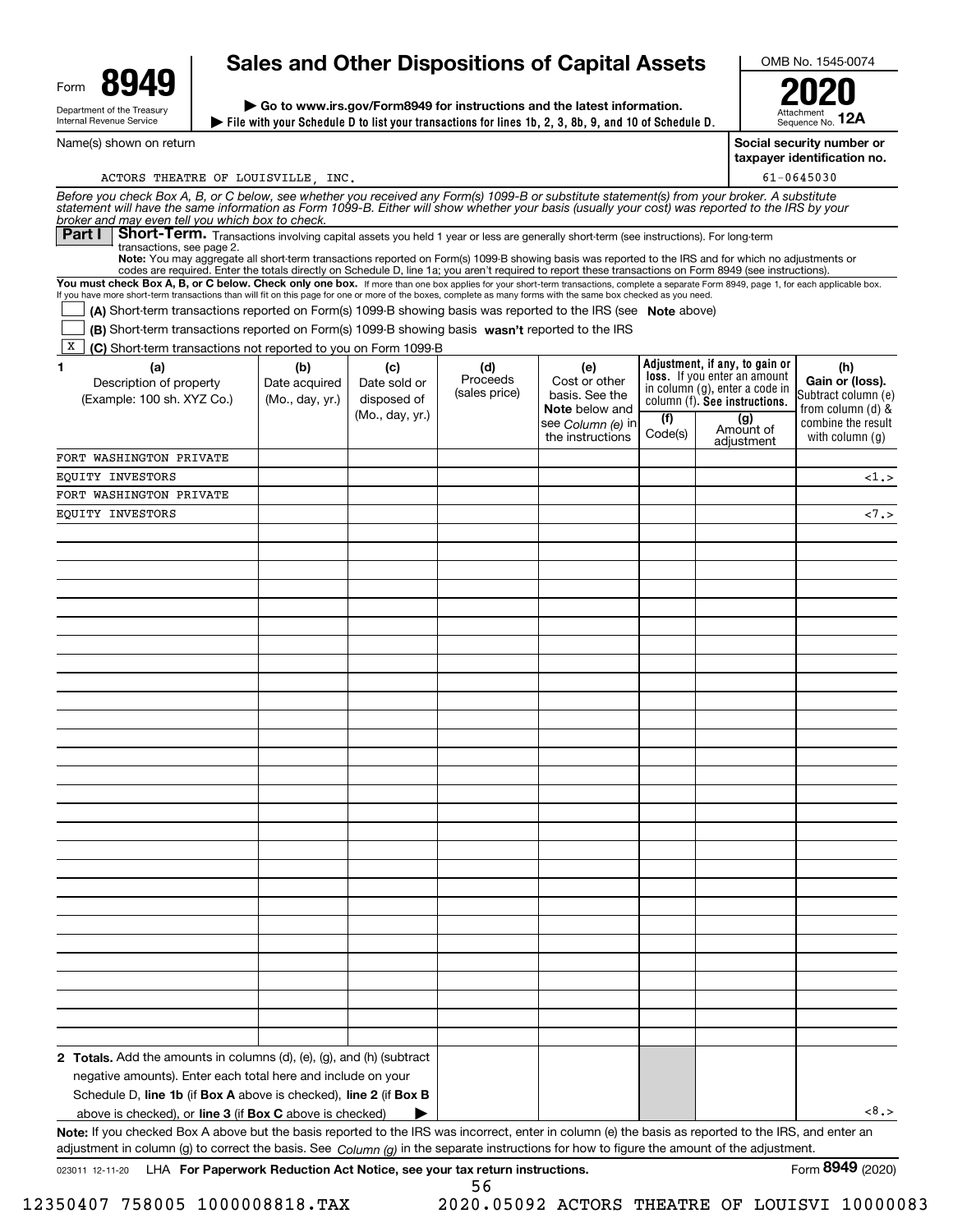| Form 8949 (2020)                                                                                                                                                                                                                                                                                                                                         |                 |                                |                           |                                       |         | Attachment Sequence No. 12A                                    | $Page$ 2                                |
|----------------------------------------------------------------------------------------------------------------------------------------------------------------------------------------------------------------------------------------------------------------------------------------------------------------------------------------------------------|-----------------|--------------------------------|---------------------------|---------------------------------------|---------|----------------------------------------------------------------|-----------------------------------------|
| Name(s) shown on return. Name and SSN or taxpayer identification no. not required if shown on page 1<br>Social security number or<br>taxpaver identification no.                                                                                                                                                                                         |                 |                                |                           |                                       |         |                                                                |                                         |
| $61 - 0645030$<br>ACTORS THEATRE OF LOUISVILLE, INC.                                                                                                                                                                                                                                                                                                     |                 |                                |                           |                                       |         |                                                                |                                         |
| Before you check Box D, E, or F below, see whether you received any Form(s) 1099-B or substitute statement(s) from your broker. A substitute<br>statement will have the same information as Form 1099-B. Either will show whether                                                                                                                        |                 |                                |                           |                                       |         |                                                                |                                         |
| broker and may even tell you which box to check.<br>Long-Term. Transactions involving capital assets you held more than 1 year are generally long-term (see instructions). For short-term transactions,<br>Part II I<br>see page 1.                                                                                                                      |                 |                                |                           |                                       |         |                                                                |                                         |
| Note: You may aggregate all long-term transactions reported on Form(s) 1099-B showing basis was reported to the IRS and for which no adjustments or<br>codes are required. Enter the totals directly on Schedule D, line 8a; you aren't required to report these transactions on Form 8949 (see instructions).                                           |                 |                                |                           |                                       |         |                                                                |                                         |
| You must check Box D, E, or F below. Check only one box. If more than one box applies for your long-term transactions, complete a separate Form 8949, page 2, for each applicable box.<br>If you have more long-term transactions than will fit on this page for one or more of the boxes, complete as many forms with the same box checked as you need. |                 |                                |                           |                                       |         |                                                                |                                         |
| (D) Long-term transactions reported on Form(s) 1099-B showing basis was reported to the IRS (see Note above)                                                                                                                                                                                                                                             |                 |                                |                           |                                       |         |                                                                |                                         |
| (E) Long-term transactions reported on Form(s) 1099-B showing basis wasn't reported to the IRS                                                                                                                                                                                                                                                           |                 |                                |                           |                                       |         |                                                                |                                         |
| х<br>(F) Long-term transactions not reported to you on Form 1099-B                                                                                                                                                                                                                                                                                       |                 |                                |                           |                                       |         |                                                                |                                         |
| (a)<br>1                                                                                                                                                                                                                                                                                                                                                 | (b)             | (c)                            | (d)                       | (e)                                   |         | Adjustment, if any, to gain or<br>loss. If you enter an amount | (h)                                     |
| Description of property                                                                                                                                                                                                                                                                                                                                  | Date acquired   | Date sold or                   | Proceeds<br>(sales price) | Cost or other<br>basis. See the       |         | in column (g), enter a code in                                 | Gain or (loss).<br>Subtract column (e)  |
| (Example: 100 sh. XYZ Co.)                                                                                                                                                                                                                                                                                                                               | (Mo., day, yr.) | disposed of<br>(Mo., day, yr.) |                           | <b>Note</b> below and                 | (f)     | column (f). See instructions.<br>(g)                           | from column (d) &                       |
|                                                                                                                                                                                                                                                                                                                                                          |                 |                                |                           | see Column (e) in<br>the instructions | Code(s) | Amount of                                                      | combine the result<br>with column $(q)$ |
| FORT WASHINGTON PRIVATE                                                                                                                                                                                                                                                                                                                                  |                 |                                |                           |                                       |         | adjustment                                                     |                                         |
| EQUITY INVESTORS                                                                                                                                                                                                                                                                                                                                         |                 |                                |                           |                                       |         |                                                                | 38.                                     |
| FORT WASHINGTON PRIVATE                                                                                                                                                                                                                                                                                                                                  |                 |                                |                           |                                       |         |                                                                |                                         |
| EQUITY OPPORTUNI                                                                                                                                                                                                                                                                                                                                         |                 |                                |                           |                                       |         |                                                                | 204.                                    |
| FORT WASHINGTON PRIVATE                                                                                                                                                                                                                                                                                                                                  |                 |                                |                           |                                       |         |                                                                |                                         |
| EQUITY INVESTORS                                                                                                                                                                                                                                                                                                                                         |                 |                                |                           |                                       |         |                                                                | 2.                                      |
| FORT WASHINGTON PRIVATE                                                                                                                                                                                                                                                                                                                                  |                 |                                |                           |                                       |         |                                                                |                                         |
| EQUITY INVESTORS                                                                                                                                                                                                                                                                                                                                         |                 |                                |                           |                                       |         |                                                                | $<$ 61.>                                |
|                                                                                                                                                                                                                                                                                                                                                          |                 |                                |                           |                                       |         |                                                                |                                         |
|                                                                                                                                                                                                                                                                                                                                                          |                 |                                |                           |                                       |         |                                                                |                                         |
|                                                                                                                                                                                                                                                                                                                                                          |                 |                                |                           |                                       |         |                                                                |                                         |
|                                                                                                                                                                                                                                                                                                                                                          |                 |                                |                           |                                       |         |                                                                |                                         |
|                                                                                                                                                                                                                                                                                                                                                          |                 |                                |                           |                                       |         |                                                                |                                         |
|                                                                                                                                                                                                                                                                                                                                                          |                 |                                |                           |                                       |         |                                                                |                                         |
|                                                                                                                                                                                                                                                                                                                                                          |                 |                                |                           |                                       |         |                                                                |                                         |
|                                                                                                                                                                                                                                                                                                                                                          |                 |                                |                           |                                       |         |                                                                |                                         |
|                                                                                                                                                                                                                                                                                                                                                          |                 |                                |                           |                                       |         |                                                                |                                         |
|                                                                                                                                                                                                                                                                                                                                                          |                 |                                |                           |                                       |         |                                                                |                                         |
|                                                                                                                                                                                                                                                                                                                                                          |                 |                                |                           |                                       |         |                                                                |                                         |
|                                                                                                                                                                                                                                                                                                                                                          |                 |                                |                           |                                       |         |                                                                |                                         |
|                                                                                                                                                                                                                                                                                                                                                          |                 |                                |                           |                                       |         |                                                                |                                         |
|                                                                                                                                                                                                                                                                                                                                                          |                 |                                |                           |                                       |         |                                                                |                                         |
|                                                                                                                                                                                                                                                                                                                                                          |                 |                                |                           |                                       |         |                                                                |                                         |
|                                                                                                                                                                                                                                                                                                                                                          |                 |                                |                           |                                       |         |                                                                |                                         |
|                                                                                                                                                                                                                                                                                                                                                          |                 |                                |                           |                                       |         |                                                                |                                         |
|                                                                                                                                                                                                                                                                                                                                                          |                 |                                |                           |                                       |         |                                                                |                                         |
|                                                                                                                                                                                                                                                                                                                                                          |                 |                                |                           |                                       |         |                                                                |                                         |
|                                                                                                                                                                                                                                                                                                                                                          |                 |                                |                           |                                       |         |                                                                |                                         |
|                                                                                                                                                                                                                                                                                                                                                          |                 |                                |                           |                                       |         |                                                                |                                         |
|                                                                                                                                                                                                                                                                                                                                                          |                 |                                |                           |                                       |         |                                                                |                                         |
|                                                                                                                                                                                                                                                                                                                                                          |                 |                                |                           |                                       |         |                                                                |                                         |
| <b>2 Totals.</b> Add the amounts in columns $(d)$ , $(e)$ , $(g)$ , and $(h)$ (subtract                                                                                                                                                                                                                                                                  |                 |                                |                           |                                       |         |                                                                |                                         |
| negative amounts). Enter each total here and include on your                                                                                                                                                                                                                                                                                             |                 |                                |                           |                                       |         |                                                                |                                         |
| Schedule D, line 8b (if Box D above is checked), line 9 (if Box E                                                                                                                                                                                                                                                                                        |                 |                                |                           |                                       |         |                                                                |                                         |
| above is checked), or <b>line 10</b> (if <b>Box F</b> above is checked)                                                                                                                                                                                                                                                                                  |                 |                                |                           |                                       |         |                                                                | 183.                                    |
| Note: If you checked Box D above but the basis reported to the IRS was incorrect, enter in column (e) the basis as reported to the IRS, and enter an                                                                                                                                                                                                     |                 |                                |                           |                                       |         |                                                                |                                         |
| adjustment in column (g) to correct the basis. See Column (g) in the separate instructions for how to figure the amount of the adjustment.                                                                                                                                                                                                               |                 |                                |                           |                                       |         |                                                                | 0010                                    |

57

023012 12-11-20

Form (2020) **8949**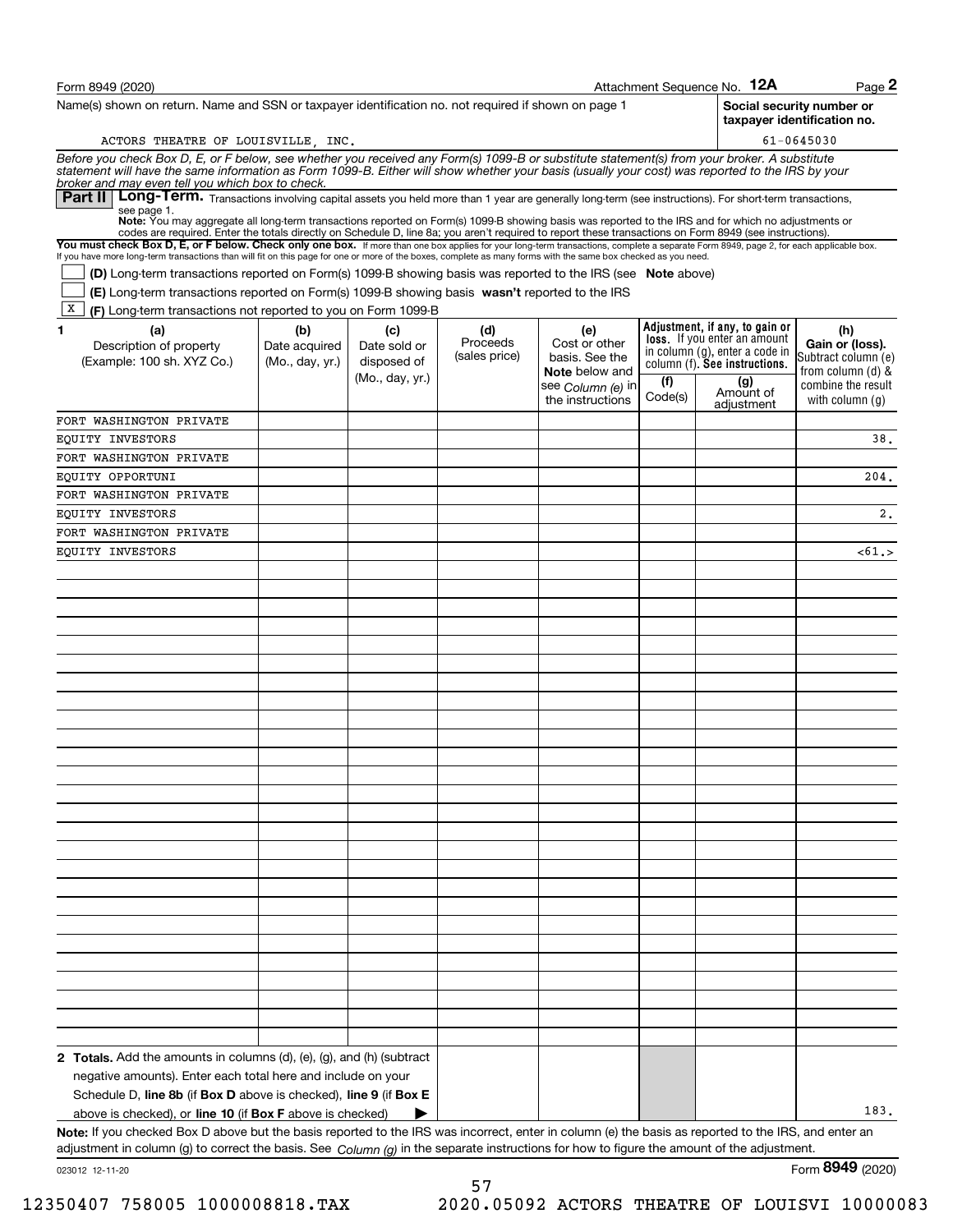Name

Department of the Treasury Internal Revenue Service

## **| Go to www.irs.gov/Form1120 for instructions and the latest information. | Attach to Form 1120, 1120-C, 1120-F, 1120-FSC, 1120-H, 1120-IC-DISC, 1120-L, 1120-ND, 1120-PC, 1120-POL, 1120-REIT, 1120-RIC, 1120-SF, or certain Forms 990-T. Capital Gains and Losses**

OMB No. 1545-0123

**2020**

**Employer identification number**

| ACTORS THEATRE OF LOUISVILLE | INC. | $-0645030$<br>n. |
|------------------------------|------|------------------|

|                                                                                                                                                                                                                                                                                                            |                                  |                                 |                                                                                      |                | Yes $\boxed{X}$<br>No                                                                                  |  |  |  |
|------------------------------------------------------------------------------------------------------------------------------------------------------------------------------------------------------------------------------------------------------------------------------------------------------------|----------------------------------|---------------------------------|--------------------------------------------------------------------------------------|----------------|--------------------------------------------------------------------------------------------------------|--|--|--|
| If "Yes," attach Form 8949 and see its instructions for additional requirements for reporting your gain or loss.<br>Short-Term Capital Gains and Losses - Assets Held One Year or Less                                                                                                                     |                                  |                                 |                                                                                      |                |                                                                                                        |  |  |  |
| Part I                                                                                                                                                                                                                                                                                                     |                                  |                                 |                                                                                      |                |                                                                                                        |  |  |  |
| See instructions for how to figure the amounts<br>to enter on the lines below.<br>This form may be easier to complete if you<br>round off cents to whole dollars.                                                                                                                                          | (d)<br>Proceeds<br>(sales price) | (e)<br>Cost<br>(or other basis) | (g) Adjustments to gain<br>or loss from Form(s) 8949.<br>Part I, line 2, column (g)  |                | (h) Gain or (loss)<br>Subtract column (e) from<br>column (d) and combine the<br>result with column (g) |  |  |  |
| <b>1a</b> Totals for all short-term transactions<br>reported on Form 1099-B for which basis<br>was reported to the IRS and for which you<br>have no adjustments (see instructions).<br>However, if you choose to report all these<br>transactions on Form 8949. leave this line<br>blank and go to line 1b |                                  |                                 |                                                                                      |                |                                                                                                        |  |  |  |
| <b>1b</b> Totals for all transactions reported on<br>Form(s) 8949 with <b>Box A</b> checked                                                                                                                                                                                                                |                                  |                                 |                                                                                      |                |                                                                                                        |  |  |  |
| 2 Totals for all transactions reported on<br>Form(s) 8949 with <b>Box B</b> checked<br>3 Totals for all transactions reported on                                                                                                                                                                           |                                  |                                 |                                                                                      |                |                                                                                                        |  |  |  |
| Form(s) 8949 with <b>Box C</b> checked                                                                                                                                                                                                                                                                     |                                  |                                 |                                                                                      |                | -8.                                                                                                    |  |  |  |
|                                                                                                                                                                                                                                                                                                            |                                  |                                 |                                                                                      | 4              |                                                                                                        |  |  |  |
| 5                                                                                                                                                                                                                                                                                                          |                                  |                                 |                                                                                      | 5              |                                                                                                        |  |  |  |
| Unused capital loss carryover (attach computation)<br>6                                                                                                                                                                                                                                                    |                                  |                                 |                                                                                      | 6              |                                                                                                        |  |  |  |
| 7                                                                                                                                                                                                                                                                                                          |                                  |                                 |                                                                                      | $\overline{7}$ | $-8.$                                                                                                  |  |  |  |
| Long-Term Capital Gains and Losses - Assets Held More Than One Year<br>Part II                                                                                                                                                                                                                             |                                  |                                 |                                                                                      |                |                                                                                                        |  |  |  |
| See instructions for how to figure the amounts<br>to enter on the lines below.<br>This form may be easier to complete if you<br>round off cents to whole dollars.                                                                                                                                          | (d)<br>Proceeds<br>(sales price) | (e)<br>Cost<br>(or other basis) | (g) Adjustments to gain<br>or loss from Form(s) 8949,<br>Part II, line 2, column (g) |                | (h) Gain or (loss)<br>Subtract column (e) from<br>column (d) and combine the<br>result with column (g) |  |  |  |
| 8a Totals for all long-term transactions reported<br>on Form 1099-B for which basis was<br>reported to the IRS and for which you have<br>no adjustments (see instructions). However,<br>if you choose to report all these transactions<br>on Form 8949, leave this line blank and go to<br>line 8b         |                                  |                                 |                                                                                      |                |                                                                                                        |  |  |  |
| 8b Totals for all transactions reported on<br>Form(s) 8949 with <b>Box D</b> checked                                                                                                                                                                                                                       |                                  |                                 |                                                                                      |                |                                                                                                        |  |  |  |
| 9 Totals for all transactions reported on                                                                                                                                                                                                                                                                  |                                  |                                 |                                                                                      |                |                                                                                                        |  |  |  |
| Form(s) 8949 with <b>Box E</b> checked                                                                                                                                                                                                                                                                     |                                  |                                 |                                                                                      |                |                                                                                                        |  |  |  |
| 10 Totals for all transactions reported on<br>Form(s) 8949 with <b>Box F</b> checked                                                                                                                                                                                                                       |                                  |                                 |                                                                                      |                | 183.                                                                                                   |  |  |  |
| 11 Enter gain from Form 4797, line 7 or 9                                                                                                                                                                                                                                                                  |                                  |                                 |                                                                                      | 11             | 634.                                                                                                   |  |  |  |
|                                                                                                                                                                                                                                                                                                            |                                  |                                 |                                                                                      | 12             |                                                                                                        |  |  |  |
| 13 Long-term capital gain or (loss) from like-kind exchanges from Form 8824                                                                                                                                                                                                                                | 13                               |                                 |                                                                                      |                |                                                                                                        |  |  |  |
| 14 Capital gain distributions                                                                                                                                                                                                                                                                              |                                  |                                 |                                                                                      | 14             |                                                                                                        |  |  |  |
|                                                                                                                                                                                                                                                                                                            |                                  |                                 |                                                                                      | 15             | 817.                                                                                                   |  |  |  |
| <b>Summary of Parts I and II</b><br>Part III                                                                                                                                                                                                                                                               |                                  |                                 |                                                                                      |                |                                                                                                        |  |  |  |
|                                                                                                                                                                                                                                                                                                            |                                  |                                 |                                                                                      | 16             |                                                                                                        |  |  |  |
|                                                                                                                                                                                                                                                                                                            |                                  |                                 |                                                                                      | 17             | 809.                                                                                                   |  |  |  |
|                                                                                                                                                                                                                                                                                                            |                                  |                                 |                                                                                      | 18             | 809.                                                                                                   |  |  |  |

**Note:** If losses exceed gains, see *Capital Losses* in the instructions.

**For Paperwork Reduction Act Notice, see the Instructions for Form 1120. Schedule D (Form 1120) 2020** LHA

021051 12-14-20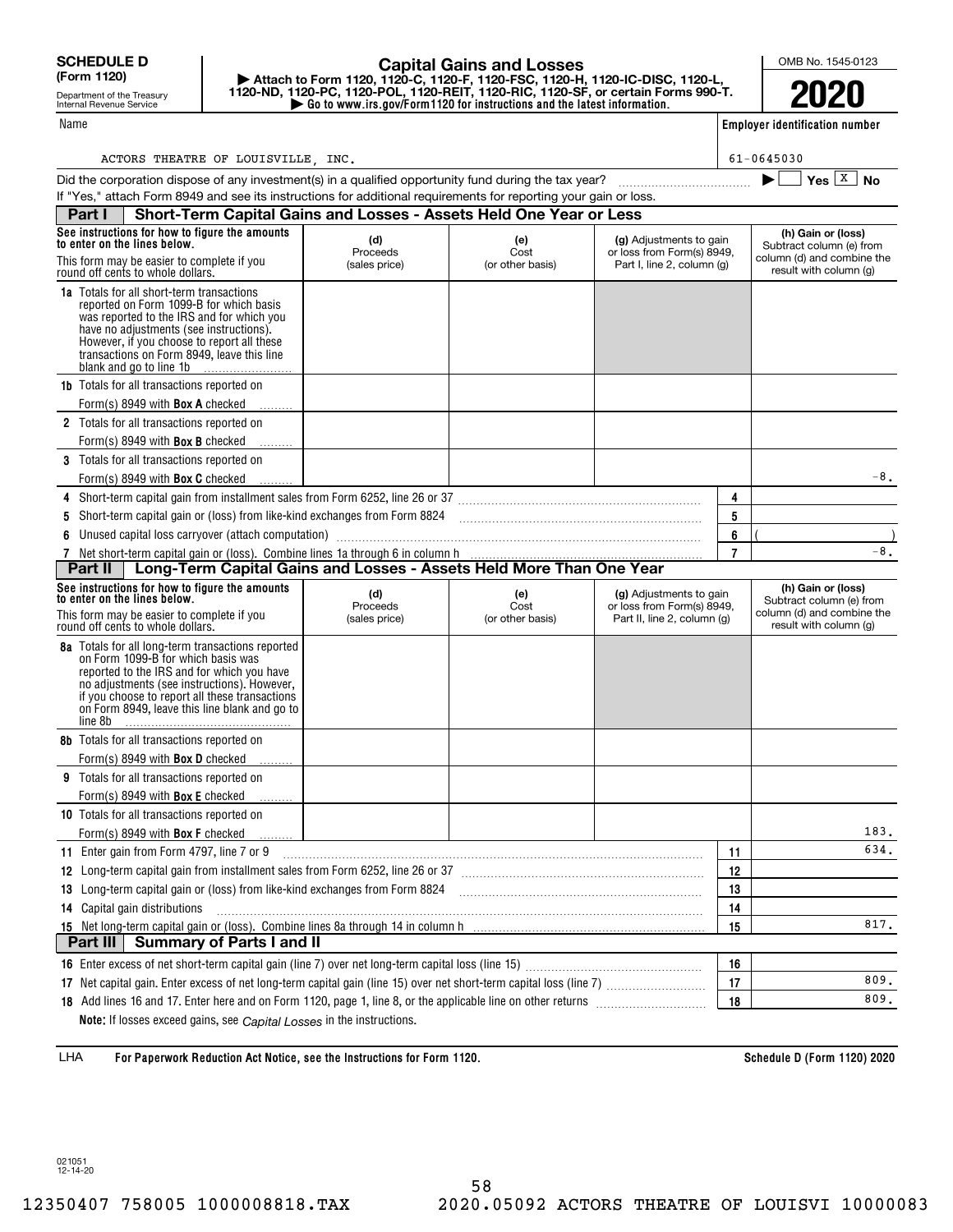| Form                                                   | 94 |  |  |  |  |  |  |
|--------------------------------------------------------|----|--|--|--|--|--|--|
| Department of the Treasury<br>Internal Revenue Service |    |  |  |  |  |  |  |

Name(s) shown on return

# **Sales and Other Dispositions of Capital Assets**

**File with your Schedule D to list your transactions for lines 1b, 2, 3, 8b, 9, and 10 of Schedule D. | | Go to www.irs.gov/Form8949 for instructions and the latest information.**

OMB No. 1545-0074

AttachmentSequence No. **12A2020**

**Social security number or**

**taxpayer identification no.**

| ACTORS THEATRE OF LOUISVILLE INC.                                                                                                                                                                                                                                                                                                                    |                 |                 |                           |                                 |         |                                                                       | 61-0645030                             |
|------------------------------------------------------------------------------------------------------------------------------------------------------------------------------------------------------------------------------------------------------------------------------------------------------------------------------------------------------|-----------------|-----------------|---------------------------|---------------------------------|---------|-----------------------------------------------------------------------|----------------------------------------|
| Before you check Box A, B, or C below, see whether you received any Form(s) 1099-B or substitute statement(s) from your broker. A substitute<br>statement will have the same information as Form 1099-B. Either will show whether your basis (usually your cost) was reported to the IRS by your<br>broker and may even tell you which box to check. |                 |                 |                           |                                 |         |                                                                       |                                        |
| Short-Term. Transactions involving capital assets you held 1 year or less are generally short-term (see instructions). For long-term<br><b>Part I</b>                                                                                                                                                                                                |                 |                 |                           |                                 |         |                                                                       |                                        |
| transactions, see page 2.                                                                                                                                                                                                                                                                                                                            |                 |                 |                           |                                 |         |                                                                       |                                        |
| Note: You may aggregate all short-term transactions reported on Form(s) 1099-B showing basis was reported to the IRS and for which no adjustments or<br>codes are required. Enter the totals directly on Schedule D, line 1a; you aren't required to report these transactions on Form 8949 (see instructions).                                      |                 |                 |                           |                                 |         |                                                                       |                                        |
| You must check Box A, B, or C below. Check only one box. If more than one box applies for your short-term transactions, complete a separate Form 8949, page 1, for each applicable box.                                                                                                                                                              |                 |                 |                           |                                 |         |                                                                       |                                        |
| If you have more short-term transactions than will fit on this page for one or more of the boxes, complete as many forms with the same box checked as you need.                                                                                                                                                                                      |                 |                 |                           |                                 |         |                                                                       |                                        |
| (A) Short-term transactions reported on Form(s) 1099-B showing basis was reported to the IRS (see Note above)                                                                                                                                                                                                                                        |                 |                 |                           |                                 |         |                                                                       |                                        |
| (B) Short-term transactions reported on Form(s) 1099-B showing basis wasn't reported to the IRS                                                                                                                                                                                                                                                      |                 |                 |                           |                                 |         |                                                                       |                                        |
| X<br>(C) Short-term transactions not reported to you on Form 1099-B                                                                                                                                                                                                                                                                                  |                 |                 |                           |                                 |         |                                                                       |                                        |
| 1<br>(a)                                                                                                                                                                                                                                                                                                                                             | (b)             | (c)             | (d)                       | (e)                             |         | Adjustment, if any, to gain or<br><b>loss.</b> If you enter an amount | (h)                                    |
| Description of property                                                                                                                                                                                                                                                                                                                              | Date acquired   | Date sold or    | Proceeds<br>(sales price) | Cost or other<br>basis. See the |         | in column (g), enter a code in                                        | Gain or (loss).<br>Subtract column (e) |
| (Example: 100 sh. XYZ Co.)                                                                                                                                                                                                                                                                                                                           | (Mo., day, yr.) | disposed of     |                           | <b>Note</b> below and           |         | column (f). See instructions.                                         | from column (d) &                      |
|                                                                                                                                                                                                                                                                                                                                                      |                 | (Mo., day, yr.) |                           | see Column (e) in               | (f)     | (g)<br>Amount of                                                      | combine the result                     |
|                                                                                                                                                                                                                                                                                                                                                      |                 |                 |                           | the instructions                | Code(s) | adiustment                                                            | with column $(q)$                      |
| FORT WASHINGTON PRIVATE                                                                                                                                                                                                                                                                                                                              |                 |                 |                           |                                 |         |                                                                       |                                        |
| EOUITY INVESTORS                                                                                                                                                                                                                                                                                                                                     |                 |                 |                           |                                 |         |                                                                       | $\langle 1, \rangle$                   |
| FORT WASHINGTON PRIVATE                                                                                                                                                                                                                                                                                                                              |                 |                 |                           |                                 |         |                                                                       |                                        |
| EOUITY INVESTORS                                                                                                                                                                                                                                                                                                                                     |                 |                 |                           |                                 |         |                                                                       | 1.5                                    |
|                                                                                                                                                                                                                                                                                                                                                      |                 |                 |                           |                                 |         |                                                                       |                                        |
|                                                                                                                                                                                                                                                                                                                                                      |                 |                 |                           |                                 |         |                                                                       |                                        |
|                                                                                                                                                                                                                                                                                                                                                      |                 |                 |                           |                                 |         |                                                                       |                                        |
|                                                                                                                                                                                                                                                                                                                                                      |                 |                 |                           |                                 |         |                                                                       |                                        |
|                                                                                                                                                                                                                                                                                                                                                      |                 |                 |                           |                                 |         |                                                                       |                                        |
|                                                                                                                                                                                                                                                                                                                                                      |                 |                 |                           |                                 |         |                                                                       |                                        |
|                                                                                                                                                                                                                                                                                                                                                      |                 |                 |                           |                                 |         |                                                                       |                                        |
|                                                                                                                                                                                                                                                                                                                                                      |                 |                 |                           |                                 |         |                                                                       |                                        |
|                                                                                                                                                                                                                                                                                                                                                      |                 |                 |                           |                                 |         |                                                                       |                                        |
|                                                                                                                                                                                                                                                                                                                                                      |                 |                 |                           |                                 |         |                                                                       |                                        |
|                                                                                                                                                                                                                                                                                                                                                      |                 |                 |                           |                                 |         |                                                                       |                                        |
|                                                                                                                                                                                                                                                                                                                                                      |                 |                 |                           |                                 |         |                                                                       |                                        |
|                                                                                                                                                                                                                                                                                                                                                      |                 |                 |                           |                                 |         |                                                                       |                                        |
|                                                                                                                                                                                                                                                                                                                                                      |                 |                 |                           |                                 |         |                                                                       |                                        |
|                                                                                                                                                                                                                                                                                                                                                      |                 |                 |                           |                                 |         |                                                                       |                                        |
|                                                                                                                                                                                                                                                                                                                                                      |                 |                 |                           |                                 |         |                                                                       |                                        |
|                                                                                                                                                                                                                                                                                                                                                      |                 |                 |                           |                                 |         |                                                                       |                                        |
|                                                                                                                                                                                                                                                                                                                                                      |                 |                 |                           |                                 |         |                                                                       |                                        |
|                                                                                                                                                                                                                                                                                                                                                      |                 |                 |                           |                                 |         |                                                                       |                                        |
|                                                                                                                                                                                                                                                                                                                                                      |                 |                 |                           |                                 |         |                                                                       |                                        |
|                                                                                                                                                                                                                                                                                                                                                      |                 |                 |                           |                                 |         |                                                                       |                                        |
|                                                                                                                                                                                                                                                                                                                                                      |                 |                 |                           |                                 |         |                                                                       |                                        |
|                                                                                                                                                                                                                                                                                                                                                      |                 |                 |                           |                                 |         |                                                                       |                                        |
|                                                                                                                                                                                                                                                                                                                                                      |                 |                 |                           |                                 |         |                                                                       |                                        |
|                                                                                                                                                                                                                                                                                                                                                      |                 |                 |                           |                                 |         |                                                                       |                                        |
|                                                                                                                                                                                                                                                                                                                                                      |                 |                 |                           |                                 |         |                                                                       |                                        |
|                                                                                                                                                                                                                                                                                                                                                      |                 |                 |                           |                                 |         |                                                                       |                                        |
|                                                                                                                                                                                                                                                                                                                                                      |                 |                 |                           |                                 |         |                                                                       |                                        |
|                                                                                                                                                                                                                                                                                                                                                      |                 |                 |                           |                                 |         |                                                                       |                                        |
|                                                                                                                                                                                                                                                                                                                                                      |                 |                 |                           |                                 |         |                                                                       |                                        |
| 2 Totals. Add the amounts in columns (d), (e), (g), and (h) (subtract                                                                                                                                                                                                                                                                                |                 |                 |                           |                                 |         |                                                                       |                                        |
| negative amounts). Enter each total here and include on your                                                                                                                                                                                                                                                                                         |                 |                 |                           |                                 |         |                                                                       |                                        |
| Schedule D, line 1b (if Box A above is checked), line 2 (if Box B                                                                                                                                                                                                                                                                                    |                 |                 |                           |                                 |         |                                                                       |                                        |
| above is checked), or line 3 (if Box C above is checked)                                                                                                                                                                                                                                                                                             |                 |                 |                           |                                 |         |                                                                       | < 8.>                                  |
| Note: If you checked Box A above but the basis reported to the IRS was incorrect, enter in column (e) the basis as reported to the IRS, and enter an                                                                                                                                                                                                 |                 |                 |                           |                                 |         |                                                                       |                                        |
| adjustment in column (g) to correct the basis. See Column (g) in the separate instructions for how to figure the amount of the adjustment.                                                                                                                                                                                                           |                 |                 |                           |                                 |         |                                                                       |                                        |

59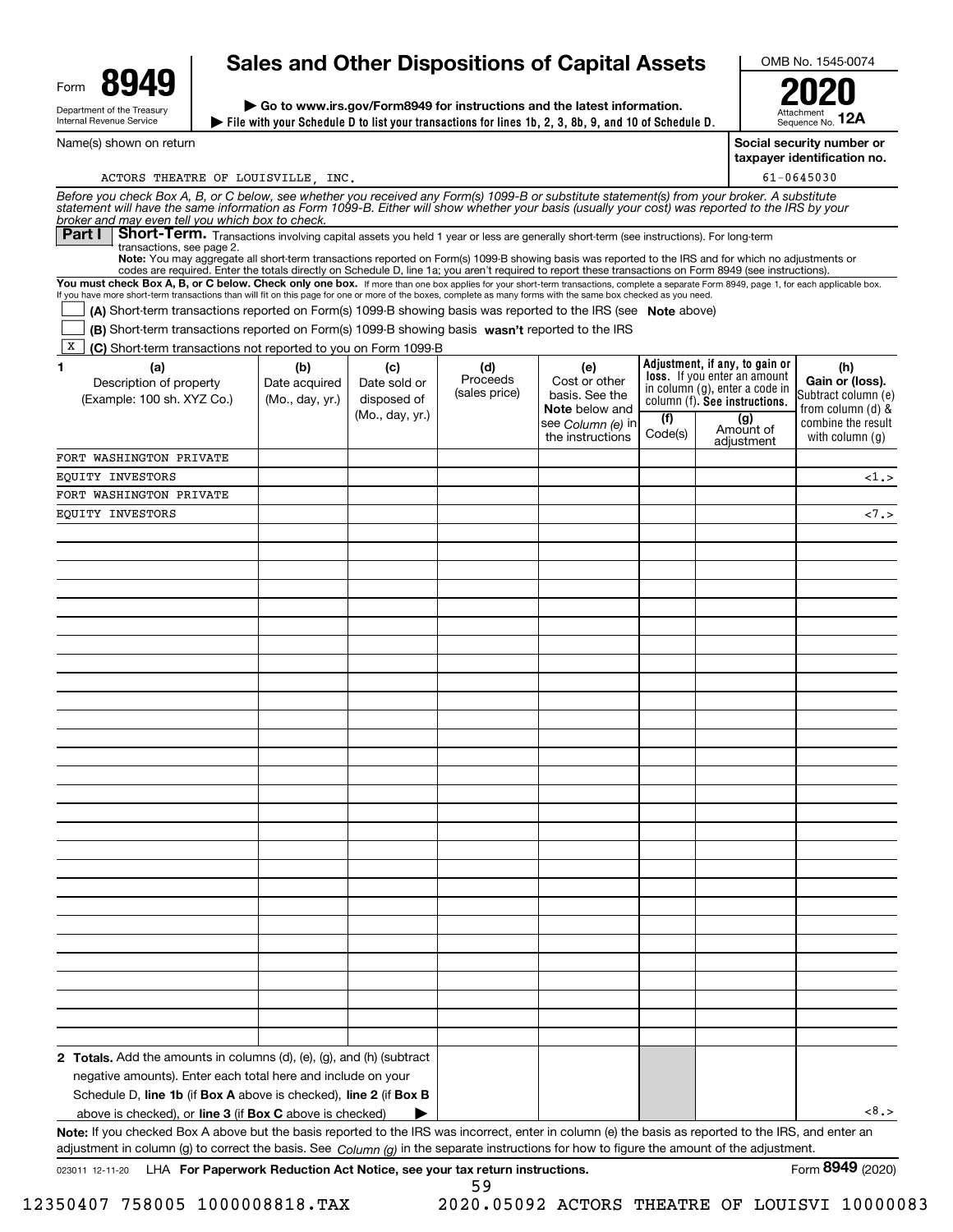| Form 8949 (2020)                                                                                                                                                                                                                                                                                                                                                                                                                                                                                         |                 |                 |               |                                       |                | Attachment Sequence No. 12A                                           | $Page$ 2                                                 |
|----------------------------------------------------------------------------------------------------------------------------------------------------------------------------------------------------------------------------------------------------------------------------------------------------------------------------------------------------------------------------------------------------------------------------------------------------------------------------------------------------------|-----------------|-----------------|---------------|---------------------------------------|----------------|-----------------------------------------------------------------------|----------------------------------------------------------|
| Name(s) shown on return. Name and SSN or taxpayer identification no. not required if shown on page 1                                                                                                                                                                                                                                                                                                                                                                                                     |                 |                 |               |                                       |                |                                                                       | Social security number or<br>taxpayer identification no. |
| ACTORS THEATRE OF LOUISVILLE, INC.                                                                                                                                                                                                                                                                                                                                                                                                                                                                       |                 |                 |               |                                       |                |                                                                       | 61-0645030                                               |
| Before you check Box D, E, or F below, see whether you received any Form(s) 1099-B or substitute statement(s) from your broker. A substitute<br>statement will have the same information as Form 1099-B. Either will show whether                                                                                                                                                                                                                                                                        |                 |                 |               |                                       |                |                                                                       |                                                          |
| broker and may even tell you which box to check.<br>Long-Term. Transactions involving capital assets you held more than 1 year are generally long-term (see instructions). For short-term transactions,<br>Part II I<br>see page 1.                                                                                                                                                                                                                                                                      |                 |                 |               |                                       |                |                                                                       |                                                          |
| Note: You may aggregate all long-term transactions reported on Form(s) 1099-B showing basis was reported to the IRS and for which no adjustments or<br>codes are required. Enter the totals directly on Schedule D, line 8a; you aren't required to report these transactions on Form 8949 (see instructions).<br>You must check Box D, E, or F below. Check only one box. If more than one box applies for your long-term transactions, complete a separate Form 8949, page 2, for each applicable box. |                 |                 |               |                                       |                |                                                                       |                                                          |
| If you have more long-term transactions than will fit on this page for one or more of the boxes, complete as many forms with the same box checked as you need.                                                                                                                                                                                                                                                                                                                                           |                 |                 |               |                                       |                |                                                                       |                                                          |
| (D) Long-term transactions reported on Form(s) 1099-B showing basis was reported to the IRS (see Note above)<br>(E) Long-term transactions reported on Form(s) 1099-B showing basis wasn't reported to the IRS                                                                                                                                                                                                                                                                                           |                 |                 |               |                                       |                |                                                                       |                                                          |
| X<br>(F) Long-term transactions not reported to you on Form 1099-B                                                                                                                                                                                                                                                                                                                                                                                                                                       |                 |                 |               |                                       |                |                                                                       |                                                          |
| (a)<br>1.                                                                                                                                                                                                                                                                                                                                                                                                                                                                                                | (b)             | (c)             | (d)           | (e)                                   |                | Adjustment, if any, to gain or                                        | (h)                                                      |
| Description of property                                                                                                                                                                                                                                                                                                                                                                                                                                                                                  | Date acquired   | Date sold or    | Proceeds      | Cost or other                         |                | <b>loss.</b> If you enter an amount<br>in column (g), enter a code in | Gain or (loss).                                          |
| (Example: 100 sh. XYZ Co.)                                                                                                                                                                                                                                                                                                                                                                                                                                                                               | (Mo., day, yr.) | disposed of     | (sales price) | basis. See the<br>Note below and      |                | column (f). See instructions.                                         | Subtract column (e)<br>from column $(d)$ &               |
|                                                                                                                                                                                                                                                                                                                                                                                                                                                                                                          |                 | (Mo., day, yr.) |               | see Column (e) in<br>the instructions | (f)<br>Code(s) | (g)<br>Amount of<br>adjustment                                        | combine the result<br>with column $(q)$                  |
| FORT WASHINGTON PRIVATE                                                                                                                                                                                                                                                                                                                                                                                                                                                                                  |                 |                 |               |                                       |                |                                                                       |                                                          |
| EQUITY INVESTORS                                                                                                                                                                                                                                                                                                                                                                                                                                                                                         |                 |                 |               |                                       |                |                                                                       | 38.                                                      |
| FORT WASHINGTON PRIVATE                                                                                                                                                                                                                                                                                                                                                                                                                                                                                  |                 |                 |               |                                       |                |                                                                       |                                                          |
| EOUITY OPPORTUNI                                                                                                                                                                                                                                                                                                                                                                                                                                                                                         |                 |                 |               |                                       |                |                                                                       | 204.                                                     |
| FORT WASHINGTON PRIVATE                                                                                                                                                                                                                                                                                                                                                                                                                                                                                  |                 |                 |               |                                       |                |                                                                       |                                                          |
| EQUITY INVESTORS                                                                                                                                                                                                                                                                                                                                                                                                                                                                                         |                 |                 |               |                                       |                |                                                                       | 2.                                                       |
| FORT WASHINGTON PRIVATE                                                                                                                                                                                                                                                                                                                                                                                                                                                                                  |                 |                 |               |                                       |                |                                                                       |                                                          |
| EQUITY INVESTORS                                                                                                                                                                                                                                                                                                                                                                                                                                                                                         |                 |                 |               |                                       |                |                                                                       | $<$ 61.>                                                 |
|                                                                                                                                                                                                                                                                                                                                                                                                                                                                                                          |                 |                 |               |                                       |                |                                                                       |                                                          |
|                                                                                                                                                                                                                                                                                                                                                                                                                                                                                                          |                 |                 |               |                                       |                |                                                                       |                                                          |
|                                                                                                                                                                                                                                                                                                                                                                                                                                                                                                          |                 |                 |               |                                       |                |                                                                       |                                                          |
|                                                                                                                                                                                                                                                                                                                                                                                                                                                                                                          |                 |                 |               |                                       |                |                                                                       |                                                          |
|                                                                                                                                                                                                                                                                                                                                                                                                                                                                                                          |                 |                 |               |                                       |                |                                                                       |                                                          |
|                                                                                                                                                                                                                                                                                                                                                                                                                                                                                                          |                 |                 |               |                                       |                |                                                                       |                                                          |
|                                                                                                                                                                                                                                                                                                                                                                                                                                                                                                          |                 |                 |               |                                       |                |                                                                       |                                                          |
|                                                                                                                                                                                                                                                                                                                                                                                                                                                                                                          |                 |                 |               |                                       |                |                                                                       |                                                          |
|                                                                                                                                                                                                                                                                                                                                                                                                                                                                                                          |                 |                 |               |                                       |                |                                                                       |                                                          |
|                                                                                                                                                                                                                                                                                                                                                                                                                                                                                                          |                 |                 |               |                                       |                |                                                                       |                                                          |
|                                                                                                                                                                                                                                                                                                                                                                                                                                                                                                          |                 |                 |               |                                       |                |                                                                       |                                                          |
|                                                                                                                                                                                                                                                                                                                                                                                                                                                                                                          |                 |                 |               |                                       |                |                                                                       |                                                          |
|                                                                                                                                                                                                                                                                                                                                                                                                                                                                                                          |                 |                 |               |                                       |                |                                                                       |                                                          |
|                                                                                                                                                                                                                                                                                                                                                                                                                                                                                                          |                 |                 |               |                                       |                |                                                                       |                                                          |
|                                                                                                                                                                                                                                                                                                                                                                                                                                                                                                          |                 |                 |               |                                       |                |                                                                       |                                                          |
|                                                                                                                                                                                                                                                                                                                                                                                                                                                                                                          |                 |                 |               |                                       |                |                                                                       |                                                          |
|                                                                                                                                                                                                                                                                                                                                                                                                                                                                                                          |                 |                 |               |                                       |                |                                                                       |                                                          |
|                                                                                                                                                                                                                                                                                                                                                                                                                                                                                                          |                 |                 |               |                                       |                |                                                                       |                                                          |
|                                                                                                                                                                                                                                                                                                                                                                                                                                                                                                          |                 |                 |               |                                       |                |                                                                       |                                                          |
|                                                                                                                                                                                                                                                                                                                                                                                                                                                                                                          |                 |                 |               |                                       |                |                                                                       |                                                          |
|                                                                                                                                                                                                                                                                                                                                                                                                                                                                                                          |                 |                 |               |                                       |                |                                                                       |                                                          |
|                                                                                                                                                                                                                                                                                                                                                                                                                                                                                                          |                 |                 |               |                                       |                |                                                                       |                                                          |
|                                                                                                                                                                                                                                                                                                                                                                                                                                                                                                          |                 |                 |               |                                       |                |                                                                       |                                                          |
|                                                                                                                                                                                                                                                                                                                                                                                                                                                                                                          |                 |                 |               |                                       |                |                                                                       |                                                          |
|                                                                                                                                                                                                                                                                                                                                                                                                                                                                                                          |                 |                 |               |                                       |                |                                                                       |                                                          |
| <b>2 Totals.</b> Add the amounts in columns $(d)$ , $(e)$ , $(g)$ , and $(h)$ (subtract                                                                                                                                                                                                                                                                                                                                                                                                                  |                 |                 |               |                                       |                |                                                                       |                                                          |
| negative amounts). Enter each total here and include on your<br>Schedule D, line 8b (if Box D above is checked), line 9 (if Box E                                                                                                                                                                                                                                                                                                                                                                        |                 |                 |               |                                       |                |                                                                       |                                                          |
| above is checked), or <b>line 10</b> (if <b>Box F</b> above is checked)                                                                                                                                                                                                                                                                                                                                                                                                                                  |                 |                 |               |                                       |                |                                                                       | 183.                                                     |
| Note: If you checked Box D above but the basis reported to the IRS was incorrect, enter in column (e) the basis as reported to the IRS, and enter an                                                                                                                                                                                                                                                                                                                                                     |                 |                 |               |                                       |                |                                                                       |                                                          |
| adjustment in column (g) to correct the basis. See $Column(q)$ in the separate instructions for how to figure the amount of the adjustment.                                                                                                                                                                                                                                                                                                                                                              |                 |                 |               |                                       |                |                                                                       |                                                          |

60

023012 12-11-20

Form (2020) **8949**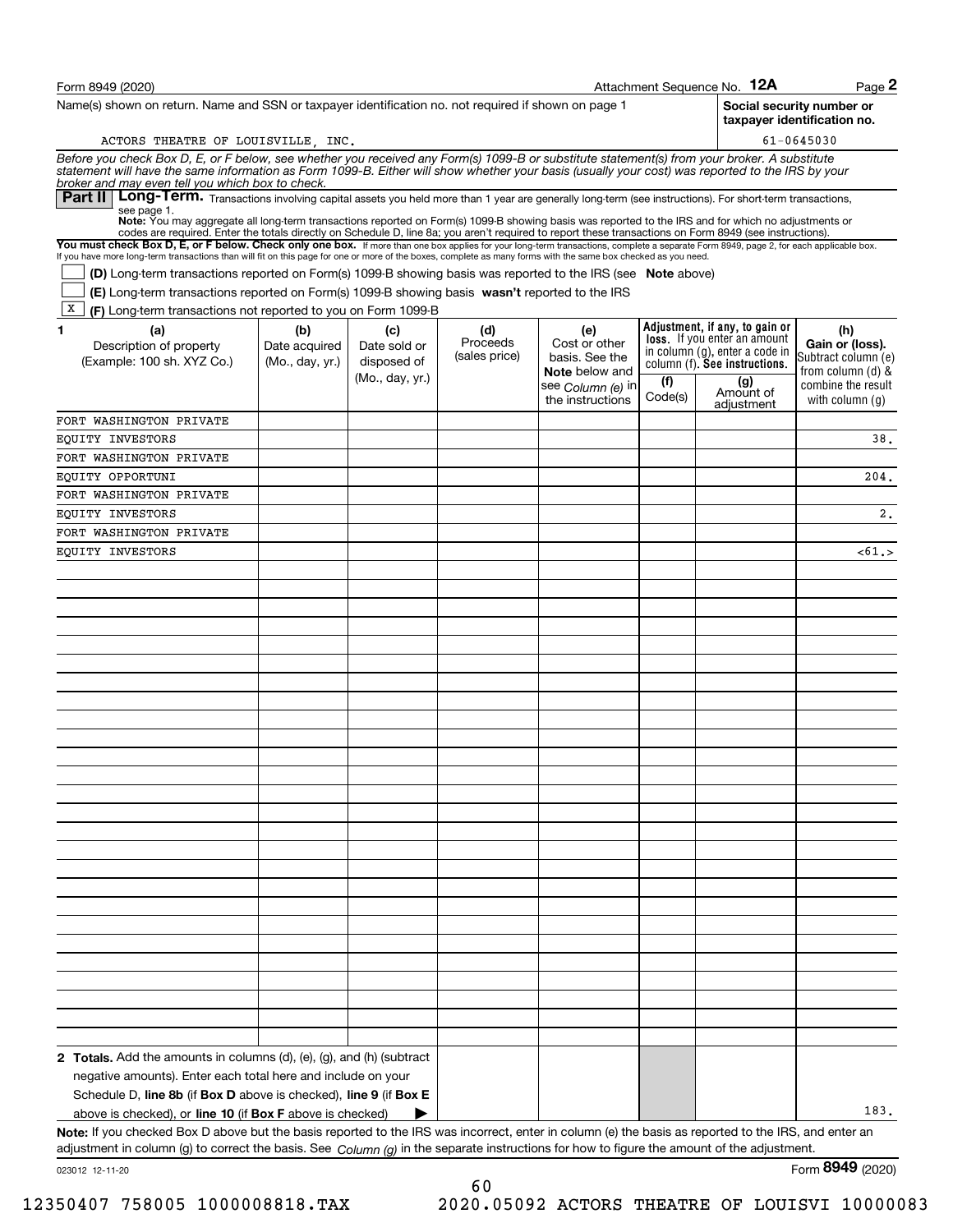### **(Also Involuntary Conversions and Recapture Amounts Under Sections 179 and 280F(b)(2)) 4797 2020 | Attach to your tax return. Sales of Business Property**

| OMB No. 1545-0184             |
|-------------------------------|
|                               |
|                               |
| Attachment<br>Sequence No. 27 |

Department of the Treasury **Number of the Treasury Attachment**<br>Internal Revenue Service **Sequence No.**<br>Dequence No.

| ACTORS THEATRE OF LOUISVILLE INC.                                                                                                                                                               |                                | $61 - 0645030$                       |                                  |                          |                                                                  |                                                                         |                                                                     |
|-------------------------------------------------------------------------------------------------------------------------------------------------------------------------------------------------|--------------------------------|--------------------------------------|----------------------------------|--------------------------|------------------------------------------------------------------|-------------------------------------------------------------------------|---------------------------------------------------------------------|
| 1 Enter the gross proceeds from sales or exchanges reported to you for 2020 on Form(s) 1099-B or 1099-S<br>(or substitute statement) that you are including on line 2, 10, or 20                |                                |                                      |                                  |                          |                                                                  |                                                                         |                                                                     |
| Part I<br>Sales or Exchanges of Property Used in a Trade or Business and Involuntary Conversions From Other<br>Than Casualty or Theft-Most Property Held More Than 1 Year<br>(see instructions) |                                |                                      |                                  |                          |                                                                  |                                                                         |                                                                     |
| $\overline{2}$                                                                                                                                                                                  | (a) Description<br>of property | (b) Date acquired<br>(mo., day, yr.) | (C) Date sold<br>(mo., day, yr.) | (d) Gross sales<br>price | (e) Depreciation<br>allowed or<br>allowable since<br>acquisition | (f) Cost or other<br>basis, plus<br>improvements and<br>expense of sale | $(g)$ Gain or (loss)<br>Subtract (f) from the<br>sum of (d) and (e) |
|                                                                                                                                                                                                 |                                |                                      |                                  |                          |                                                                  |                                                                         |                                                                     |

|   | SEE STATEMENT 3                                                                                                                                                                                                                                                                                                                                                                                                                                                                                                                                                                                                                                             |  |  |  |  |  |   | 634. |
|---|-------------------------------------------------------------------------------------------------------------------------------------------------------------------------------------------------------------------------------------------------------------------------------------------------------------------------------------------------------------------------------------------------------------------------------------------------------------------------------------------------------------------------------------------------------------------------------------------------------------------------------------------------------------|--|--|--|--|--|---|------|
| 3 |                                                                                                                                                                                                                                                                                                                                                                                                                                                                                                                                                                                                                                                             |  |  |  |  |  | 3 |      |
| 4 |                                                                                                                                                                                                                                                                                                                                                                                                                                                                                                                                                                                                                                                             |  |  |  |  |  | 4 |      |
| 5 |                                                                                                                                                                                                                                                                                                                                                                                                                                                                                                                                                                                                                                                             |  |  |  |  |  | 5 |      |
| 6 |                                                                                                                                                                                                                                                                                                                                                                                                                                                                                                                                                                                                                                                             |  |  |  |  |  | 6 |      |
| 7 |                                                                                                                                                                                                                                                                                                                                                                                                                                                                                                                                                                                                                                                             |  |  |  |  |  |   | 634. |
|   | <b>Partnerships and S corporations.</b> Report the gain or (loss) following the instructions for Form 1065, Schedule K,<br>line 10, or Form 1120-S, Schedule K, line 9. Skip lines 8, 9, 11, and 12 below.<br>Individuals, partners, S corporation shareholders, and all others. If line 7 is zero or a loss, enter the amount<br>from line 7 on line 11 below and skip lines 8 and 9. If line 7 is a gain and you didn't have any prior year section<br>1231 losses, or they were recaptured in an earlier year, enter the gain from line 7 as a long-term capital gain on<br>the Schedule D filed with your return and skip lines 8, 9, 11, and 12 below. |  |  |  |  |  |   |      |
|   |                                                                                                                                                                                                                                                                                                                                                                                                                                                                                                                                                                                                                                                             |  |  |  |  |  |   |      |
| 8 | Nonrecaptured net section 1231 losses from prior years. See instructions                                                                                                                                                                                                                                                                                                                                                                                                                                                                                                                                                                                    |  |  |  |  |  | 8 |      |
| 9 | Subtract line 8 from line 7. If zero or less, enter -0-. If line 9 is zero, enter the gain from line 7 on line 12 below. If<br>line 9 is more than zero, enter the amount from line 8 on line 12 below and enter the gain from line 9 as a long-term<br>capital gain on the Schedule D filed with your return. See instructions                                                                                                                                                                                                                                                                                                                             |  |  |  |  |  | 9 | 634. |

## **Part II** | Crdinary Gains and Losses (see instructions)

| 10<br>Ordinary gains and losses not included on lines 11 through 16 (include property held 1 year or less): |                                                                                                                               |  |  |  |  |  |     |  |  |
|-------------------------------------------------------------------------------------------------------------|-------------------------------------------------------------------------------------------------------------------------------|--|--|--|--|--|-----|--|--|
|                                                                                                             |                                                                                                                               |  |  |  |  |  |     |  |  |
|                                                                                                             |                                                                                                                               |  |  |  |  |  |     |  |  |
|                                                                                                             |                                                                                                                               |  |  |  |  |  |     |  |  |
|                                                                                                             |                                                                                                                               |  |  |  |  |  |     |  |  |
| 11                                                                                                          | Loss, if any, from line 7                                                                                                     |  |  |  |  |  | 11  |  |  |
| 12                                                                                                          |                                                                                                                               |  |  |  |  |  | 12  |  |  |
| 13                                                                                                          | Gain, if any, from line 31                                                                                                    |  |  |  |  |  | 13  |  |  |
| 14                                                                                                          |                                                                                                                               |  |  |  |  |  | 14  |  |  |
| 15                                                                                                          |                                                                                                                               |  |  |  |  |  | 15  |  |  |
| 16                                                                                                          |                                                                                                                               |  |  |  |  |  | 16  |  |  |
| 17                                                                                                          |                                                                                                                               |  |  |  |  |  | 17  |  |  |
| 18                                                                                                          | For all except individual returns, enter the amount from line 17 on the appropriate line of your return and skip lines        |  |  |  |  |  |     |  |  |
|                                                                                                             | a and b below. For individual returns, complete lines a and b below.                                                          |  |  |  |  |  |     |  |  |
|                                                                                                             | a If the loss on line 11 includes a loss from Form 4684, line 35, column (b)(ii), enter that part of the loss here. Enter the |  |  |  |  |  |     |  |  |
|                                                                                                             | loss from income-producing property on Schedule A (Form 1040), line 16. (Do not include any loss on property used             |  |  |  |  |  |     |  |  |
|                                                                                                             |                                                                                                                               |  |  |  |  |  | 18a |  |  |
|                                                                                                             | <b>b</b> Redetermine the gain or (loss) on line 17 excluding the loss, if any, on line 18a. Enter here and on Schedule 1      |  |  |  |  |  |     |  |  |
|                                                                                                             |                                                                                                                               |  |  |  |  |  | 18b |  |  |

**For Paperwork Reduction Act Notice, see separate instructions.** Form **4797** (2020) LHA

018011 12-18-20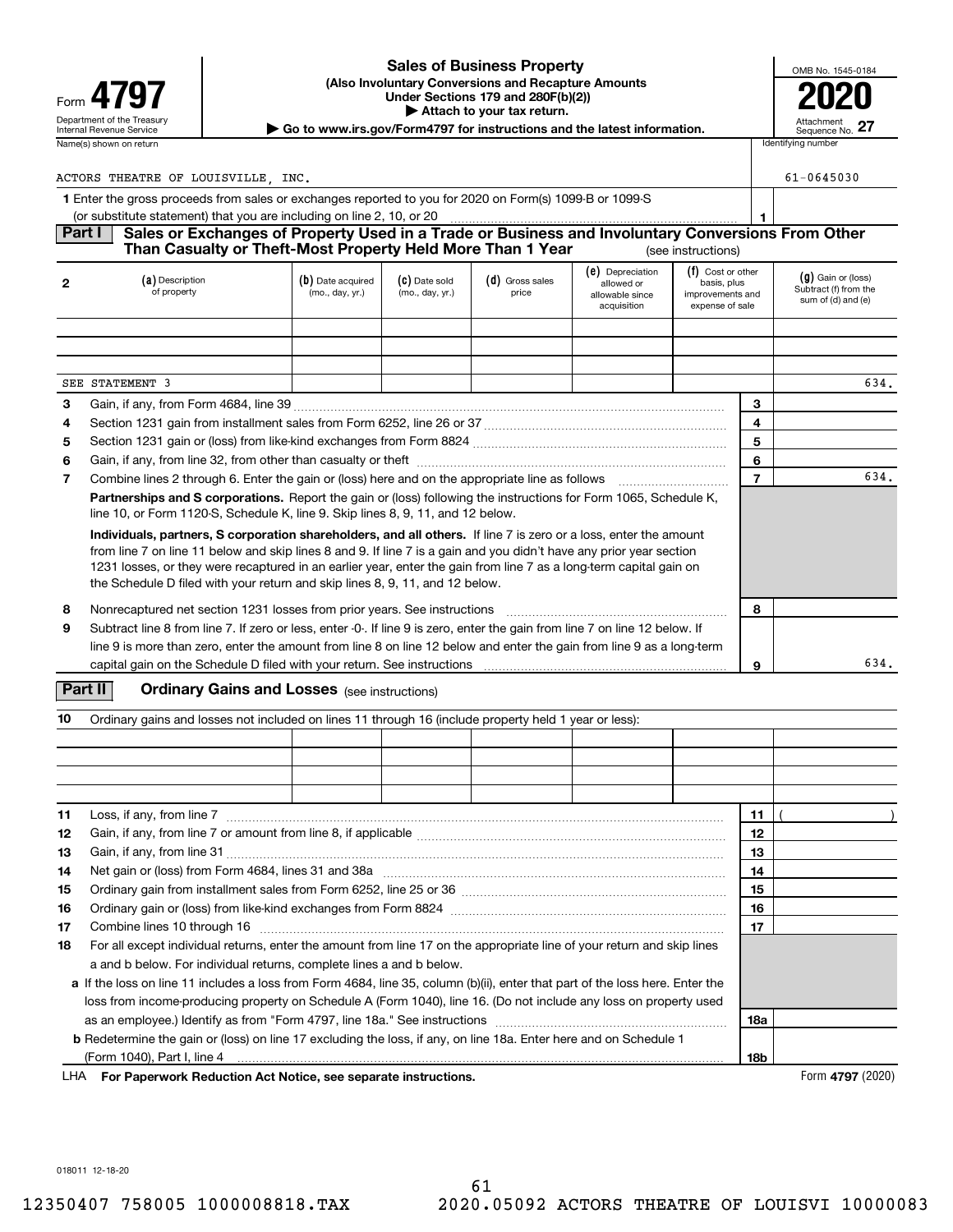### **If section 1252 property:** Skip this section if you didn't **(b)** Date acquired **dec (c)** Date sold **19 (a)** Description of section 1245, 1250, 1252, 1254, or 1255 property: **ABCDThese columns relate to the properties on lines 19A through 19D. Property A Property B Property C Property D 20212223**Gross sales price (**Note:** See line 1 before completing.)  $\,$  | **20 2122232425a25b26a 26b26c26d26e26f26g27a27b27c28a28b29a29b2425 If section 1245 property: a** Depreciation allowed or allowable from line 22 **b** Enter the smaller of line 24 or 25a **2626 If section 1250 property:** If straight line depreciation **a**Additional depreciation after 1975. See instructions <sup>~</sup> **b** Applicable percentage multiplied by the smaller **c**Subtract line 26a from line 24. If residential rental property or line 24 isn't more than line 26a, skip ~~~~~~~~~~~~~~~ lines 26d and 26e **d** Additional depreciation after 1969 and before 1976  $^{76}$ **e** Enter the **smaller** of line 26c or 26d ................... **f** Section 291 amount (corporations only) **g**Add lines 26b, 26e, and 26f **27a** Soil, water, and land clearing expenses .............. **b** Line 27a multiplied by applicable percentage  $_{\ldots\ldots\ldots\ldots\ldots}$ **c** Enter the smaller of line 24 or 27b **28 If section 1254 property: a** Intangible drilling and development costs, expenditures **b** Enter the smaller of line 24 or 28a **29 If section 1255 property: a**Applicable percentage of payments excluded **b** Enter the **smaller** of line 24 or 29a. See instructions (mo., day, yr.) (mo., day, yr.) Adjusted basis. Subtract line 22 from line 21  $\,\,...\,$ was used, enter -0- on line 26g, except for a corporation subject to section 291. dispose of farmland or if this form is being completed for a partnership. for development of mines and other natural deposits, mining exploration costs, and depletion. See instructions **Part III**  $\mid$  **Gain From Disposition of Property Under Sections 1245, 1250, 1252, 1254, and 1255**  $\mid$  $_{\rm (see\, instructions)}$ Cost or other basis plus expense of sale Depreciation (or depletion) allowed or allowable Total gain. Subtract line 23 from line 20 of line 24 or line 26a. See instructions from income under section 126. See instructions  $S$ ummary of Part III Gains. Complete property columns A through D through line 29b before going to line 30. 9

| Total gains for all properties. Add property columns A through D. line 24<br>-30                                    | 30 |  |
|---------------------------------------------------------------------------------------------------------------------|----|--|
|                                                                                                                     |    |  |
| 31 Add property columns A through D, lines 25b, 26g, 27c, 28b, and 29b. Enter here and on line 13                   | 31 |  |
| 32 Subtract line 31 from line 30. Enter the portion from casualty or theft on Form 4684, line 33. Enter the portion |    |  |
| from other than casualty or theft on Form 4797, line 6                                                              | 32 |  |
| Part IV   Recapture Amounts Under Sections 179 and 280F(b)(2) When Business Use Drops to 50% or Less                |    |  |

|  | (see instructions) |
|--|--------------------|
|--|--------------------|

|    |                                                                                           |    | (a) Section<br>179 | (b) Section<br>280F(b)(2) |
|----|-------------------------------------------------------------------------------------------|----|--------------------|---------------------------|
|    | 33 Section 179 expense deduction or depreciation allowable in prior years                 | 33 |                    |                           |
| 34 | Recomputed depreciation. See instructions                                                 | 34 |                    |                           |
| 35 | Recapture amount. Subtract line 34 from line 33. See the instructions for where to report | 35 |                    |                           |
|    | 018012 12-18-20                                                                           |    |                    | Form 4797 (2020)          |

12350407 758005 1000008818.TAX 2020.05092 ACTORS THEATRE OF LOUISVI 10000083

62

Form **4797** (2020)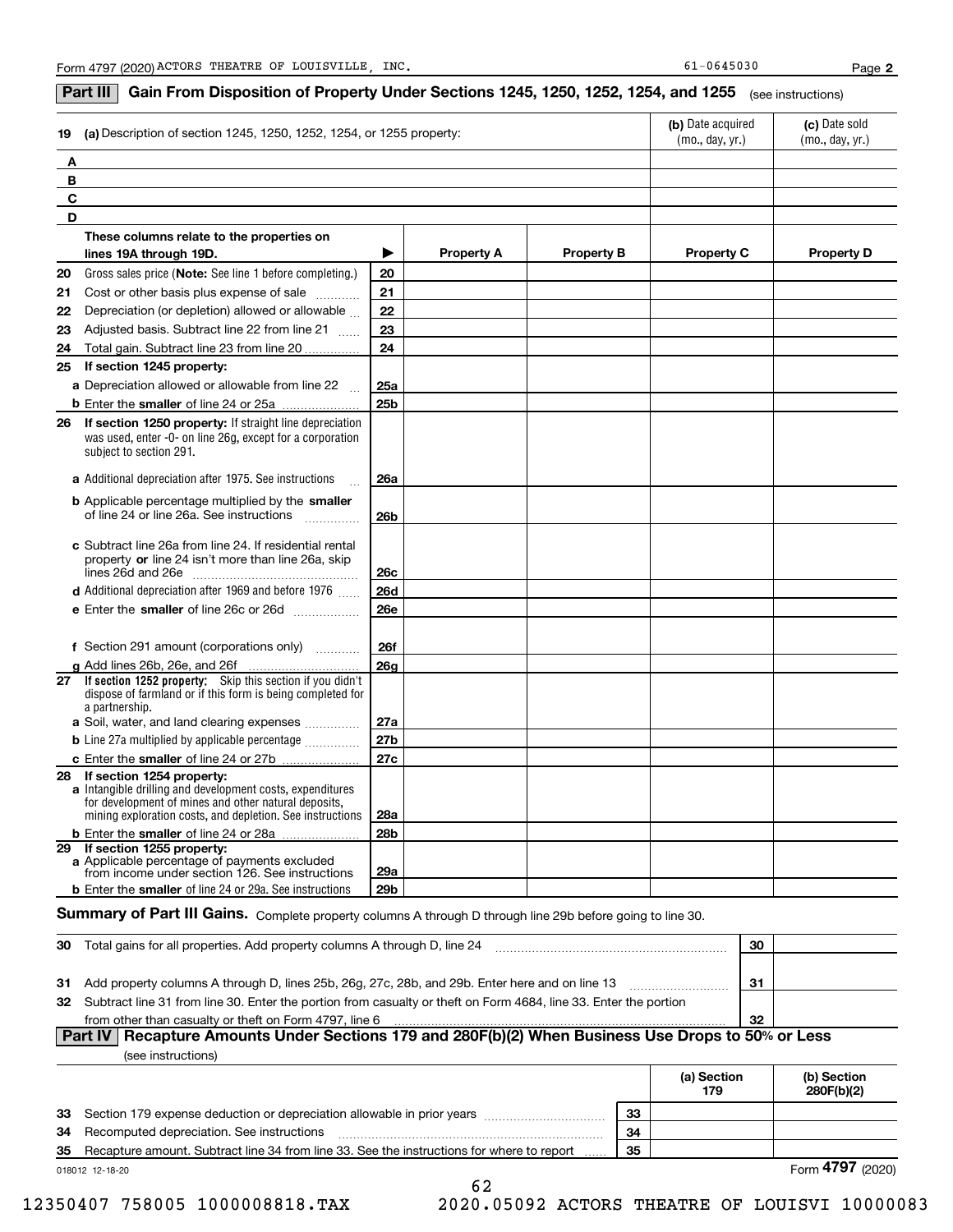| FORM 4797                                                                |                         |              |                       | PROPERTY HELD MORE THAN ONE YEAR |                         | STATEMENT 3     |
|--------------------------------------------------------------------------|-------------------------|--------------|-----------------------|----------------------------------|-------------------------|-----------------|
| DESCRIPTION                                                              | <b>DATE</b><br>ACQUIRED | DATE<br>SOLD | <b>SALES</b><br>PRICE | DEPR.                            | <b>COST</b><br>OR BASIS | GAIN<br>OR LOSS |
| FORT WASHINGTON<br>PRIVATE EQUITY<br><b>INVESTORS</b><br>FORT WASHINGTON |                         |              |                       |                                  |                         | 213.            |
| PRIVATE EQUITY<br>OPPORTUNI<br>FORT WASHINGTON                           |                         |              |                       |                                  |                         | 181.            |
| PRIVATE EQUITY<br><b>INVESTORS</b><br>FORT WASHINGTON                    |                         |              |                       |                                  |                         | $-5.$           |
| PRIVATE EQUITY<br><b>INVESTORS</b>                                       |                         |              |                       |                                  |                         | 245.            |
| TOTAL TO 4797, PART I, LINE 2                                            |                         |              |                       |                                  |                         | 634.            |

}}}}}}}}}}}}}}}}}}}}}}}}}}}}}}}}}} }}}}}}}}}}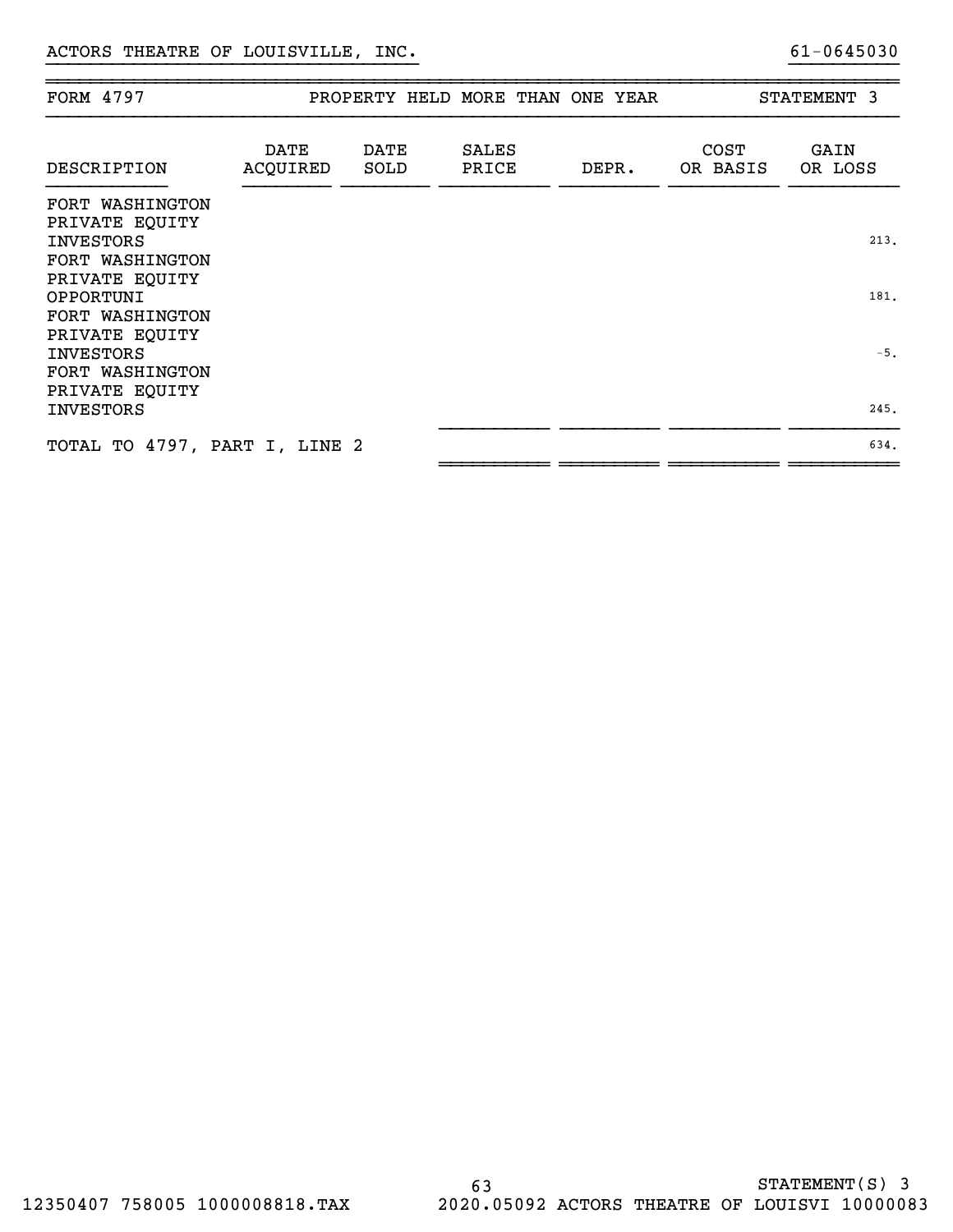### **(Also Involuntary Conversions and Recapture Amounts Under Sections 179 and 280F(b)(2)) 4797 2020 | Attach to your tax return. Sales of Business Property**

| OMB No. 1545-0184             |
|-------------------------------|
|                               |
|                               |
| Attachment<br>Sequence No. 27 |

Department of the Treasury **Number of the Treasury Attachment**<br>Internal Revenue Service **Sequence No.**<br>Dequence No.

| ACTORS THEATRE OF LOUISVILLE<br>INC.                                                                                                                                                            |                                                                       |                                                                                                                                                                              |  |                                                                         |                                                                     |  | 61-0645030 |
|-------------------------------------------------------------------------------------------------------------------------------------------------------------------------------------------------|-----------------------------------------------------------------------|------------------------------------------------------------------------------------------------------------------------------------------------------------------------------|--|-------------------------------------------------------------------------|---------------------------------------------------------------------|--|------------|
| 1 Enter the gross proceeds from sales or exchanges reported to you for 2020 on Form(s) 1099-B or 1099-S                                                                                         |                                                                       |                                                                                                                                                                              |  |                                                                         |                                                                     |  |            |
|                                                                                                                                                                                                 | (or substitute statement) that you are including on line 2, 10, or 20 |                                                                                                                                                                              |  |                                                                         |                                                                     |  |            |
| Sales or Exchanges of Property Used in a Trade or Business and Involuntary Conversions From Other<br>Part I<br>Than Casualty or Theft-Most Property Held More Than 1 Year<br>(see instructions) |                                                                       |                                                                                                                                                                              |  |                                                                         |                                                                     |  |            |
|                                                                                                                                                                                                 | (a) Description<br>of property                                        | (e) Depreciation<br>$(c)$ Date sold<br>$(d)$ Gross sales<br>(b) Date acquired<br>allowed or<br>(mo., day, yr.)<br>(mo., day, yr.)<br>price<br>allowable since<br>acquisition |  | (f) Cost or other<br>basis, plus<br>improvements and<br>expense of sale | $(g)$ Gain or (loss)<br>Subtract (f) from the<br>sum of (d) and (e) |  |            |
|                                                                                                                                                                                                 |                                                                       |                                                                                                                                                                              |  |                                                                         |                                                                     |  |            |

|  |  |  |                                                                                                                                                                                                                                            | 3                                                                                                                                                                                                                                                                                                                                                                                                                                                                                                                                                                                                                                                                                                                                                                                                                                                                                                                               |   |      |
|--|--|--|--------------------------------------------------------------------------------------------------------------------------------------------------------------------------------------------------------------------------------------------|---------------------------------------------------------------------------------------------------------------------------------------------------------------------------------------------------------------------------------------------------------------------------------------------------------------------------------------------------------------------------------------------------------------------------------------------------------------------------------------------------------------------------------------------------------------------------------------------------------------------------------------------------------------------------------------------------------------------------------------------------------------------------------------------------------------------------------------------------------------------------------------------------------------------------------|---|------|
|  |  |  |                                                                                                                                                                                                                                            | 4                                                                                                                                                                                                                                                                                                                                                                                                                                                                                                                                                                                                                                                                                                                                                                                                                                                                                                                               |   |      |
|  |  |  |                                                                                                                                                                                                                                            | 5                                                                                                                                                                                                                                                                                                                                                                                                                                                                                                                                                                                                                                                                                                                                                                                                                                                                                                                               |   |      |
|  |  |  |                                                                                                                                                                                                                                            | 6                                                                                                                                                                                                                                                                                                                                                                                                                                                                                                                                                                                                                                                                                                                                                                                                                                                                                                                               |   |      |
|  |  |  |                                                                                                                                                                                                                                            |                                                                                                                                                                                                                                                                                                                                                                                                                                                                                                                                                                                                                                                                                                                                                                                                                                                                                                                                 |   | 634. |
|  |  |  |                                                                                                                                                                                                                                            |                                                                                                                                                                                                                                                                                                                                                                                                                                                                                                                                                                                                                                                                                                                                                                                                                                                                                                                                 |   |      |
|  |  |  |                                                                                                                                                                                                                                            |                                                                                                                                                                                                                                                                                                                                                                                                                                                                                                                                                                                                                                                                                                                                                                                                                                                                                                                                 |   |      |
|  |  |  |                                                                                                                                                                                                                                            | 8                                                                                                                                                                                                                                                                                                                                                                                                                                                                                                                                                                                                                                                                                                                                                                                                                                                                                                                               |   |      |
|  |  |  |                                                                                                                                                                                                                                            |                                                                                                                                                                                                                                                                                                                                                                                                                                                                                                                                                                                                                                                                                                                                                                                                                                                                                                                                 |   | 634. |
|  |  |  | line 10, or Form 1120-S, Schedule K, line 9. Skip lines 8, 9, 11, and 12 below.<br>the Schedule D filed with your return and skip lines 8, 9, 11, and 12 below.<br>capital gain on the Schedule D filed with your return. See instructions | Combine lines 2 through 6. Enter the gain or (loss) here and on the appropriate line as follows<br><b>Partnerships and S corporations.</b> Report the gain or (loss) following the instructions for Form 1065, Schedule K,<br>Individuals, partners, S corporation shareholders, and all others. If line 7 is zero or a loss, enter the amount<br>from line 7 on line 11 below and skip lines 8 and 9. If line 7 is a gain and you didn't have any prior year section<br>1231 losses, or they were recaptured in an earlier year, enter the gain from line 7 as a long-term capital gain on<br>Nonrecaptured net section 1231 losses from prior years. See instructions<br>Subtract line 8 from line 7. If zero or less, enter -0-. If line 9 is zero, enter the gain from line 7 on line 12 below. If<br>line 9 is more than zero, enter the amount from line 8 on line 12 below and enter the gain from line 9 as a long-term | 9 |      |

## **Part II** | Crdinary Gains and Losses (see instructions)

| 10 | Ordinary gains and losses not included on lines 11 through 16 (include property held 1 year or less):                         |     |  |
|----|-------------------------------------------------------------------------------------------------------------------------------|-----|--|
|    |                                                                                                                               |     |  |
|    |                                                                                                                               |     |  |
|    |                                                                                                                               |     |  |
|    |                                                                                                                               |     |  |
| 11 | Loss, if any, from line 7                                                                                                     | 11  |  |
| 12 |                                                                                                                               | 12  |  |
| 13 |                                                                                                                               | 13  |  |
| 14 | Net gain or (loss) from Form 4684, lines 31 and 38a manufactured contains and starting manufactured with the s                | 14  |  |
| 15 |                                                                                                                               | 15  |  |
| 16 |                                                                                                                               | 16  |  |
| 17 |                                                                                                                               | 17  |  |
| 18 | For all except individual returns, enter the amount from line 17 on the appropriate line of your return and skip lines        |     |  |
|    | a and b below. For individual returns, complete lines a and b below.                                                          |     |  |
|    | a If the loss on line 11 includes a loss from Form 4684, line 35, column (b)(ii), enter that part of the loss here. Enter the |     |  |
|    | loss from income producing property on Schedule A (Form 1040), line 16. (Do not include any loss on property used             |     |  |
|    | as an employee.) Identify as from "Form 4797, line 18a." See instructions <i>manumeral contentions</i> and the tempora        | 18а |  |
|    | <b>b</b> Redetermine the gain or (loss) on line 17 excluding the loss, if any, on line 18a. Enter here and on Schedule 1      |     |  |
|    |                                                                                                                               | 18b |  |

**For Paperwork Reduction Act Notice, see separate instructions.** Form **4797** (2020) LHA

018011 12-18-20